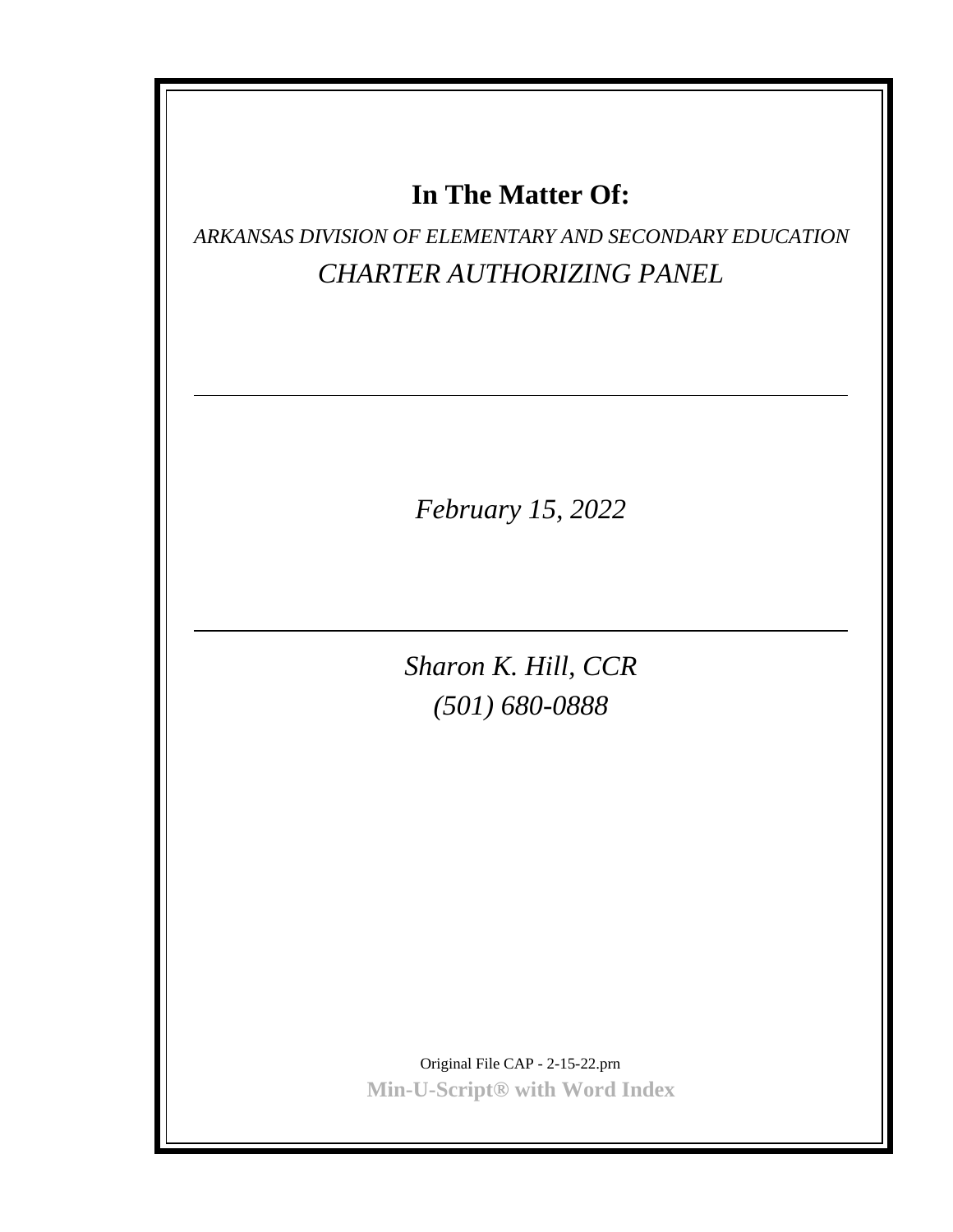**ARKANSAS DIVISION OF ELEMENTARY AND SECONDARY EDUCATION**

 **CHARTER AUTHORIZING PANEL**

 **FEBRUARY 15, 2022 9:00 a.m.**

## **A P P E A R A N C E S**

 **PANEL MEMBERS:**

 **MS. DEBORAH COFFMAN Chairperson/ADE Asst. Commissioner -** Public School Accountability<br>MS. KARLI SARACINI ADE Asst. Commissioner - Educato  **MS. KARLI SARACINI ADE Asst. Commissioner - Educator Effectiveness & Licensure MR. PHIL BALDWIN CEO, Citizens Bank** DR. ERIC FLOWERS ADE Asst. to Director<br>MS. TOYCE NEWTON Former State Board of Former State Board of Education Member  **DR. SONJA WRIGHT-McMURRAY Division of CTE Associate Director**

 **ADE LEGAL COUNSEL:**

 **MS. WHITNEY JAMES DESE Attorney**

 **ALSO APPEARING:**

 **DR. MATTHEW SUTHERLIN ADE Coordinator, Special Programs**

 **LOCATION:**

 **ARKANSAS DIVISION OF ELEMENTARY AND SECONDARY EDUCATION - Auditorium #4 Capitol Mall Little Rock, Arkansas**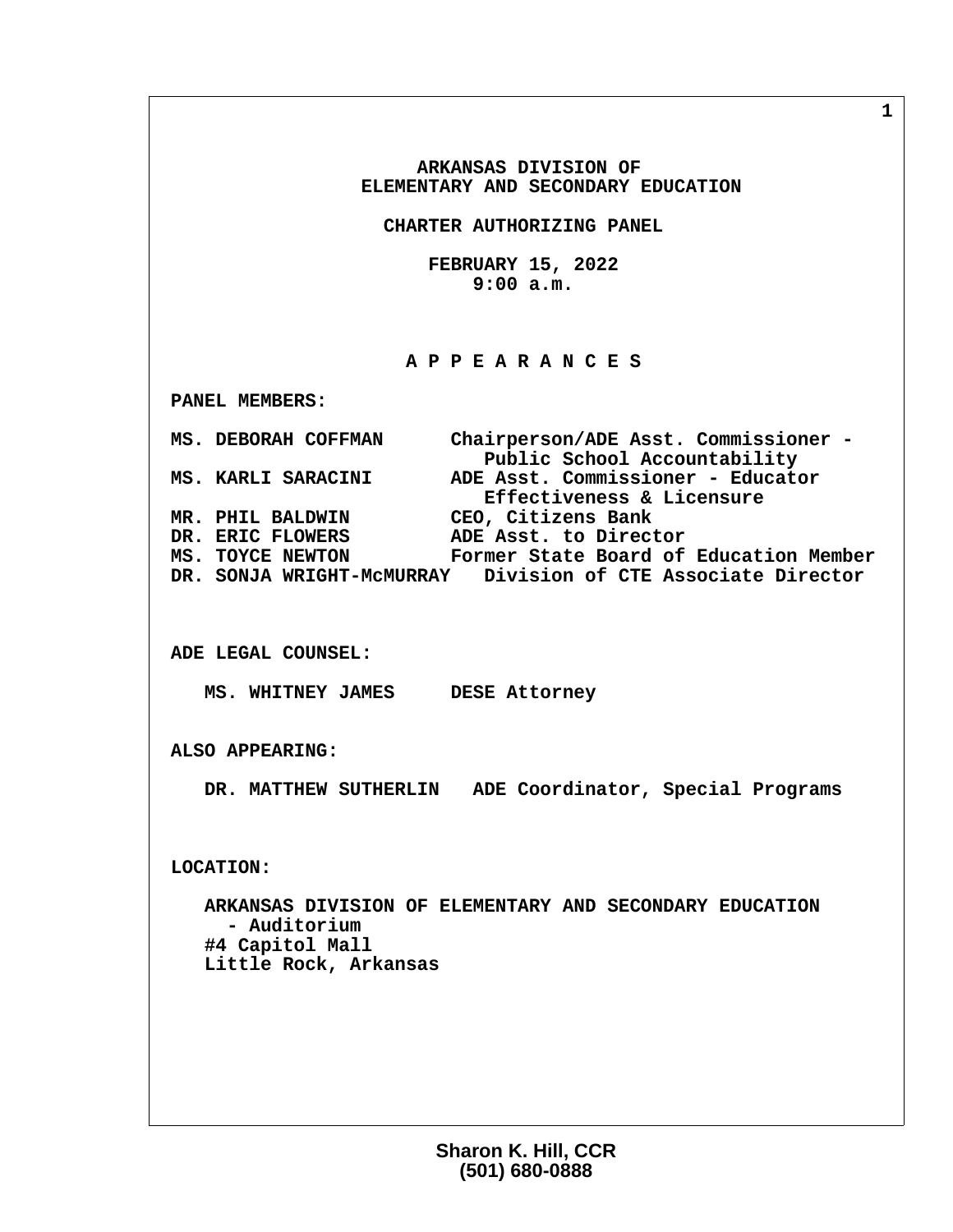## **I N D E X**

| Page                                             |
|--------------------------------------------------|
| 3                                                |
|                                                  |
| Action Agenda:                                   |
| 1. 2022 Open Enrollment Charter Application      |
| 2. Cross County Elementary DLP Amendment<br>6    |
| 3. Haas Hall 5-Year Renewal and Amendments<br>10 |
| 4. Premier Fort Smith 84                         |
| 5. Premier Little Rock Amendment 87              |
|                                                  |
| Court Reporter's Certificate 119                 |

## **E X H I B I T S**

 **HALL HALL ACADEMY**

 **EXHIBIT ONE (1) 2023-2024 Proposed Budget Summary**

 **PREMIER LITTLE ROCK**

 **EXHIBIT ONE (1) Letters in Support**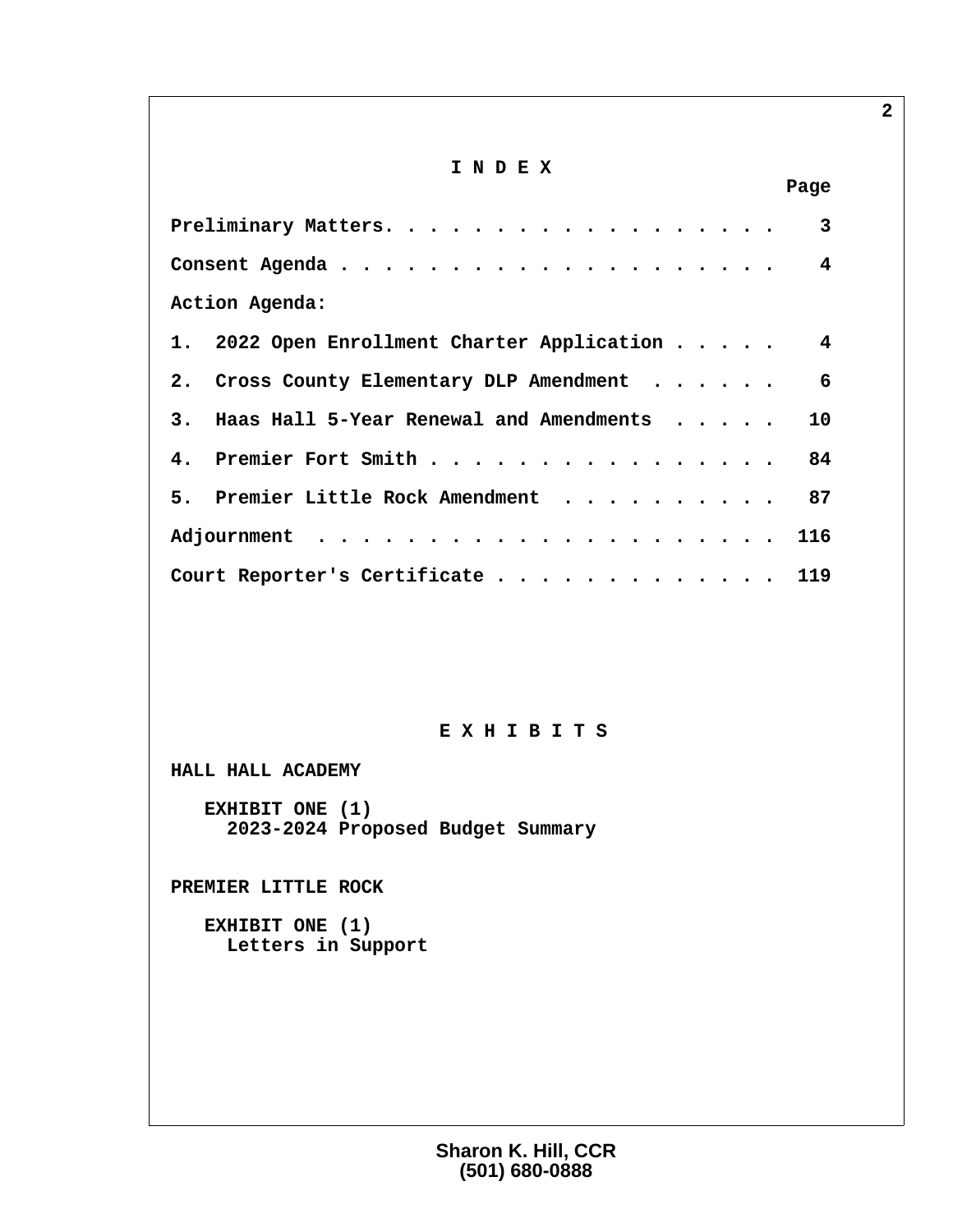|                         | 3                                                     |
|-------------------------|-------------------------------------------------------|
| $\mathbf 1$             | PROCEEDINGS                                           |
| $\mathbf{2}$            | CHAIRMAN COFFMAN: Good morning. The February          |
| 3                       | 15, 2022 meeting of the Charter Authorizing Panel is  |
| $\overline{\mathbf{4}}$ | called to order. I'd like to welcome everyone to the  |
| 5                       | Arkansas Department of Education auditorium and ask   |
| 6                       | that you please silence all electronic devices.       |
| 7                       | I want to welcome Ms. Toyce Newton back to the        |
| 8                       | Charter Authorizing Panel.                            |
| 9                       | Ms. Newton, are you able to hear us?                  |
| 10                      | Let's check, make sure we can hear you. You're        |
| 11                      | on mute.                                              |
| 12                      | No, I can see you're -- I can see you're              |
| 13                      | talking, but we can't hear you. So maybe we can help  |
| 14                      | -- you can work on that and we'll get back to it.     |
| 15                      | So we now have six members on our Charter             |
| 16                      | Authorizing Panel: myself, Deborah Coffman; Dr. Sonja |
| 17                      | Wright-McMurray; Phillip Baldwin; Dr. Eric Flowers;   |
| 18                      | Ms. Toyce Newton, as I introduced; and Karli Saracini |
| 19                      | who will be joining us in a few moments.              |
| 20                      | So we're expecting to have a fair and                 |
| 21                      | responsible hearing. And I request that each person   |
| 22                      | speaking state your name and title for the record     |
| 23                      | each time and be sure to continue to speak clearly    |
| 24                      | into the microphone for the benefit of the Panel, the |
| 25                      | audience, and the viewing audience.                   |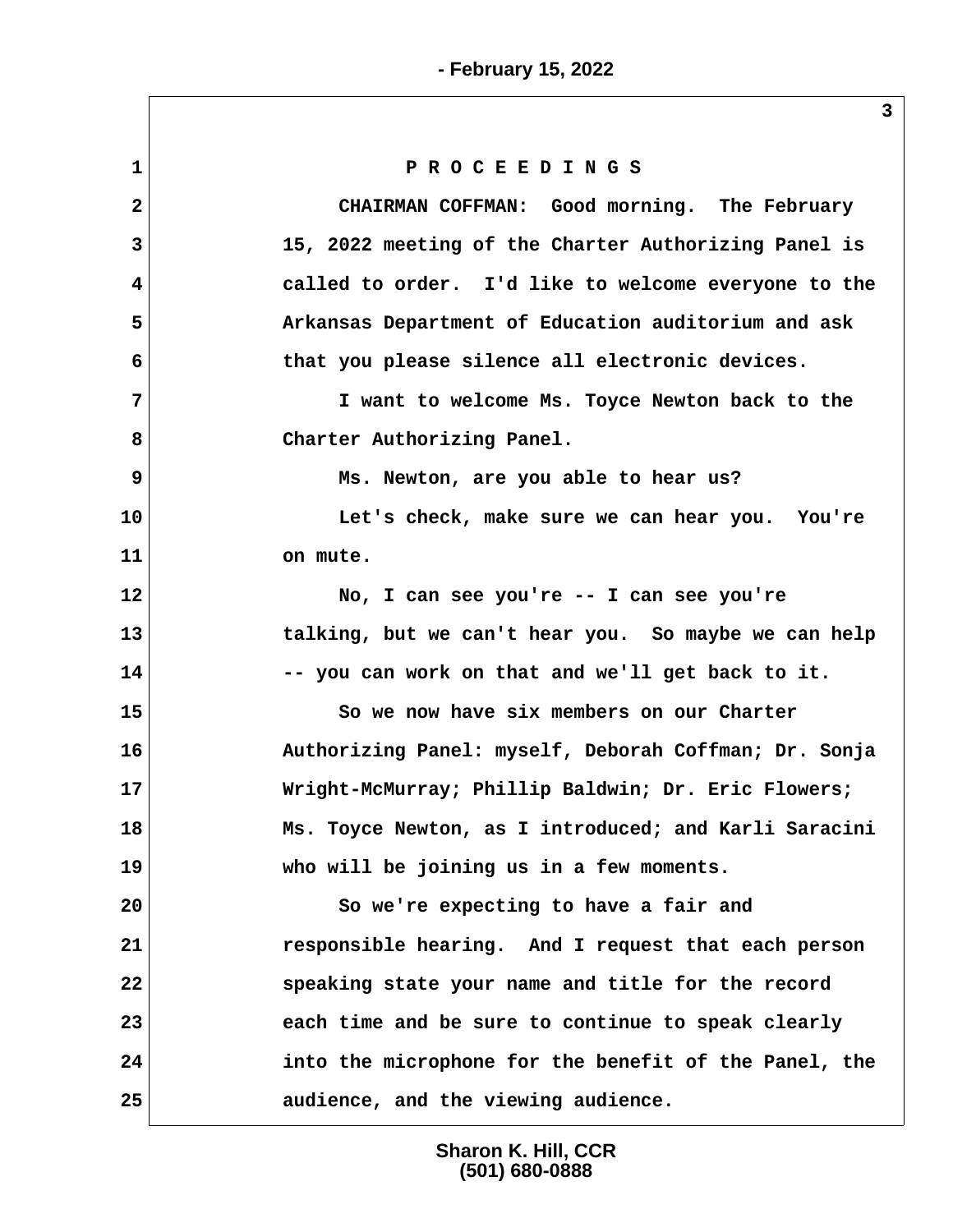**1 This entire meeting is being live-streamed and 2 recorded; transcript of the meeting is available -- 3 or will be available on the DESE website. 4 So with that, let's get directly into our 5 agenda. 6 CONSENT AGENDA 7 CHAIRMAN COFFMAN: And, Charter Panel Members, 8 we have minutes from our January 18th meeting for 9 your consideration. 10 DR. WRIGHT-McMURRAY: I move approval of the 11 minutes. 12 CHAIRMAN COFFMAN: Okay. I have a motion from 13 Dr. Wright-McMurray to approve the minutes. 14 MR. BALDWIN: Second. 15 CHAIRMAN COFFMAN: And a second from Mr. 16 Baldwin. 17 All those in favor? 18 (UNANIMOUS CHORUS OF AYES) 19 CHAIRMAN COFFMAN: All right. Motion -- minutes 20 are approved. 21 1. APPROVAL OF OPEN ENROLLMENT CHARTER APPLICATION FOR 2022 22 CHAIRMAN COFFMAN: Action Agenda Item Number 1. 23 Dr. Sutherlin. 24 DR. SUTHERLIN: Number 1 is the approval of an 25 open enrollment charter application for 2022.**

> **Sharon K. Hill, CCR (501) 680-0888**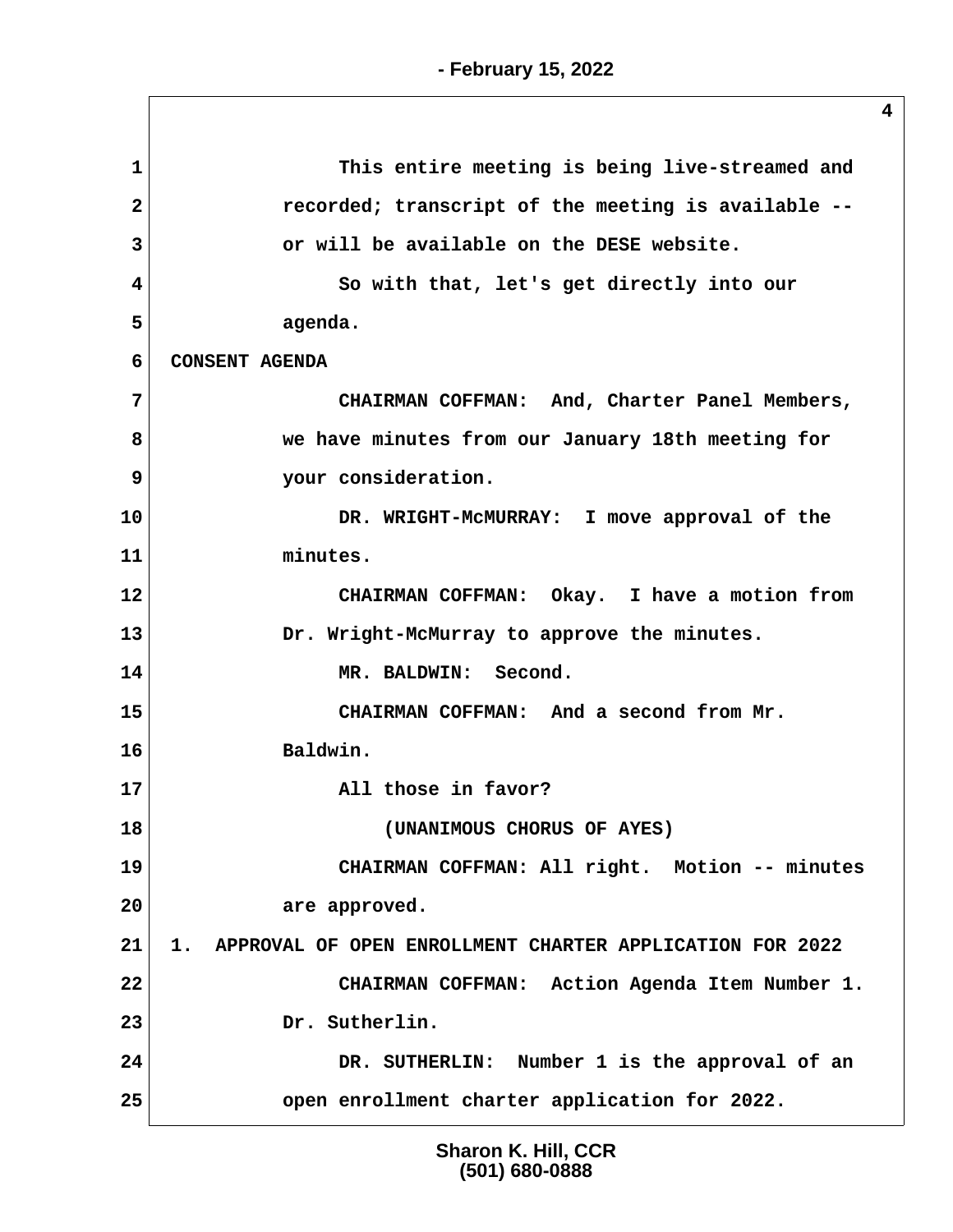| 1            | This is Matthew Sutherlin, Coordinator of             |
|--------------|-------------------------------------------------------|
| $\mathbf{2}$ | Standards and Systems Support, Interim Charter        |
| 3            | Director.                                             |
| 4            | The application has actually been updated.            |
| 5            | There's only two pieces that have really changed: one |
| 6            | is the addition of a community school option, and the |
| 7            | other is actually a list of waivers that they can     |
| 8            | choose from so that we don't get multiple names for   |
| 9            | the same waiver.                                      |
| 10           | CHAIRMAN COFFMAN: Any questions or discussion?        |
| 11           | $If --$                                               |
| 12           | MR. BALDWIN: Do we need a motion?                     |
| 13           | CHAIRMAN COFFMAN: We need a motion to approve         |
| 14           | the application.                                      |
| 15           | MR. BALDWIN: I'll move to approve the                 |
| 16           | application as submitted.                             |
| 17           | DR. WRIGHT-MCMURRAY: Second.                          |
| 18           | CHAIRMAN COFFMAN: I have a motion by Mr.              |
| 19           | Baldwin and a second by Dr. Wright-McMurray to        |
| 20           | approve the open enrollment charter application for   |
| 21           | 2022.                                                 |
| 22           | All those in favor?                                   |
| 23           | (UNANIMOUS CHORUS OF AYES)                            |
| 24           | CHAIRMAN COFFMAN: Motion passes. Application          |
| 25           | is approved.                                          |
|              |                                                       |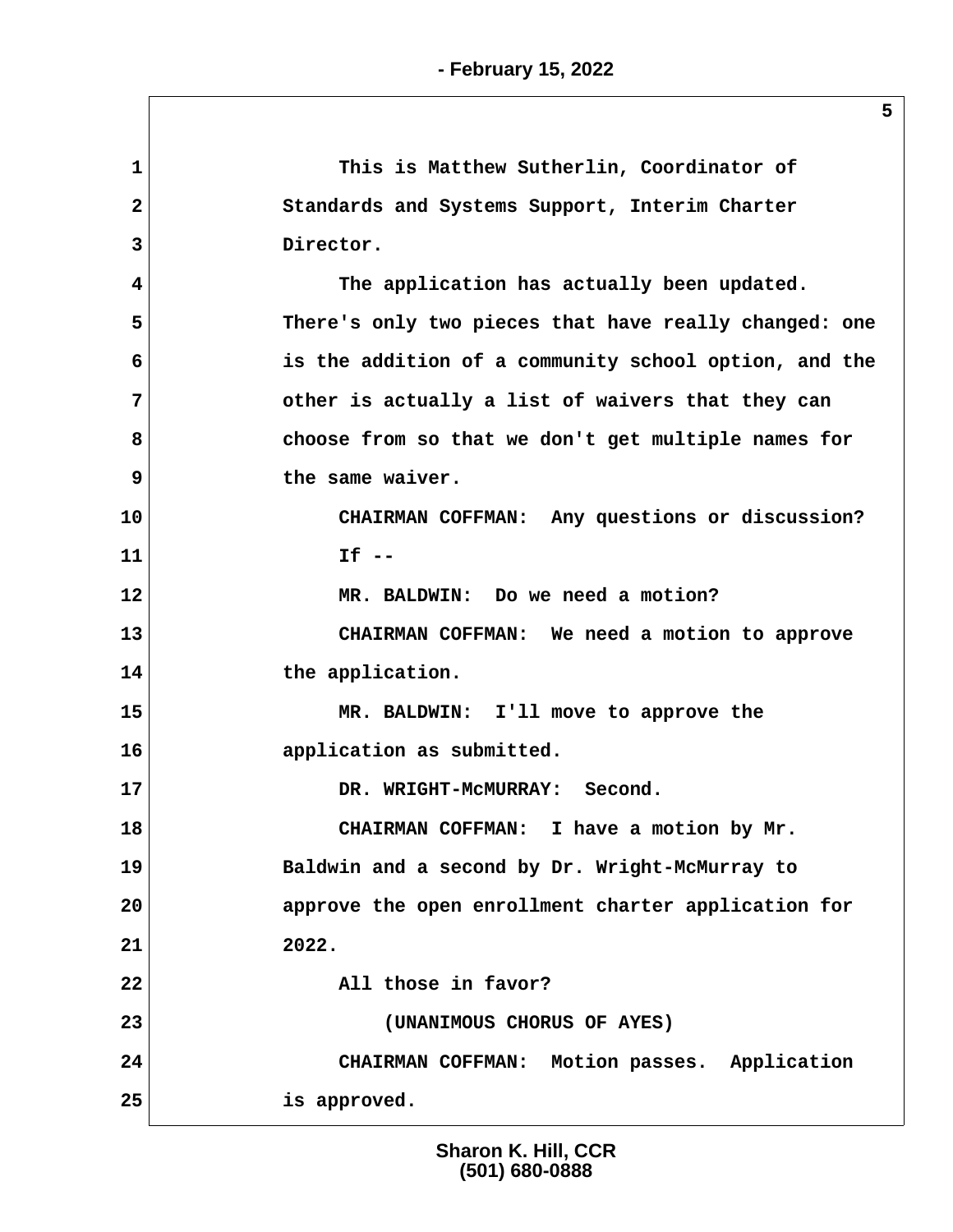**1 2. CONSIDERATION OF CROSS COUNTY ELEMENTARY TECHNOLOGY 2 ACADEMY'S DIGITAL LEARNING PLAN AMENDMENT 3 CHAIRMAN COFFMAN: All right. Number 2. 4 DR. SUTHERLIN: Next item is actually the 5 consideration of a renewal for Cross County 6 Elementary's DLP. 7 So the digital learning plan has actually been 8 reviewed internally by the DESE review team. The 9** amendment is being requested to extend the digital **10 learning plan through the duration of the charter for 11 Cross County Elementary Technology Academy. 12 CHAIRMAN COFFMAN: Do we have anyone with us 13 from Cross County? 14 DR. SUTHERLIN: Yes. Ms. Stacy is on the Zoom. 15 CHAIRMAN COFFMAN: Ms. Stacy, we're getting no 16 sound; technical difficulties. We're working on it. 17 Hang on. 18 DR. SUTHERLIN: You might check on your 19 microphone there's a little carrot right next to your 20 sound, your audio, just a little triangle. Make sure 21 that it's the same as your computer. 22 MR. DAN DAVIS: Now try. 23 CHAIRMAN COFFMAN: All right. Ms. Stacy, can we 24 try again? 25 MS. STACY: Yes. Can you hear me now?**

> **Sharon K. Hill, CCR (501) 680-0888**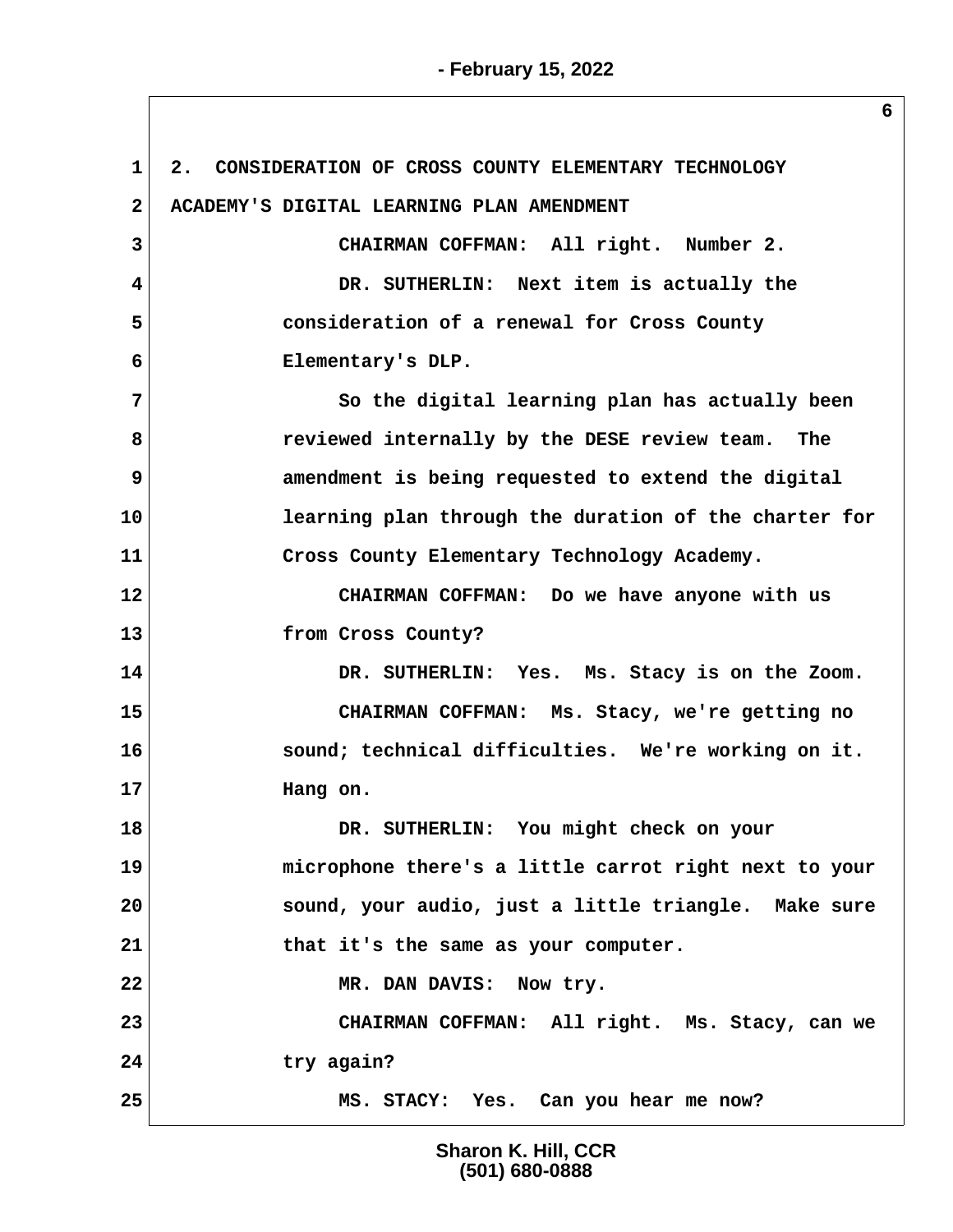**- February 15, 2022**

**7 1 CHAIRMAN COFFMAN: I can. Thank you.** 2 MS. STACY: Okay. Good.  **3 CHAIRMAN COFFMAN: So on the Cross County 4 digital learning plan -- 5 MS. STACY: Yes, ma'am. 6 CHAIRMAN COFFMAN: -- this is for the elementary 7 only? 8 MS. STACY: Yes, ma'am. 9 CHAIRMAN COFFMAN: And so talk to us about your 10 other buildings. 11 MS. STACY: The other building, the high school, 12 I believe theirs was approved for three years. We 13 came in December and renewed our charter, but our 14 digital learning plan was only for a year. And the 15 feedback we got from the Panel was that -- to bring 16 this back as an amendment, to approve it for the 17 length of the charter. 18 CHAIRMAN COFFMAN: Correct. 19 So, Matthew, when we finish will you go back and 20 double-check on high school, to see if they have a 21 digital learning plan for high school -- 22 DR. SUTHERLIN: Okay. 23 CHAIRMAN COFFMAN: -- for the remainder of their 24 charter? 25 DR. SUTHERLIN: Will do.**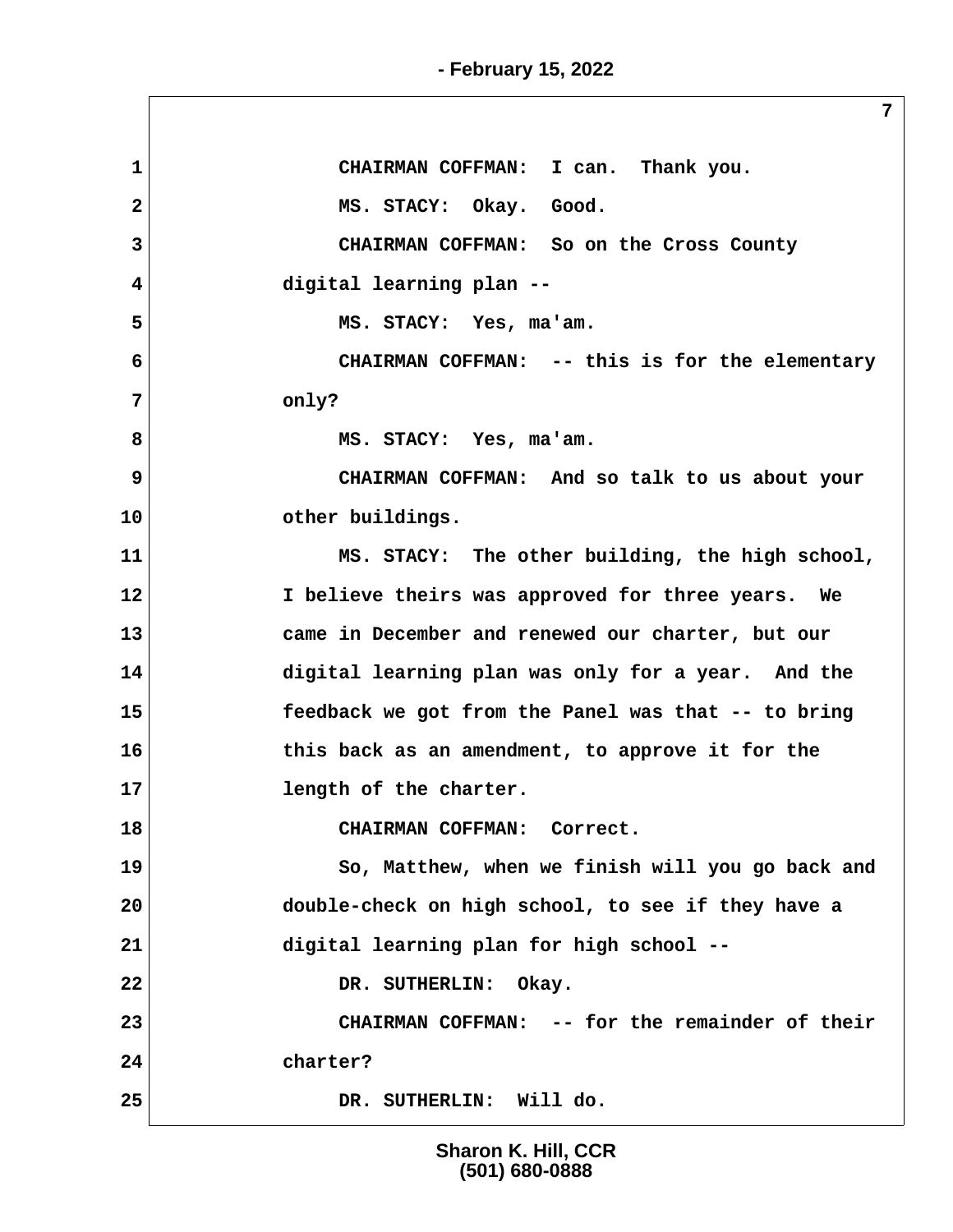| $\mathbf{1}$   | CHAIRMAN COFFMAN: Any questions?                      |
|----------------|-------------------------------------------------------|
| $\overline{a}$ | And so this digital learning plan has been            |
| 3              | reviewed by all of our internal team?                 |
| 4              | DR. SUTHERLIN: Correct.                               |
| 5              | CHAIRMAN COFFMAN: Okay.                               |
| 6              | Dr. Flowers, any questions?                           |
| 7              | DR. FLOWERS: Yes. I'm looking at -- when              |
| 8              | you're talking about synchronous and asynchronous, so |
| 9              | you're saying that under extenuating circumstances    |
| 10             | and at the direction of the participating districts   |
| 11             | asynchronous will be available. So can you give me    |
| 12             | some examples of when students will be allowed this   |
| 13             | option?                                               |
| 14             | MS. STACY: So it would be in the event of -- if       |
| 15             | they had technical difficulties and they were missing |
| 16             | a lesson or something like that, that would be        |
| 17             | provided to them.                                     |
| 18             | DR. FLOWERS: Oh, okay. Thank you.                     |
| 19             | MS. STACY: They wouldn't miss out.                    |
| 20             | DR. FLOWERS: Okay. Thank you.                         |
| 21             | CHAIRMAN COFFMAN: Mr. --                              |
| 22             | Any other, Dr. Flowers?                               |
| 23             | DR. FLOWERS: That's it.                               |
| 24             | CHAIRMAN COFFMAN: Mr. Baldwin?                        |
| 25             | MR. BALDWIN: No questions.                            |
|                |                                                       |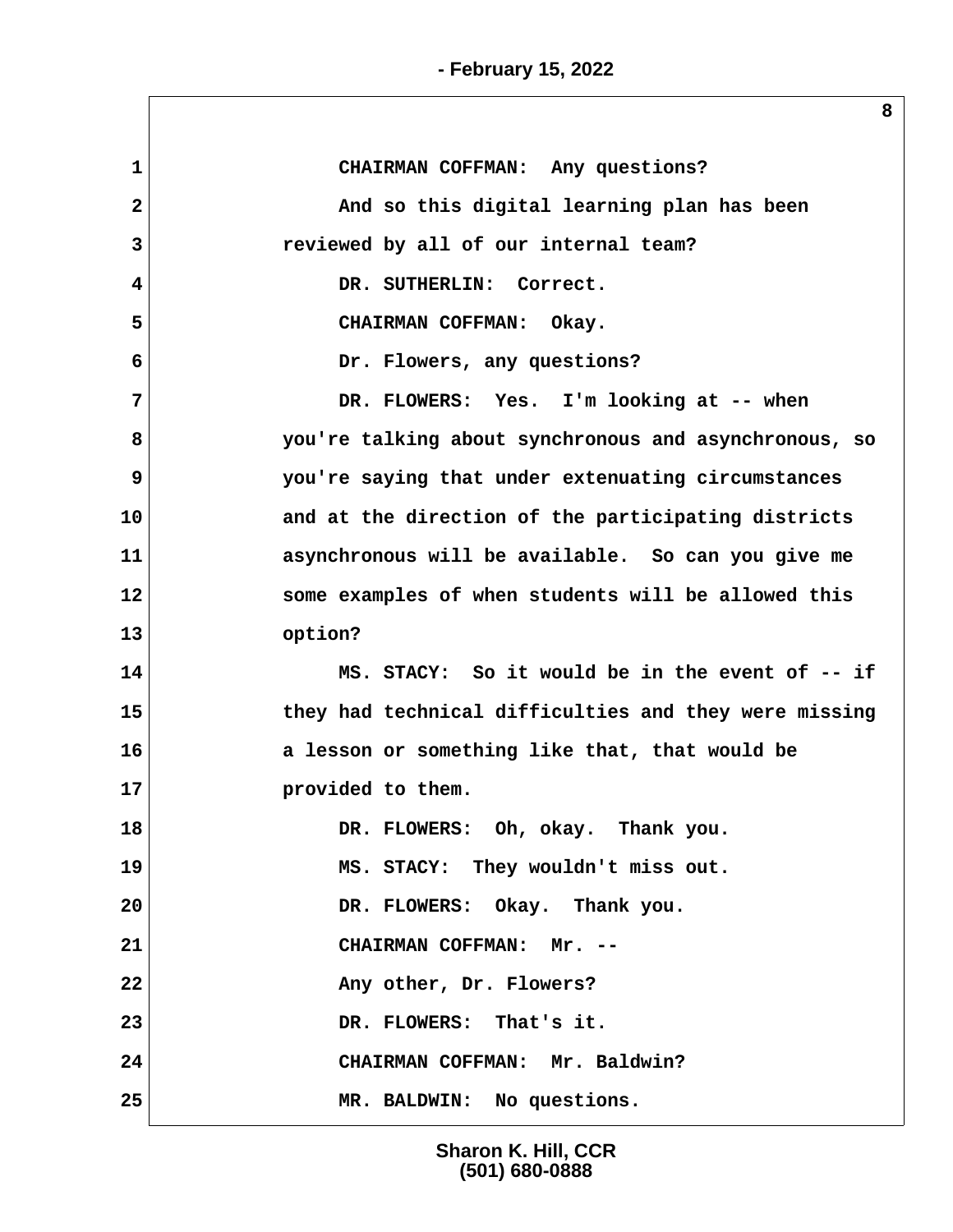**- February 15, 2022**

| $\mathbf{1}$   | CHAIRMAN COFFMAN: Dr. Wright-McMurray?                |
|----------------|-------------------------------------------------------|
| $\overline{2}$ | DR. WRIGHT-MCMURRAY: I don't have any                 |
| 3              | additional questions.                                 |
| 4              | CHAIRMAN COFFMAN: Ms. Newton, do you have any         |
| 5              | questions?                                            |
| 6              | MS. NEWTON: No.                                       |
| 7              | CHAIRMAN COFFMAN: Ms. Stacy --                        |
| 8              | MS. STACY: Yes, ma'am.                                |
| 9              | CHAIRMAN COFFMAN: -- how many students in the         |
| 10             | elementary took advantage of the digital learning     |
| 11             | option last -- this school year, I guess?             |
| 12             | MS. STACY: We currently have two. We had at           |
| 13             | one point up to four, but that changed then at        |
| 14             | semester. So we have two at the current moment.       |
| 15             | CHAIRMAN COFFMAN: And what was the feedback           |
| 16             | from the parents and students that were utilizing the |
| 17             | digital learning option?                              |
| 18             | MS. STACY: The students we have are ones that I       |
| 19             | think are, you know, pretty committed to that mode of |
| 20             | education. You know, we [audio distortion] iReady     |
| 21             | test and all of that in our district, so we still     |
| 22             | have contact with them. But they seem very pleased.   |
| 23             | CHAIRMAN COFFMAN: And the students are                |
| 24             | progressing as expected?                              |
| 25             | MS. STACY: They are. They're doing well. They         |

**Sharon K. Hill, CCR (501) 680-0888**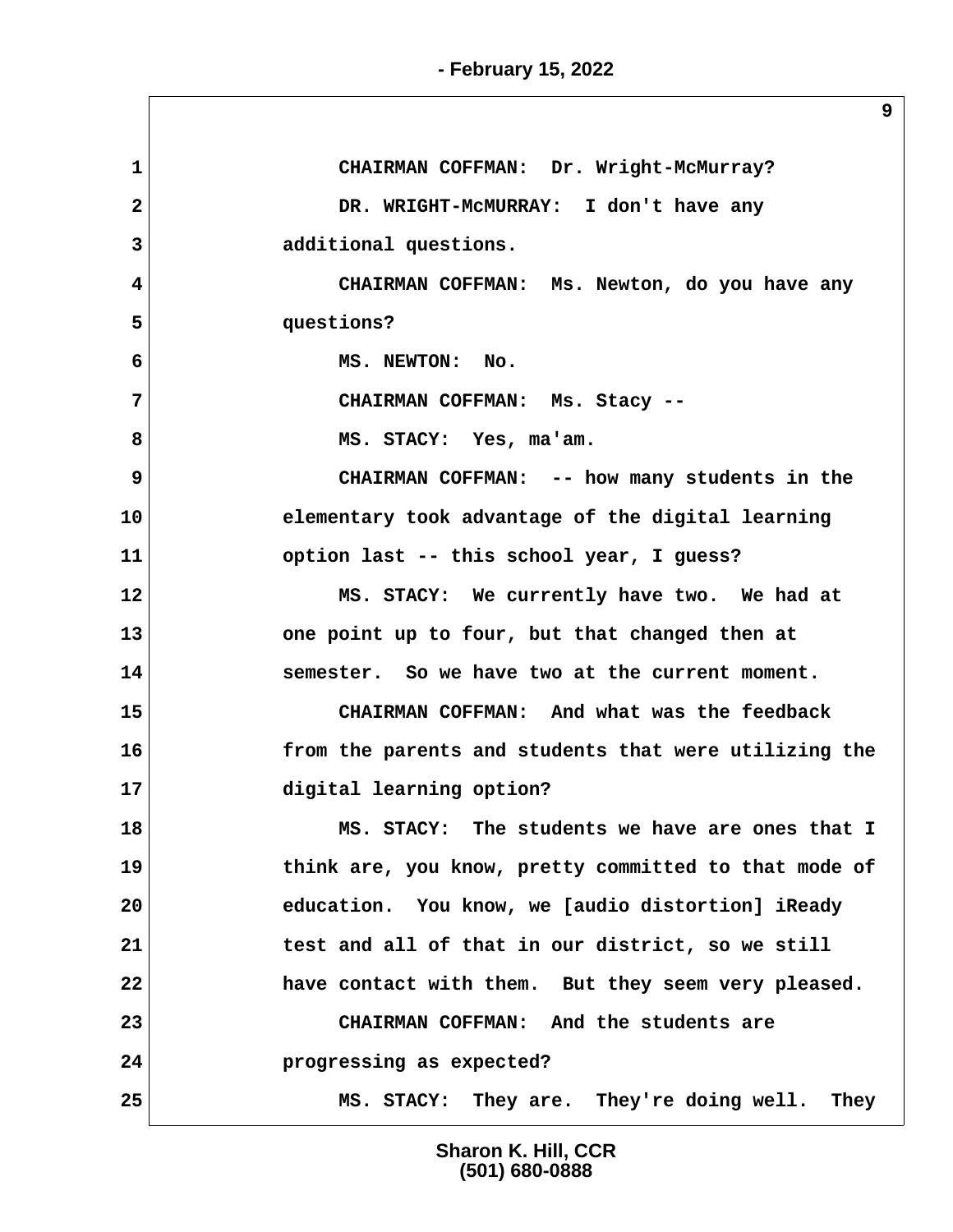|                | 10                                                             |
|----------------|----------------------------------------------------------------|
| $\mathbf 1$    | are.                                                           |
| $\overline{2}$ | CHAIRMAN COFFMAN: All right. No other                          |
| 3              | questions?                                                     |
| 4              | I'll accept a motion.                                          |
| 5              | MS. NEWTON: Can you hear me now, Ms. Coffman?                  |
| 6              | CHAIRMAN COFFMAN: I can. Thank you, Ms.                        |
| 7              | Newton.                                                        |
| 8              | MS. NEWTON: Okay. Great.                                       |
| 9              | MR. BALDWIN: I'll make the motion to approve                   |
| 10             | the digital learning plan as submitted.                        |
| 11             | DR. FLOWERS: Second.                                           |
| 12             | CHAIRMAN COFFMAN: Dr. Flowers, did you second?                 |
| 13             | DR. FLOWERS: Yes.                                              |
| 14             | CHAIRMAN COFFMAN: Okay. I have a motion from                   |
| 15             | Mr. Baldwin and a second from Dr. Flowers to approve           |
| 16             | the Cross County Elementary Technology Academy                 |
| 17             | digital learning plan.                                         |
| 18             | All those in favor?                                            |
| 19             | (UNANIMOUS CHORUS OF AYES)                                     |
| 20             | CHAIRMAN COFFMAN: Motion passes.                               |
| 21             | Ms. Stacy, we'll follow-up with you to make sure               |
| 22             | that we've got elementary and high school, everything          |
| 23             | is done up to the ending of the charter.                       |
| 24             | MS. STACY: Thank you. I appreciate it.                         |
| 25             | 3.<br>CONSIDERATION OF HAAS HALL ACADEMY FIVE (5) YEAR RENEWAL |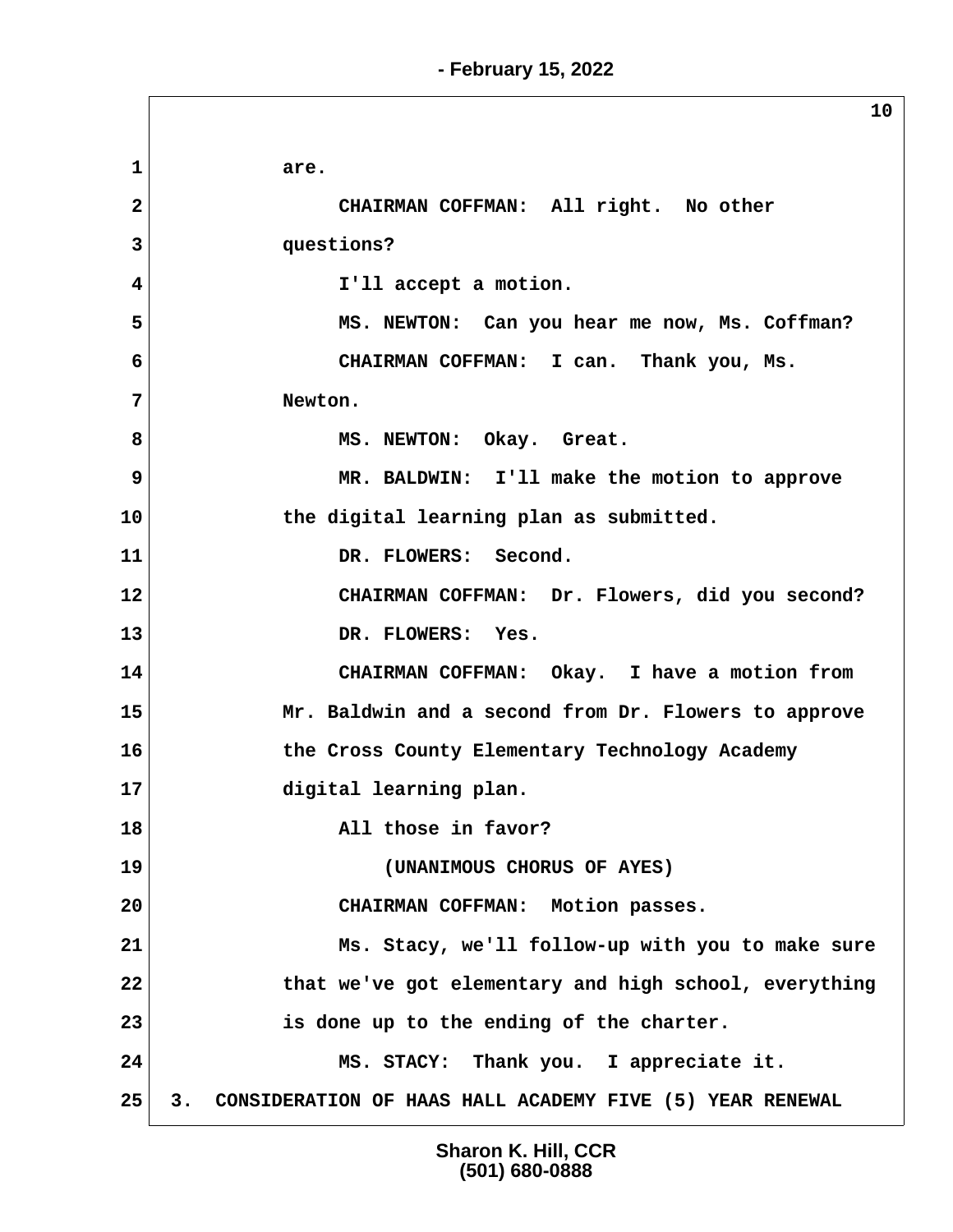**1 AND THE ADDITION OF TWO AMENDMENTS 2 CHAIRMAN COFFMAN: Dr. Sutherlin, Number 3, 3 please. 4 DR. SUTHERLIN: All right. So we have 5 consideration of Haas Hall Academy five-year renewal 6 and addition of two amendments. 7 So the charter is requesting a five-year renewal 8 of the charter with all existing waivers for Haas 9 Hall Academy, Haas Hall at the Lane, Haas Hall 10 Academy Jones Center, and Haas Hall Bentonville; the 11 addition of a new site for grades 7-12 in Fort Smith 12 and an increase in enrollment by 500 to accommodate 13 the Fort Smith campus students. 14 CHAIRMAN COFFMAN: All right. Good morning. 15 Ms. James, would you like to come up and go over 16 the process please? 17 MS. JAMES: My name is Whitney James, with the 18 Department. 19 So for this agenda item each person who is 20 speaking on behalf of the school will need to be 21 sworn in by the Chair. The school will have 20 22 minutes for their presentation. And as far as I 23 know, there is no opposition to this request. 24 CHAIRMAN COFFMAN: Thank you. 25 MS. JAMES: Yes, ma'am.**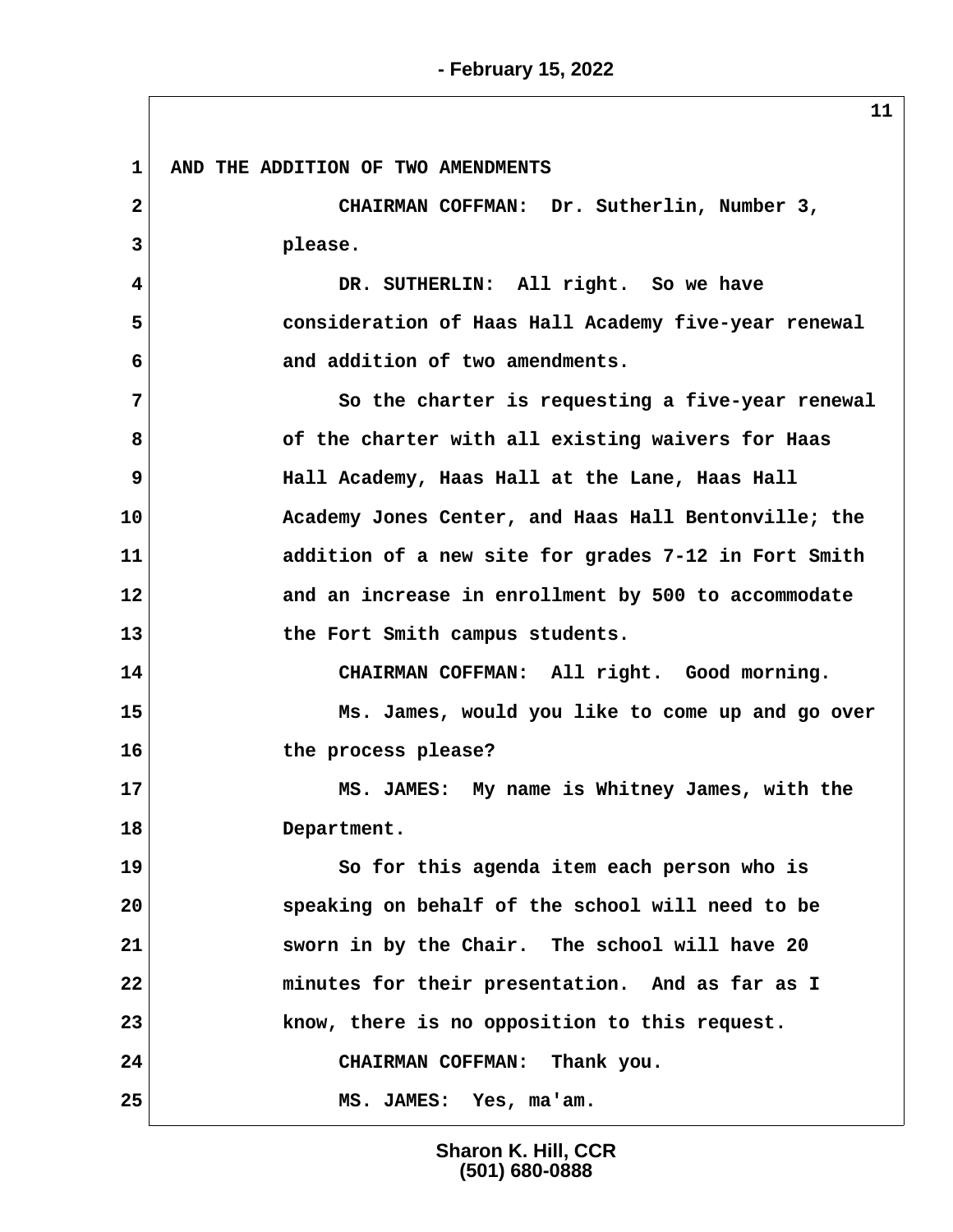| 1  | CHAIRMAN COFFMAN: All those speaking on behalf        |
|----|-------------------------------------------------------|
| 2  | of Haas Hall, if you will stand and raise your right  |
| 3  | hand please?                                          |
| 4  | Do you swear or affirm that the testimony you're      |
| 5  | about to give shall be the truth, the whole truth and |
| 6  | nothing but the truth?                                |
| 7  | (ALL SPEAKERS ANSWERED AFFIRMATIVELY)                 |
| 8  | CHAIRMAN COFFMAN: Thank you.                          |
| 9  | Dr. Schoppmeyer --                                    |
| 10 | DR. SCHOPPMEYER: Yes.                                 |
| 11 | CHAIRMAN COFFMAN: -- good morning.                    |
| 12 | DR. SCHOPPMEYER: Good morning.                        |
| 13 | CHAIRMAN COFFMAN: You have 20 minutes. And I          |
| 14 | believe you have a PowerPoint presentation?           |
| 15 | DR. SCHOPPMEYER: Yes, I do. Yes, ma'am.               |
| 16 | (A FEW MOMENTS OF SILENCE)                            |
| 17 | CHAIRMAN COFFMAN: How are you?                        |
| 18 | DR. SCHOPPMEYER: Good. About yourself?                |
| 19 | CHAIRMAN COFFMAN: Good. Thank you.                    |
| 20 | MR. DAN DAVIS: Hold on one second, please. I          |
| 21 | have to do a Zoom share.                              |
| 22 | Okay. Should be good.                                 |
| 23 | DR. SCHOPPMEYER: Okay. I'm Martin Schoppmeyer;        |
| 24 | I'm the founder of Haas Hall Academy.                 |
| 25 | We're a multiple national award-winning model of      |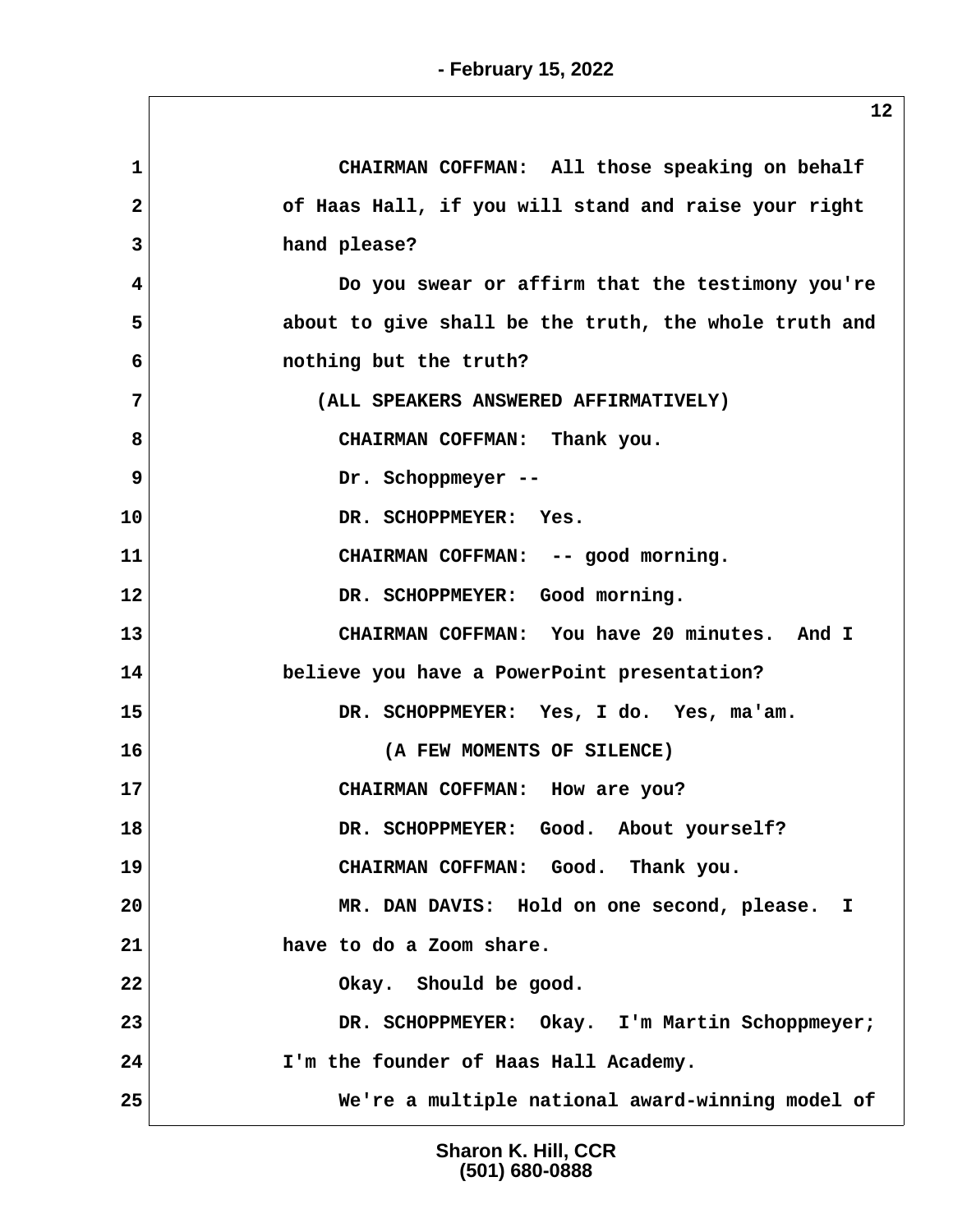| $\mathbf{1}$ | how a charter school can strengthen communities,        |
|--------------|---------------------------------------------------------|
| $\mathbf{2}$ | inspire innovation and be a catalyst for change --      |
| 3            | excuse me -- the renewal of expectations for public     |
| 4            | education.                                              |
| 5            | We were founded in 2004. We were in a converted         |
| 6            | dairy barn and had 16 students. We have a campus at     |
| 7            | Fayetteville and we have a campus in Bentonville; we    |
| 8            | have a campus in Rogers, and a campus in Springdale     |
| 9            | at the Jones Center.                                    |
| 10           | Haas Hall Academy has been recognized by the            |
| 11           | Department of Education as a reward school for seven    |
| 12           | consecutive years, top 5% in performance and top 5%     |
| 13           | in growth. Since our inception, we've held the          |
| 14           | highest accreditation status possible from the          |
| 15           | Department of Education. And we're recognized as a      |
| 16           | Success School.                                         |
| 17           | For a decade now, Haas Hall Academy has been            |
| 18           | recognized by U.S. News and World Report as the         |
| 19           | number one public school -- high school in Arkansas.    |
| 20           | And we're ranking in the top 10 for public schools      |
| 21           | and public charter schools in the nation, according     |
| 22           | to U.S. News and World Report.                          |
| 23           | In 2018, '19, and '21, our brand of schools made        |
| 24           | history. Based on the ACT Aspire exam scores in '17-    |
| 25           | 18, we're numbers 1, 2, 3 and 4 in the state.<br>In '18 |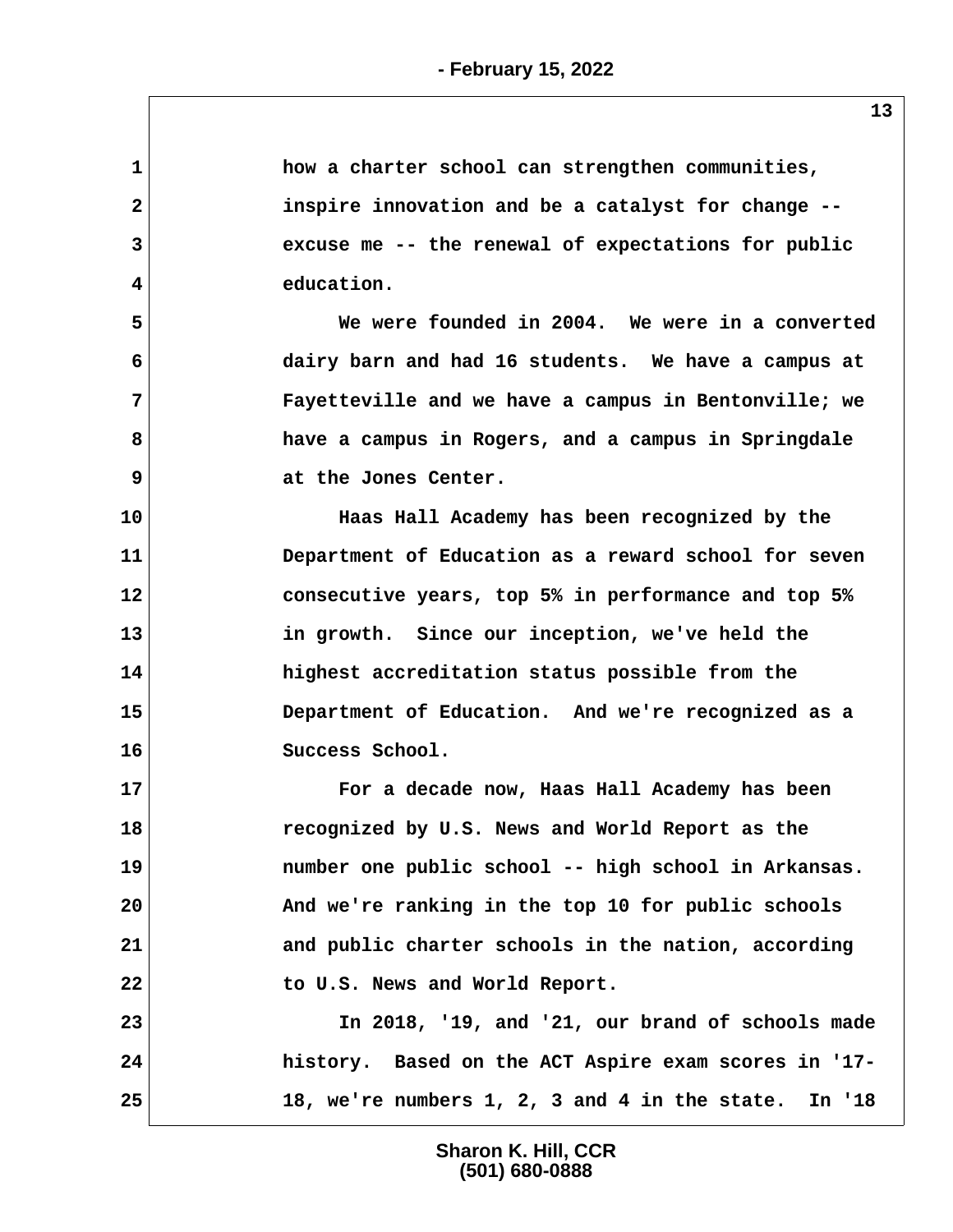| $\mathbf 1$    | and '19, we were $1, 1, 2, 3$ in the state. And in    |
|----------------|-------------------------------------------------------|
| 2              | $'20-21$ , we were 1, 2, 3, 4 in the state.           |
| 3              | So what makes Haas Hall Academy different?            |
| 4              | Our curriculum is an accelerated, college-            |
| 5              | preparatory curriculum focused on STEAM; we're        |
| 6              | accredited by AdvancED and the Department of          |
| $\overline{7}$ | Education; and our scholars take four 90-minute       |
| 8              | blocks per day, five days a week. So they can take    |
| 9              | two years of something in one calendar year. So if I  |
| 10             | attend a traditional school and I go 7th, 8th, 9th,   |
| 11             | 10th, 11th, 12th, I can take six years of English; at |
| 12             | Haas Hall Academy, I can take 12. In one calendar     |
| 13             | year -- oh, our scholars are placed on -- in classes  |
| 14             | based upon academic ability, not by grade level,      |
| 15             | except for English; this is the only class that tells |
| 16             | us what grade you're in. We have 100% graduation      |
| 17             | rate and 100% college acceptance rate.                |
| 18             | We have a faculty/scholar led tutoring program        |
| 19             | that's phenomenal. My faculty give their time, as     |
| 20             | well as other scholars give their time to help with   |
| 21             | tutoring. So we have tutoring programs at all four    |
| 22             | campuses, three days a week.                          |
| 23             | Scholars much take the ACT or SAT every year,         |
| 24             | and they must take the PSAT every year. And the       |
| 25             | reason we do that is because we want to make sure     |
|                |                                                       |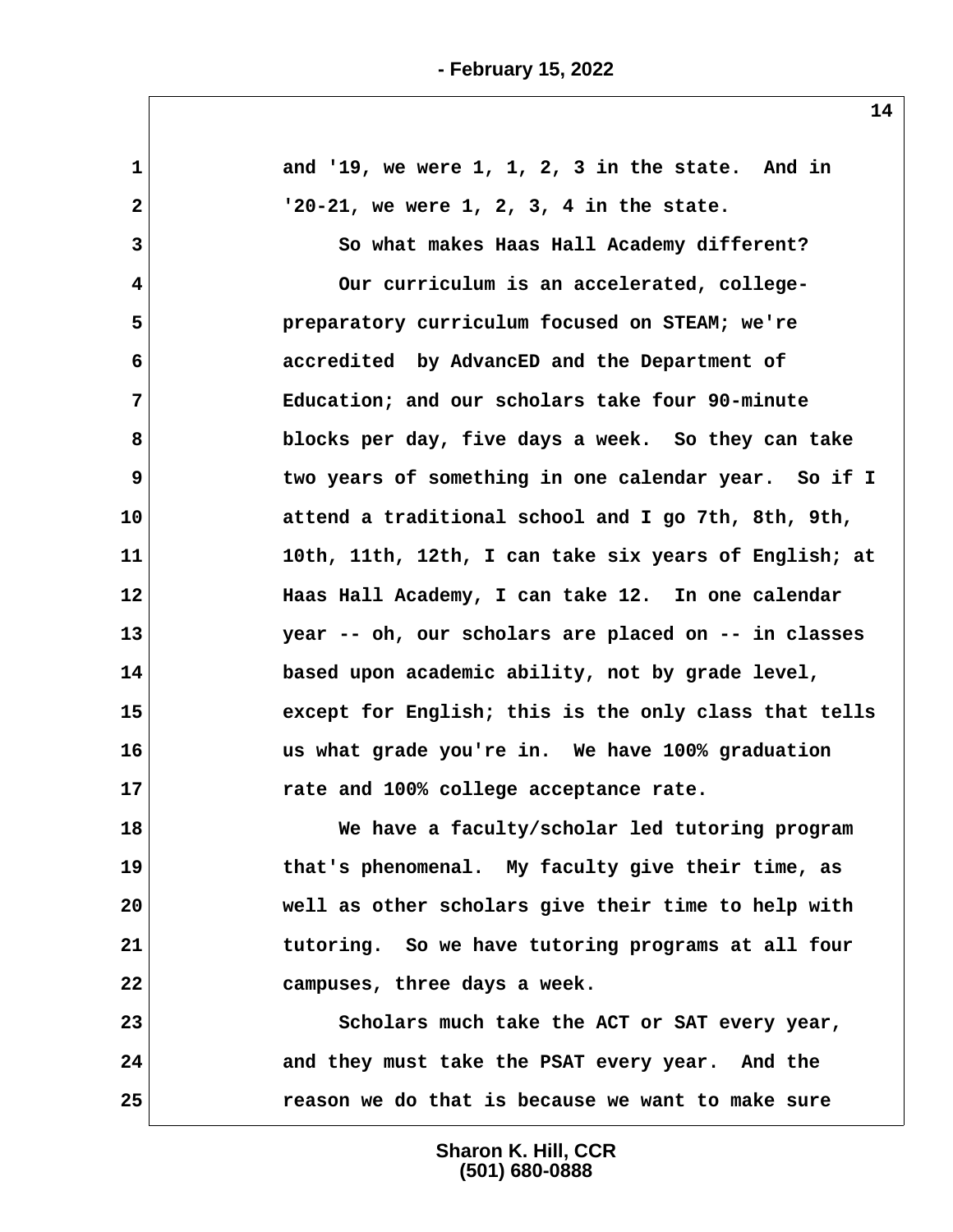**1 1** that they're ready to take the ACT when they -- in 2 their 11th grade.  **3 As a microcosm of the university, Haas Hall 4 Academy makes every effort to hire faculty with 5 advanced degrees in their respective fields -- not 6 necessarily certified, but certainly highly 7 qualified. 8 I want to introduce Rebecca Luebker, my Director 9 of Culture. 10 MS. LUEBKER: Hello. I'm Rebecca Luebker and 11 I'm here as the Director of Culture. I have been at 12 Haas Hall Academy for 16 years, and in that time 13 period I've served in the capacity of athletic 14 director, social science chair. And something that's 15 really important at Haas Hall Academy is our 16 scholars. And being from the dairy barn days to all 17 our transitions and watching the school grow from 31 18 to our now 1300 has been an absolute joy to see the 19 impact on our community and our four cities that we 20 serve and also in our own school in the environment 21 that we are seeing in these strides and changes. 22** So one of the big things that we have done is **23 we've really tasked with the Equity Assistance Center 24 here in Little Rock to work with us on implementing 25 our diversity and equity plan. And so you will see**

> **Sharon K. Hill, CCR (501) 680-0888**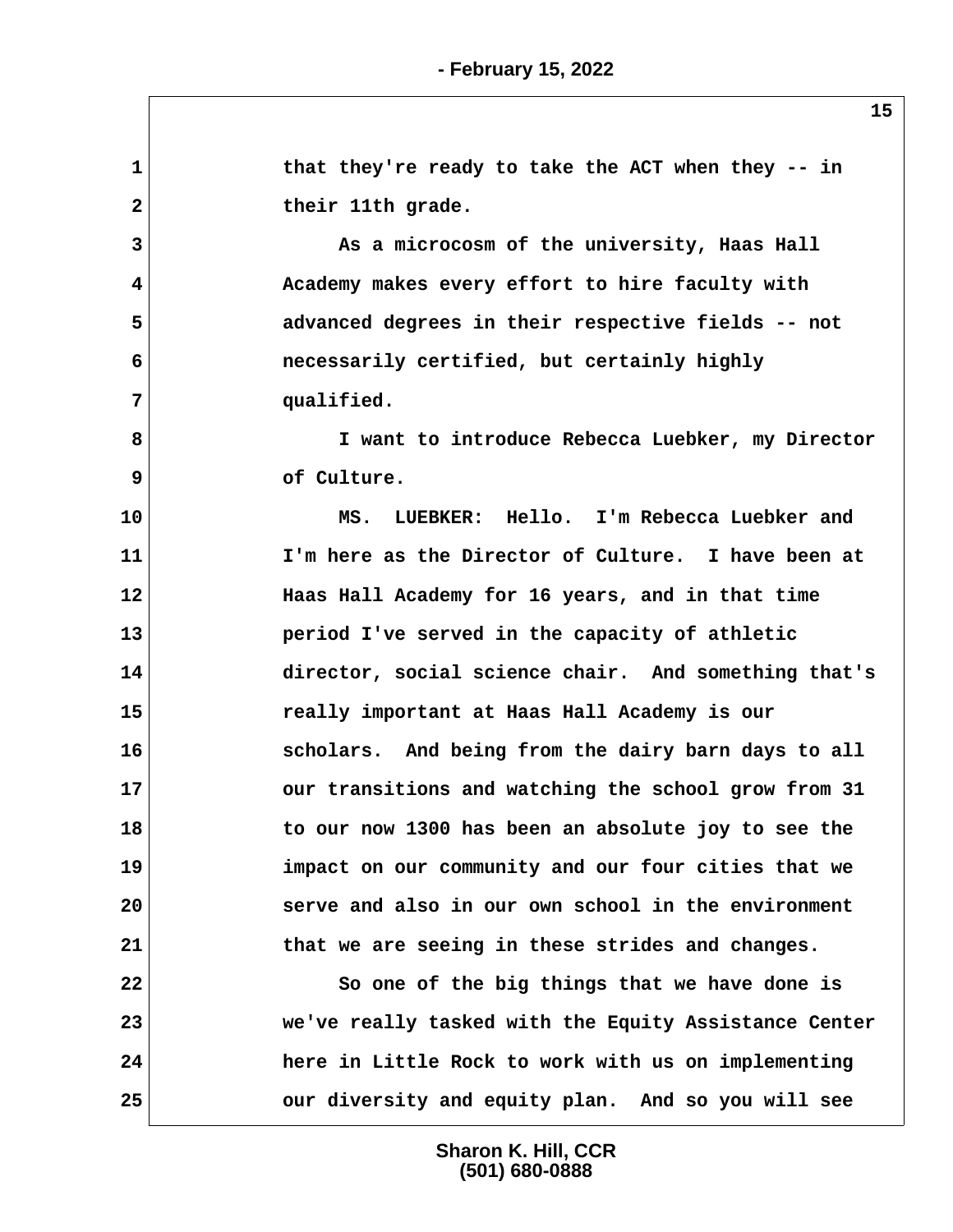| 1            | in the packet that we have put together seven goals   |
|--------------|-------------------------------------------------------|
| $\mathbf{2}$ | that are measurable and that we have been going       |
| 3            | through together. But the thing is is they're         |
| 4            | continual. So once you have -- it's not just          |
| 5            | checking boxes; it is making sure that we have a plan |
| 6            | that we can go back to and have a framework that we   |
| 7            | can work within as our students' diversity change,    |
| 8            | the different inclusions that we have -- and we've    |
| 9            | seen this not only with just our students but also    |
| 10           | with our faculty as well. And so this has become a    |
| 11           | really awesome experience, especially during the time |
| 12           | with Covid because we've had to make a lot of changes |
| 13           | and we've had to do big resources. And one of the     |
| 14           | biggest things that I think has been really amazing   |
| 15           | that we did this year is when we were doing our       |
| 16           | synchronous learning. We've always kept a virtual     |
| 17           | option for our scholars and that has proved to be     |
| 18           | extremely pivotal in the educational system where     |
| 19           | they're not missing days; or, if they do have family  |
| 20           | members that they need to be home with that they can  |
| 21           | still get a quality education simultaneously. And     |
| 22           | that's been something that's really been a joy to     |
| 23           | watch this past year.                                 |
| 24           | Thank you.                                            |
| 25           | DR. SCHOPPMEYER: So this has been a difficult         |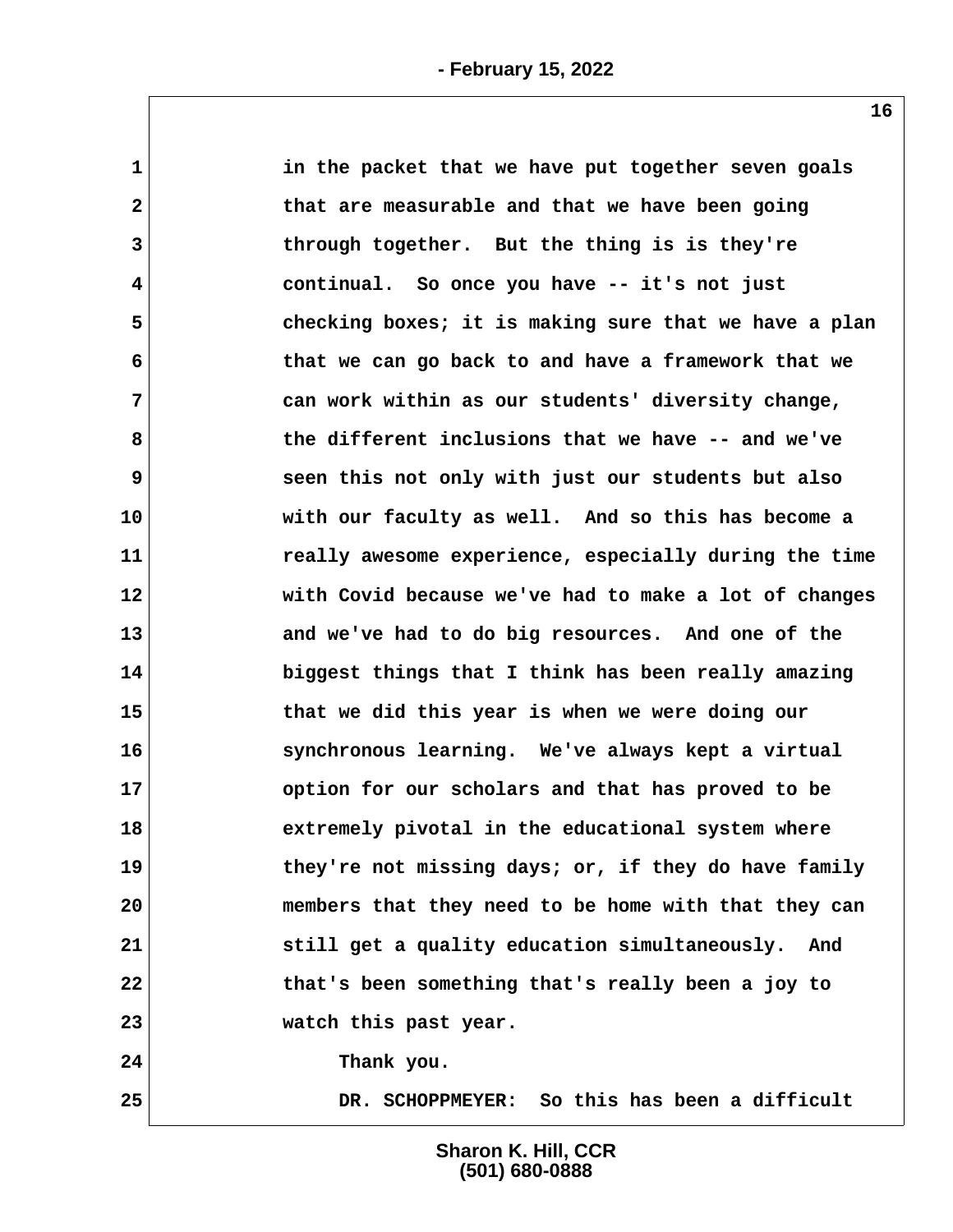| $\mathbf 1$             | year for all schools certainly with Covid. At Haas    |  |
|-------------------------|-------------------------------------------------------|--|
| $\mathbf{2}$            | Hall Academy, we're -- there's nothing different with |  |
| 3                       | us. We had -- there was a lot of work and a lot of    |  |
|                         |                                                       |  |
| $\overline{\mathbf{4}}$ | stress. But we did synchronous learning with our      |  |
| 5                       | scholars, so everybody logged in and worked together  |  |
| 6                       | at the same time. We have proud, determined faculty   |  |
| 7                       | to make sure that our scholars learned and our        |  |
| 8                       | scholars were well-prepared for the next year. We     |  |
| 9                       | have eager scholars, those young men and women who    |  |
| 10                      | want to learn every day and they want to be at Haas   |  |
| 11                      | Hall Academy; and we have engaged parents -- parents  |  |
| 12                      | that want to make sure their scholars are learning    |  |
| 13                      | something every day.                                  |  |
| 14                      | It's been an especially hard year for me              |  |
| 15                      | personally. I lost my mother last semester during     |  |
| 16                      | the Covid -- she didn't get Covid, but during the     |  |
| 17                      | Covid crisis that we had. So it's had an effect on    |  |
| 18                      | me certainly this year that -- not having her. She    |  |
| 19                      | was my headmaster on my Fayetteville campus and also  |  |
| 20                      | my department head of English. So she came to work    |  |
| 21                      | with me every day and left with me -- first ones      |  |
| 22                      | there and last ones to leave every day. So that's my  |  |
| 23                      | mom there.                                            |  |
| 24                      | Here's our intended Fort Smith campus. It's the       |  |

**25 old Baxter Healthcare facility. We're going to have**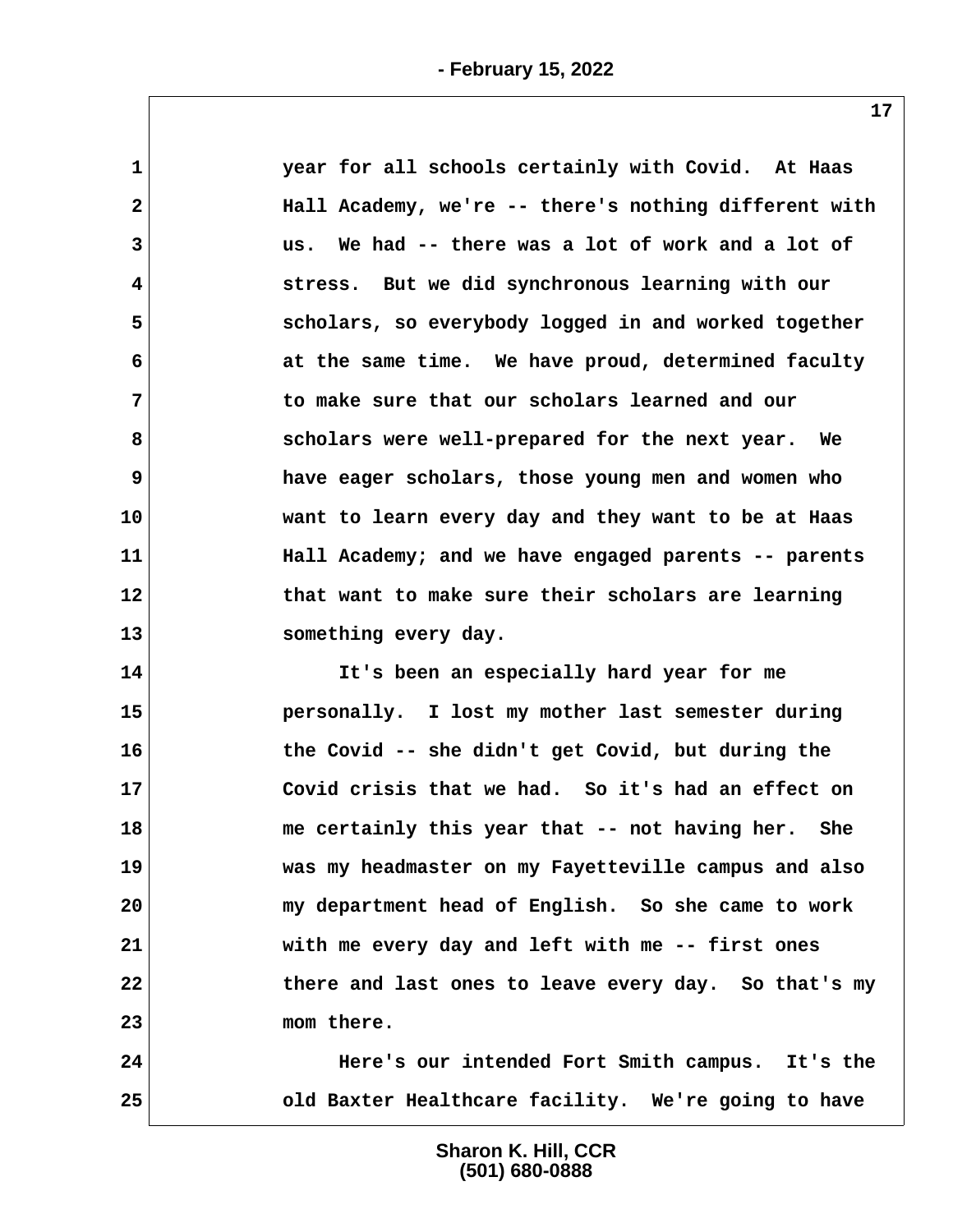| the third floor. There are 4,000 parking spaces, so       |
|-----------------------------------------------------------|
| there's enough parking certainly for us to be able to     |
| have scholars drive themselves or ride a bus. It's<br>3   |
| in partnership with the Arkansas College of               |
| Osteopathic Medicine; so what we want to do is we         |
| want to prepare young men and women to go into the        |
| field of medicine. We'll have a state-of-the-art          |
| facility there. I think it's going to be one of the       |
| crown jewels of our state once it's up and running.       |
| 10<br>Do you want to go ahead and do your stuff?          |
| MS. DUNAVAN: Yes.                                         |
| $12 \,$<br>DR. SCHOPPMEYER: Okay. This is Amelia Dunavan. |
| 13<br>She's my Executive Director of Special Services for |
| 14<br>Haas Hall Academy.                                  |
| 15<br>MS. DUNAVAN: Hi. Good morning. My name is           |
| 16<br>Amelia Dunavan. I oversee all of our special        |
| 17<br>services for Haas Hall, for all four campuses.      |
| 18<br>We currently have a special ed. teacher at every    |
| one of our campuses, and then with the new -- at the      |
| new building I would want to do everything I can to       |
| support the new scholars, however they need. Like         |
| Dr. S was saying, with Covid we did have synchronous      |
| learning, but we still made sure that our scholars        |
| were receiving their resource support, their speech       |
| services, reading interventions, math support. All        |
|                                                           |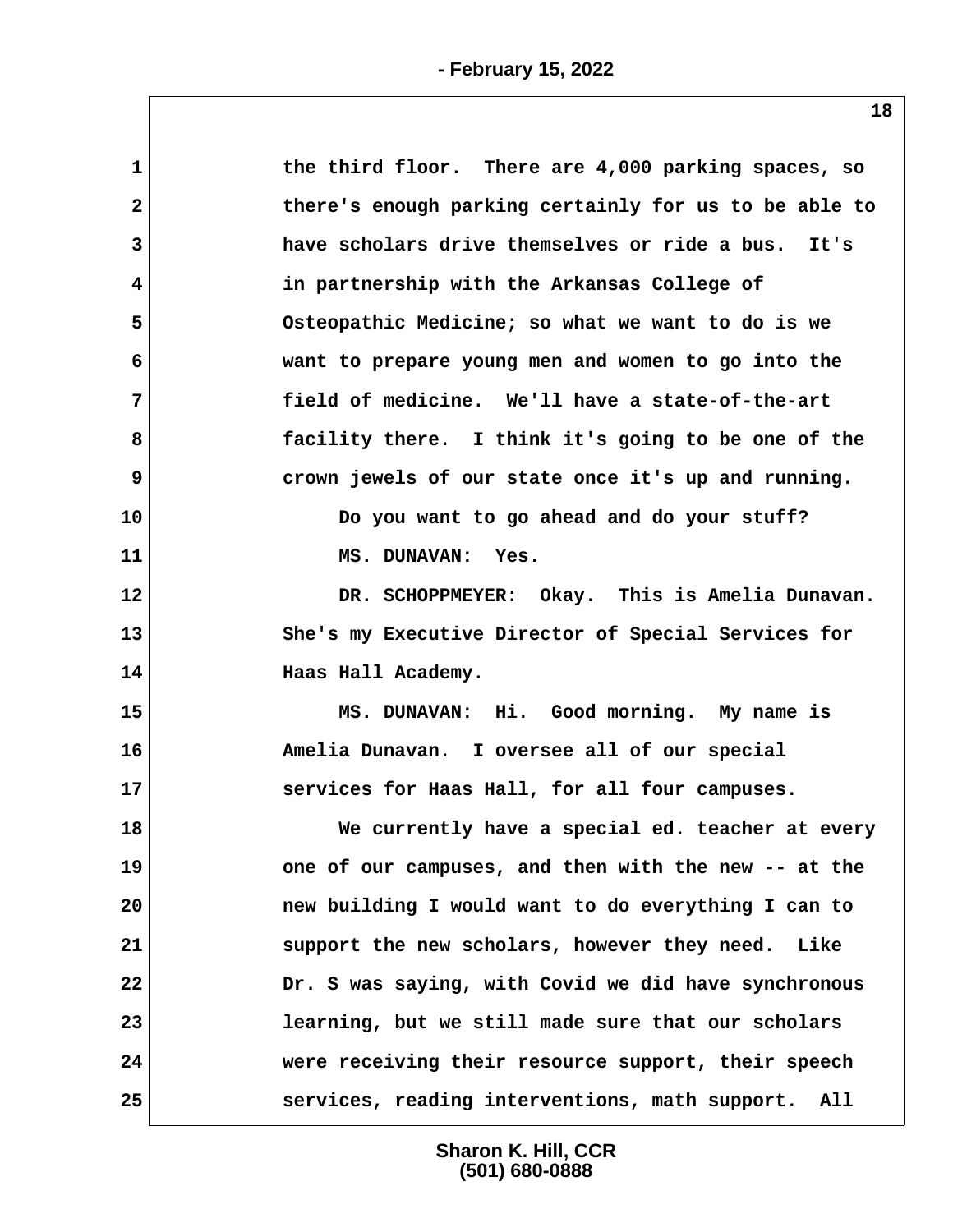| $\mathbf{1}$ | of those were incorporated in our synchronous        |
|--------------|------------------------------------------------------|
| $\mathbf{2}$ | learning as well. So I want to make sure -- my goal  |
| 3            | is to insure that those scholars are receiving the   |
| 4            | same education and supported the same way with the   |
| 5            | services that they need to continue to grow.         |
| 6            | Okay. Thank you.                                     |
| 7            | DR. SCHOPPMEYER: Thank you.                          |
| 8            | That's all we have.                                  |
| 9            | CHAIRMAN COFFMAN: Ms. James, if you're ready         |
| 10           | for our legal review?                                |
| 11           | MS. JAMES: My name is Whitney James, with the        |
| 12           | Department.                                          |
| 13           | And I apologize in advance, we have a lot to go      |
| 14           | over, but I'll try to make it as quick as possible   |
| 15           | without going too quickly.                           |
| 16           | On the $--$ oh $--$                                  |
| 17           | CHAIRMAN COFFMAN: So, yes, that will be --           |
| 18           | we'll have to go through it because it was confusing |
| 19           | the way it's in the application.                     |
| 20           | MS. JAMES: Okay.                                     |
| 21           | CHAIRMAN COFFMAN: To me, at least.                   |
| 22           | MS. JAMES: We have a lot of -- there's a lot of      |
| 23           | clean-up.                                            |
| 24           | CHAIRMAN COFFMAN: Okay.                              |
| 25           | MS. JAMES: But I'll try to make it --                |
|              |                                                      |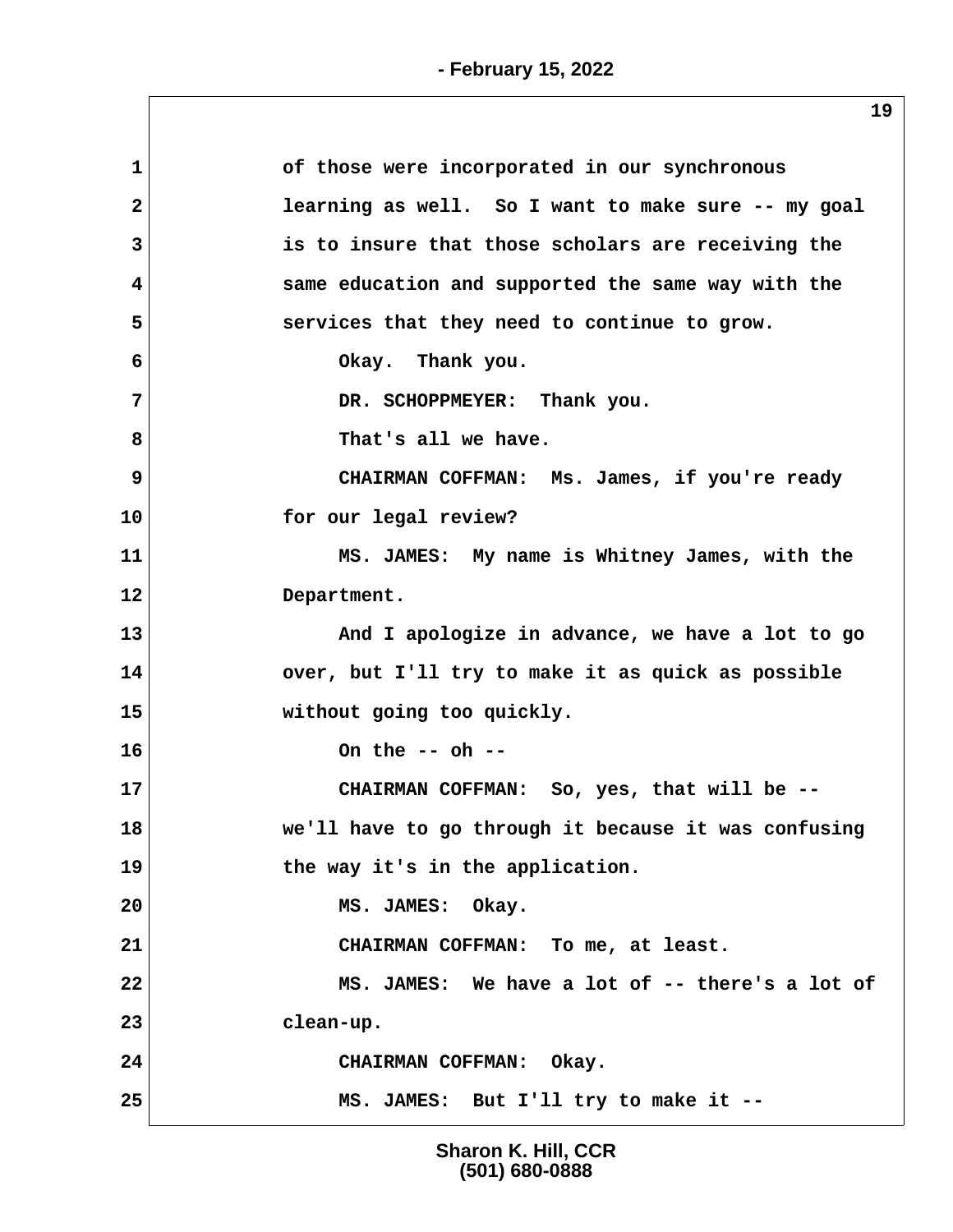| 1                       | CHAIRMAN COFFMAN: So can I ask you a question         |
|-------------------------|-------------------------------------------------------|
| $\overline{\mathbf{2}}$ | before you get started? So in this clean-up I was     |
| 3                       | thinking last night as I was reading back through     |
| 4                       | this that we're probably going to need a clean waiver |
| 5                       | sheet to put on the State Board review. Because I     |
| 6                       | think if they read through the application and saw    |
| 7                       | things repeated --                                    |
| 8                       | MR. HENRY: Okay.                                      |
| 9                       | CHAIRMAN COFFMAN: -- I think it's just too            |
| 10                      | confusing.                                            |
| 11                      | MR. HENRY: Happy to help. Yeah.                       |
| 12                      | CHAIRMAN COFFMAN: Okay. Thank you.                    |
| 13                      | MR. HENRY: I agree.                                   |
| 14                      | CHAIRMAN COFFMAN: We appreciate that.                 |
| 15                      | MR. HENRY: Good idea. We didn't know how to           |
| 16                      | resubmit stuff after -- because you know this is our  |
| 17                      | -- we had to continue the last meeting --             |
| 18                      | CHAIRMAN COFFMAN: Right. Right.                       |
| 19                      | MR. HENRY: -- due to Covid.                           |
| 20                      | CHAIRMAN COFFMAN: Right.                              |
| 21                      | MR. HENRY: So we wanted to have the material in       |
| 22                      | front of you --                                       |
| 23                      | CHAIRMAN COFFMAN: We can do it together.              |
| 24                      | MR. HENRY: Happy to.                                  |
| 25                      | CHAIRMAN COFFMAN: Okay.                               |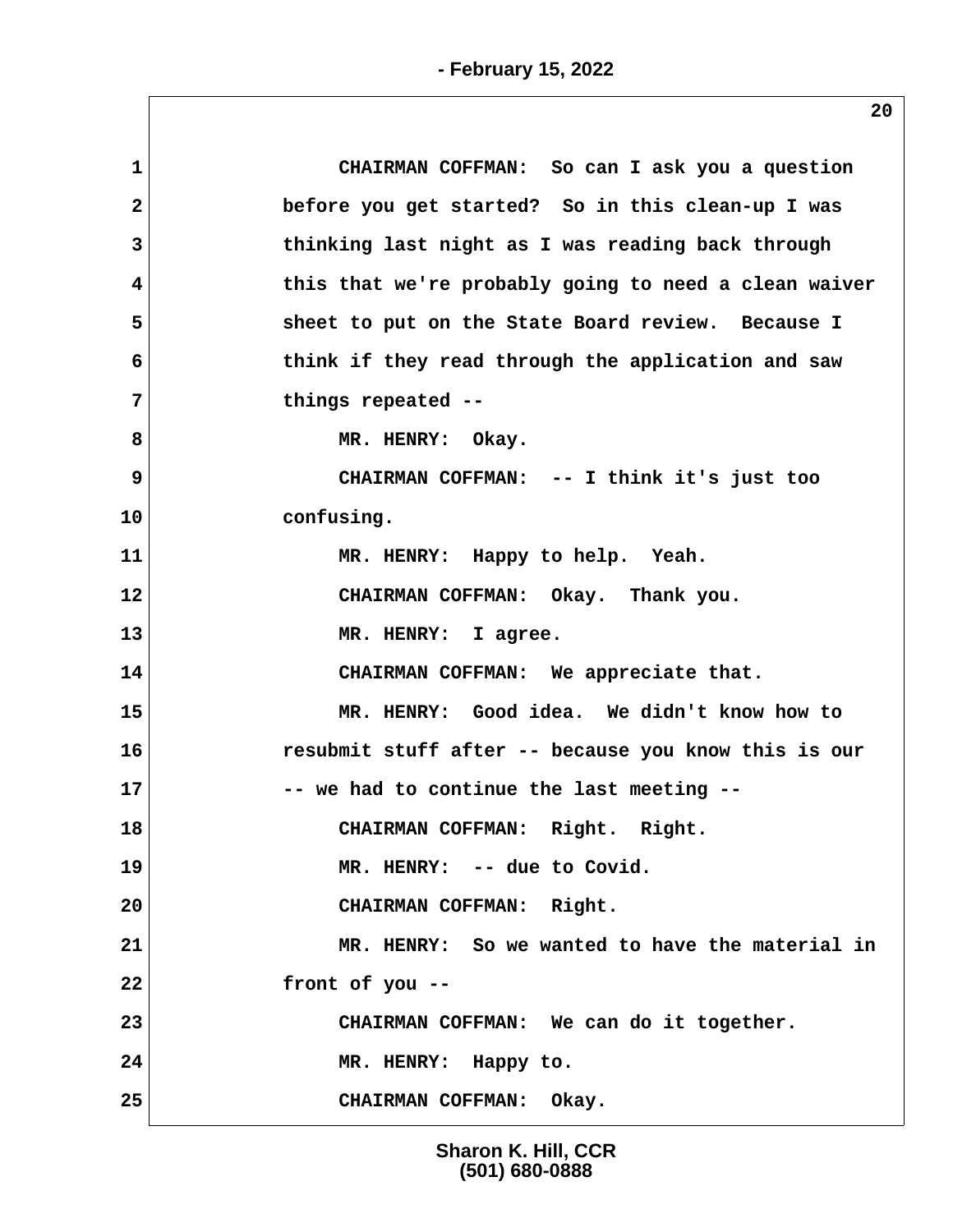**1 MR. HENRY: And she's been wonderful to work** 2 with on that.  **3 CHAIRMAN COFFMAN: Thank you. 4 MS. JAMES: Thank you. So happy. 5 CHAIRMAN COFFMAN: All right. Ms. James, get us 6 started. 7 LEGAL REVIEW 8 MS. JAMES: Okay. So, on the agenda we have the 9 final legal review. Like I said, there are a lot of 10 things that we need to clean-up. But just to start 11 with the general legal concerns, yeah, I've worked 12 with Mr. Henry quite a bit on this, but we will go 13 through the current waiver topics, statute things, 14 and update the standards. 15 GENERAL LEGAL CONCERNS 16 MS. JAMES: They are going to add Section 7 of 17 the rules governing Educator Licensure to their 18 Teacher Licensure request. 19 CHAIRMAN COFFMAN: Okay. So are we going down 20 the legal review? 21 MS. JAMES: I'm starting with the general legal 22 concerns -- 23 CHAIRMAN COFFMAN: Okay. 24 MS. JAMES: -- at the top -- 25 CHAIRMAN COFFMAN: All right.**

> **Sharon K. Hill, CCR (501) 680-0888**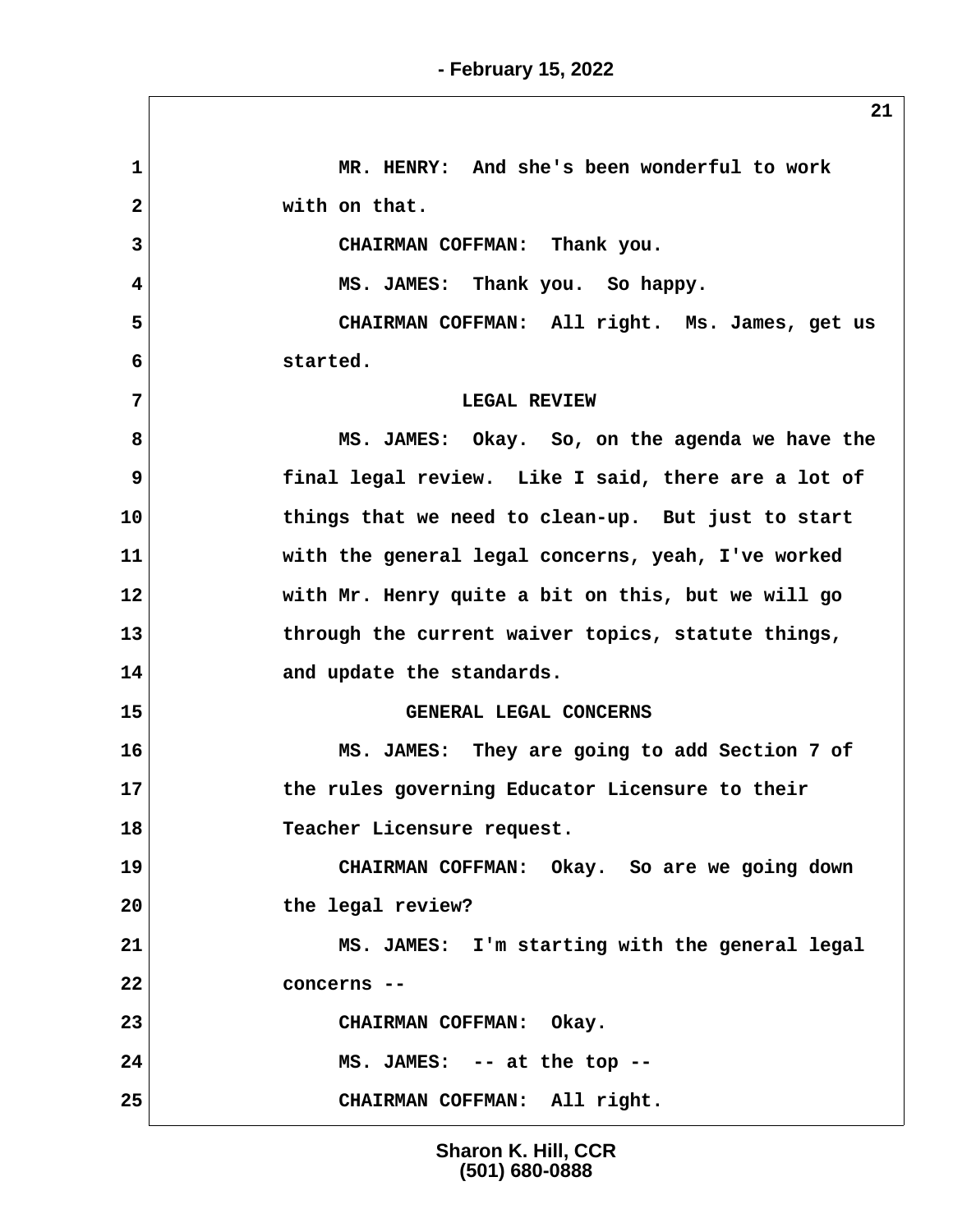**22**

 **1 MS. JAMES: -- just to clarify that we've 2 resolved all of those. 3 Also, Haas Hall has reached out to our Child 4 Nutrition Unit and confirmed that their food services 5 at their Rogers campus, which I believe is the only 6 campus that uses child nutrition funding, they don't 7 need to ask for any waivers; that they're squared** 8 away on child nutrition.  **9 And it's also my understanding that they are not 10 using child nutrition funding for any of the other 11 campuses? 12 MR. HENRY: Correct. 13 MS. JAMES: And that they do not -- or they're 14 not asking for any food services waivers for those 15 remaining campuses? 16 MR. HENRY: Correct.** 17 MS. JAMES: Okay. **18 WAIVER REQUESTS 19 1. UNIFORM DATES FOR BEGINNING AND END OF SCHOOL 20 MS. JAMES: And that brings us to the first 21 waiver request, the Uniform Dates for Beginning and 22 End of School Year. That's code section 6-10-106(a). 23 And I have asked that Haas Hall or Mr. Henry offer 24 some additional rationale for that. 25 MR. HENRY: Right. So we're not asking to have**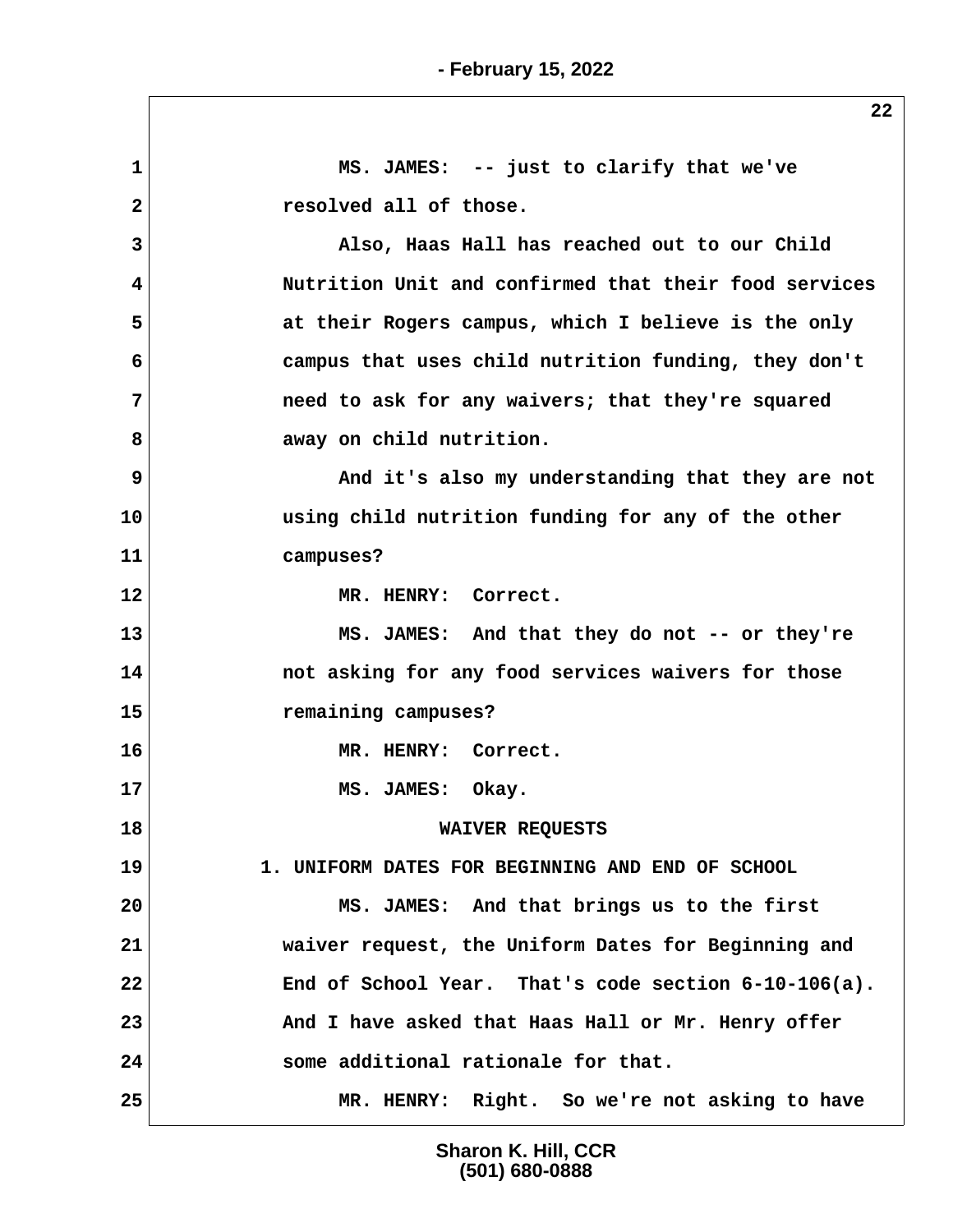| $\mathbf 1$  | less time; we need more time in the day. So the      |
|--------------|------------------------------------------------------|
| $\mathbf{2}$ | waiver is not to avoid having full days; our waiver  |
| 3            | is needed to have longer and so in order to comply   |
| 4            | with the Carnegie unit -- the Carnegie unit approach |
| 5            | that they use. And so that's the reason for that     |
| 6            | waiver is to add -- give us more flexibility to have |
| 7            | longer and more days.                                |
| 8            | CHAIRMAN COFFMAN: Are you starting earlier --        |
| 9            | DR. SCHOPPMEYER: Yes, ma'am.                         |
| 10           | CHAIRMAN COFFMAN: -- than August 22nd?               |
| 11           | DR. SCHOPPMEYER: Yes, ma'am.                         |
| 12           | CHAIRMAN COFFMAN: So are you providing more          |
| 13           | than 178 days?                                       |
| 14           | DR. SCHOPPMEYER: No.                                 |
| 15           | MR. HENRY: Can you explain that better then for      |
| 16           | them? Explain your rationale, if you would, and the  |
| 17           | reason you need it?                                  |
| 18           | DR. SCHOPPMEYER: Well, if you do the math and        |
| 19           | you add up your number of hours per day, we have to  |
| 20           | start earlier to get our 120 hours of Carnegie unit. |
| 21           | Because we do the compressed timeframe of 90-minute  |
| 22           | classes, and so four of those a day, and then you've |
| 23           | got to add that up and divide it. So that has to     |
| 24           | have us start about a week earlier than everybody    |
| 25           | else.                                                |
|              |                                                      |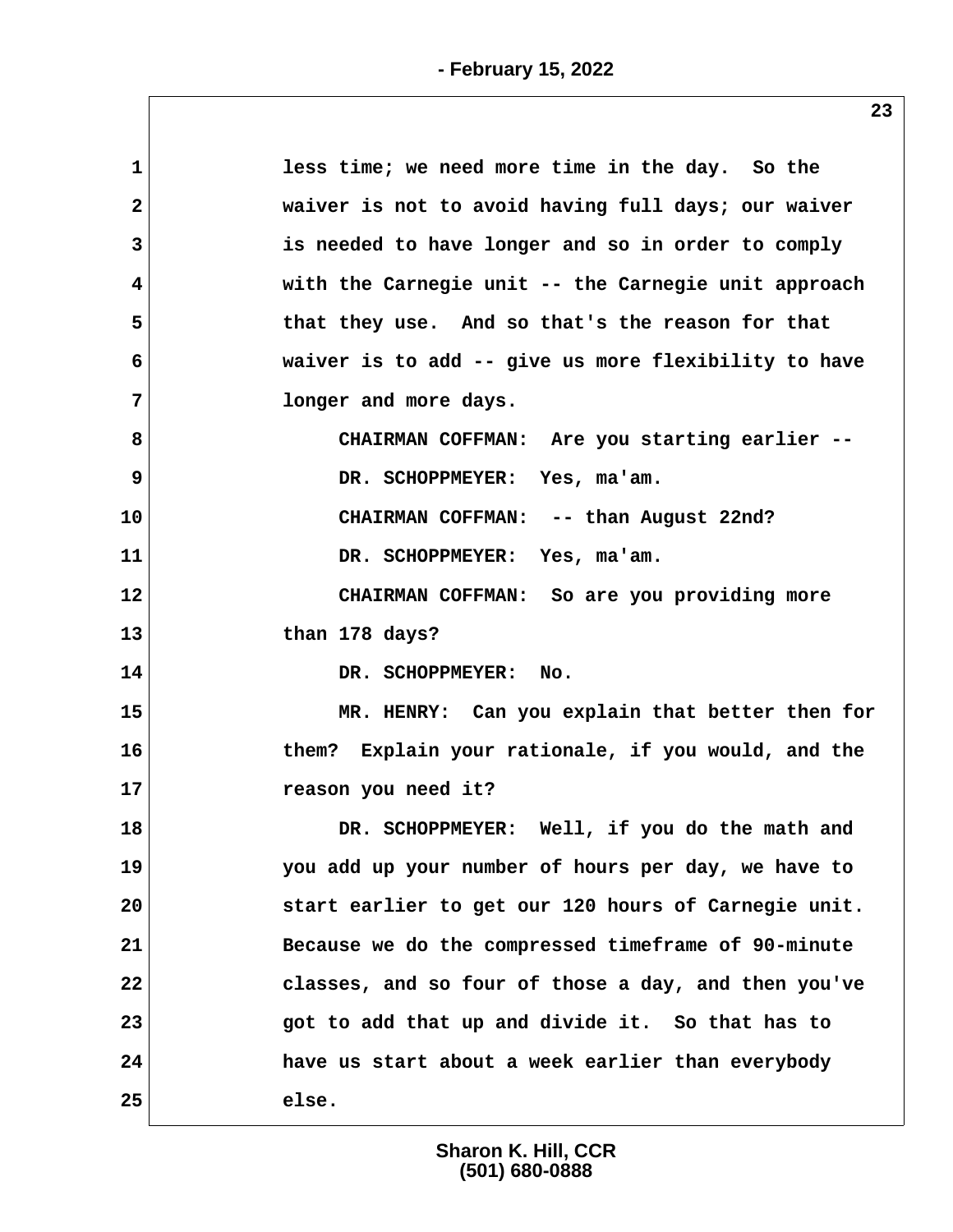**1** MR. HENRY: So are you offering more days than  **2 (inaudible, not at the microphone). 3 DR. SCHOPPMEYER: I don't think we are. No. 4 MR. HENRY: You see the difficulty in the logic 5 there? 6 DR. SCHOPPMEYER: Yes, sir. 7 MR. HENRY: If you get to start earlier --** 8 DR. SCHOPPMEYER: I hear you. **9** MR. HENRY: -- well, then you don't have to do **10 more than 178? 11 DR. SCHOPPMEYER: We must do some extra days. 12 We must do 183. 13 MR. HENRY: Okay. I believe you read the 14 statute to require starting on a certain day. 15 DR. SCHOPPMEYER: Yes. 16 MR. HENRY: He's trying to start earlier than 17 that. 18 CHAIRMAN COFFMAN: Right. The statute is to 19 start on -- this year, start August 22nd. 20 MR. HENRY: Yes. 21 CHAIRMAN COFFMAN: And I mean if there was a 22 rationale for why -- 23 MR. HENRY: Right. 24 CHAIRMAN COFFMAN: You know, if you're going 25 more than 178 days or, you know, you have some other**

> **Sharon K. Hill, CCR (501) 680-0888**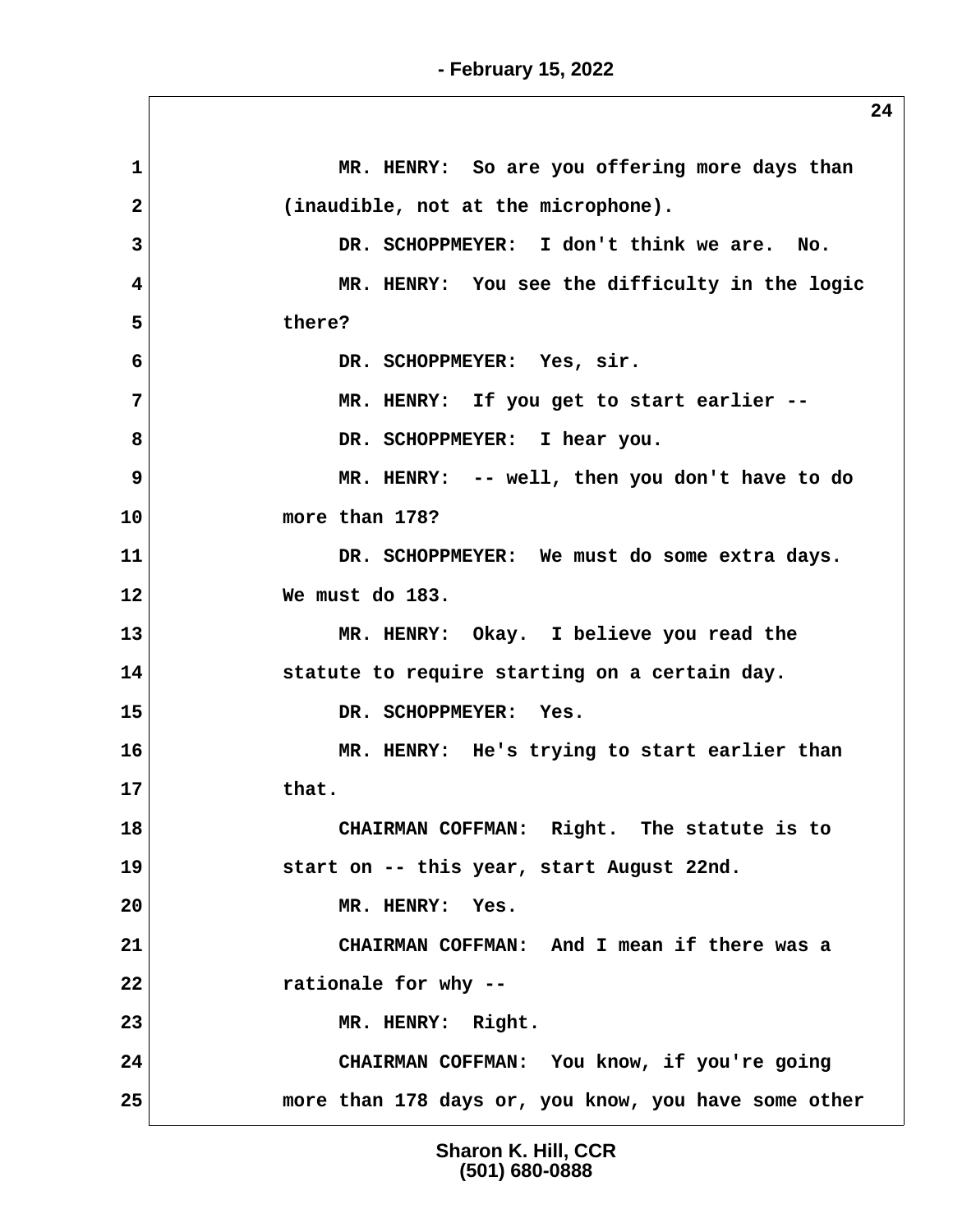| 1            | reason -- otherwise, you know, we would expect        |
|--------------|-------------------------------------------------------|
| $\mathbf{2}$ | schools to start on August 22nd, unless there was     |
| 3            | some other -- if you're following an alternate        |
| 4            | calendar or a 12-month calendar -- not an alternate   |
| 5            | calendar -- a 12-month calendar, then, you know, that |
| 6            | would make sense too.                                 |
| 7            | DR. SCHOPPMEYER: Yes.                                 |
| 8            | CHAIRMAN COFFMAN: That's what I'm trying to           |
| 9            | figure out.                                           |
| 10           | DR. SCHOPPMEYER: Okay. I think it's fair to           |
| 11           | say we probably go 183 days.                          |
| 12           | CHAIRMAN COFFMAN: Okay. So -- and that will be        |
| 13           | reflected in your school calendar?                    |
| 14           | DR. SCHOPPMEYER: It should be, yes.                   |
| 15           | CHAIRMAN COFFMAN: Okay.                               |
| 16           | DR. SCHOPPMEYER: I know we go longer than             |
| 17           | everybody else. That's all I can tell you. I mean     |
| 18           | our graduation is later than everybody else's.        |
| 19           | CHAIRMAN COFFMAN: Except you have a lot of days       |
| 20           | -- I haven't looked at your calendar from last year.  |
| 21           | But previously, you had a lot of days that you were   |
| 22           | closed --                                             |
| 23           | DR. SCHOPPMEYER: College visit days.                  |
| 24           | CHAIRMAN COFFMAN: Yes.                                |
| 25           | DR. SCHOPPMEYER: Yes. That's the purpose of           |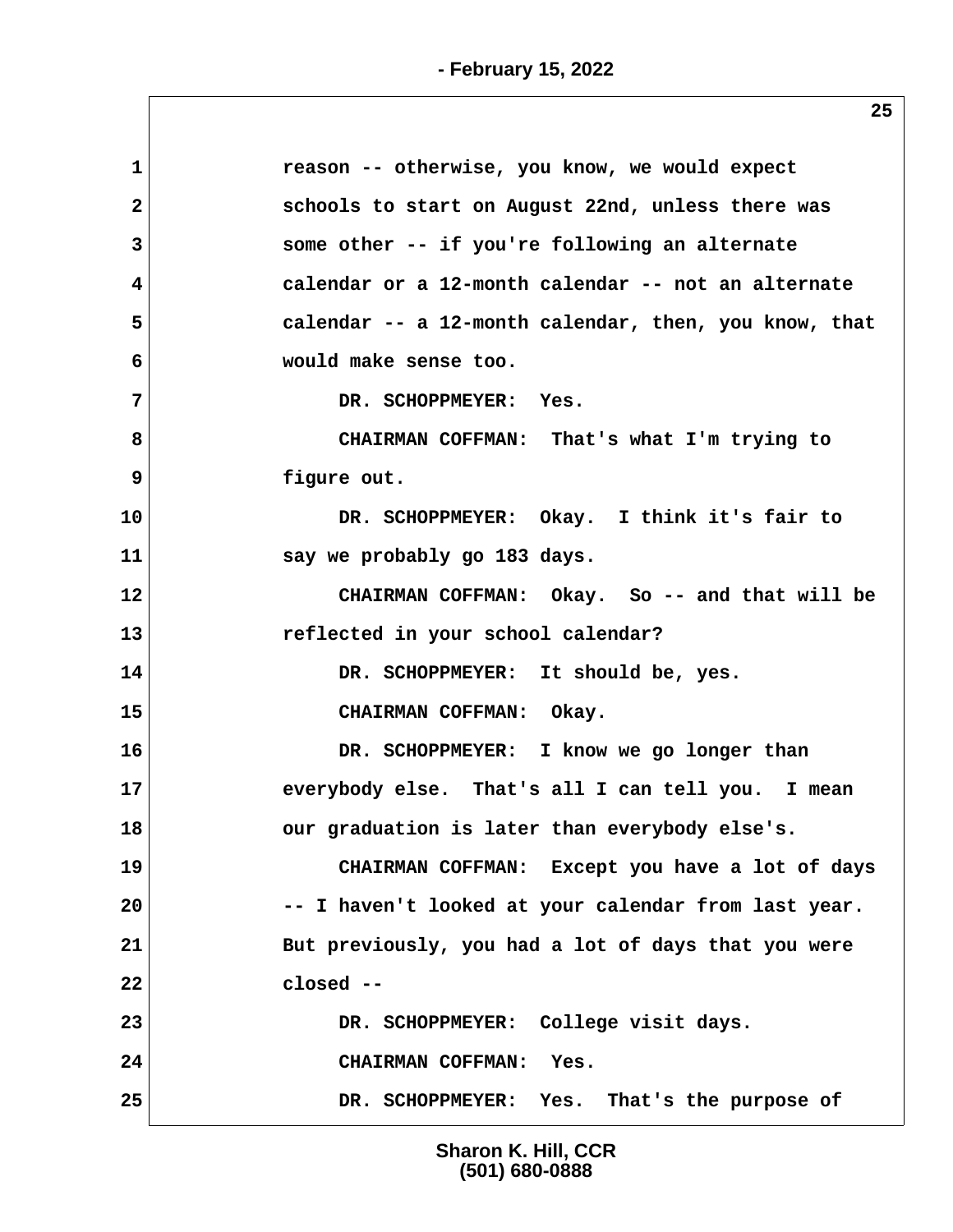1 those days.  **2 CHAIRMAN COFFMAN: Okay. Now it's making more 3 sense. 4 DR. SCHOPPMEYER: Okay. I apologize. 5 CHAIRMAN COFFMAN: So on those college visit 6 days you don't consider those instructional days? 7 DR. SCHOPPMEYER: They're not instructional 8 days. No, ma'am. 9 CHAIRMAN COFFMAN: That makes more sense. 10 DR. SCHOPPMEYER: Thank you. 11 CHAIRMAN COFFMAN: Thank you. 12 2. QUALIFIED TEACHERS IN EVERY CLASSROOM 13 MS. JAMES: On the second waiver request, we're 14 going to re-title that Teacher Licensure. We're 15 going to remove that first part that says subchapter 16 10. That's not the correct way to cite that code 17 section.** 18 And it's my understanding -- and please confirm **19 this, Mr. Henry -- that the school is going to remove 20 the et seq. there and just ask for a waiver of 6-15- 21 1004. There are some statutes following that that we 22 can't waive. 23 MR. HENRY: Right. Absolutely. 24 MS. JAMES: So we just want to remove et seq. 25 MR. HENRY: Right. And so the rationale there**

> **Sharon K. Hill, CCR (501) 680-0888**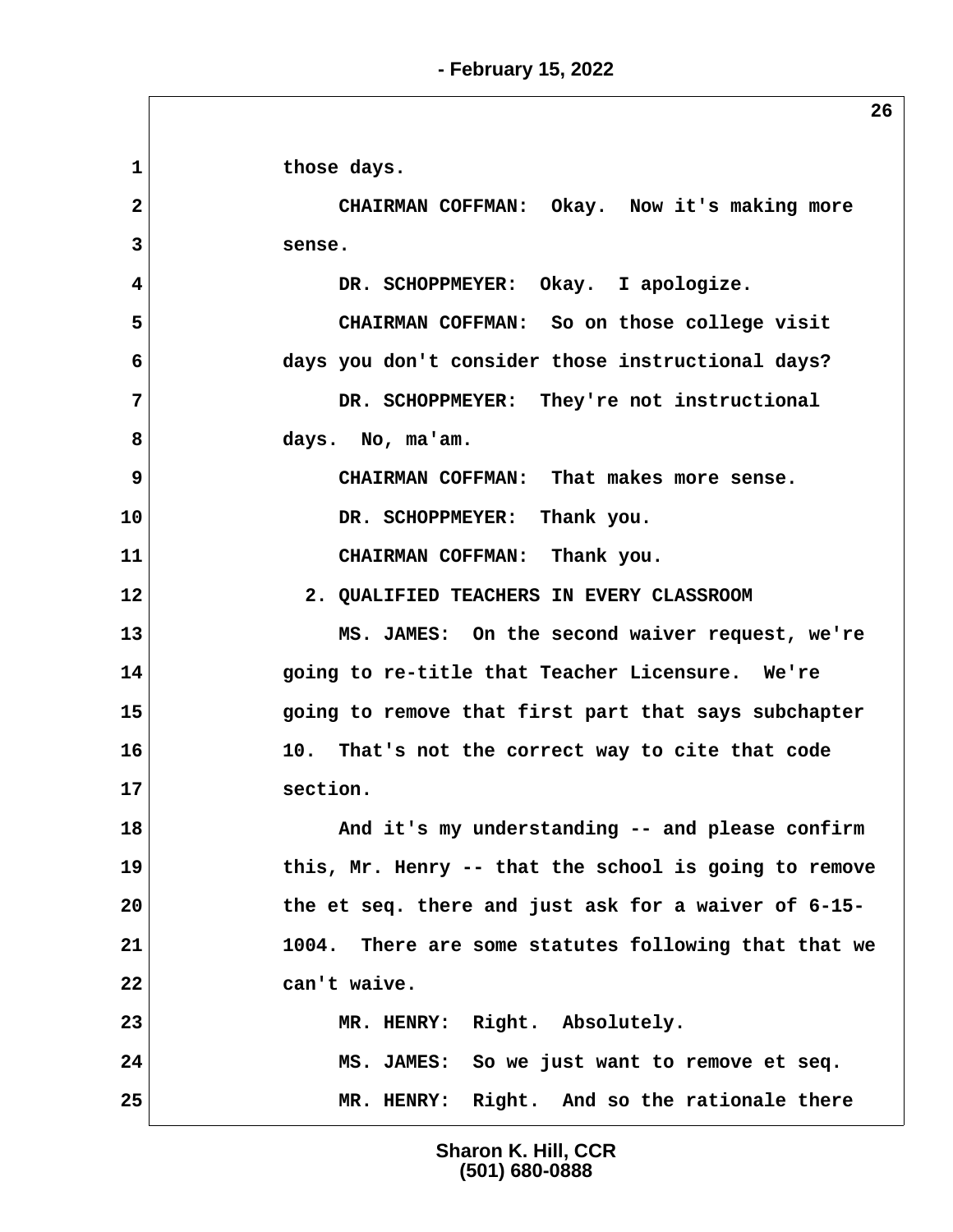| $\mathbf{1}$ | is that Haas Hall has had a waiver of the teacher    |
|--------------|------------------------------------------------------|
| $\mathbf{2}$ | certification requirement since its inception. And   |
| 3            | we're not trying to add more to that; we're just     |
| 4            | trying to renew. And it is correct to say that we're |
| 5            | looking for the standard waiver -- not standard --   |
| 6            | the waiver that we had previously. It's 6-15-1004.   |
| 7            | 3. COMMITTEE FOR EACH SCHOOL DISTRICT                |
| 8            | MS. JAMES: And then, on number 3, we're just         |
| 9            | going to remove the language in subchapter 2         |
| 10           | Personnel Policies, I believe the statute there. I   |
| 11           | didn't have any legal concerns regarding that.       |
| 12           | Same thing on number 4 --                            |
| 13           | Yes, ma'am?                                          |
| 14           | CHAIRMAN COFFMAN: So on number 3, that was           |
| 15           | Personnel Policy Committee? Is that what we're       |
| 16           | waiving?                                             |
| 17           | MS. JAMES: Yes.                                      |
| 18           | CHAIRMAN COFFMAN: Isn't it --                        |
| 19           | MR. HENRY: Yes.                                      |
| 20           | CHAIRMAN COFFMAN: Okay.                              |
| 21           | MS. JAMES: Yes, ma'am. It's just -- it's the         |
| 22           | citation was incorrect.                              |
| 23           | CHAIRMAN COFFMAN: Right.                             |
| 24           | MS. JAMES: We're just doing some clean-up on         |
| 25           | that.                                                |
|              |                                                      |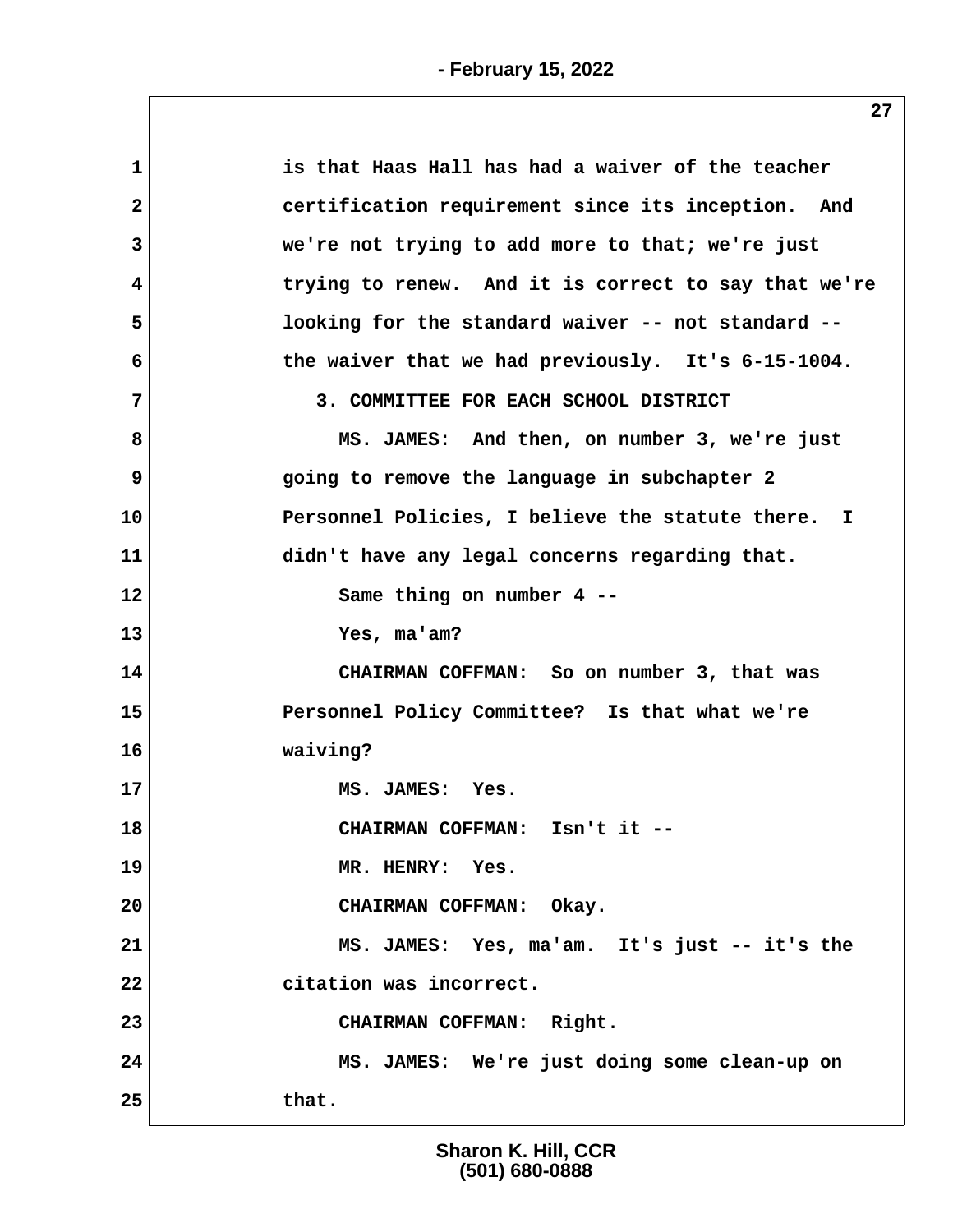**1 CHAIRMAN COFFMAN: That makes sense. 2 4. PUBLIC SCHOOL PRINCIPALS - QUALIFICATIONS/RESPONSIBILITIES 3 MS. JAMES: On number 4, more clean-up. We're 4 going to remove the language Subchapter 3 General 5 Provisions and remove the Section 7 of the rules. 6 That's repetitive; we've got that cited in a previous 7 waiver request. 8** 5. TEACHER'S LICENSE REQUIREMENT  **9 MS. JAMES: On number 5, Teachers License 10 Requirement, no legal concerns regarding that. 11 6. ARKANSAS HISTORY REQUIREMENT 12 MS. JAMES: No legal concerns regarding number 13 6, Arkansas History Requirement. 14 CHAIRMAN COFFMAN: Okay. Let's discuss. 15 MS. JAMES: Yes, ma'am. 16 CHAIRMAN COFFMAN: So in this particular case, 17 it's -- 6-17-418. I just want to make sure I know 18 what we're saying. 19 MS. JAMES: I believe they're asking for the 20 waiver of the licensure requirement. However, they 21 still plan to offer Arkansas History.** 22 DR. SCHOPPMEYER: Yes. **23 CHAIRMAN COFFMAN: Okay. 24 MR. HENRY: That is correct. 25 CHAIRMAN COFFMAN: Okay.**

> **Sharon K. Hill, CCR (501) 680-0888**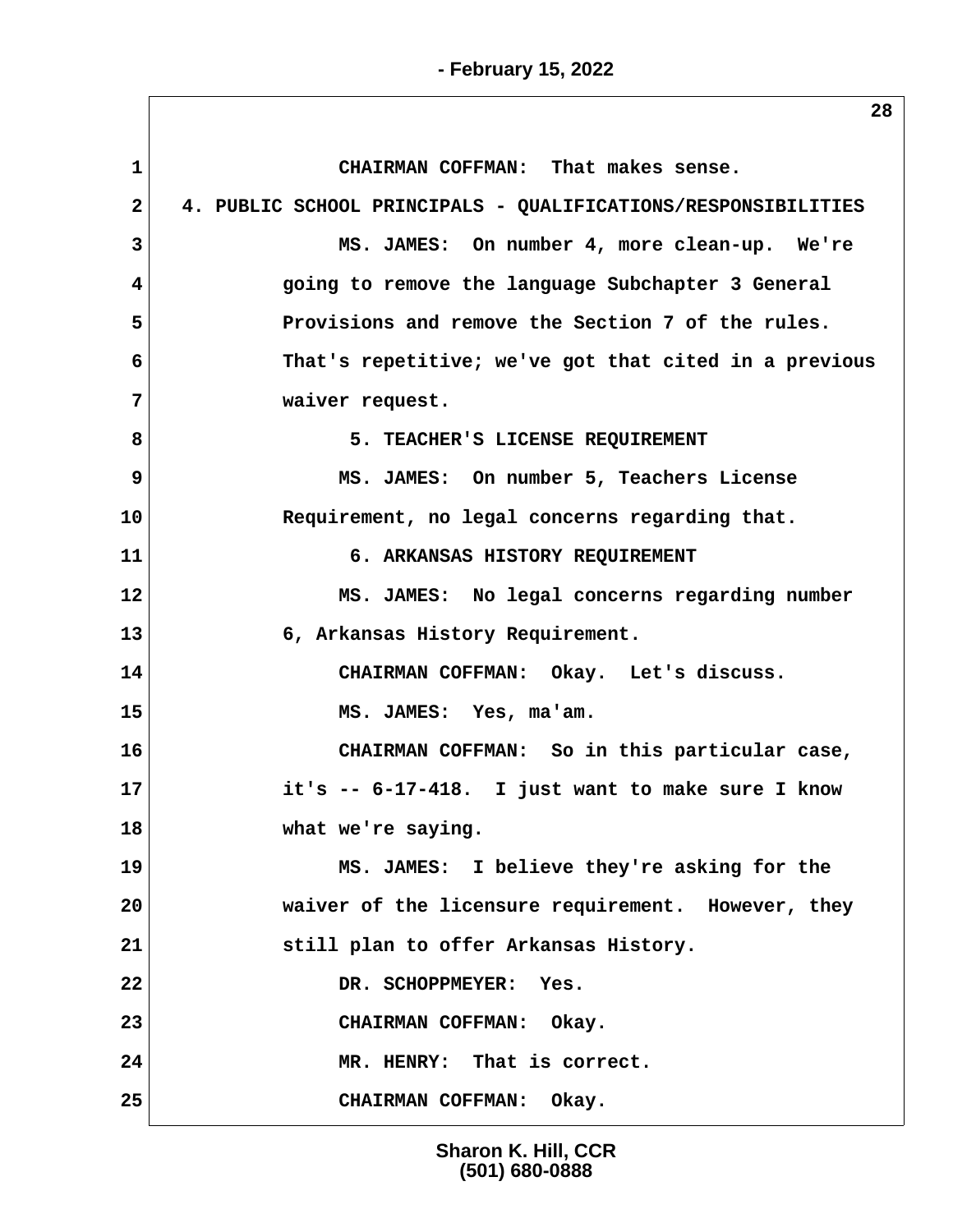| $\mathbf{1}$            | MR. HENRY: So we definitely teach Arkansas              |
|-------------------------|---------------------------------------------------------|
| $\overline{\mathbf{2}}$ | History. That's not what we're trying to waive.         |
| 3                       | CHAIRMAN COFFMAN: Okay.                                 |
| 4                       | MR. HENRY: It will only be the licensed                 |
| 5                       | certified teacher aspect of that component that         |
| 6                       | flagged that section and necessitated that waiver.      |
| 7                       | CHAIRMAN COFFMAN: And does the teacher that's           |
| 8                       | teaching Arkansas History, do they take advantage of    |
| 9                       | the Arkansas History professional development that's    |
| 10                      | available?                                              |
| 11                      | DR. SCHOPPMEYER: Ms. Luebker teaches that.              |
| 12                      | MS. LUEBKER: Yes. I'm also the Social Science           |
| 13                      | chair. And very much so.                                |
| 14                      | CHAIRMAN COFFMAN: Okay.                                 |
| 15                      | MS. LUEBKER: Yes. As an eighth generation               |
| 16                      | Arkansas educator, it's extremely important.            |
| 17                      | CHAIRMAN COFFMAN: Thank you.                            |
| 18                      | MS. LUEBKER: Yes. Thank you.                            |
| 19                      | 7. WARRANTS VOID WITHOUT VALID CERTIFICATE AND CONTRACT |
| 20                      | MS. JAMES: All right. Moving on to waiver               |
| 21                      | number 7, I did not have any legal concerns regarding   |
| 22                      | that waiver request.                                    |
| 23                      | 8. EXAMINATION OF TEACHERS' CONTRACTS                   |
| 24                      | 9. MINIMUM BASE SALARY - MASTER'S DEGREE                |
| 25                      | MS. JAMES: And regarding waivers 8 and 9, it's          |
|                         |                                                         |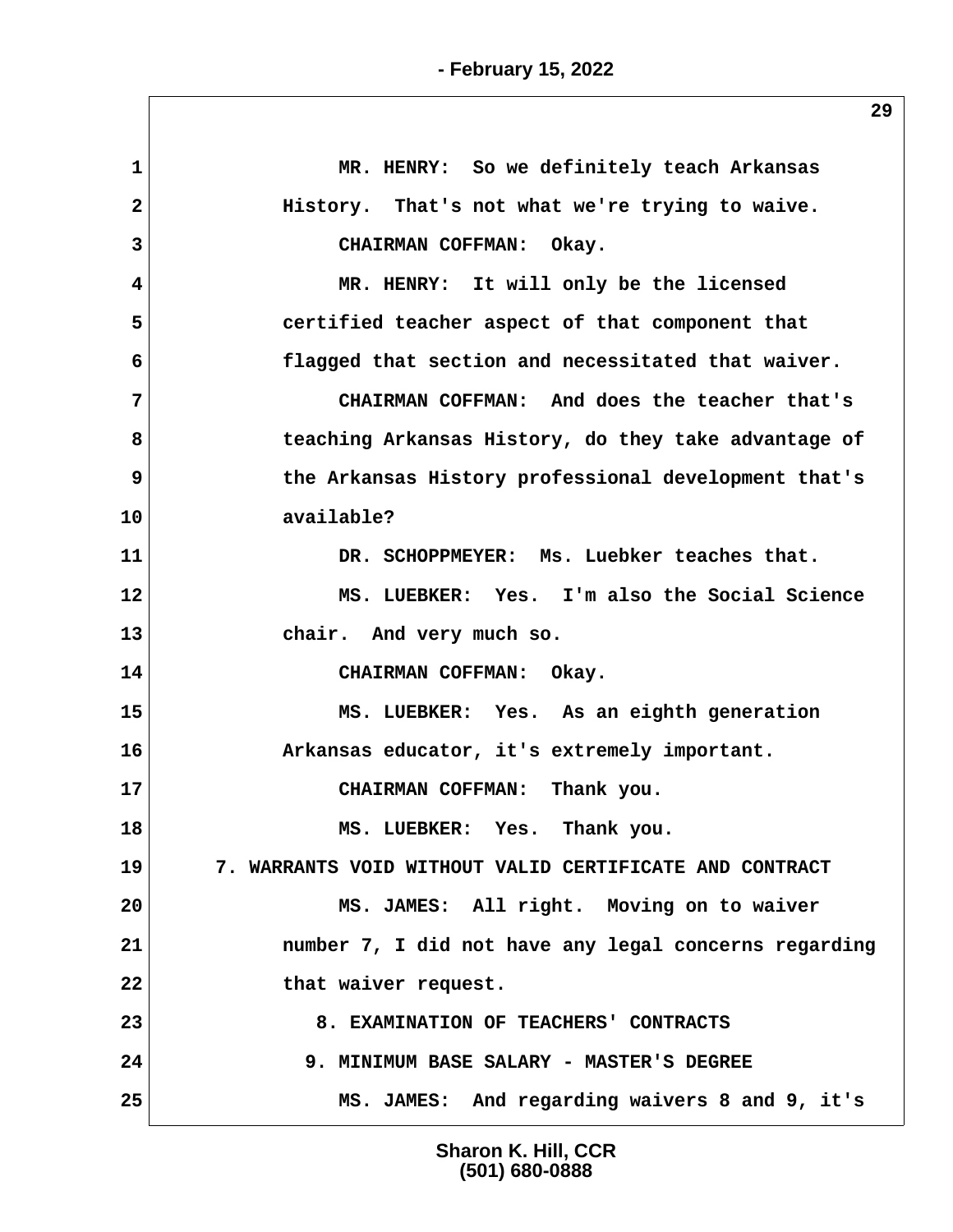| $\mathbf{1}$   | my understanding that the school wishes to strike       |
|----------------|---------------------------------------------------------|
| $\overline{2}$ | those because the code sections have been repealed.     |
| 3              | MR. HENRY: Right.                                       |
| 4              | MS. JAMES: So we're going to cross those off            |
| 5              | the list.                                               |
| 6              | 10. 6-17-1502 THROUGH 6-17-1510 EDUCATION               |
| 7              | MS. JAMES: And that brings me to number 10. I           |
| 8              | did not have any concerns regarding that waiver         |
| 9              | request.                                                |
| 10             | 11. 6-17-1702 THROUGH 6-17-1705                         |
| 11             | MS. JAMES: I did not have any legal concerns            |
| 12             | regarding waiver request number 11.                     |
| 13             | 12. WRITTEN STUDENT DISCIPLINE POLICIES REQUIRED        |
| 14             | MS. JAMES: And then on waiver request number            |
| 15             | 12, the Written Student Discipline policies, the        |
| 16             | school is asking to narrow that request down some,      |
| 17             | which may alleviate some concerns, to subsection B(2)   |
| 18             | and $A(1)(c)(i)$ . And that's also going to be included |
| 19             | in the waiver request number 51.                        |
| 20             | CHAIRMAN COFFMAN: Okay. So B(2) --                      |
| 21             | MR. HENRY: B(2) only is what my notes reflect.          |
| 22             | MS. JAMES: Yes. And then --                             |
| 23             | CHAIRMAN COFFMAN: So this is the -- only the            |
|                | section that describes teacher?                         |
| 24             |                                                         |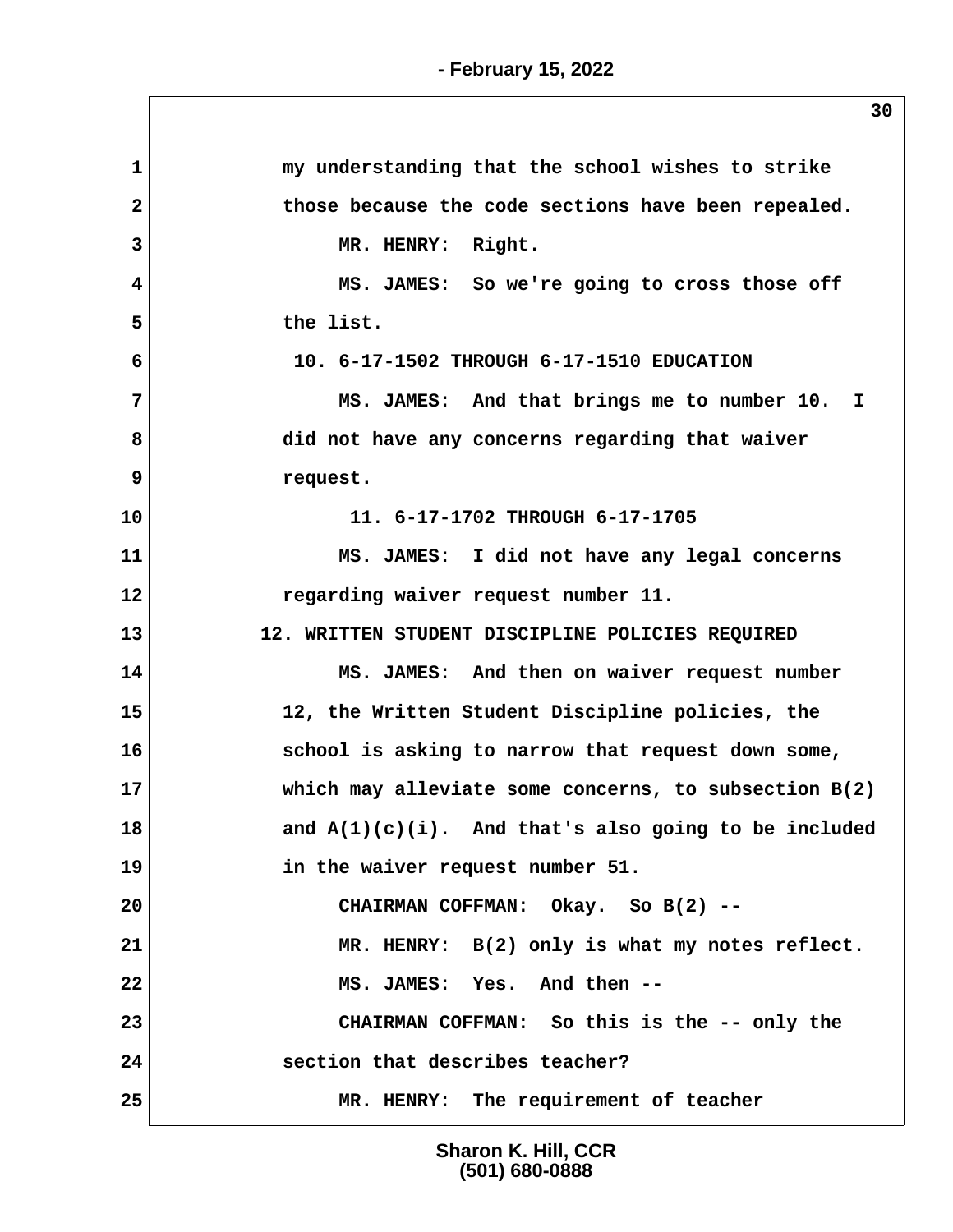**1 certification. We do have, of course, written 2 policies regarding -- 3 CHAIRMAN COFFMAN: It's in your handbook. 4 MR. HENRY: It is, absolutely. Yes. 5 MS. JAMES: Okay. All right. And then -- let 6 me know if I'm moving too quickly; I'll slow down. 7 13. SCHOOL DISCIPLINE ACT 8 MS. JAMES: On number 13, School Discipline Act, 9 that statute has been repealed. So we're going to 10 toss that off the list. 11 14. TEACHER EDUCATION AND LICENSURE 12 MS. JAMES: The school wishes to rescind number 13 14. 14 CHAIRMAN COFFMAN: Is that confirmed? 15 MR. HENRY: Yes. My apologies. She looks like 16 she's on a roll and I agree with everything she said, 17 of course. 18 MS. JAMES: If you don't confirm, I'll ask you 19 at the end -- 20 MR. HENRY: Okay. 21 MS. JAMES: -- as well. 22 MR. HENRY: We've worked through all of these. 23 MR. DAN DAVIS: Move closer to the microphone a 24 little bit. 25 CHAIRMAN COFFMAN: Dan is telling you to move**

> **Sharon K. Hill, CCR (501) 680-0888**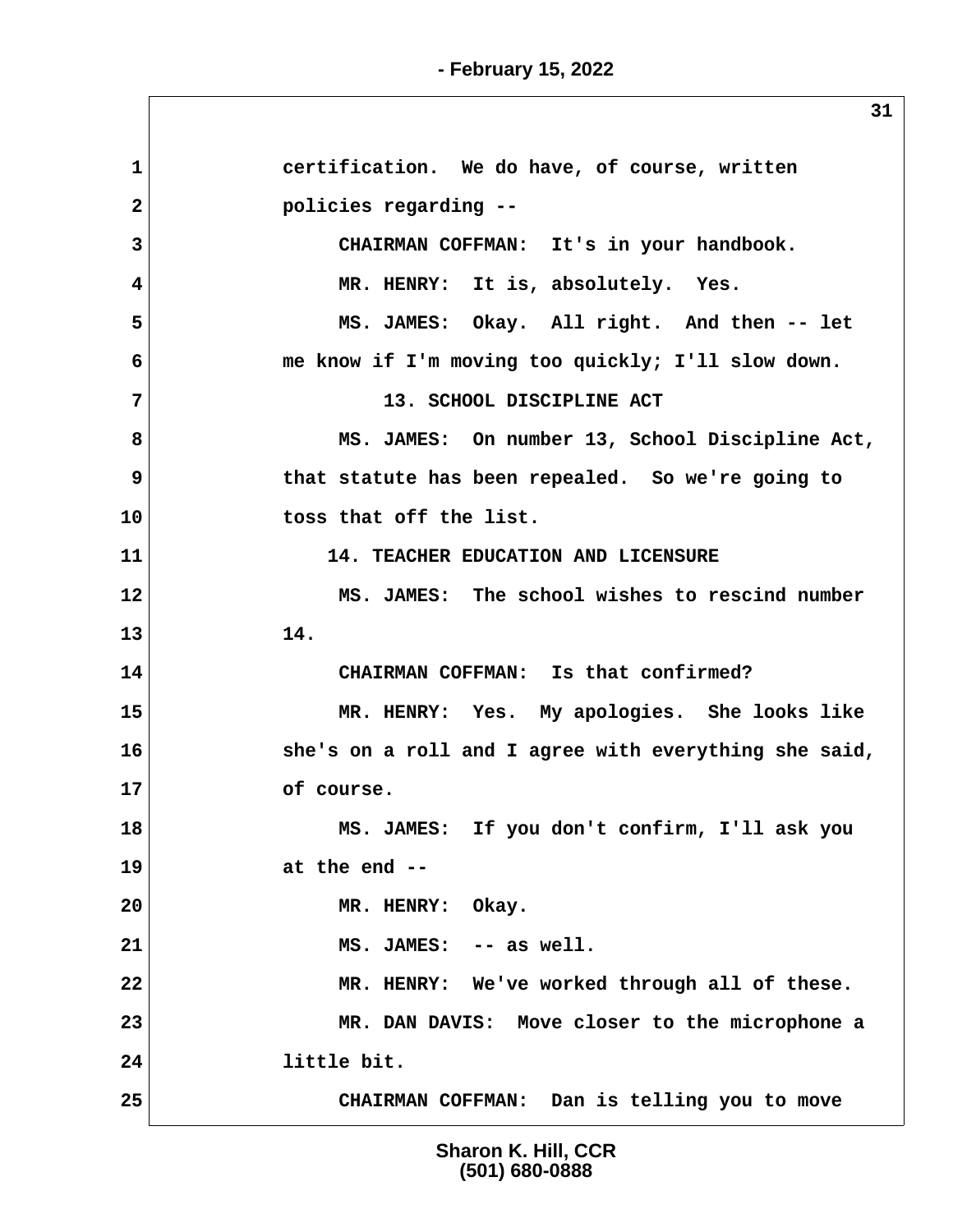**- February 15, 2022**

**1 1 closer** to the microphone.  **2 MR. HENRY: Well, I want to be respectful for 3 sure. 4 CHAIRMAN COFFMAN: Thank you. 5 MR. HENRY: Yeah. 6 MR. DAN DAVIS: If one of you go to speak, if 7 you would step forward just a little bit to where the 8 live-stream and the -- 9** CHAIRMAN COFFMAN: So the recording catches you. **10 MR. HENRY: Okay. So, yes, affirmed. 11 MS. JAMES: Okay. We're going to strike number 12 14. 13 15. CERTIFIED STAFF SALARY SCHEDULE 14 MS. JAMES: On number 15, I have no legal 15 concerns regarding that waiver request. 16 16. TEACHER EVALUATIONS 17 MS. JAMES: The school wishes to strike number 18 16. 19 CHAIRMAN COFFMAN: The whole thing? 20 MS. JAMES: The whole thing. Correct? The 21 teacher evaluations? 22 MR. HENRY: Yes, we certainly do provide those, 23 so we don't want that waiver any longer. We do 24 provide those; we don't need the waiver any longer. 25 CHAIRMAN COFFMAN: Okay.**

> **Sharon K. Hill, CCR (501) 680-0888**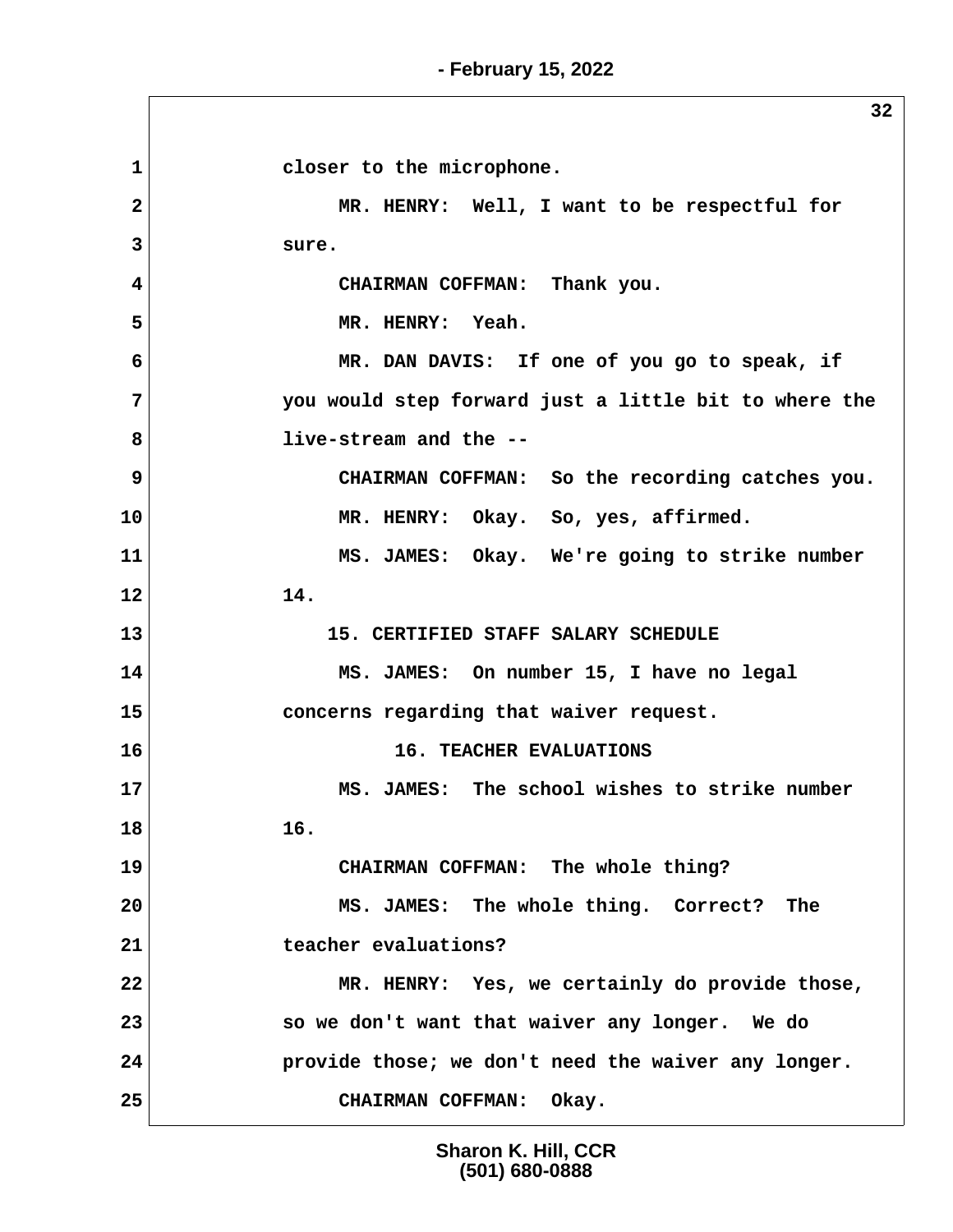|                | 33                                                   |
|----------------|------------------------------------------------------|
| $\mathbf{1}$   | MS. JAMES: And that brings us to request number      |
| $\overline{2}$ | $17 - -$                                             |
| 3              | CHAIRMAN COFFMAN: Do you have a question about       |
| 4              | TESS?                                                |
| 5              | MS. SARACINI: They're using it.                      |
| 6              | CHAIRMAN COFFMAN: Okay.                              |
| $\overline{7}$ | MS. SARACINI: That's my --                           |
| 8              | CHAIRMAN COFFMAN: Okay.                              |
| 9              | MS. SARACINI: Correct?                               |
| 10             | MS. JAMES: Yes, ma'am. They are rescinding           |
| 11             | that request.                                        |
| 12             | MR. HENRY: Yes.                                      |
| 13             | CHAIRMAN COFFMAN: So they're using -- but            |
| 14             | they're using the -- using TESS?                     |
| 15             | MS. SARACINI: Uh-huh.                                |
| 16             | MR. HENRY: We are.                                   |
| 17             | CHAIRMAN COFFMAN: Okay.                              |
| 18             | MR. HENRY: Absolutely.                               |
| 19             | DR. SCHOPPMEYER: Yes.                                |
| 20             | MS. JAMES: Okay.                                     |
| 21             | MR. HENRY: And have been for --                      |
| 22             | MS. SARACINI: Yes.                                   |
| 23             | 17. GIFTED AND TALENTED SERVICES                     |
| 24             | MS. JAMES: Okay. On number 17, Gifted and            |
| 25             | Talented Services, they wish to add a couple of code |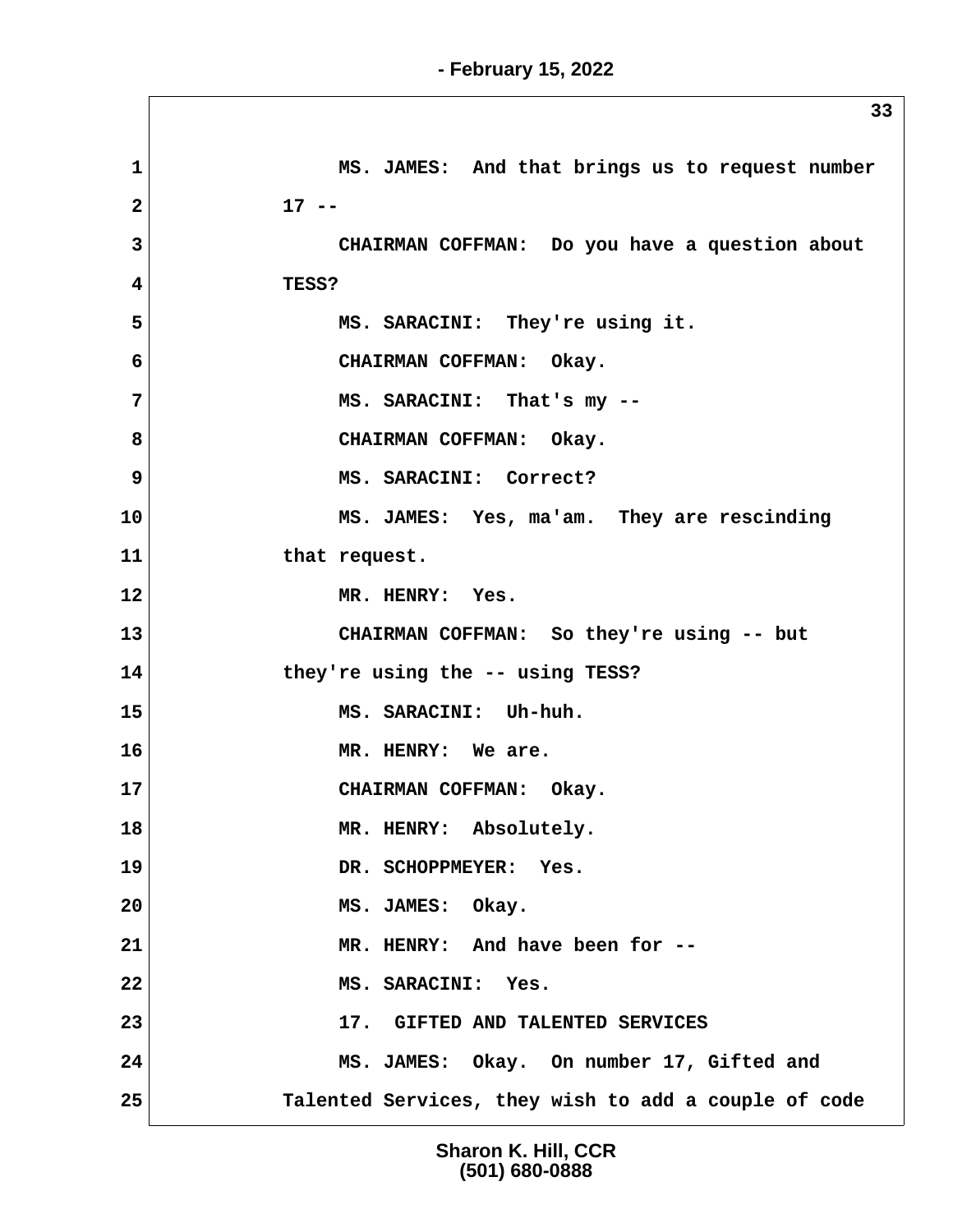| sections here to fully effectuate that waiver. They    |
|--------------------------------------------------------|
| wish to add code section $6-20-2208(c)(6)$ and $6-42-$ |
| 109. And also the rules governing Gifted and           |
| Talented Program Approval Standards.                   |
| CHAIRMAN COFFMAN: And for the record, your             |
| rationale?                                             |
| MR. HENRY: Right, yes. And Dr. Schoppmeyer can         |
| also expand on this, if he'd like. So our              |
| rationality is that -- our rationale is that teaching  |
| staff is already teaching based on ability, rather     |
| than grade level. And so as those students who would   |
| otherwise be flagged for GT at younger ages they're    |
| able to take advantage of the curriculum that does     |
| meet their needs in an accelerated format.             |
| CHAIRMAN COFFMAN: Thank you.                           |
| 18. STANDARD 1-A CURRICULUM AND INSTRUCTION            |
| MS. JAMES: On number 18, I did not have any            |
| legal concerns regarding that request.                 |
| CHAIRMAN COFFMAN: We do. So, Dr. Wright-               |
| McMurray, the $1-A(1)(2)(7)$ is a waiver of Career and |
| Technical Education of grades 5 through 8. And         |
| Standard $1-A(1)(3)(9)$ is the Career and Technical    |
| nine units of sequenced career and technical           |
| education courses representing three occupational      |
| areas. Do you have any concerns about that waiver?     |
|                                                        |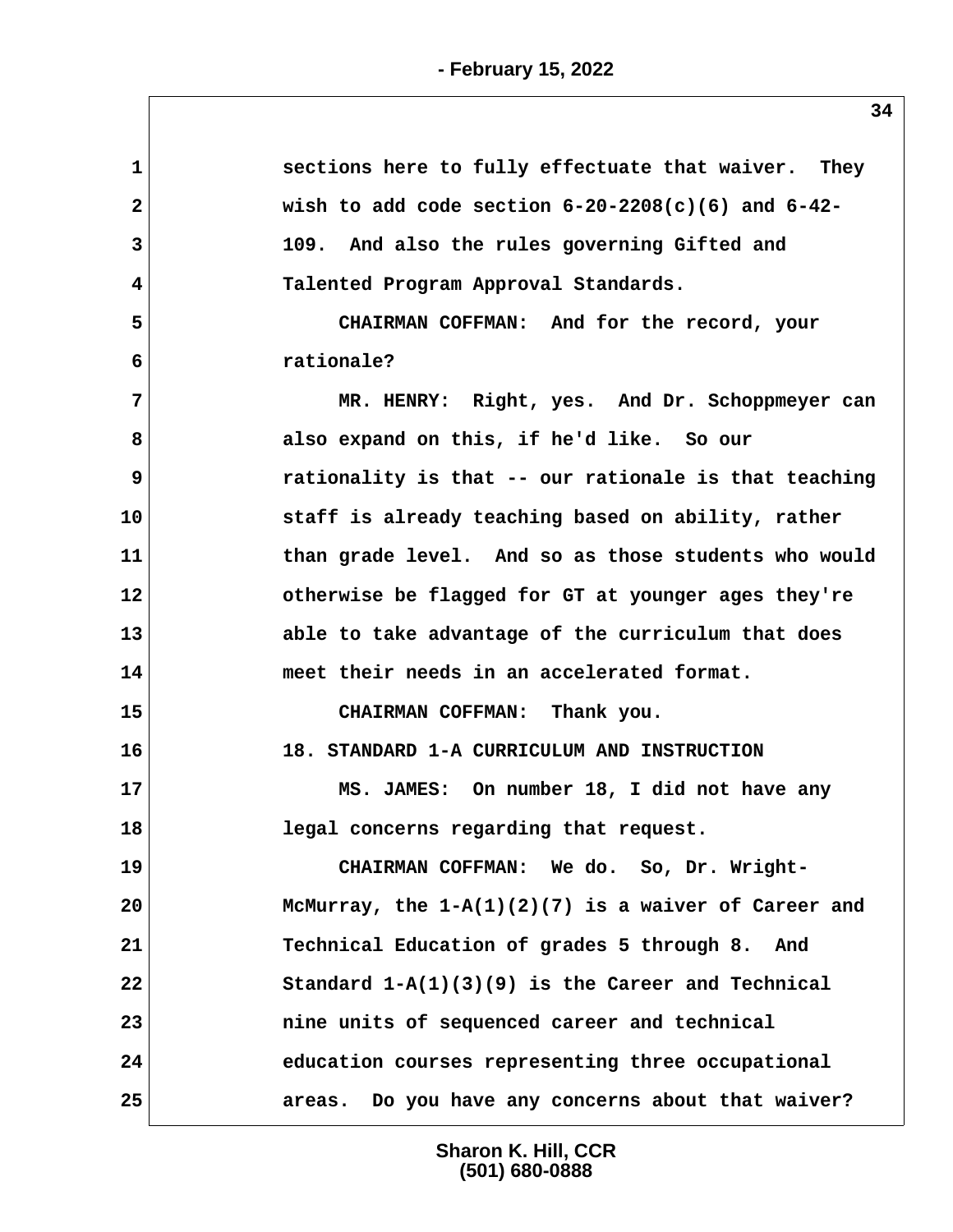**1 DR. WRIGHT-McMURRAY: I do have -- I have 2 concerns. I have some concerns on the rationale, and 3 so I would like a little bit more explanation on 4 differentiation between students that are college 5 preparatory and then the rationale that pursuing CTE 6 courses does not align with that mission. 7 DR. SCHOPPMEYER: Well, the reason that we do 8 the -- we are a college prep institution, right, and 9 so it's accelerated. The goal here is instead of 10 taking the career and technical courses the scholar 11 would take advanced classes in the respective field** 12 they're going to major in college. So, technically, **13 it is -- they're preparing themselves for the next 14 job, which is going to be college; so they take 15 advanced math, they can take advanced chemistries, 16 they can take advanced biologies -- those additional 17 courses that go beyond what's required by the State. 18 That's why we do that. 19 DR. WRIGHT-McMURRAY: So in CTE, we do have over 20 a 90% placement rate in postsecondary. So, just the 21 rationale that the inclusion of CTE courses in your 22 college preparatory curriculum would prevent students 23 from having those opportunities, I have some concerns 24 with the wording on there. And then also there are**

> **Sharon K. Hill, CCR (501) 680-0888**

**25 various opportunities through CTE courses to meet**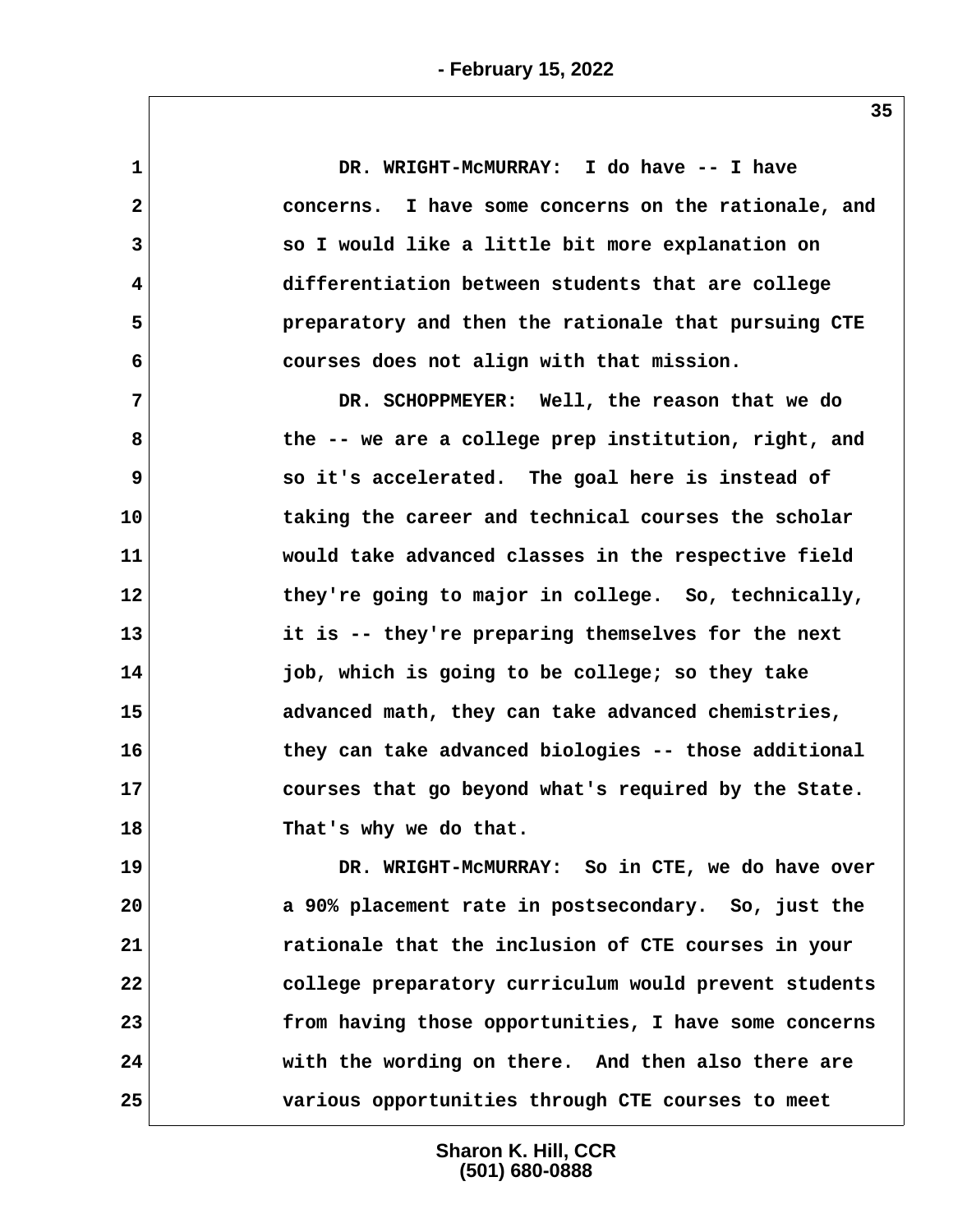| $\mathbf 1$  | some of the needs that you've just expressed. And,    |
|--------------|-------------------------------------------------------|
| $\mathbf{2}$ | of course, a lot of what we do in CTE does prepare    |
| 3            | students for their careers moving into postsecondary  |
| 4            | and beyond. So, there's opportunities there that are  |
| 5            | being missed.                                         |
| 6            | DR. SCHOPPMEYER: Okay.                                |
| 7            | DR. WRIGHT-MCMURRAY: And so that's just some of       |
| 8            | the concerns I have with especially the wording of    |
| 9            | the rationale.                                        |
| 10           | DR. SCHOPPMEYER: Yes, ma'am. Thank you.               |
| 11           | CHAIRMAN COFFMAN: So I could understand that          |
| 12           | maybe -- because they do offer advanced classes,      |
| 13           | advanced placement classes that maybe there was more  |
| 14           | embedding of the work, if that could be -- to give    |
| 15           | that more -- I don't know what the word I'm looking   |
| 16           | for -- the more opportunity to -- for the hands-on to |
| 17           | go along with what you're learning, which I would     |
| 18           | assume that they would do in most of their advanced   |
| 19           | placement classes. But the question I had is how      |
| 20           | does a student meet their 22 graduation requirements, |
| 21           | because they're required to get 6 CTE credits? So     |
| 22           | what are they doing for that?                         |
| 23           | DR. SCHOPPMEYER: We have a waiver from that,          |
| 24           | don't we?                                             |
| 25           | DR. WRIGHT-MCMURRAY: I think you referenced           |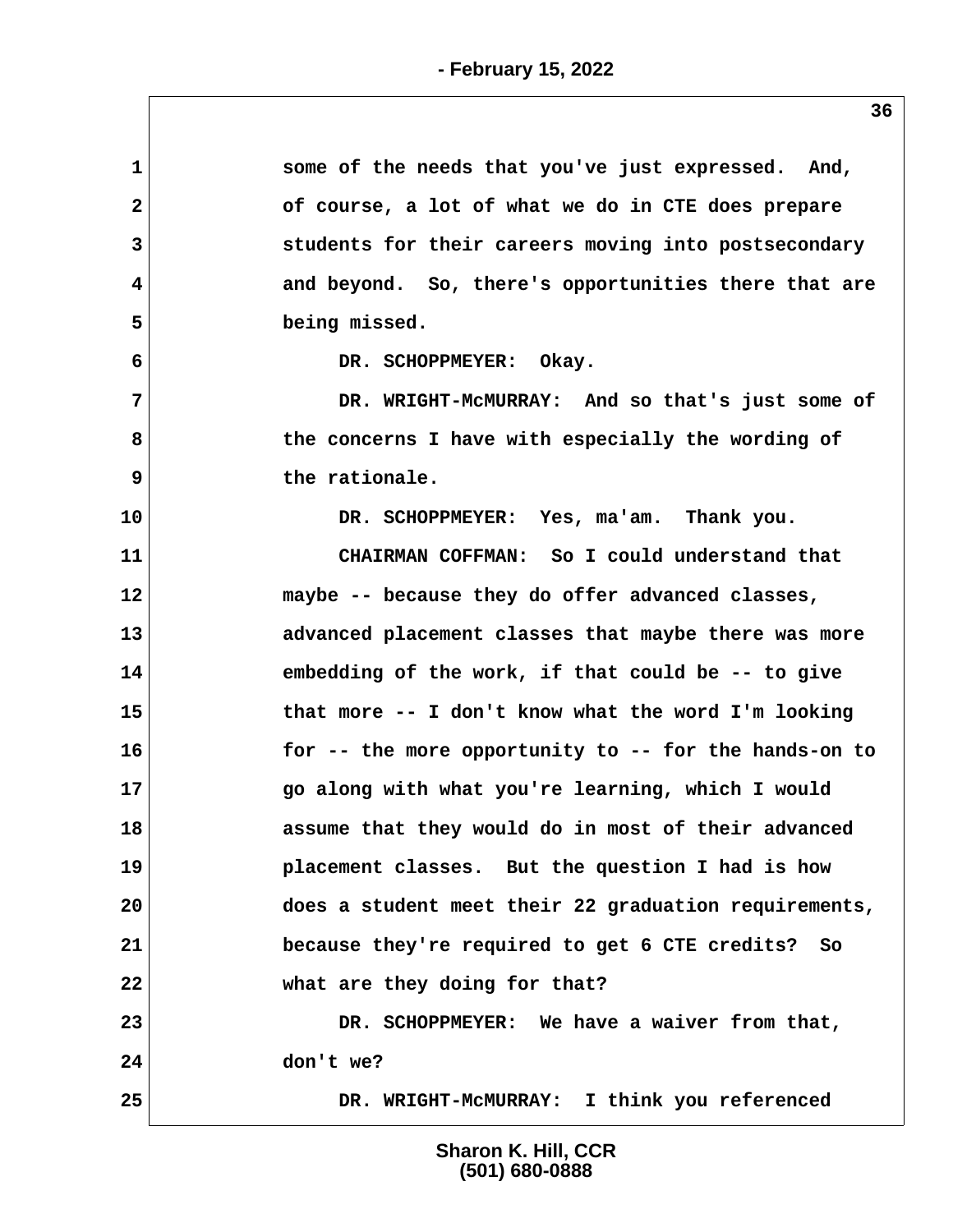**1 your career-focus courses. And so what types of 2 career-focus courses are being offered? 3 DR. SCHOPPMEYER: Journalism -- I can't remember 4 any of the other ones off the top of my head. 5 MS. LUEBKER: So in a lot of our CTE courses we 6 have engineering, programming; we have chemistry of 7 foods; we have a couple of food science classes; 8 we've had life science classes -- or early childhood 9** development, having courses offered; medical **10 terminology having courses offered that -- currently, 11 right now, this year. So we do have CTE courses to 12 help prepare our scholars in that direction. 13 CHAIRMAN COFFMAN: So are your students required 14 to take six credits of CTE or content electives? 15 MS. LUEBKER: Yes. 16 CHAIRMAN COFFMAN: And they meet that 17 requirement for graduation?** 18 MS. LUEBKER: They meet that requirement. **19 CHAIRMAN COFFMAN: Okay. 20 MS. LUEBKER: Because we have several course 21 offerings in that regards. 22 DR. WRIGHT-McMURRAY: And I think that's why 23 they have to put the -- you know, the areas listed 24 here in your waiver of the courses that are offered. 25 MS. LUEBKER: Yes.**

> **Sharon K. Hill, CCR (501) 680-0888**

**- February 15, 2022**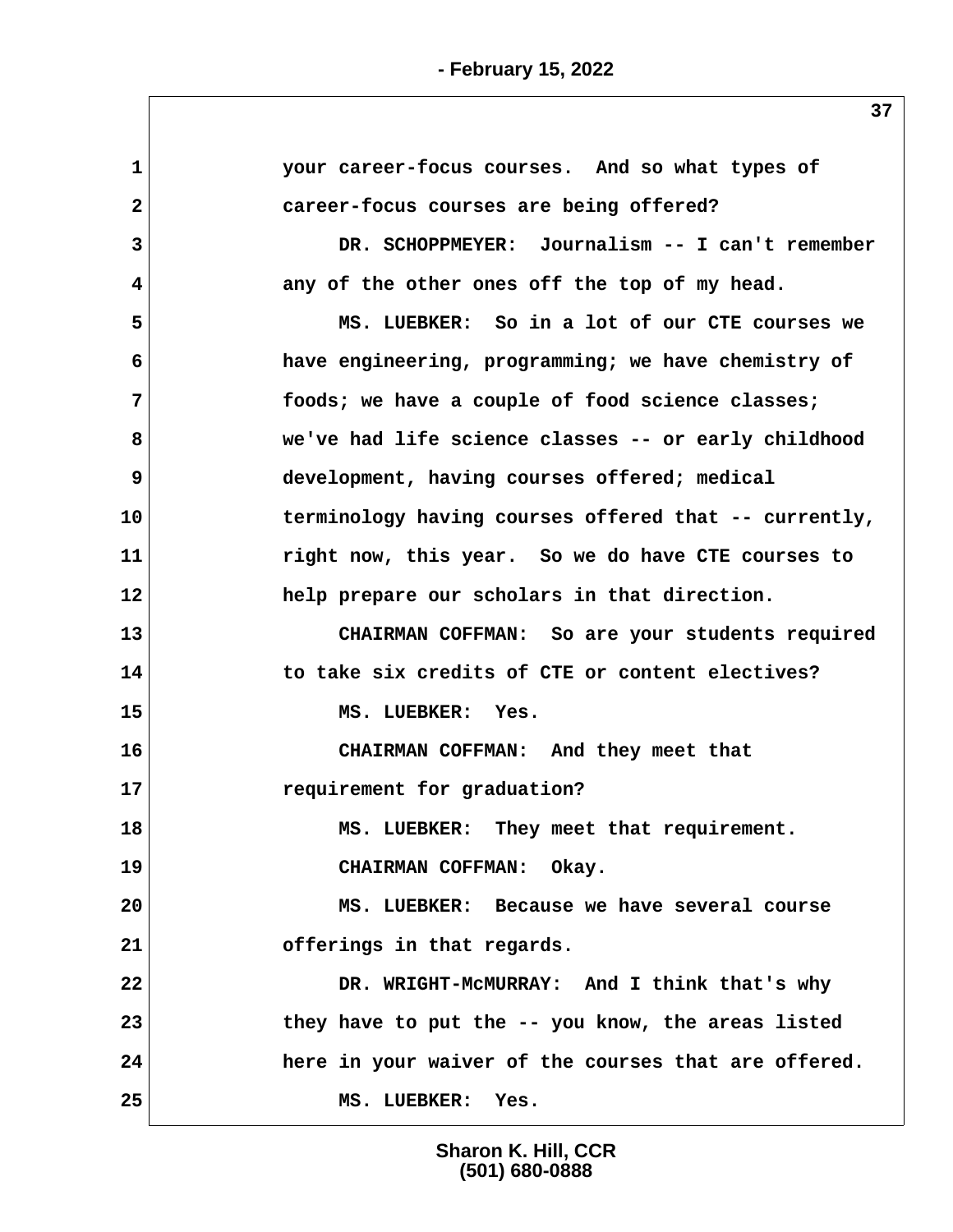**1 DR. WRIGHT-McMURRAY: So that's why I was -- I** 2 **know that they're offered there.** 3 MS. LUEBKER: Right.  **4 DR. WRIGHT-McMURRAY: I was just hung up on the 5 wording of the -- 6 MS. LUEBKER: The wording of the waiver? 7 DR. WRIGHT-McMURRAY: Yes --** 8 MS. LUEBKER: Yes.  **9 DR. WRIGHT-McMURRAY: -- the waiver. 10 MS. LUEBKER: Okay. 11 DR. WRIGHT-McMURRAY: And I will just let you 12 know that if our Family Consumer Sciences teachers 13 saw you call it Home Economics they would have a fit. 14 MS. LUEBKER: Oh, I didn't call it that; right? 15 DR. WRIGHT-McMURRAY: Yeah, it's Home Economics 16 Education. 17 MS. LUEBKER: Oh. 18 DR. WRIGHT-McMURRAY: It's now called Family and 19 Consumer Sciences. 20 MS. LUEBKER: Okay. 21 DR. WRIGHT-McMURRAY: Yeah. 22 CHAIRMAN COFFMAN: Okay. We'll come back and 23 revisit that one a little bit more probably. 24 MR. HENRY: All valid points. And if they are 25 receiving the instruction, it certainly begs the**

> **Sharon K. Hill, CCR (501) 680-0888**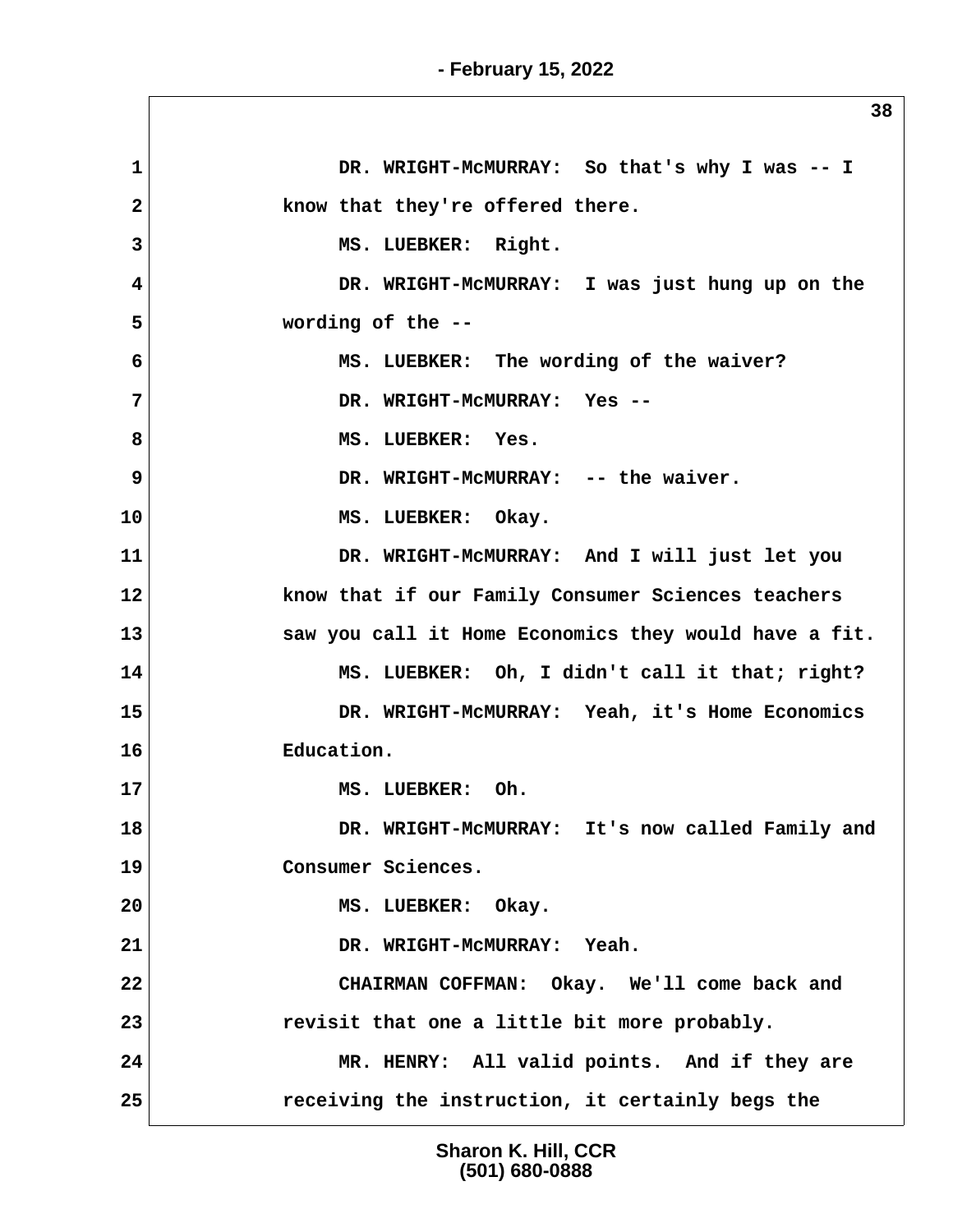**1 question of whether or not the waiver is needed. I 2 hear that loud and clear. 3 CHAIRMAN COFFMAN: Yeah. I think we'll just -- 4 we'll go on and get the rest of them and come back 5 and we'll circle back on that one. 6 19. LENGTH OF DIRECTOR'S TERM 7 MS. JAMES: On number 19, Length of Directors** 8 Term, I did not have any legal concerns regarding **9** that request. However, the school has asked to add **10 some additional code sections regarding Board of 11 Directors. And I will go over those, and I will ask 12 the school to provide some additional rationale for 13 those since those were added a little bit later. 14 The additional code sections that they wish to 15 add are 6-13-612(b), 6-13-613, 6-13-615, 6-13-621, 16 and 6-13-631.** 17 And here's the names of the code sections. **18 MR. HENRY: Okay. I had identified 6-16-634 as 19 well. I want to -- I'll give you a moment to -- 20 according to my notes. 21 MS. JAMES: We already had that listed in a -- 22 MR. HENRY: Got it. 23 MS. JAMES: -- different spot. 24 MR. HENRY: Okay, that explains it then. 25 So the rationale is that Haas Hall school board**

> **Sharon K. Hill, CCR (501) 680-0888**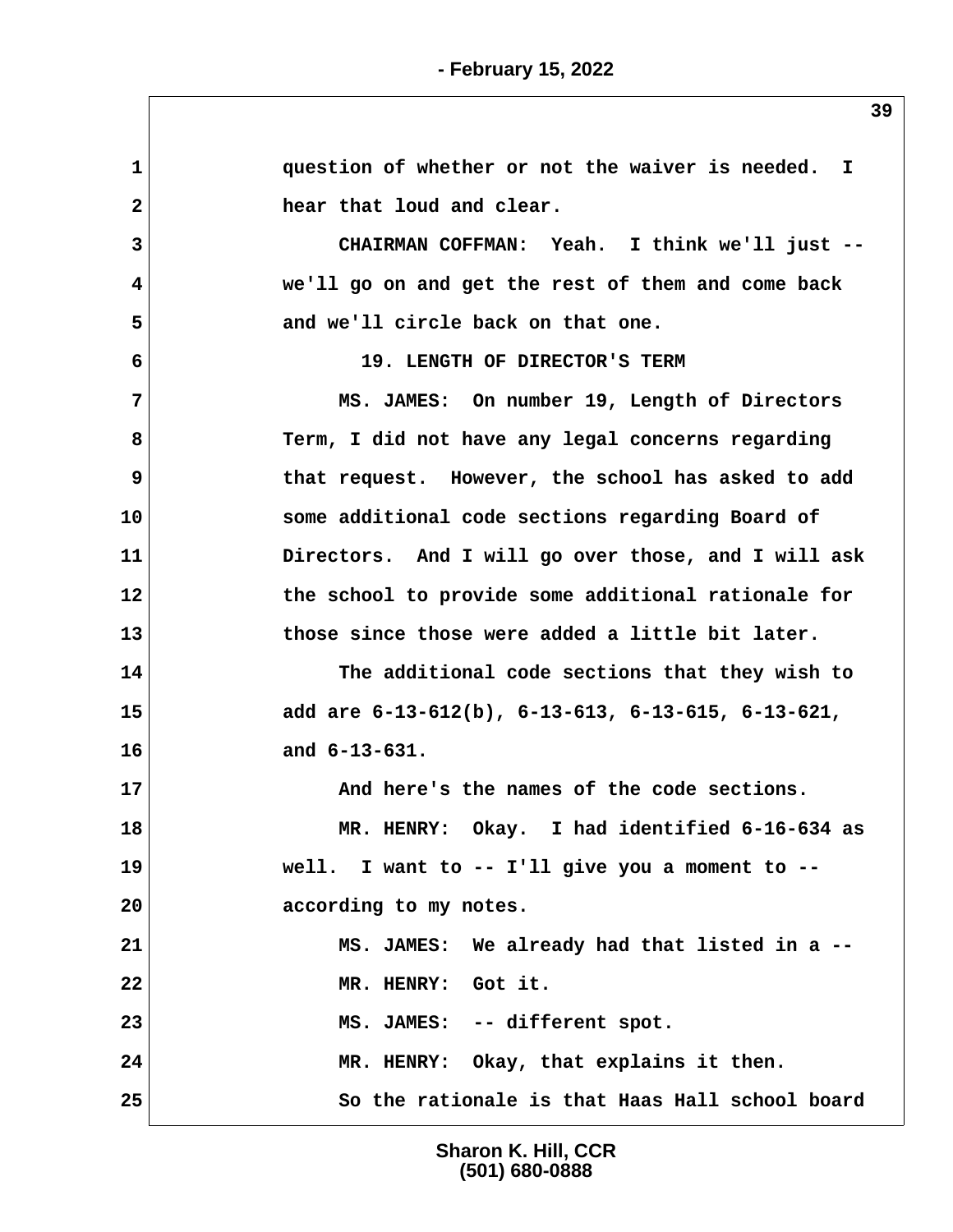| $\mathbf{1}$ | from the inception has been comprised of interested   |
|--------------|-------------------------------------------------------|
| $\mathbf{2}$ | people in the community. So these code sections       |
| 3            | relate to public elections for a normal public school |
| 4            | board, with the zoning situation there. This waiver   |
| 5            | is merely a continuation of what we've been doing.    |
| 6            | We have board members. We are -- well, a lot of them  |
| 7            | served for a long time and the minutes reflect -- and |
| 8            | we've actually updated our board of -- our minutes on |
| 9            | the website to reflect additional years in the past.  |
| 10           | We understood the law to require each year to be up   |
| 11           | and we have since posted previous years as well. So   |
| 12           | that's state required information. And my apologies,  |
| 13           | these were left out on the original application.      |
| 14           | CHAIRMAN COFFMAN: Mr. Henry, will you -- if the       |
| 15           | Fayetteville site is approved, will you expand your   |
| 16           | board to include a board member from that             |
| 17           | geographical area?                                    |
| 18           | MR. HENRY: Great. So I believe you misspoke;          |
| 19           | you said Fayetteville. The Fort Smith site?           |
| 20           | CHAIRMAN COFFMAN: Fort Smith.                         |
| 21           | MR. HENRY: Totally understand, and I wanted to        |
| 22           | be accurate.                                          |
| 23           | <b>CHAIRMAN COFFMAN:</b><br>Sure.                     |
| 24           | MR. HENRY: Dr. Schoppmeyer, will you address          |
| 25           | that please?                                          |
|              |                                                       |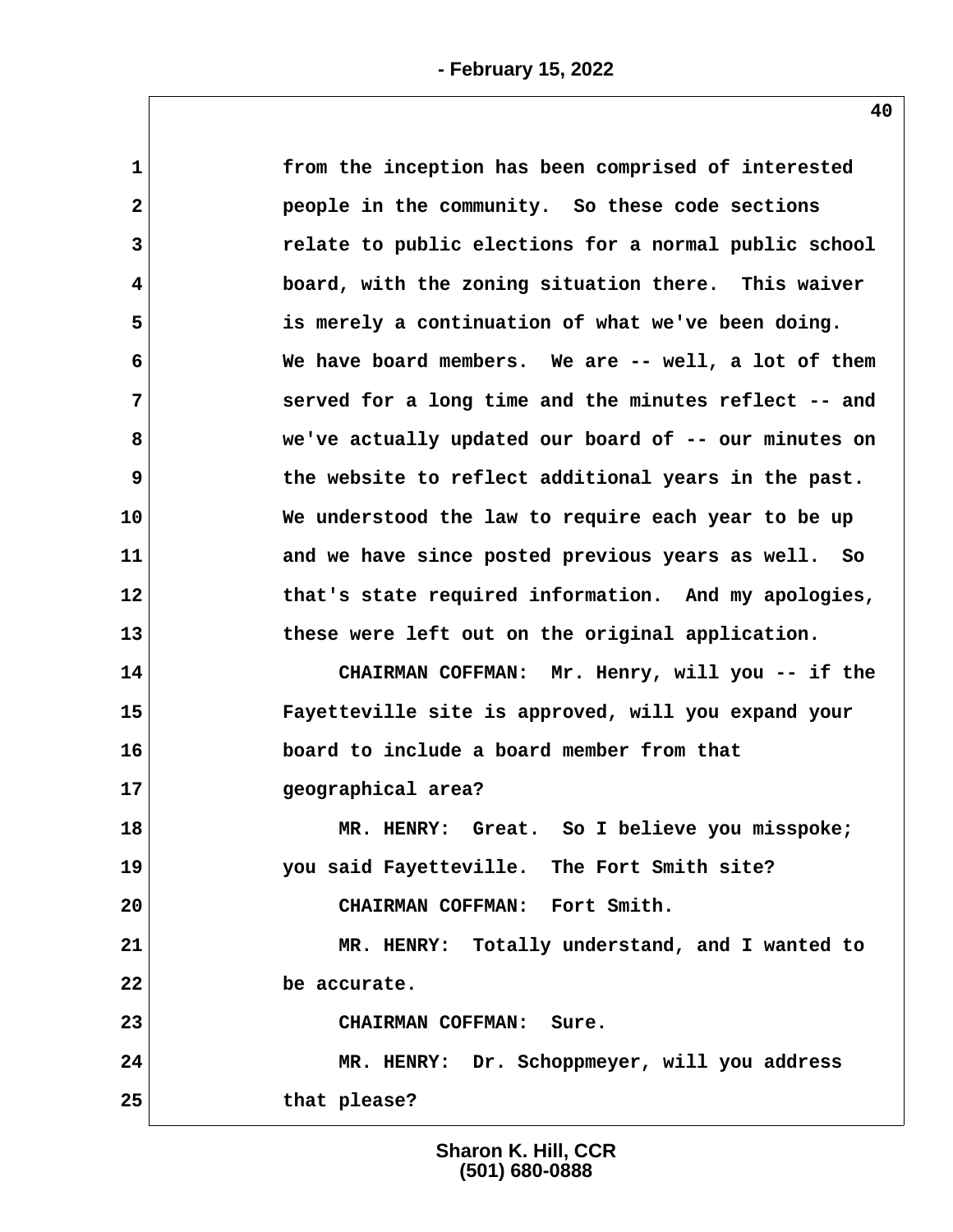$\sqrt{2}$ 

|                | ᆂᆂ                                                             |
|----------------|----------------------------------------------------------------|
| $\mathbf{1}$   | DR. SCHOPPMEYER: The question was?                             |
| $\overline{2}$ | CHAIRMAN COFFMAN: So on your board --                          |
| 3              | DR. SCHOPPMEYER: Yes.                                          |
| 4              | CHAIRMAN COFFMAN: -- are you representing the                  |
| 5              | geographical areas? So if you add in another campus,           |
| 6              | are you going to add another member to your board to           |
| 7              | represent that area?                                           |
| 8              | DR. SCHOPPMEYER: Represent Fort Smith, yes.                    |
| 9              | CHAIRMAN COFFMAN: Okay.                                        |
| 10             | 20. VACANIES GENERALLY                                         |
| 11             | 21. ELECTION BY ZONE AND AT-LARGE                              |
| 12             | 22. MEETINGS                                                   |
| 13             | 23. APPLICABILITY OF GENERAL ELECTION LAWS                     |
| 14             | MS. JAMES: And waiver request 20, 21, 22 and 23                |
| 15             | are also related to the board of directors. I didn't           |
| 16             | have any legal concerns regarding those requests.              |
| 17             | 24. DEFINITION OF A TEACHER                                    |
| 18             | MS. JAMES: Waiver request number 24, Definition                |
| 19             | of a Teacher, I did not have any legal concerns                |
| 20             | regarding that request.                                        |
| 21             | 25. PUBLIC SCHOOL PRINCIPALS - QUALIFICATIONS/RESPONSIBILITIES |
| 22             | MS. JAMES: Number 25, we're going to strike                    |
| 23             | that because it's duplicative.                                 |
| 24             | 26. CERTIFICATION WAIVER                                       |
| 25             | MS. JAMES: On number 26, code section 6-17-309,                |

**Sharon K. Hill, CCR (501) 680-0888**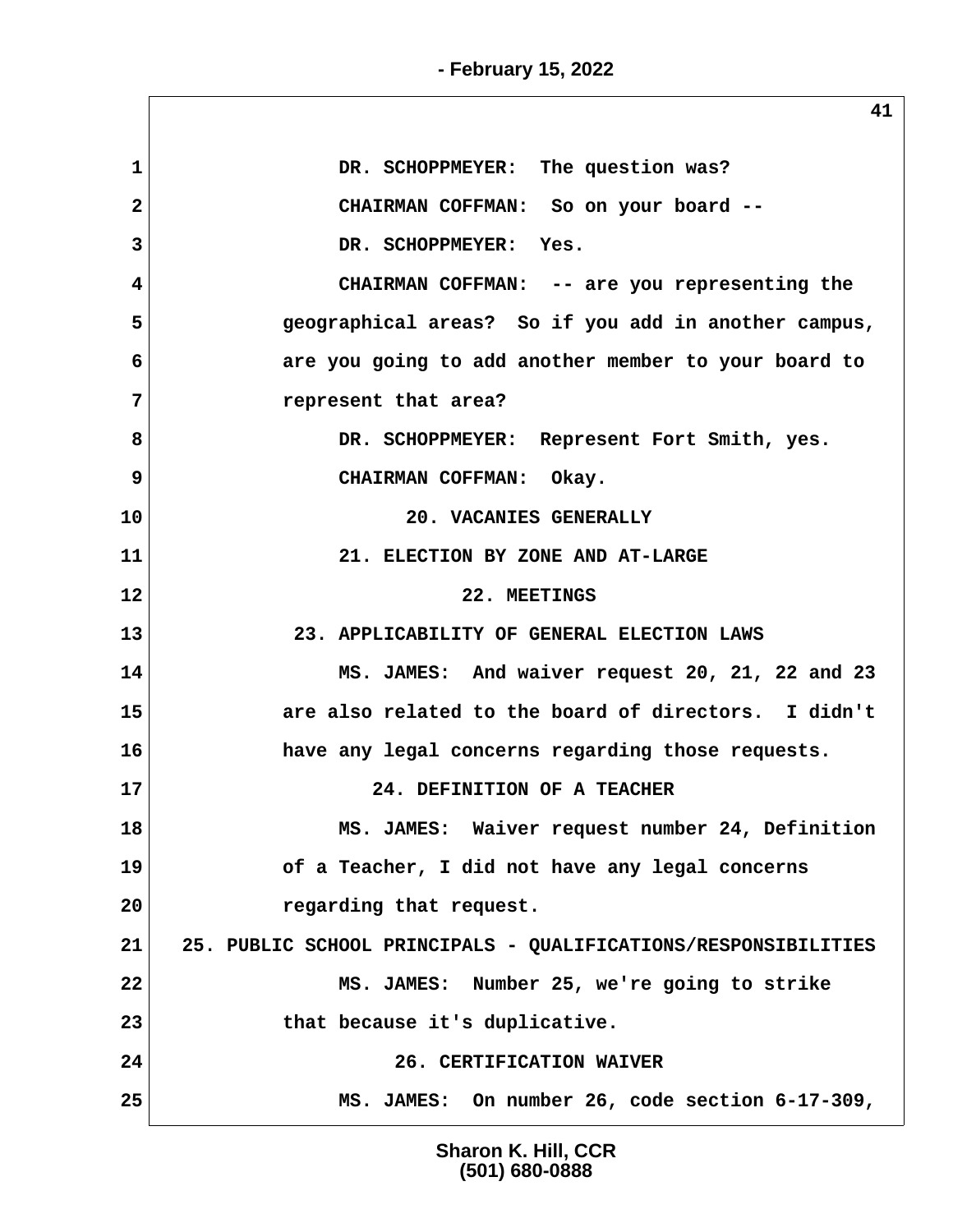1 1 **no legal concerns on that. 2 27. TEACHER'S SALARY FUND 3 28. NUTRITION AND PHYSICAL ACTIVITY STANDARDS 4 MS. JAMES: The school wishes to rescind waiver 5 request 27 and 28. They no longer need those 6 waivers. 7 MR. HENRY: Confirmed. 8 29. CURRICULUM AND INSTRUCTION 9 MS. JAMES: On number 29, Curriculum and 10 Instruction, the school is asking for a waiver of the 11 required 38. And I'd ask them to provide some 12 additional rationale. 13 MR. HENRY: So as the -- the rationale stated in 14 preparation for today's hearing is the waiver from 15 the required 38 units, which includes technical 16 instruction, as we've talked about -- already have it 17 from -- we already have had this waiver from the 18 beginning of the school. And then Dr. Schoppmeyer 19 has justified that the AP courses are the type of 20 courses that allow college-bound scholars to 21 accelerate in their chosen direction, which is 22 college. 23 And if Dr. Schoppmeyer would like to expand on 24 that? 25 DR. SCHOPPMEYER: I mean we offer an enormous**

> **Sharon K. Hill, CCR (501) 680-0888**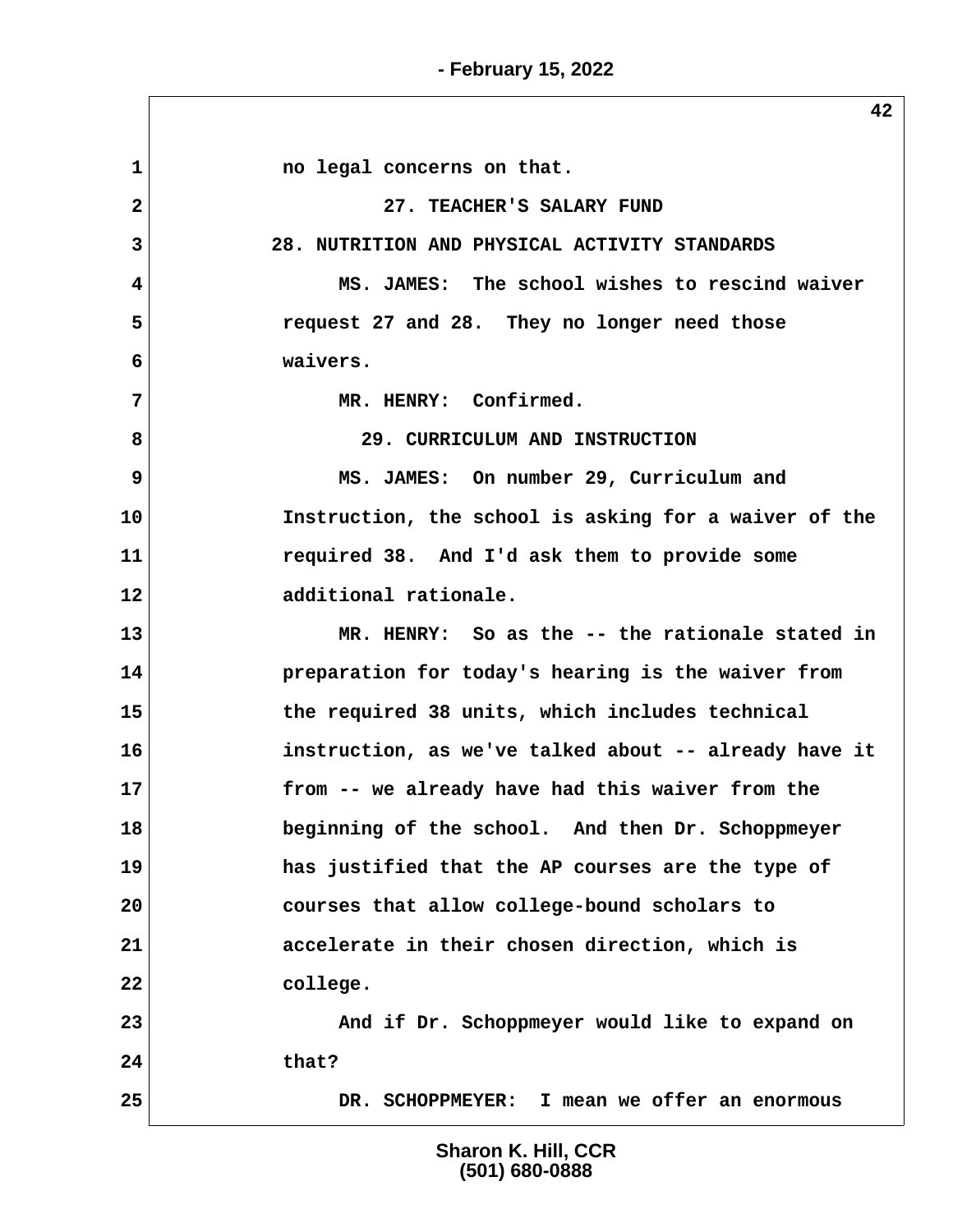| 1              | amount of AP classes for the size of the school that          |
|----------------|---------------------------------------------------------------|
| $\overline{2}$ | we have and give a number of -- bunch of tests. And           |
| 3              | so if the child wants to take AP Biology instead of           |
| 4              | Biology, we would like to be able to count that.              |
| 5              | Thank you.                                                    |
| 6              | CHAIRMAN COFFMAN: Do you want to just kind of                 |
| 7              | sum them all up together at the end?                          |
| 8              | DR. WRIGHT-MCMURRAY: (Nodding head up and                     |
| 9              | down.)                                                        |
| 10             | CHAIRMAN COFFMAN: Okay.                                       |
| 11             | 30. PRINCIPALS AND OTHER BUILDING AND DISTRICT ADMINISTRATORS |
| 12             | CHAIRMAN COFFMAN: All right. Number 30.                       |
| 13             | MS. JAMES: All rightee. Number 30, we're going                |
| 14             | to strike that because it's duplicative.                      |
| 15             | 31. STUDENT SUPPORT SERVICES                                  |
| 16             | MS. JAMES: On number 31, we're going to correct               |
| 17             | that standard to read $2(D)(1)$ . That's the correct          |
| 18             | standard that they're looking for. I didn't have any          |
| 19             | legal concerns regarding that change.                         |
| 20             | On number 32, the school wishes to rescind this               |
| 21             | waiver. They no longer need it.                               |
| 22             | CHAIRMAN COFFMAN: Can we back-up? On number                   |
| 23             | 31, on $2(D)(1)$ , so you're utilizing other library          |
| 24             | services, not just in the schools. Is that the                |
| 25             | rationale?                                                    |
|                |                                                               |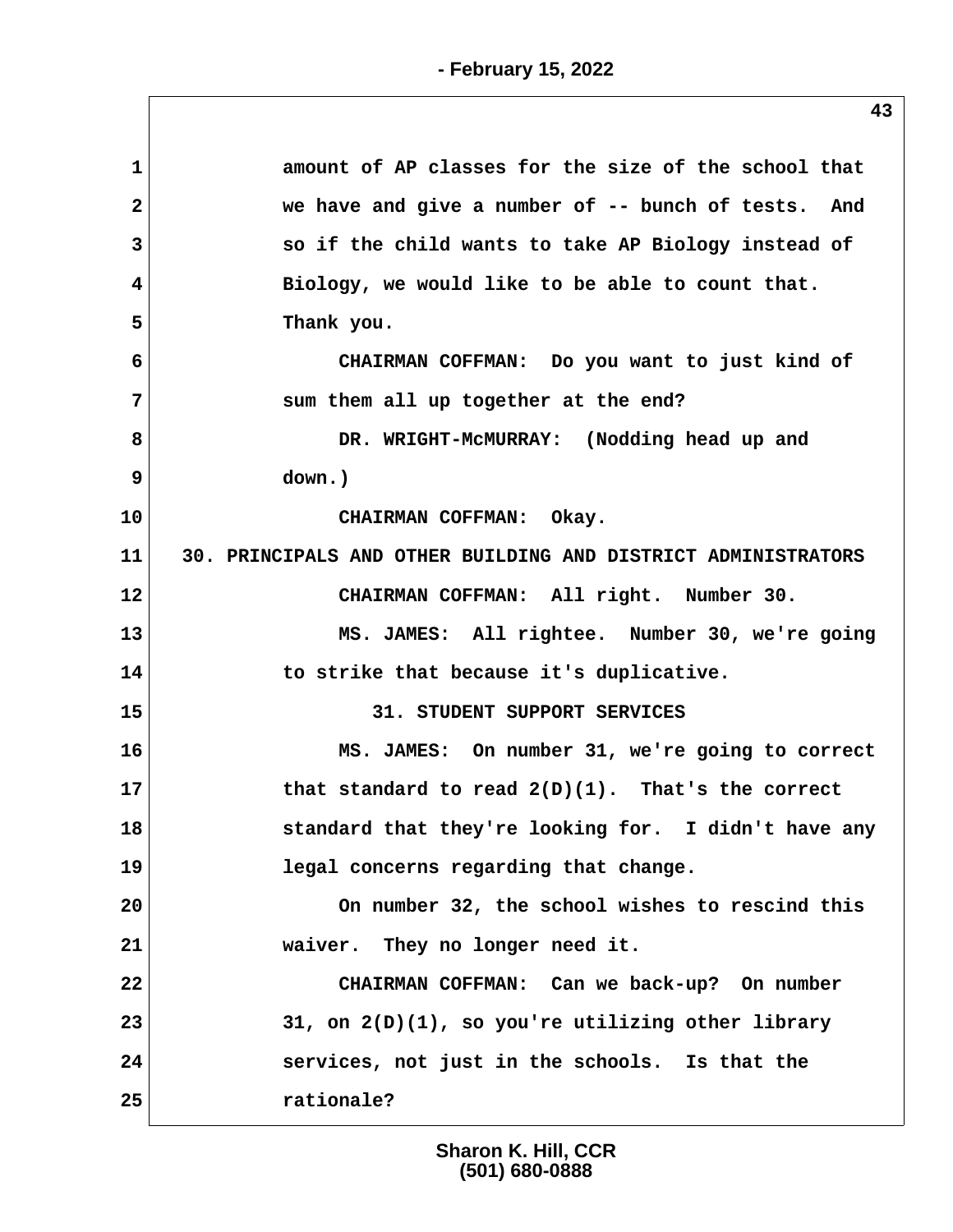1 MR. HENRY: That's exactly the rationale. 2 Right.  **3 CHAIRMAN COFFMAN: Okay. 4 MR. HENRY: They have a public library. There's 5 lots of libraries in the region, as well. We just 6 don't have the size or the resources to have a 7 fulltime librarian and a library. And, of course, 8 with the digitization of the environment, you know, 9** the physical location is certainly becoming less and **10 less. 11 CHAIRMAN COFFMAN: Right. Did you -- and you 12 provide lots of access to digital resources for 13 students? 14 MR. HENRY: Absolutely. 15 CHAIRMAN COFFMAN: Great. 16 MR. HENRY: Thank you. 17 32. HEALTH AND SAFETY SERVICES 18 MS. JAMES: Number 32, the school wishes to 19 rescind that waiver request. They no longer need it. 20 33. GIFTED AND TALENTED EDUCATION 21 MS. JAMES: Number 33, we'll strike that. It 22 was duplicative. 23 34. TRANSPORTATION AND FOOD SERVICES 24 MS. JAMES: On number 34, the Transportation 25 waiver, we're going to cross out Food Services**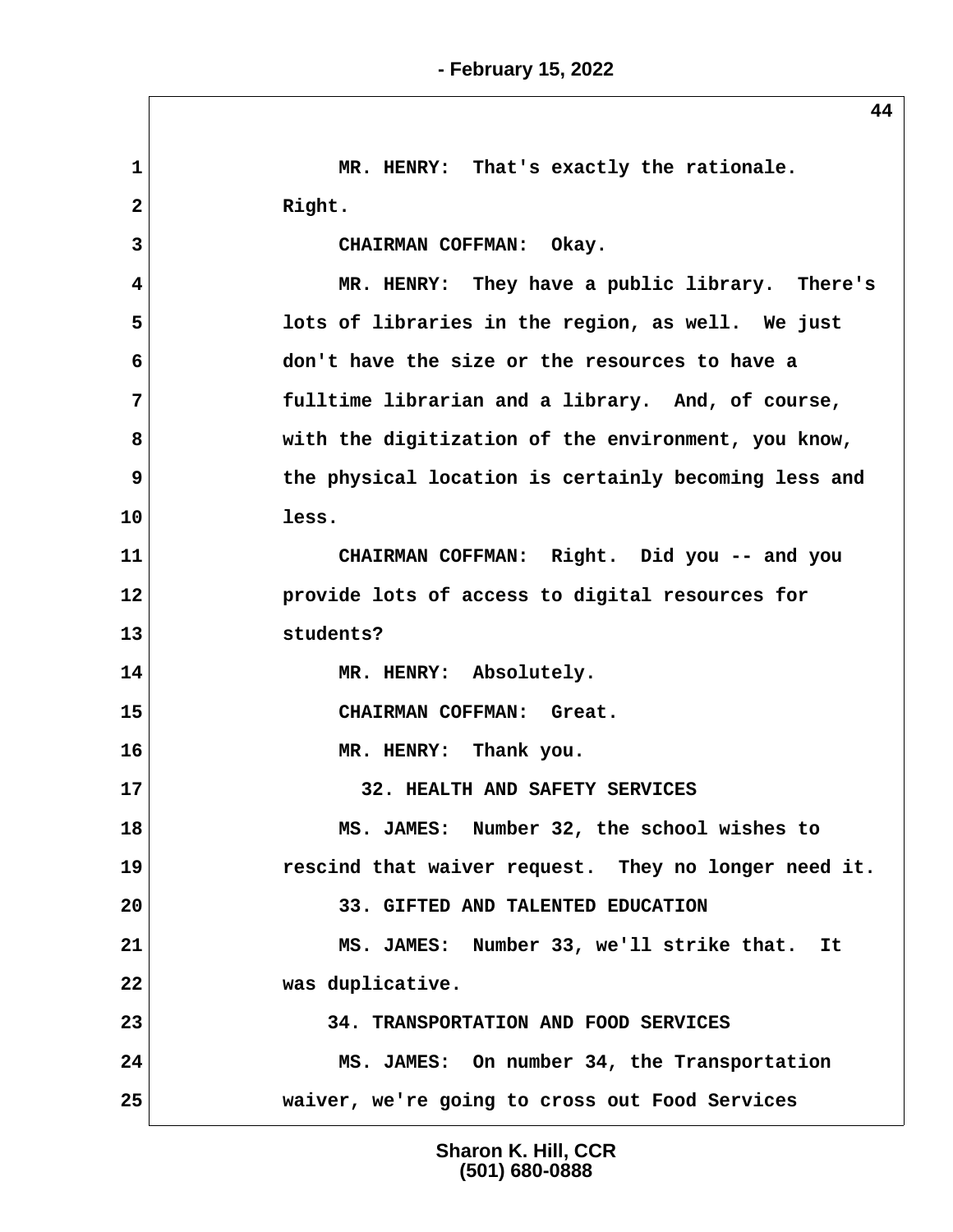| $\mathbf 1$    | because this is really regarding transportation and     |
|----------------|---------------------------------------------------------|
| $\mathbf{2}$   | add code section 6-19-101 et seq.                       |
| 3              | Number -- oh, yes, ma'am.                               |
| 4              | CHAIRMAN COFFMAN: So this is always a sticky            |
| 5              | wicket right here about safety. So by striking          |
| 6              | $6(a)(2)$ -- or by waiving $6(a)(2)$ , that means what? |
| $\overline{7}$ | What does that mean? That you're not providing          |
| 8              | safety policies and procedures?                         |
| 9              | MR. HENRY: Regarding like buses, correct -- the         |
| 10             | transportation component of it.                         |
| 11             | CHAIRMAN COFFMAN: Okay.                                 |
| 12             | MR. HENRY: That was the intention is to                 |
| 13             | identify the issues surrounding the fact that we do     |
| 14             | not have buses to make routes; but instead, for those   |
| 15             | scholars who need it we provide bus passes.             |
| 16             | CHAIRMAN COFFMAN: Right. But that's not the             |
| 17             | standard.                                               |
| 18             | MR. HENRY: Okay. 6(a)(2), I'm happy to revisit          |
| 19             | that.                                                   |
| 20             | CHAIRMAN COFFMAN: "Each public school district          |
| 21             | will adopt and implement school safety policies and     |
| 22             | procedures in accordance with the laws of the state     |
| 23             | of Arkansas and the rules of the Division."             |
| 24             | MR. HENRY: Well, we certainly have those. So I          |
| 25             | would -- that's certainly --                            |
|                |                                                         |

**Sharon K. Hill, CCR (501) 680-0888**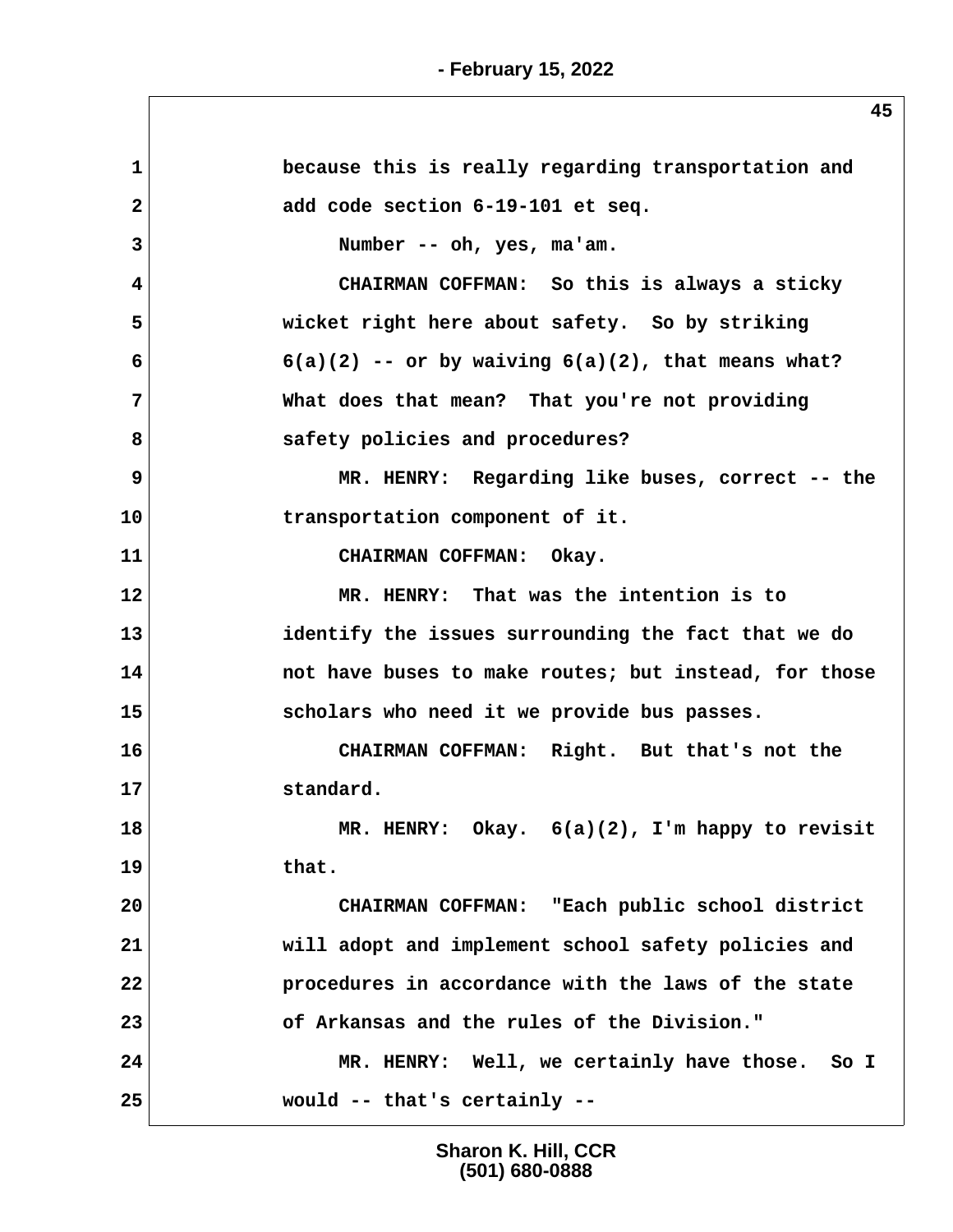**1 CHAIRMAN COFFMAN: And do you -- and in APSCN do 2 you report your fire drills and tornado drills and -- 3 DR. SCHOPPMEYER: Yes, ma'am. 4 CHAIRMAN COFFMAN: Do you have a Continuity of 5 Operations plan? 6 DR. SCHOPPMEYER: That's a good question. 7 CHAIRMAN COFFMAN: So I mean you kind of do 8 because you have a Ready for Learning plan, probably. 9** DR. SCHOPPMEYER: Right. **10 CHAIRMAN COFFMAN: But a full Continuity of 11 Operations plan is, you know, like if this building 12 were destroyed by fire or tornado what would you do 13 to pick up services and move quickly. 14 DR. SCHOPPMEYER: Okay. 15 CHAIRMAN COFFMAN: Pivot. So if you don't have 16 a Continuity of Operations plan, you might want to 17 get one. They're required. 18 DR. SCHOPPMEYER: We'll have one. Yes, yes, 19 yes. 20 CHAIRMAN COFFMAN: So are we removing 6(a)(2)? 21 MR. HENRY: Yes, we're deleting that, 6(a)(2). 22 35. SPECIFIC TIMEFRAME FOR CITATIONS OR PROBATIONS 23 MS. JAMES: Waiver request number 35, the school 24 wishes to rescind this. I think that was actually an 25 old -- may have been an old citation. Either way,**

> **Sharon K. Hill, CCR (501) 680-0888**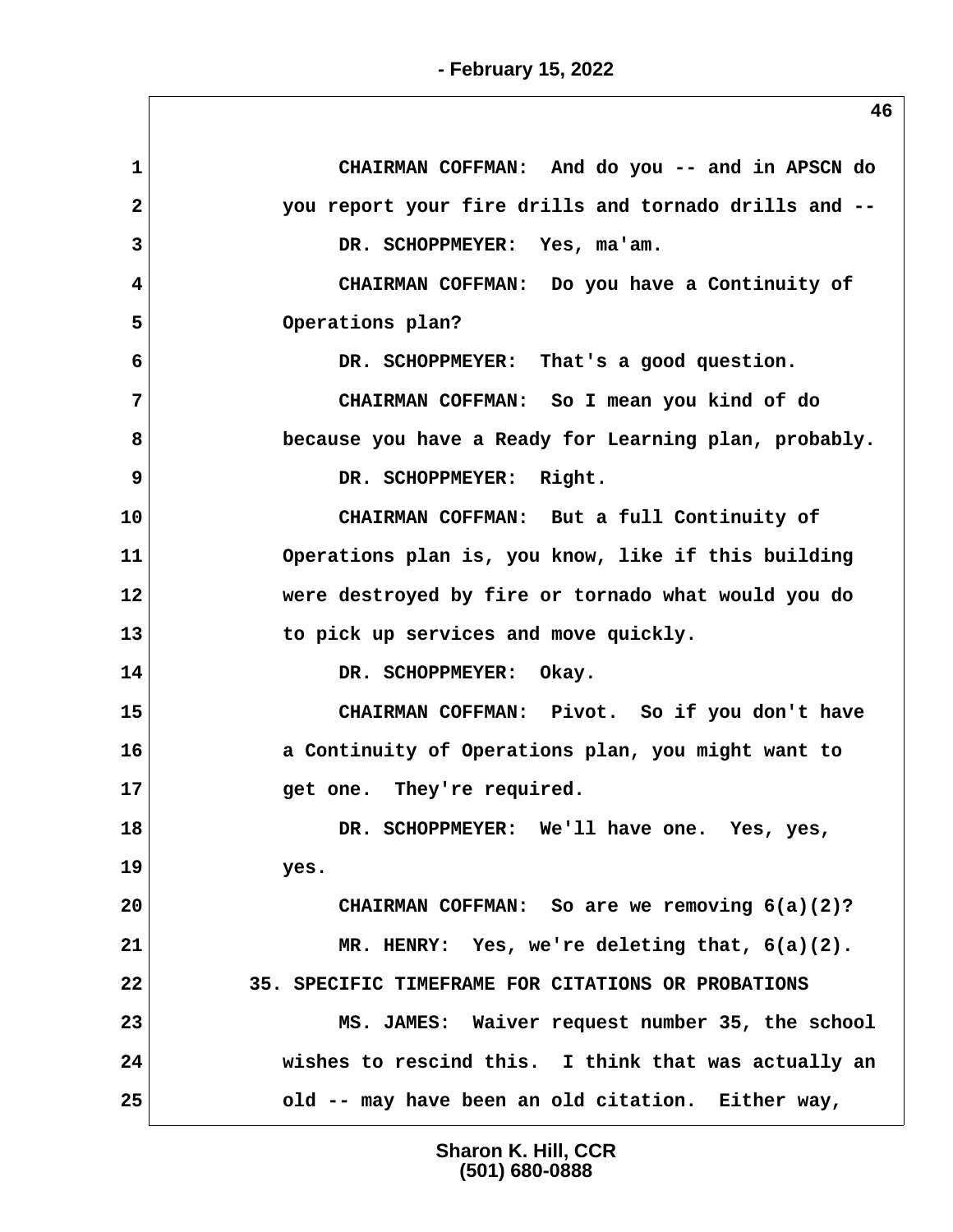1 they wish to rescind it.  **2 36. UNIFORM DATES FOR BEGINNING AND END OF EACH SCHOOL YEAR 3 MS. JAMES: Number 36 is duplicative, so we'll 4** strike through that.  **5 37. QUALIFICATIONS OF DIRECTORS 6 MS. JAMES: Number 37, Qualifications of 7 Directors -- I believe we might've already gone over 8 that. But I did not have any legal concerns 9 regarding the waiver of that code section. 10 38. SCHOOL DISTRICT BOARD OF DIRECTORS - SIZE 11 MS. JAMES: Number 38, School District Board of 12 Directors - Size, I did not have any legal concerns. 13** 39. DISTRICT BOUNDARIES **14 MS. JAMES: Number 39 is duplicative. We'll 15 strike that. 16 40. QUALIFIED TEACHERS IN EVERY CLASSROOM 17 MS. JAMES: Same for number 40. 18 41. ARKANSAS HISTORY AS A DEDICATED COURSE 19 MS. JAMES: On number 41, the school wishes to 20 rescind this request because they are offering 21 Arkansas History, as previously discussed. 22 42. SCHOOL DAY 23 MS. JAMES: On number 42, the school wishes to 24 rescind the request for a waiver of Instructional 25 Day, which is 6-16-102. But they wish to continue**

> **Sharon K. Hill, CCR (501) 680-0888**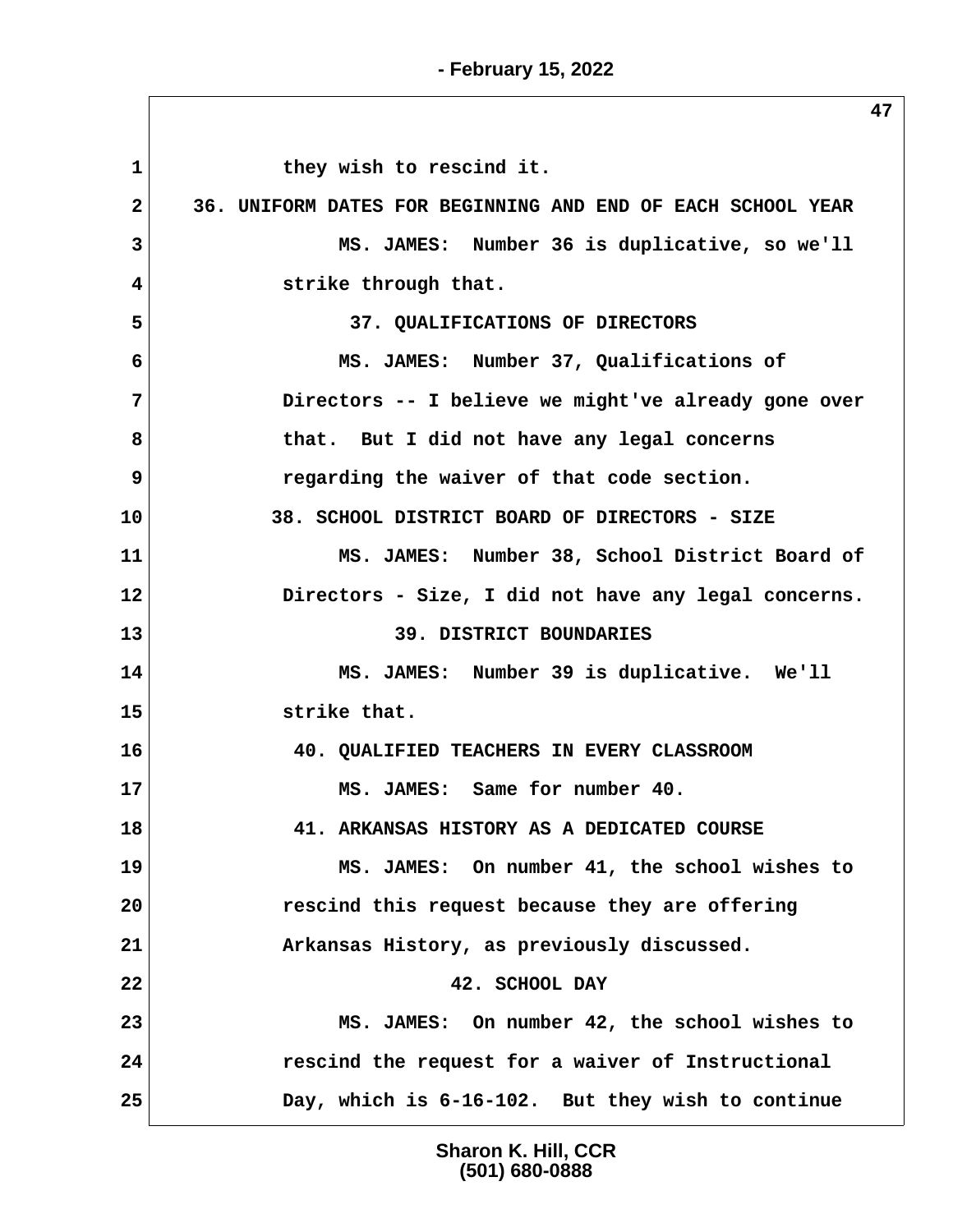| with their waiver of 6-10-126 so that they will have |
|------------------------------------------------------|
| more days that they can delay or release early.      |
| CHAIRMAN COFFMAN: Okay, hang on. I've got to         |
| flip to that one, 6-10-126. So talk us through what  |
| is the school day. What is your bell schedule school |
|                                                      |
| DR. SCHOPPMEYER: Classes start at 7:55. The          |
|                                                      |
| CHAIRMAN COFFMAN: And then, ends?                    |
| DR. SCHOPPMEYER: Oh, I'm sorry. 2:30.                |
| CHAIRMAN COFFMAN: 2:30. So you have a six-hour       |
|                                                      |
|                                                      |
| CHAIRMAN COFFMAN: Okay. And are you on-site          |
|                                                      |
|                                                      |
| CHAIRMAN COFFMAN: Are all buildings on-site --       |
|                                                      |
|                                                      |
| CHAIRMAN COFFMAN: Okay. Okay.                        |
| 43. CERTIFIED STAFF SALARY SCHEDULE                  |
| MS. JAMES: On number 43, the school wishes to        |
|                                                      |
| remove the code section that I have in red there, 6- |
| 20-319(4)(b). That's actually been repealed.         |
|                                                      |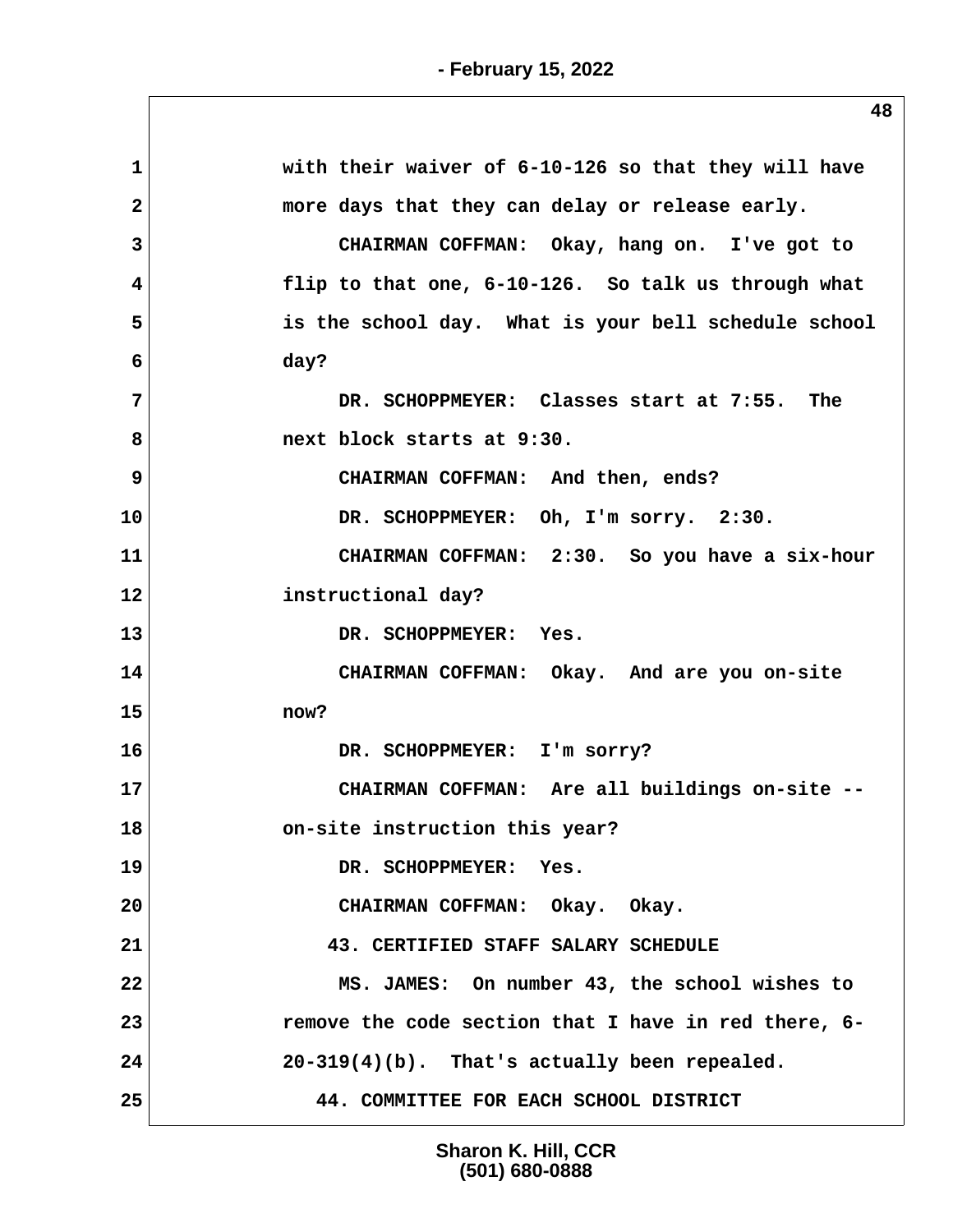**1 MS. JAMES: On number 44, I believe we're going** 2 to strike that as duplicative.  **3 MR. HENRY: Yes, confirmed. 4 45. EMPLOYMENT OF LICENSED PERSONNEL 5 MS. JAMES: On number 45, the school is going to 6 narrow their waiver request down to 6-17-301(a). Is 7 that correct? 8 MR. HENRY: I have (a) and (b). 9 MS. JAMES: I've got, yes, (a) -- 10 MR. HENRY: We do not want subsection (c). 11 MS. JAMES: Okay. You're right, (a) and (b). 12 Thank you. That's why you're here. 13 46. MINIMUM TEACHER COMPENSATION SCHEDULE 14 MS. JAMES: On number 46, we'll remove code 15 section 6-17-2403. That's duplicative. 16 MR. HENRY: Right. I'd say all of 46 is 17 duplicative; right? Do you see that? 18 Well, I see what you have. Your notes are 19 correct. 20 MS. JAMES: Right. It's just clean-up. We're 21 going to remove 6-17-2403 because that would actually 22 be included in 6-17-2401 et seq. 23 47. ALTERNATIVE PAY PROGRAMS 24 48. RULES GOVERNING ARKANSAS ALTERNATIVE PAY PROGRAMS 25 MS. JAMES: On 47, that code section has**

> **Sharon K. Hill, CCR (501) 680-0888**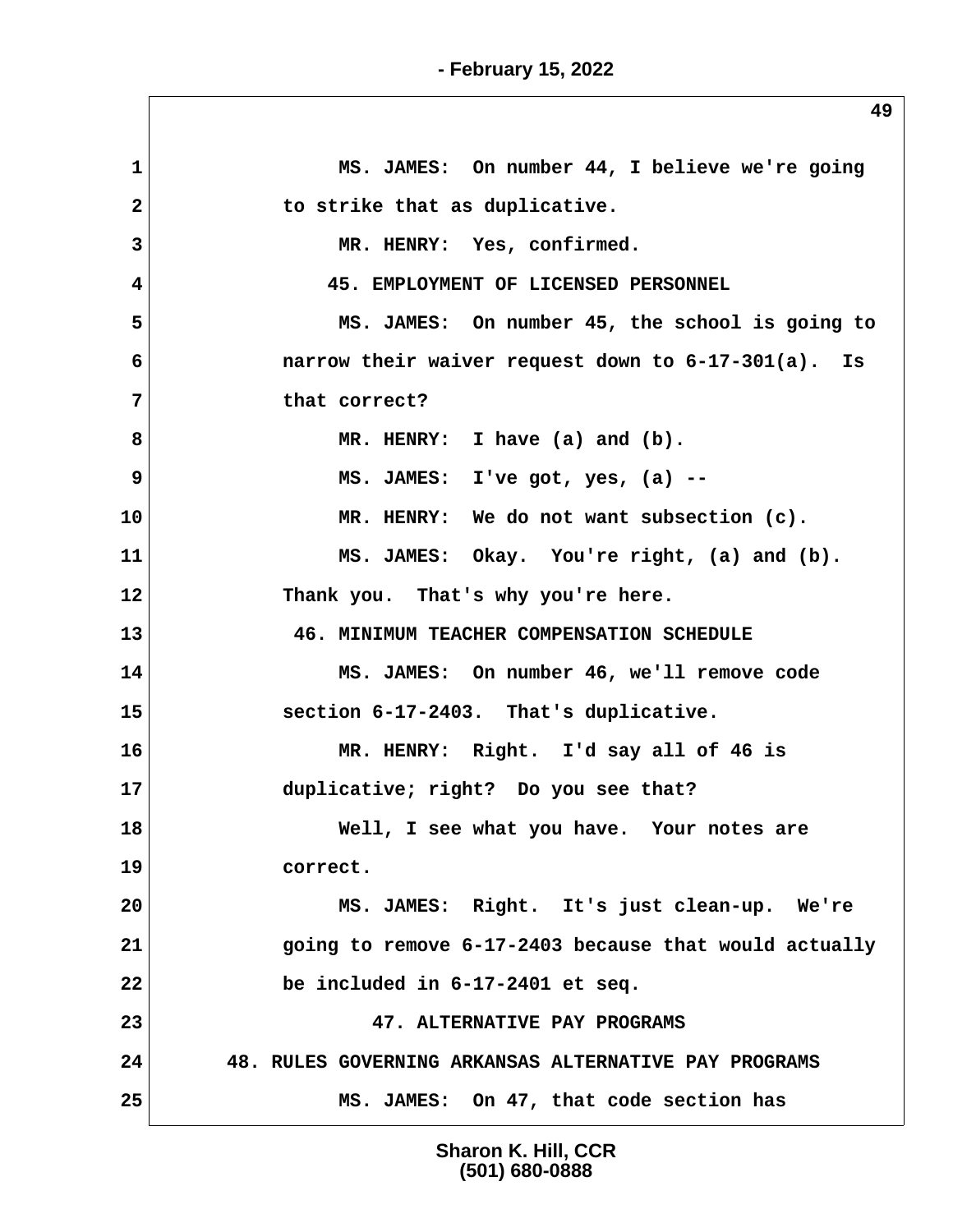| $\mathbf{1}$ | actually been repealed, so we wanted to strike that   |
|--------------|-------------------------------------------------------|
| $\mathbf{2}$ | waiver request. That's actually 47 and -- 47 and 48   |
| 3            | we're going to strike; same thing.                    |
| 4            | 49. CREDIT FOR COLLEGE COURSES                        |
| 5            | MS. JAMES: On number 49, Credit for College           |
| 6            | Courses, I did not have any legal concerns regarding  |
| 7            | that waiver request.                                  |
| 8            | CHAIRMAN COFFMAN: Let me read it real quick.          |
| 9            | So what does that do if we waive that?                |
| 10           | MS. JAMES: The school might be able to offer          |
| 11           | rationale that would answer your question.            |
| 12           | MR. HENRY: Right. So this is really a finer           |
| 13           | point here. We offer instruction from 7th -- right    |
| 14           | -- through 12th. As we read this, it only permits     |
| 15           | college credit to be given to scholars who have       |
| 16           | completed the 8th grade. Right? So that narrows our   |
| 17           | window to exclude 8th graders who could test and      |
| 18           | actually take these courses and receive credit for    |
| 19           | them in 8th grade. So it is a real fine reading of    |
| 20           | the statute that says "a public school student who is |
| 21           | enrolled in public school in Arkansas, and who has    |
| 22           | successfully completed the 8th grade, shall be        |
| 23           | eligible to enroll in publicly supported community    |
| 24           | college or four-year programs." Right? So there's a   |
| 25           | lot of 8th grade students who we'd like to provide    |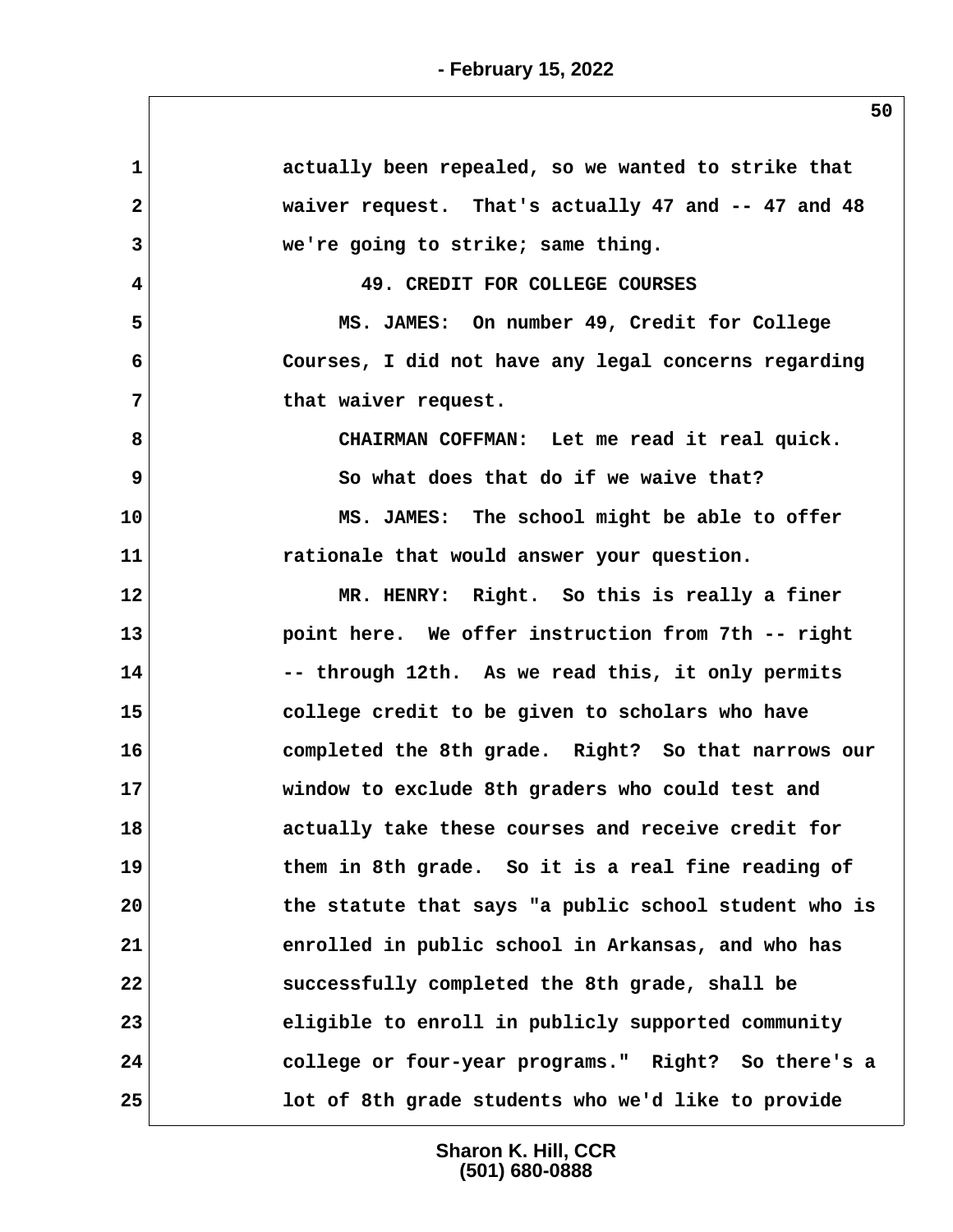| instruction to -- that would then receive college     |
|-------------------------------------------------------|
| credit for these AP courses. It's a real nuance.      |
| Sorry. We're not waiving the ability to provide       |
| this; instead, we're trying to expand the window of   |
| opportunity for the children who are otherwise        |
| prohibited under this statute.                        |
| CHAIRMAN COFFMAN: That's the part that's kind         |
| of scary. Because if we said we waive that            |
| altogether does that waive your right to give college |
| credit to the 8th graders?                            |
| MR. HENRY: Well, that was certainly not the           |
| intention.                                            |
| CHAIRMAN COFFMAN: Right.                              |
| MR. HENRY: Right.                                     |
| MS. JAMES: Perhaps we could add a note                |
| regarding why they're asking for this waiver request  |
| and grant the waiver with the understanding that it   |
| is not to keep the school from offering the credit    |
| for college courses, but rather to expand -- to allow |
| them to offer college credit to younger -- or         |
|                                                       |
| students in grade -- students that have not completed |
| the 8th grade.                                        |
| MR. HENRY: Did I fairly summarize that?               |
| DR. SCHOPPMEYER: Yes, sir.                            |
|                                                       |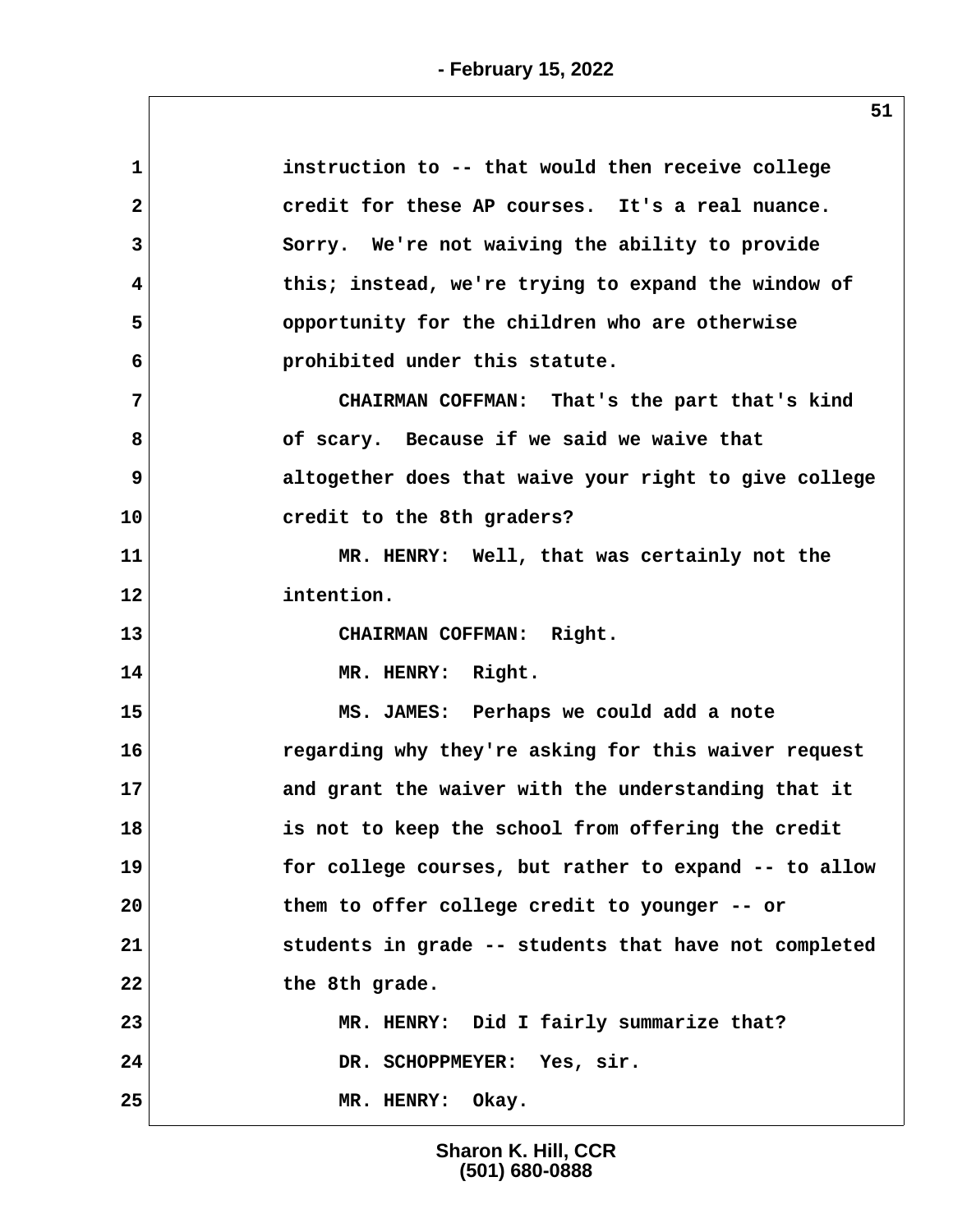**1 CHAIRMAN COFFMAN: Yeah, I think we need to have 2 a special note on that because -- 3 DR. SCHOPPMEYER: Right. 4 CHAIRMAN COFFMAN: -- otherwise I -- 5 MR. HENRY: It's almost the permission to offer 6 these courses -- 7 CHAIRMAN COFFMAN: Right. 8 MR. HENRY: -- to 8th graders, rather than throw 9 in the whole -- 10 CHAIRMAN COFFMAN: Usually when you get a waiver 11**  $\left| \begin{array}{ccc} 1 & -1 \\ -1 & 1 \end{array} \right|$ **12 MR. HENRY: Sure. 13 CHAIRMAN COFFMAN: -- from something it means 14 you're not going to do it. 15 MR. HENRY: Right. Well, but it said shall. 16 Right? 17 CHAIRMAN COFFMAN: Right. 18 MR. HENRY: And so -- and when we interpret that 19 language to be exclusionary -- 20 CHAIRMAN COFFMAN: Yeah. 21 MR. HENRY: -- that limits our opportunity, as 22 we've read it. 23 CHAIRMAN COFFMAN: Right. 24 MR. HENRY: And I'm not -- of course, I'm not 25 the definitive guide on how to interpret the statute,**

> **Sharon K. Hill, CCR (501) 680-0888**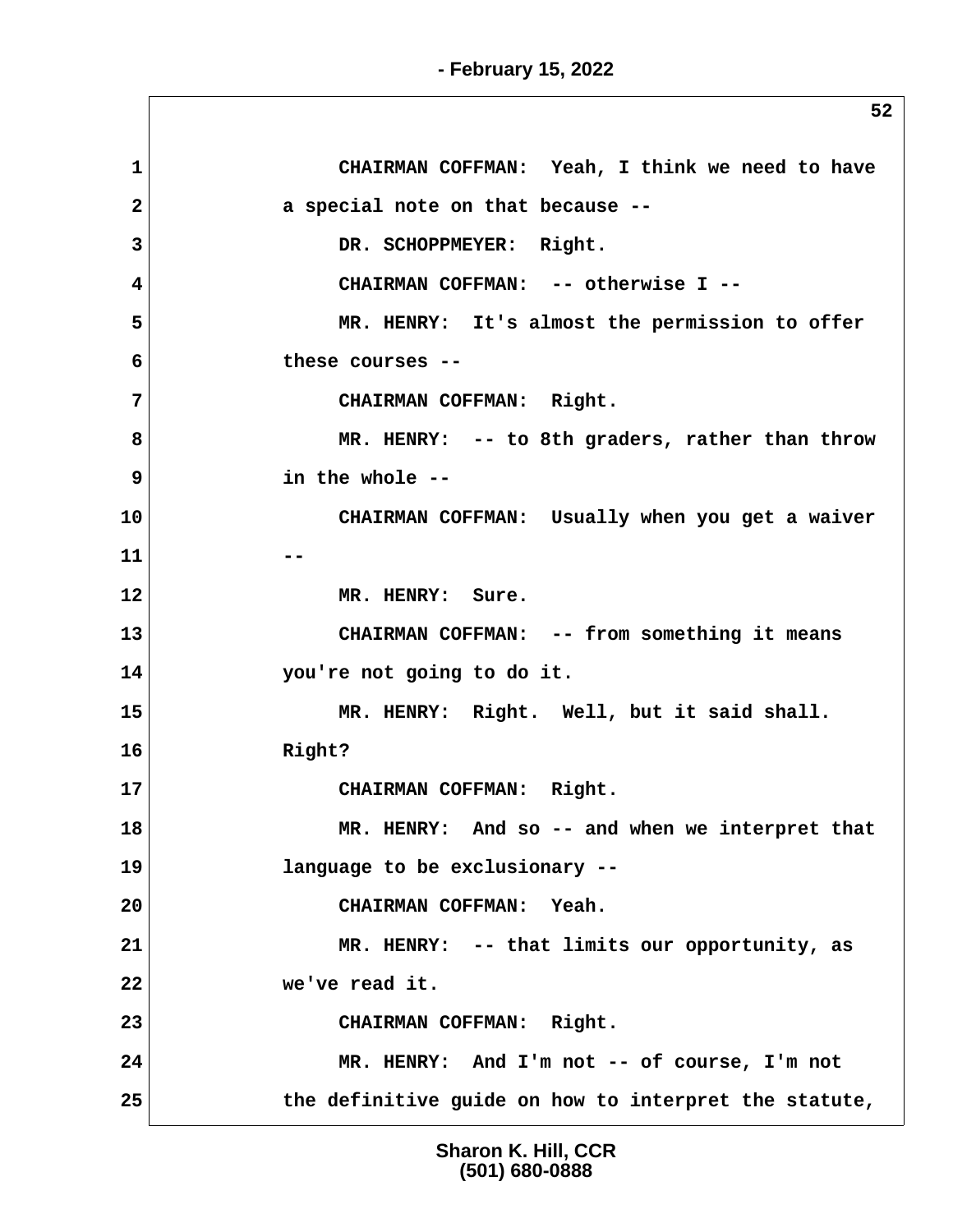**1 but -- 2 CHAIRMAN COFFMAN: That's why we've got a lot of 3 attorneys around. 4 MR. HENRY: Yes, a whole lot. 5 CHAIRMAN COFFMAN: All right. We'll come back 6 and look at that one too. 7 MR. HENRY: Thank you. 8 CHAIRMAN COFFMAN: We may have to get some more 9 -- 10 I was trying to find, Matthew, where it talks 11 about 8th graders in our procedures for doing that. 12 So I've got to think through that a little bit. 13 50. RULES GOVERNING CONCURRENT COLLEGE AND HIGH SCHOOL CREDIT 14 CHAIRMAN COFFMAN: All right. Number 50, 15 please. 16 MS. JAMES: On number -- yes, ma'am. On number 17 50, the school wishes to add subsection (a). That's 18 really the only subsection that they would need for 19 this waiver request. 20 51. ALTERNATIVE LEARNING ENVIRONMENT 21 52. ALTERNATIVE LEARNING ENVIRONMENT 22 MS. JAMES: On number 51 -- 23 CHAIRMAN COFFMAN: Okay, that's the one we just 24 talked about. 25 MR. HENRY: Yes.**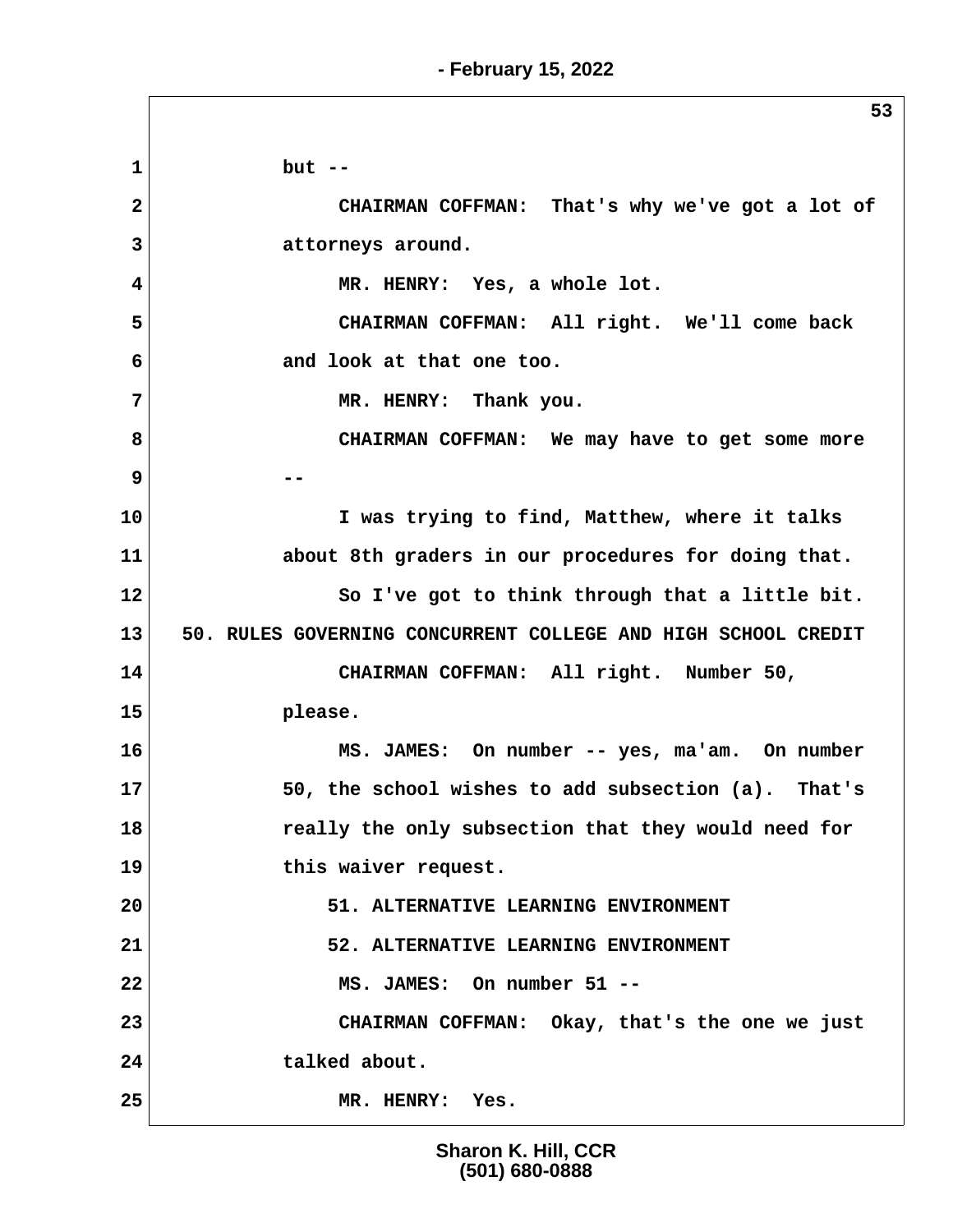1 MS. JAMES: Okay. Okay.  **2 CHAIRMAN COFFMAN: That's making a little bit 3 more sense. 4 MS. JAMES: This is a whole lot of waivers. I'm 5 sorry. 6 MR. HENRY: Yes. 7 MS. JAMES: On number 51, I have some code 8 sections and standards and rules to add. So I'm 9 sorry; please be patient with me. 10 CHAIRMAN COFFMAN: Okay. 11 MS. JAMES: The school wishes to add 6-18- 12 503(a)(1)(c)(i) -- and we went over that a little bit 13 before, but again. They also wish to add 6-15- 14 1005(b)(5); 6-48-102; 6-48-103; the standard for ALE, 15 which is 2-I.1; and the rules governing student 16 special needs funding section 4. 17 DR. WRIGHT-McMURRAY: Excuse me. I'm sorry, I'm 18 trying to -- which waiver are we on now? 19 MS. JAMES: We're on -- 20 MR. HENRY: 51. 21 MS. JAMES: -- 51. 22 DR. WRIGHT-McMURRAY: 51, okay. 23 CHAIRMAN COFFMAN: 51 and 52 seem to be -- 24 MR. HENRY: We are striking 52 as a duplicate. 25 CHAIRMAN COFFMAN: Right.**

> **Sharon K. Hill, CCR (501) 680-0888**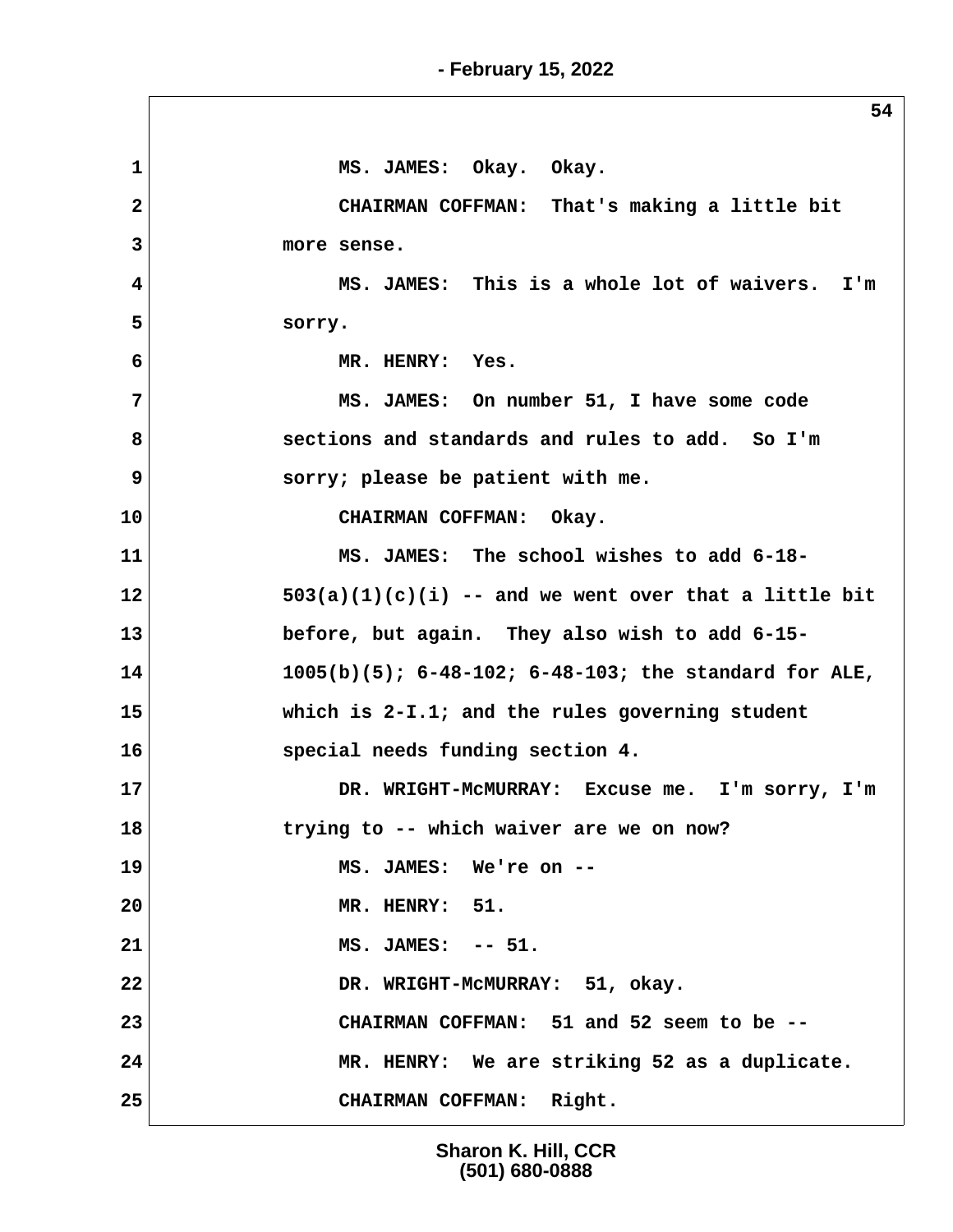| 1            | MR. HENRY: So we're considering only 51.              |
|--------------|-------------------------------------------------------|
| $\mathbf{2}$ | CHAIRMAN COFFMAN: So what I think we're saying        |
| 3            | is Haas Hall is not going to offer an alternative     |
| 4            | learning environment. Is that correct?                |
| 5            | MR. HENRY: That's precisely --                        |
| 6            | CHAIRMAN COFFMAN: Okay.                               |
| 7            | MR. HENRY: -- what it is. And the rationale,          |
| 8            | as stated from the client, is we have 100% graduation |
| 9            | and 100% college acceptance rate, although we do      |
| 10           | provide 504 and IEPs. And you were introduced to Ms.  |
| 11           | Dunavan earlier about -- and she's happy to answer    |
| 12           | any of your questions as to the extent of assistance  |
| 13           | that we provide for these scholars. We've not         |
| 14           | experienced a need to have a separate alternative     |
| 15           | learning environment established formally is the      |
| 16           | rationale. And he's certainly here, or Ms. Dunavan    |
| 17           | can answer any questions.                             |
| 18           | DR. WRIGHT-MCMURRAY: Just a curiosity question.       |
| 19           | I can ask it later.                                   |
| 20           | CHAIRMAN COFFMAN: Yeah, we'll put it all              |
| 21           | together.                                             |
| 22           | 53. 1-A CURRICULUM AND INSTRUCTION                    |
| 23           | MS. JAMES: Okay. Number 53, the school wishes         |
| 24           | to rescind that waiver request.                       |
| 25           | And then --                                           |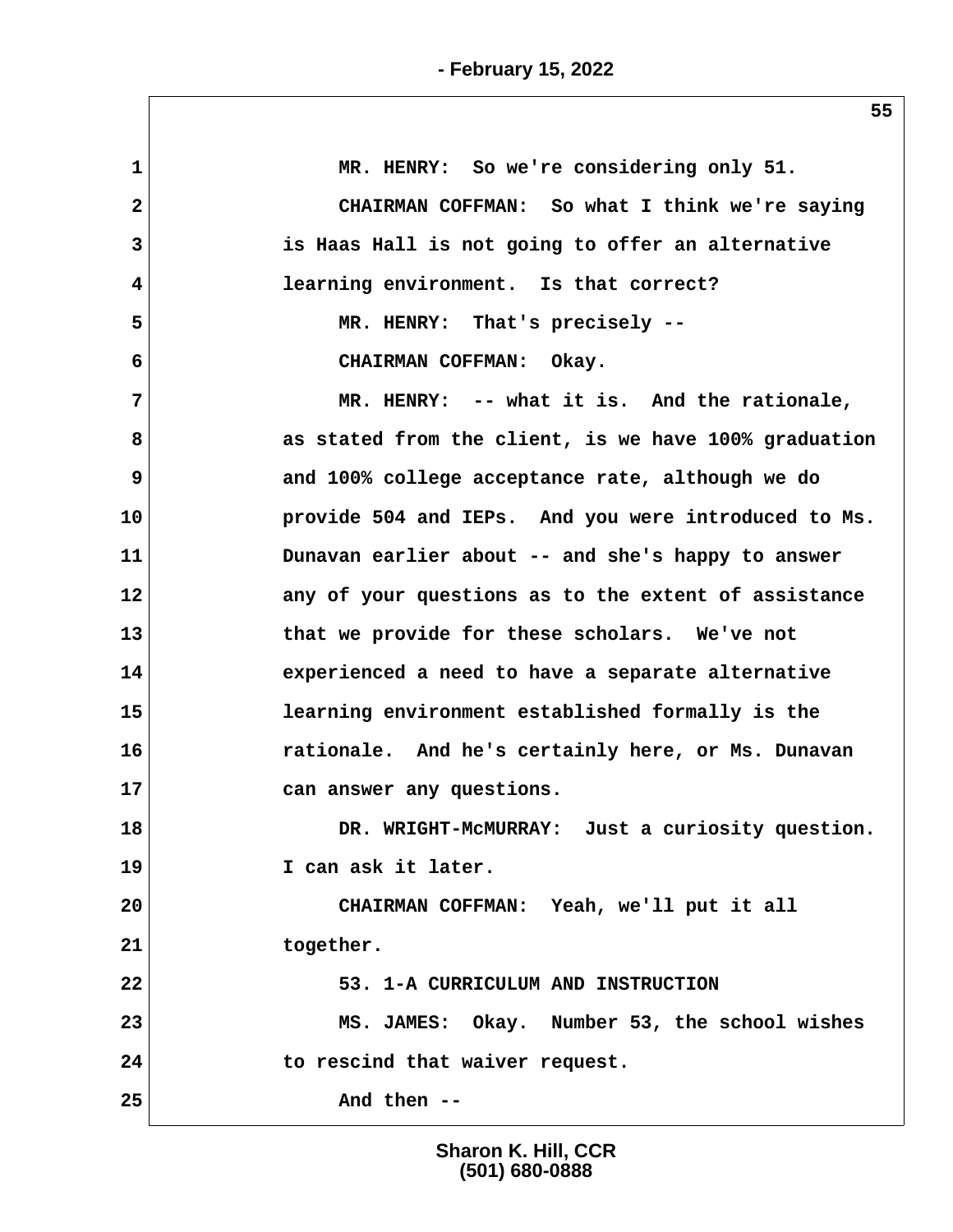**56 1 CHAIRMAN COFFMAN: Whoa. 2 MS. JAMES: -- number -- 3 CHAIRMAN COFFMAN: Whoa. So we're taking that 4 one off? 5 MR. HENRY: I'm sorry. Which one, fifty -- 6 MS. JAMES: Number 53. 7 MR. HENRY: I have 53 as not --** 8 MS. JAMES: Okay.  **9 CHAIRMAN COFFMAN: So that doesn't make any 10 sense to me. So I'm not sure what we're saying, so 11 I'm not sure if it's -- 12 MR. HENRY: Well, on 53 -- 13 CHAIRMAN COFFMAN: -- making sense to me or not. 14 MR. HENRY: We're at 53? Are we on 53? 15 CHAIRMAN COFFMAN: Yes. 16 MR. HENRY: Okay. 17 MS. JAMES: We're on 53. 18 MR. HENRY: So I think we're in agreement -- oh. 19 CHAIRMAN COFFMAN: I don't know why you would 20 want a waiver of that. 21 MR. HENRY: No. 22 CHAIRMAN COFFMAN: That's what you're trying to 23 do. 24 MR. HENRY: No. No. I think her notes are 25 correct. It does say rescind, and so I'll stand on**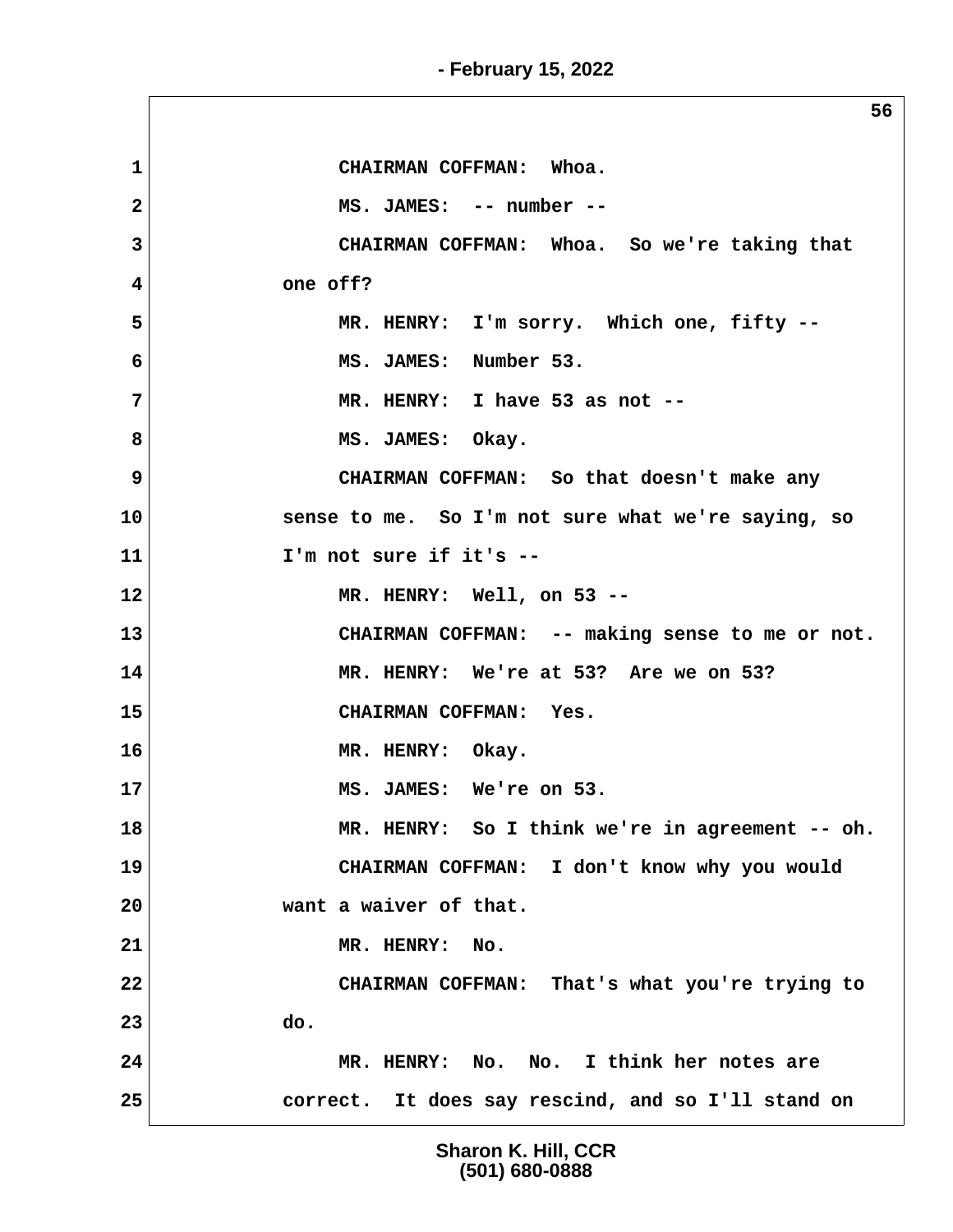1 that. Apologies.  **2 CHAIRMAN COFFMAN: Okay. We're rescinding? 3 MR. HENRY: We are. 4 CHAIRMAN COFFMAN: Okay. That makes more sense. 5 MR. HENRY: It does. 6 54. SUPPLEMENTAL EDUCATIONAL OPPORTUNITIES - SUMMER SCHOOL 7 MS. JAMES: And number 54, they've already asked 8 for a waiver of that standard, so that's duplicative. 9** All right. So that is actually --**10 MR. HENRY: Got it.** 11 MS. JAMES: -- duplicative. **12 MR. HENRY: Thank you.** 13 55. PUBLIC SCHOOL LIBRARY AND TECHNOLOGY ACT **14 MS. JAMES: On number 55, the school wishes to 15 add Standards 4(f)(1) and 4(f)(2). 16 56. UNIFORM DATES FOR BEGINNING AND END OF EACH SCHOOL YEAR 17** MS. JAMES: On 56, that is duplicative, so we'll **18 strike that. 19 57. PERSONNEL 20 MS. JAMES: On 57, I believe that we agreed to 21 change the topic to Superintendent Licensure. Is 22 that correct? 23 MR. HENRY: Yes. 24 MS. JAMES: Okay. Or Administrative Licensure. 25 On 58, there are --**

> **Sharon K. Hill, CCR (501) 680-0888**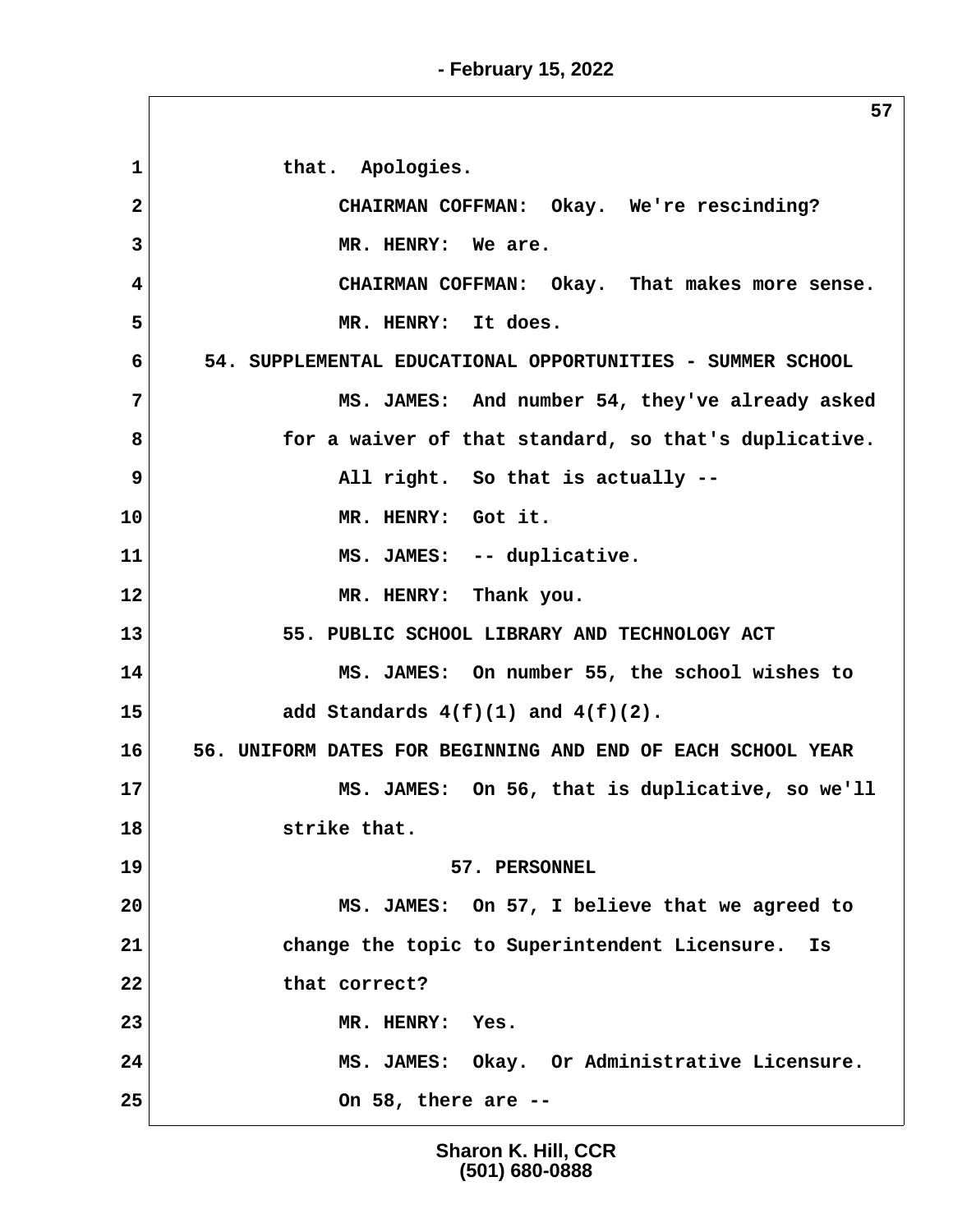$\sqrt{2}$ 

| $\mathbf{1}$            | CHAIRMAN COFFMAN: Whoa, whoa, whoa. Stop.              |
|-------------------------|--------------------------------------------------------|
| $\overline{\mathbf{2}}$ | On 57, you're requesting $4(b)(1)$ which is a          |
| 3                       | fulltime superintendent, because you have a director.  |
| 4                       | And would you not need a waiver of $4(b)(2)$ for       |
| 5                       | Superintendent Licensure?                              |
| 6                       | MR. HENRY: Well, the code section that we cited        |
| 7                       | is 6-17-427, which is a waiver of the Superintendent   |
| 8                       | Licensure.                                             |
| 9                       | CHAIRMAN COFFMAN: Right. But the standard is           |
| 10                      | $4(b)(2)$ .                                            |
| 11                      | MR. HENRY: Okay. I see the $4(b)(1)$ , as              |
| 12                      | discussed earlier. And then it would make sense to     |
| 13                      | put $4(b)(2)$ as well since that was the purpose of -- |
| 14                      | to have parity with the statute.                       |
| 15                      | CHAIRMAN COFFMAN: And then on $4(c)(2)$ --             |
| 16                      | MR. HENRY: I see that.                                 |
| 17                      | CHAIRMAN COFFMAN: -- you're requesting a waiver        |
| 18                      | of the Principal Licensure. But you do have a          |
| 19                      | principal in each building?                            |
| 20                      | MR. HENRY: Absolutely.                                 |
| 21                      | CHAIRMAN COFFMAN: Okay. And then, 4(d)(1) is           |
| 22                      | the Teacher Licensure?                                 |
| 23                      | MR. HENRY:<br>Yes.                                     |
| 24                      | CHAIRMAN COFFMAN: Okay.                                |
| 25                      | MR. HENRY: Thank you.                                  |
|                         |                                                        |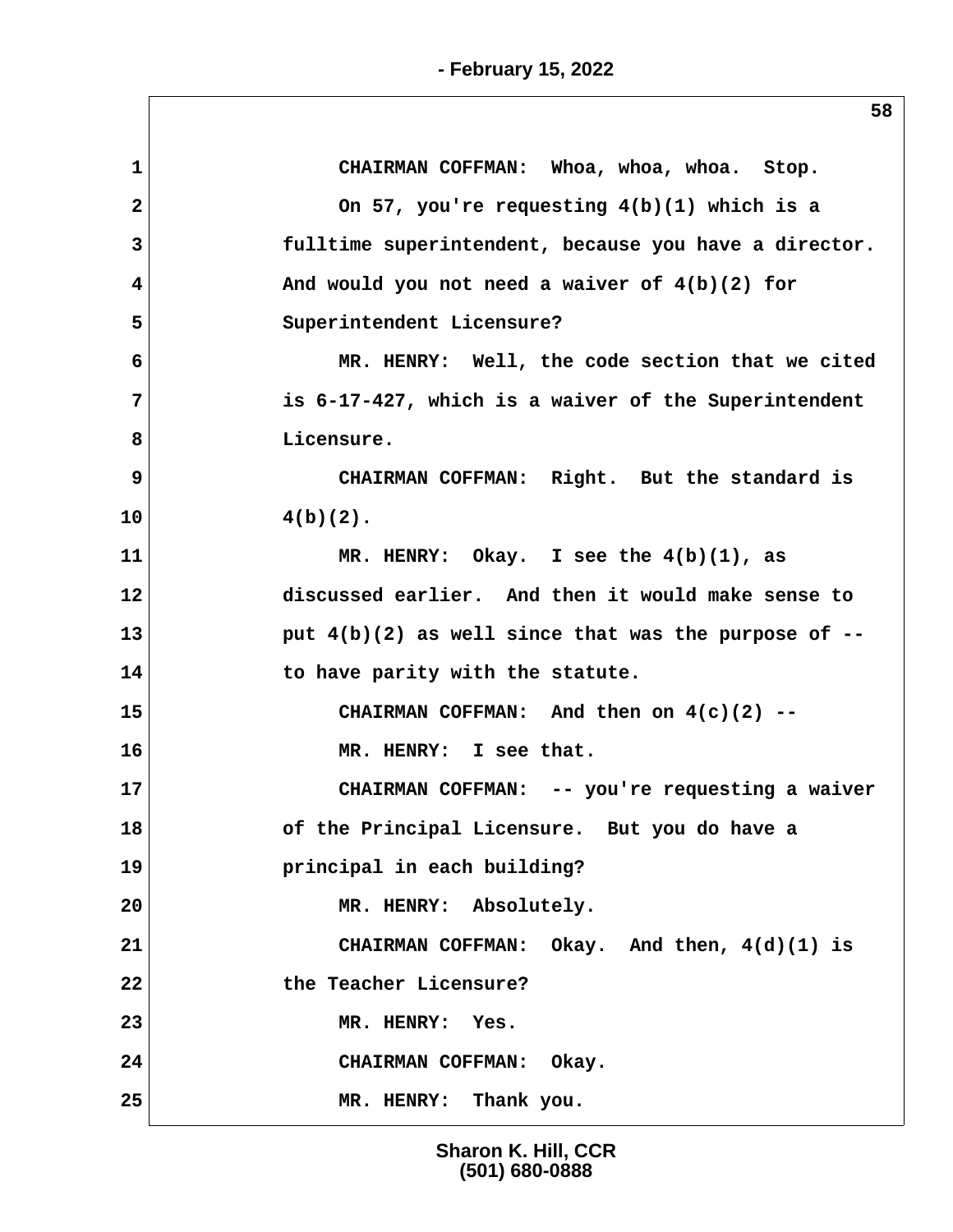| MS. JAMES: I think the reason I had suggested           |
|---------------------------------------------------------|
| changing that waiver topic is because I believe that    |
| some of these have already been cited before. But we    |
| can make it administrative.                             |
| CHAIRMAN COFFMAN: Right. We just don't want it          |
| to be standard 4, all human capital.                    |
| MS. JAMES: Right. Yes.                                  |
| CHAIRMAN COFFMAN: That's the part we're                 |
| striking out. Correct?                                  |
| MS. JAMES: Correct.                                     |
| MR. HENRY: Confirmed. Yes.                              |
| MS. JAMES: Okay.                                        |
| CHAIRMAN COFFMAN: Okay. Because at one point            |
| it becomes a disadvantage -- disadvantages you if you   |
| strike the whole thing.                                 |
| MR. HENRY: (Nodding head up and down.)                  |
| 58. SUPPORT SERVICES                                    |
| MS. JAMES: On number 58, there are some code            |
| sections and standards to add to this. We're going      |
| to add $6-18-2002(2)(a)$ , $6-18-2003(a)(2)(a)$ , and   |
| standards $4(e)(1)$ and $4(e)(2)$ . Those are regarding |
| the Counselor.                                          |
| CHAIRMAN COFFMAN: Okay. Can you come back and           |
| repeat those again? And what are we doing with          |
|                                                         |
|                                                         |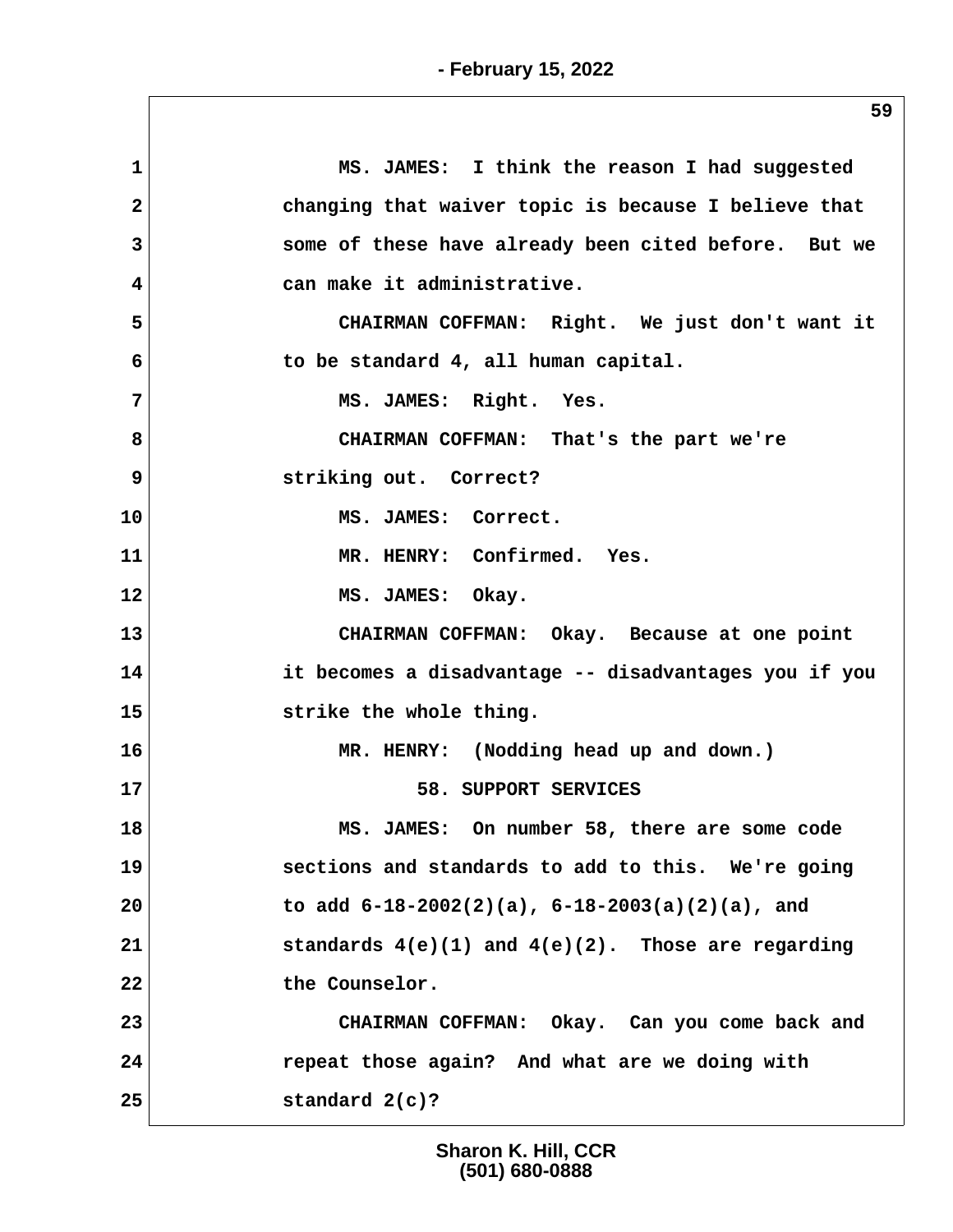**60 1 MS. JAMES: 2(c), they're -- 2 CHAIRMAN COFFMAN: The comprehensive school 3 counseling plan. 4 MR. HENRY: We have that. We have a counselor, 5 as well. And the only issue we have that 6 necessitates the rationale supporting this waiver is 7 that we're asking for a waiver of the licensure of 8 those people through the state; instead we use 9 professionally licensed counselors with their own 10 professional standards. 11 CHAIRMAN COFFMAN: Which is -- 12 MR. HENRY: Which is my understanding of 4(e)(1) 13** --**14 CHAIRMAN COFFMAN: 4(e)(1). 15 MR. HENRY: -- and 4(e)(2). Yes. 16 CHAIRMAN COFFMAN: So are we striking standard 17 2(c)? 18 MR. HENRY: I do not see that listed, no. 19 Do you see that on yours? 20 MS. JAMES: I asked if you wanted a waiver of**  $21$  2(c)(1). **22 MR. HENRY: Can I see that? I'm going to look 23 at that real quick so that -- 24 CHAIRMAN COFFMAN: Yes. 25 MR. HENRY: -- I can give you an informed**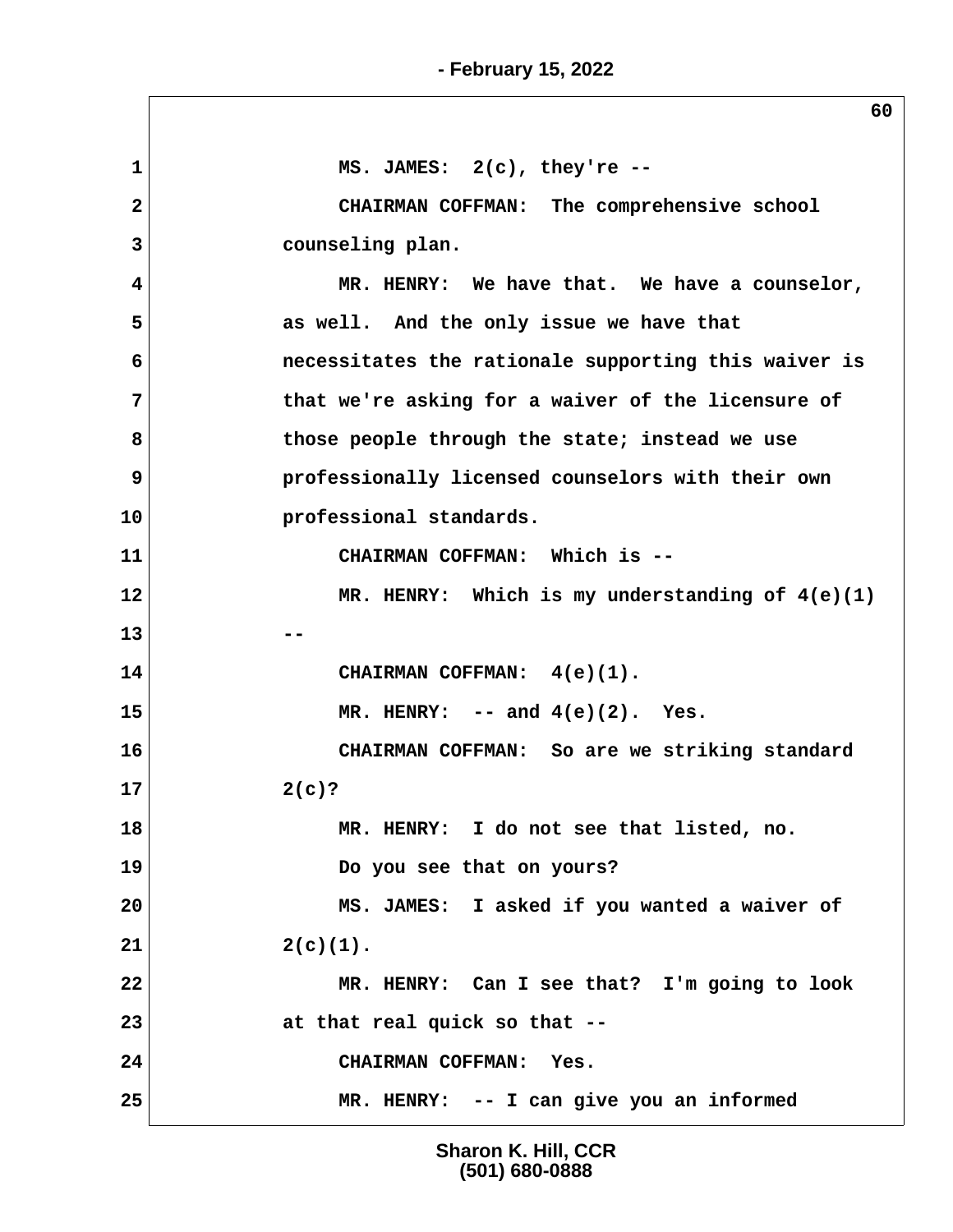1 decision. My apologies.  **2 CHAIRMAN COFFMAN: Now you know how hard it was 3 for us to read through this and make sense. 4 (A FEW MOMENTS OF SILENCE) 5 MS. JAMES: Do you want that? 6 MR. HENRY: No, we don't need that. We have 7 that. 8 MS. JAMES: Don't need it? 9 MR. HENRY: We have that -- 10 MS. JAMES: Okay. 11 MR. HENRY: -- counseling plan. 12 CHAIRMAN COFFMAN: So we're rescinding the 2(c) 13 section?** 14 MS. JAMES: We're rescinding  $2(c)$ . **15 CHAIRMAN COFFMAN: Okay. 16 MR. HENRY: Yes. 17** MS. JAMES: Adding the code sections and  $4(e)(1)$ **18 and 4(e)(2). 19 MR. HENRY: Confirmed. Yes. 20 CHAIRMAN COFFMAN: I'm sorry, Whitney; I didn't 21 understand what you said. Adding what? 22 MS. JAMES: Add the two code sections, the 6-18- 23 2002(2)(a), 6-18-2003(a)(2)(a), and standards 4(e)(1) 24 and 4(e)(2); removing 2(c). 25 CHAIRMAN COFFMAN: Hang on.**

> **Sharon K. Hill, CCR (501) 680-0888**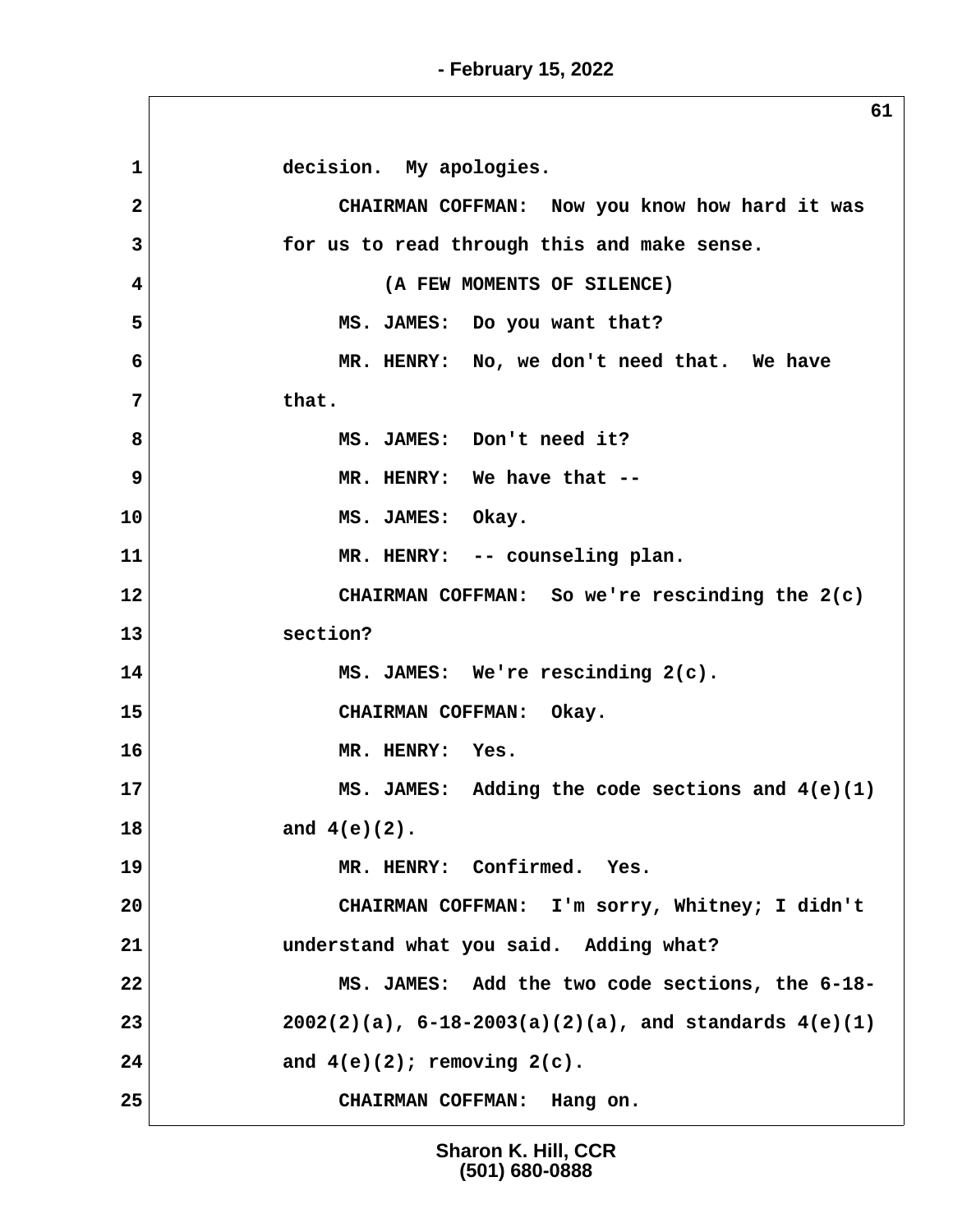**1 MS. JAMES: And I think they already have asked 2 for 2(d)(1), so that may actually be duplicative. 3 Is that all correct? 4 MR. HENRY: Yes.** 5 MS. JAMES: Okay. **6** 59.  **7 MS. JAMES: And then we did over the additional 8 board of directors citations. And Haas Hall has 9 confirmed with me that they are asking for all of 10 these same waivers for their Fort Smith campus, which 11 I don't have any legal concerns with that as long as 12 we resolve anything outstanding today. 13 CHAIRMAN COFFMAN: Okay. So with the renewal, 14 the waivers discussed here would apply to all the 15 renewals plus Fort Smith, if it's approved? 16 MS. JAMES: Yes, ma'am. 17 CHAIRMAN COFFMAN: Okay. 18 MS. JAMES: Yes, ma'am. They've confirmed they 19 don't want any additional special waivers for Fort 20 Smith.** 21 **AMENDMENT 22 CHAIRMAN COFFMAN: Okay. All right. Let's talk 23 a little bit about the amendment. 24 So, you're wanting to add a campus. And talk a 25 little bit about -- talk a little bit about the cap,**

> **Sharon K. Hill, CCR (501) 680-0888**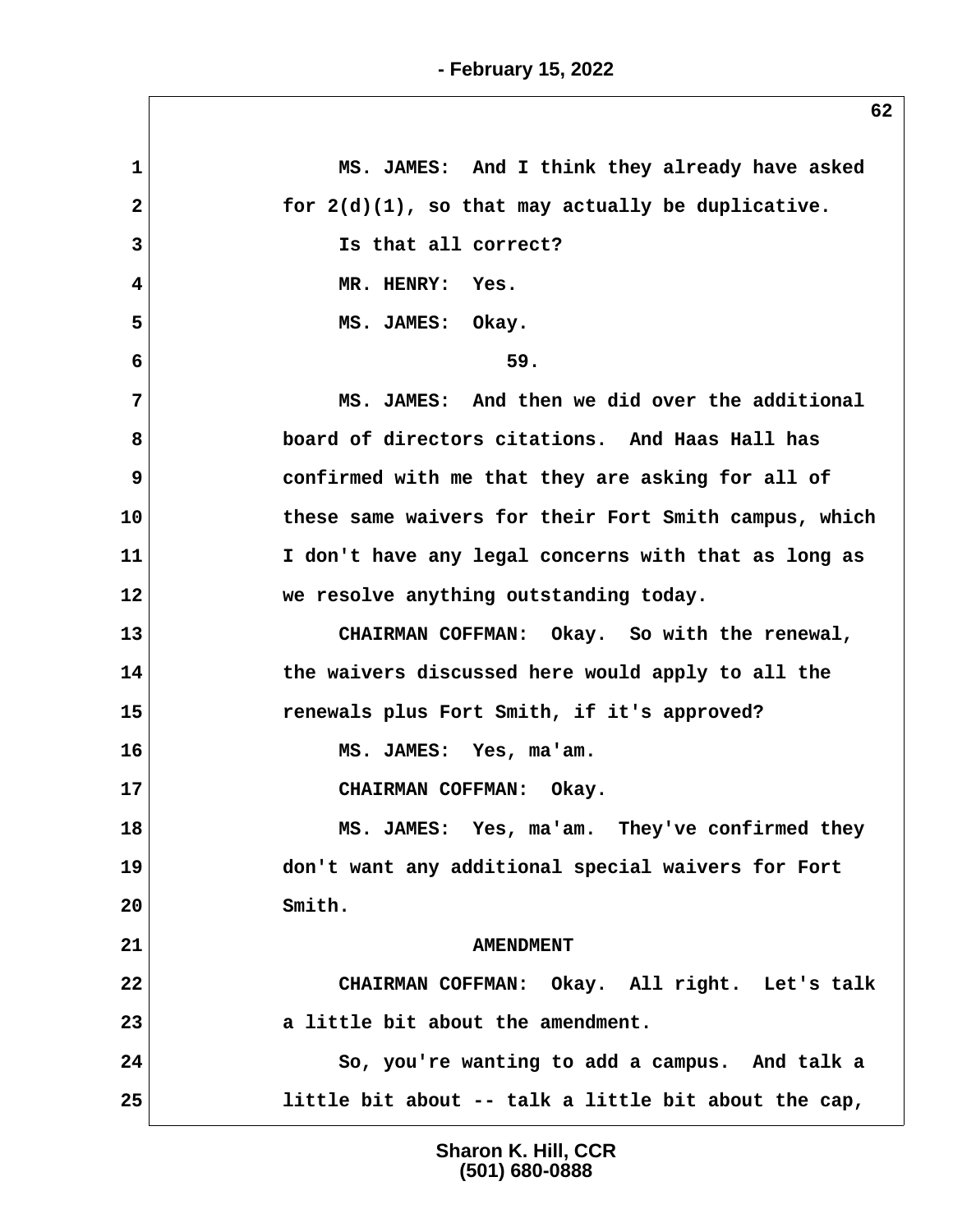**1 adding the campus. So, historically, you do your 2 lottery in February, if it's needed? 3 DR. SCHOPPMEYER: That's correct. 4 CHAIRMAN COFFMAN: So that time has kind of 5 passed. What are you going to do? Kind of talk us 6 through that. 7 DR. SCHOPPMEYER: Well, I don't want to open the 8 Fort Smith campus until 2023-24. I want to increase 9 my enrollment cap 500 because all of our campuses 10 have -- that's the goal is to have 500 scholars at 11 each campus. 12 CHAIRMAN COFFMAN: So in that building that you 13 showed us in the presentation, is -- are there other 14 tenants in the building? 15 DR. SCHOPPMENT: There will be. Yes, 16 researchers. It's going to be all medical stuff, so 17 researchers and those types of things that our kids 18 will be able to work with. 19 CHAIRMAN COFFMAN: So talk about the safety 20 issues that -- how you're going to address those. 21 Because typically --** 22 DR. SCHOPPMEYER: Okay. **23 CHAIRMAN COFFMAN: -- in a school district there 24 are background checks on every person that's coming 25 in contact with students. And you're going to be in**

> **Sharon K. Hill, CCR (501) 680-0888**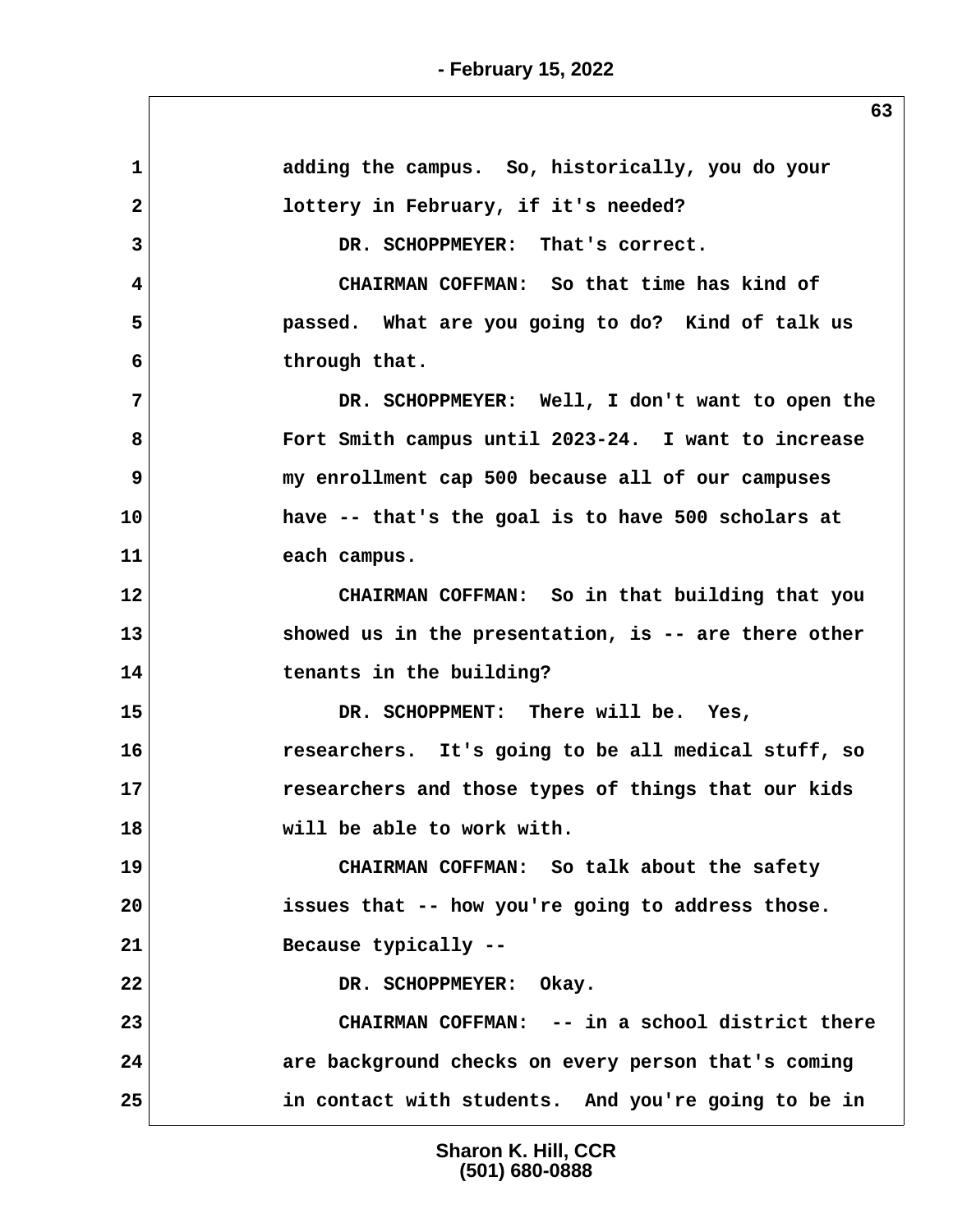**1 a building, so -- with other people. So kind of talk 2 us through how you're going to insure the safety of 3 the students. 4 DR. SCHOPPMEYER: Well, we're going to hire 5 security. That will be our first thing. 6 We'll also make sure that everybody has been 7 vetted. I suspect to work at the osteopathic medical** 8 **8 8 School you've got to be vetted, I would think.** If  **9 not, we'll make sure that the ones that interact with 10 our scholars will be. 11 MR. HENRY: Why don't you describe, as a prompt, 12 how it is that your scholars work with the Jones 13 Center in Springdale, which is, as you know, a very 14 public facility where -- a swimming pool and all 15 these things. And tell them about the security 16 procedures that you have already in existence, 17 please. 18 DR. SCHOPPMEYER: Well, we've got everything 19 locked down; so we have to have a key fob to get 20 inside the facility. Same thing would be at the new** 21 -- at the Fort Smith facility; it will be all key-fob **22 entrance. We have a security guard. We have video 23 cameras everywhere. So we're -- we take security 24 very seriously. 25 MR. HENRY: Have you had any instances at**

> **Sharon K. Hill, CCR (501) 680-0888**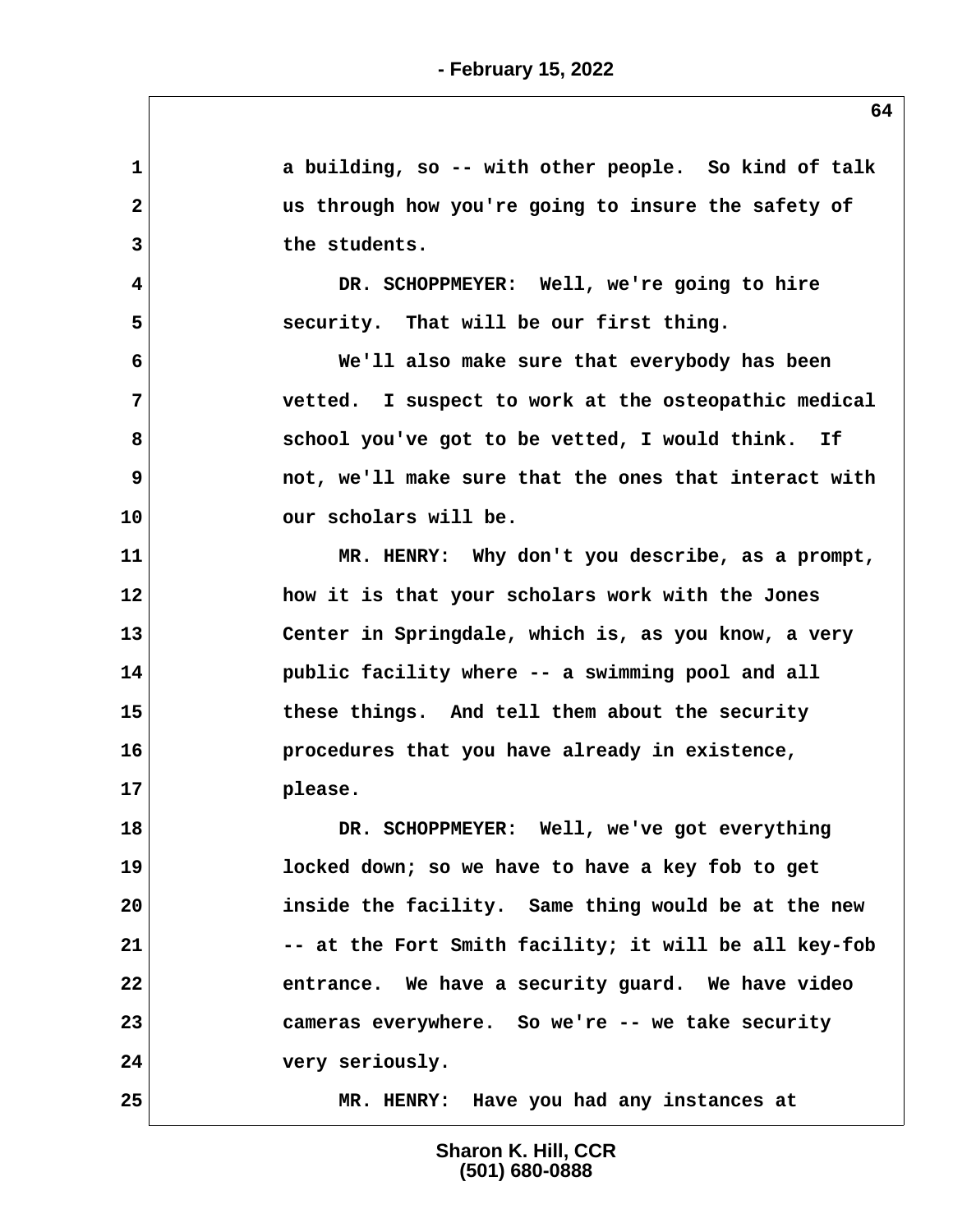**1 Springdale --** 2 DR. SCHOPPMEYER: No, sir.  **3 MR. HENRY: -- that caused concern? 4 DR. SCHOPPMEYER: No, sir. We've not had any 5 instances at any campus. 6 MR. HENRY: And I bet this -- I bet the board 7 would like for you -- I mean what -- tell how they -- 8 how you were approached. Was this an empty building? 9 Is this a partially filled building? 10 DR. SCHOPPMEYER: It's an empty building. 11 MR. HENRY: Okay. 12 DR. SCHOPPMEYER: It's going to be filled, with 13 us on the third floor. It was an opportunity for 14 myself and Kyle Parker to get together, the director 15 -- the guy in charge of the osteopathic medicine 16 school, to try and correct a high school that would 17 hopefully gear young men and women into the medical 18 fields. And so not necessarily go to their school, 19 but they could go to any other type of medical school 20 that they wanted to. But the hope would be that they 21 would be able to do some research, get to see some 22 things that high-schoolers don't get to see because 23 of -- we don't have the cadavers, we don't have a lot 24 of the other things that they have that we can work 25 on. That will make our school that much better.**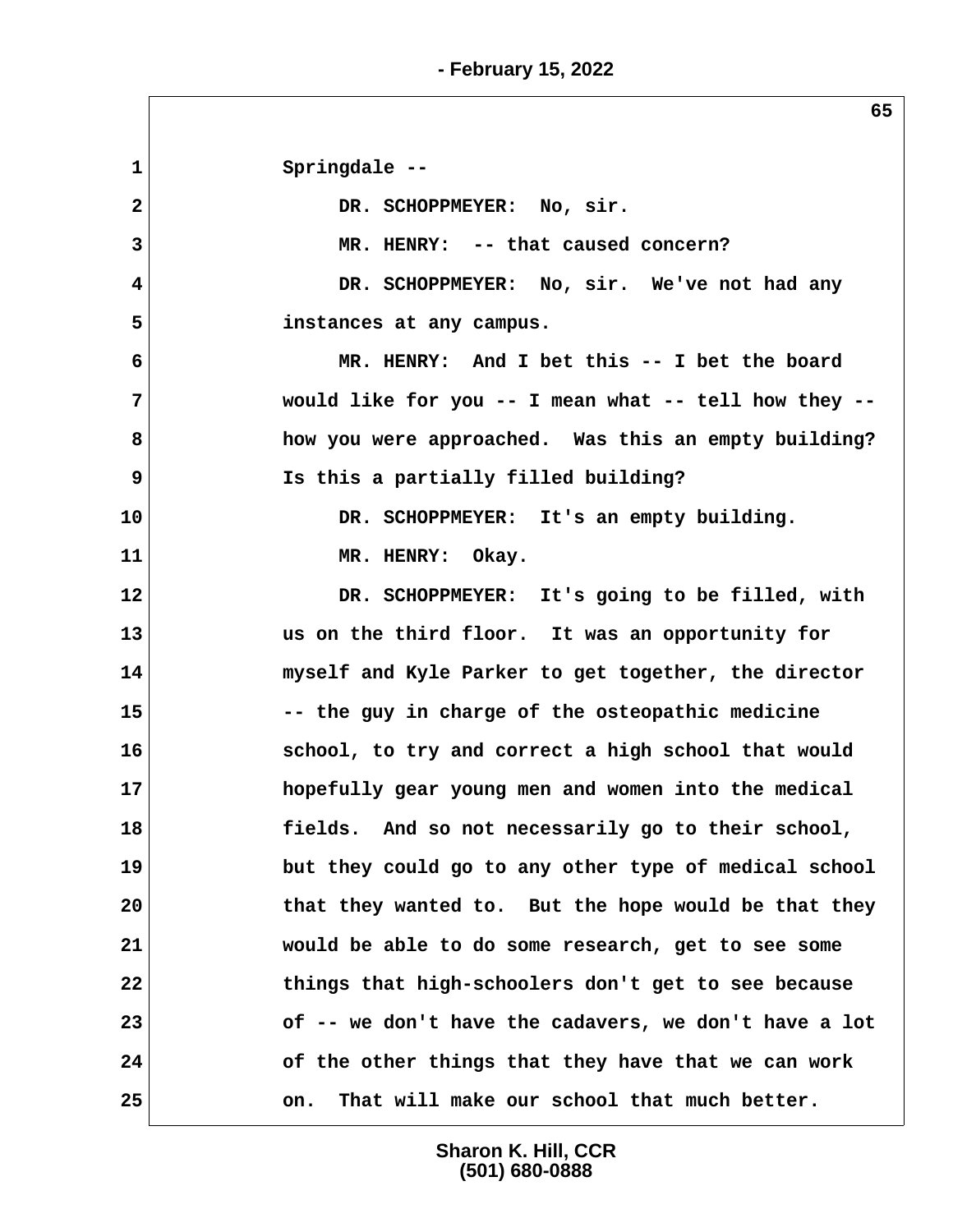| $\mathbf{1}$   | CHAIRMAN COFFMAN: Talk to us a little bit about       |
|----------------|-------------------------------------------------------|
| $\overline{a}$ | your relationship with the traditional public schools |
| 3              | in that area.                                         |
| 4              | DR. SCHOPPMEYER: I've spoken with the                 |
| 5              | superintendent. He had no complaints about us trying  |
| 6              | to go to Fort Smith. My hope is that, if I am         |
| 7              | approved, I'll go down there and start making         |
| 8              | relationship with him.                                |
| 9              | CHAIRMAN COFFMAN: Okay. All right. Let's              |
| 10             | start with questions.                                 |
| 11             | Dr. Flowers, would you like to begin?                 |
| 12             | DR. FLOWERS: Sure. My question is geared              |
| 13             | toward your diversity equity report.                  |
| 14             | DR. SCHOPPMEYER: Okay. Ms. Luebker.                   |
| 15             | CHAIRMAN COFFMAN: Dr. Flowers, can you repeat         |
| 16             | your question?                                        |
| 17             | DR. FLOWERS: Yes.                                     |
| 18             | Well, thank you, both. My question is geared          |
| 19             | toward your diversity equity report for Fall 2021. I  |
| 20             | know that this is a newly formed committee. So what   |
| 21             | I want you to talk to me about is -- I noticed that   |
| 22             | with your goals and objectives you have 17 objectives |
| 23             | that are marked as Priority. So can you speak         |
| 24             | briefly about how you plan to kind of organize and    |
| 25             | tackle those?                                         |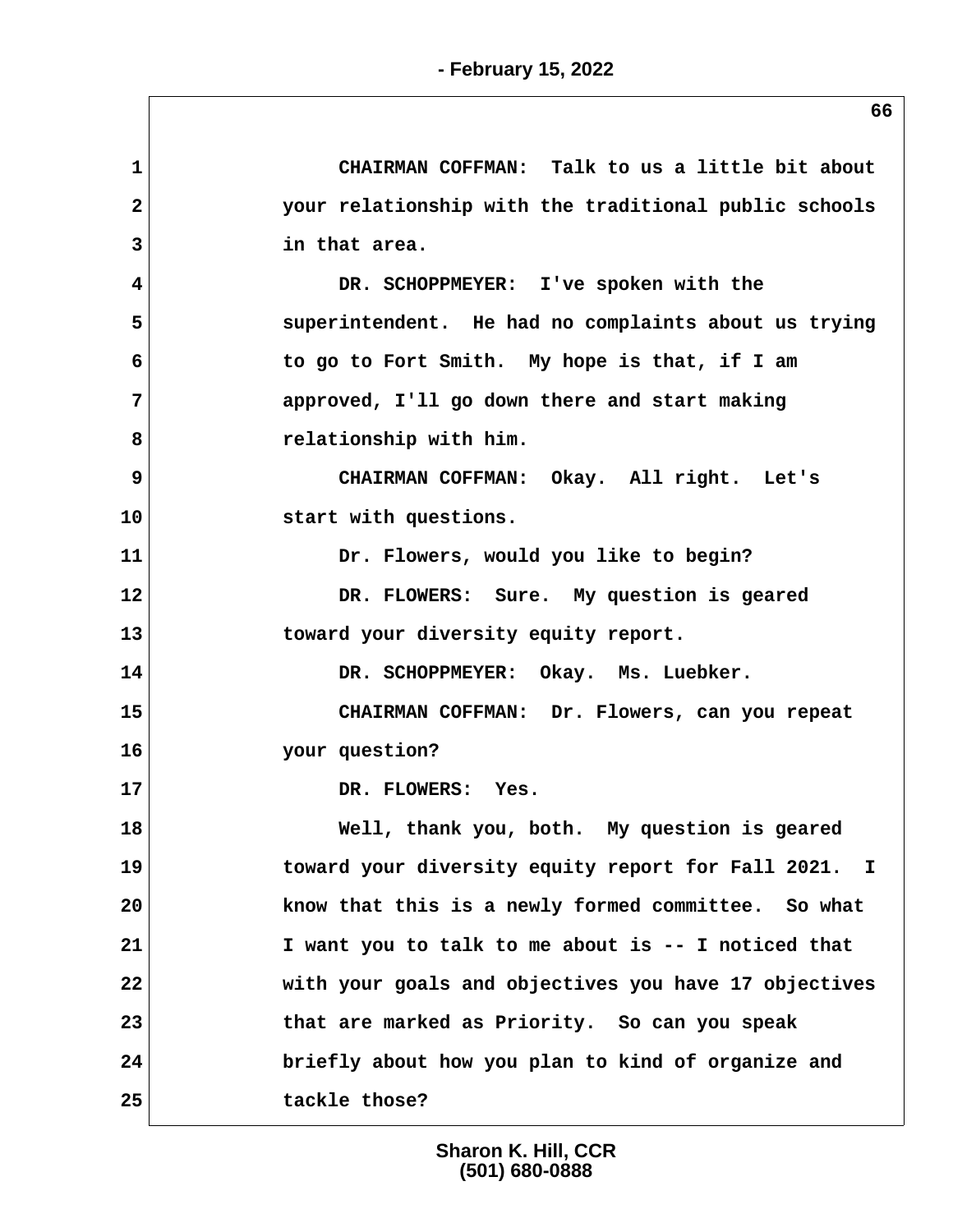| 1            | MS. LUEBKER: Yes. So we meet monthly.                 |
|--------------|-------------------------------------------------------|
| $\mathbf{2}$ | DR. FLOWERS: Okay.                                    |
| 3            | MS. LUEBKER: And then sometimes we meet even          |
| 4            | more frequently, especially as different things arise |
| 5            | or different circumstances. But we have standing      |
| 6            | meetings and then we -- we usually go back and see if |
| 7            | we're back-checking -- like making sure we're going   |
| 8            | back to our framework that we have created.           |
| 9            | DR. FLOWERS: Sure.                                    |
| 10           | MS. LUEBKER: And we do checks within our              |
| 11           | committee, and then we'll also include other faculty  |
| 12           | members and even scholars in part of the process.     |
| 13           | DR. FLOWERS: Okay. And so it's just the three         |
| 14           | of you-all that are part of this committee?           |
| 15           | MS. LUEBKER: We're currently expanding and            |
| 16           | we've -- like teachers and different scholars have    |
| 17           | volunteered to be part of it. It just hasn't been     |
| 18           | formalized in the --                                  |
| 19           | DR. FLOWERS: Okay.                                    |
| 20           | MS. LUEBKER: -- in the report.                        |
| 21           | DR. FLOWERS: Okay. Do you have any idea of            |
| 22           | maybe the demographics of your committee and those    |
| 23           | interested in being a part of it?                     |
| 24           | MS. LUEBKER: Yes. So through our various              |
| 25           | different -- for our different campuses-wide,         |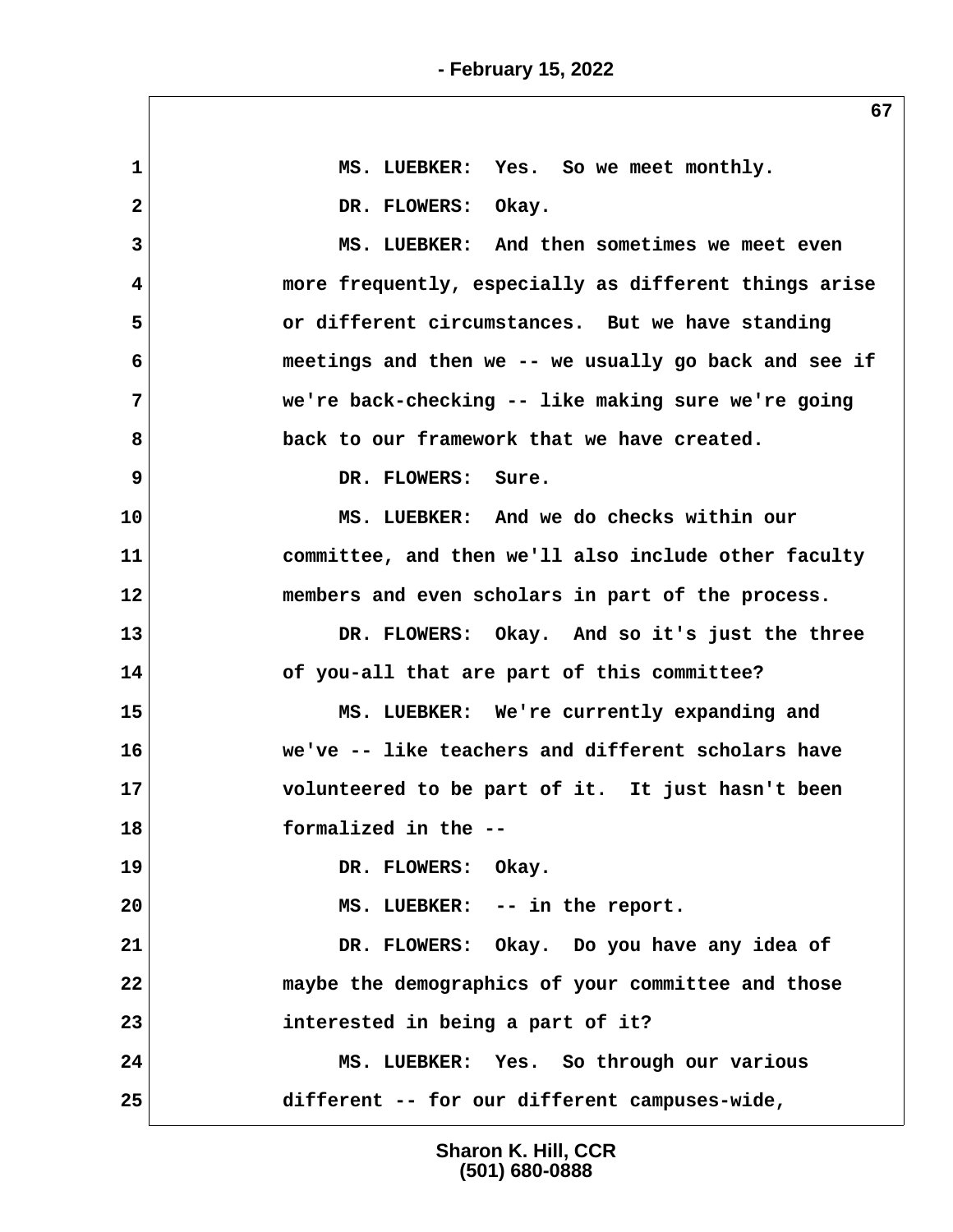| $\mathbf 1$  | especially with our Latin/Mex faculty, our Asian      |
|--------------|-------------------------------------------------------|
| $\mathbf{2}$ | faculty, and our Black faculty that we -- and staff   |
| 3            | -- and definitely staff needs to be a part of the     |
| 4            | committee, and our scholars.                          |
| 5            | DR. FLOWERS: Okay.                                    |
| 6            | MS. LUEBKER: Making sure that every -- that we        |
| 7            | are representative of -- if you look at like our      |
| 8            | numbers, especially in the Asian population, it might |
| 9            | not -- we have diversity even within that area --     |
| 10           | DR. FLOWERS: Yes.                                     |
| 11           | MS. LUEBKER: -- between southeast and southwest       |
| 12           |                                                       |
| 13           | DR. FLOWERS: Sure.                                    |
| 14           | MS. LUEBKER: -- and making sure that we are           |
| 15           | accommodating each of those.                          |
| 16           | DR. FLOWERS: Okay. Thank you.                         |
| 17           | CHAIRMAN COFFMAN: Mr. Baldwin?                        |
| 18           | MR. BALDWIN: Yes. Thank you.                          |
| 19           | And I want to say, before I ask my question,          |
| 20           | thank Dr. Schoppmeyer for hosting me on a tour of all |
| 21           | the campuses up in northwest Arkansas. I spent an     |
| 22           | entire day doing that and he personally, along with   |
| 23           | his senior team, rode with me -- rode in his car, he  |
| 24           | drove, and we got to see not only all the buildings   |
| 25           | but a lot of teachers and a lot of students. And my   |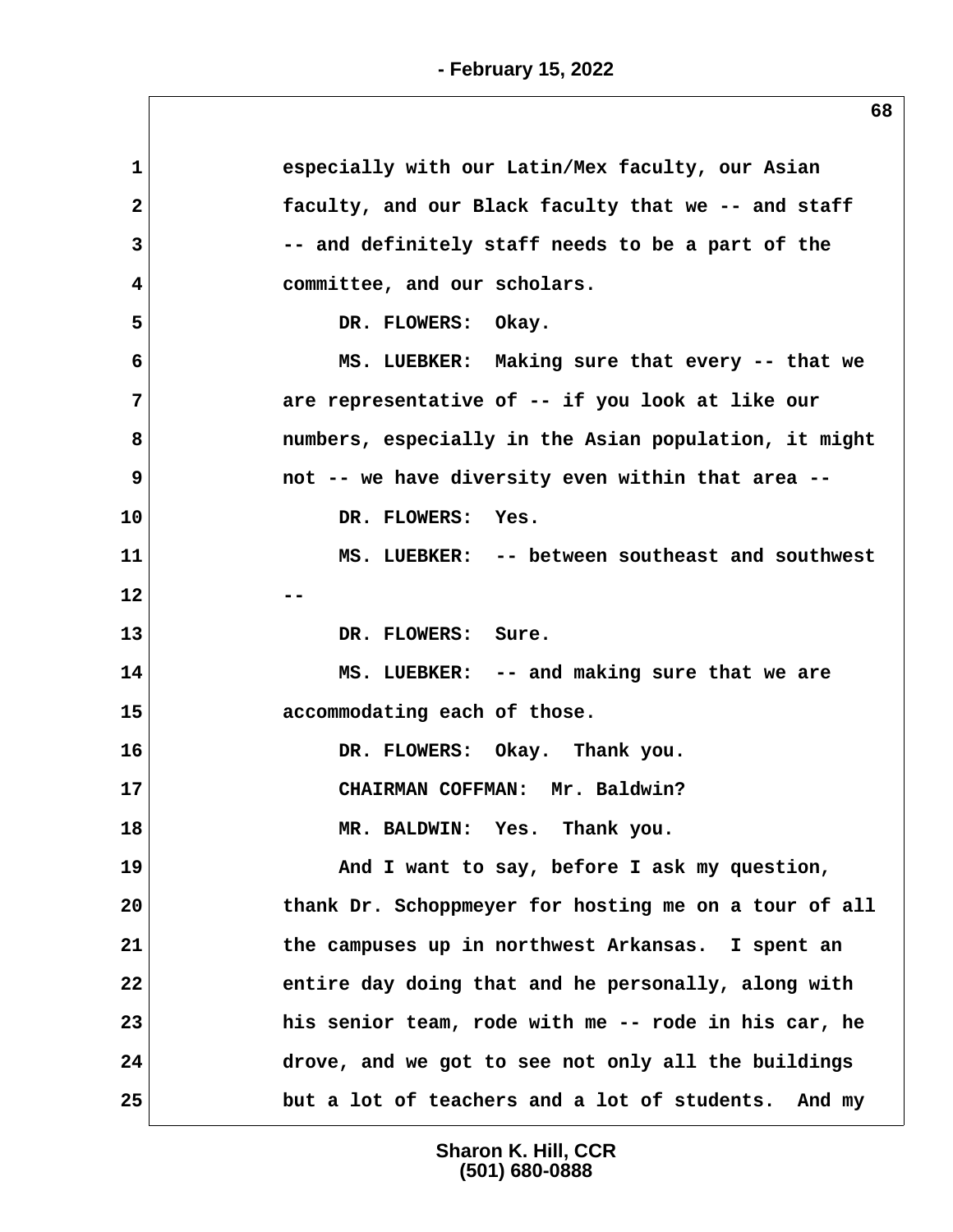| $\mathbf{1}$ | favorite part was the students and a very impressive |
|--------------|------------------------------------------------------|
| $\mathbf{2}$ | program. So I just wanted to --                      |
| 3            | DR. SCHOPPMEYER: Thank you very much.                |
| 4            | MR. BALDWIN: -- thank you for that.                  |
| 5            | Looking through your Fort Smith expansion, I was     |
| 6            | looking for -- and I may have missed it; it's        |
| 7            | probably in here -- a financial budget.              |
| 8            | DR. SCHOPPMEYER: I have one. I printed off           |
| 9            | copies. Is it okay to hand those out today?          |
| 10           | CHAIRMAN COFFMAN: Uh-huh. Thank you.                 |
| 11           | (WHEREUPON, Haas Hall Exhibit One (1) was marked     |
| 12           | for identification and entered into the record.)     |
| 13           | MR. BALDWIN: Maybe just walk us through this         |
| 14           | because I bet you'll answer my question.             |
| 15           | DR. SCHOPPMEYER: Sure. State Foundation Aid,         |
| 16           | we hope to have 350 scholars our first year, kind of |
| 17           | build up our senior class as far as doing 7, 8, 9,   |
| 18           | 10, 11, and then adding the seniors the next year.   |
| 19           | Our salaries are about \$925,000.                    |
| 20           | Some technology that we'll buy. We're also           |
| 21           | getting \$1,000,000 worth of technology from the     |
| 22           | osteopathic medical school; so that's something that |
| 23           | we're not going to have to pay for, a lot of the     |
| 24           | wiring and things like that. Some General Supplies.  |
| 25           | Textbooks, we use a lot of digital textbooks now.    |
|              |                                                      |

**Sharon K. Hill, CCR (501) 680-0888**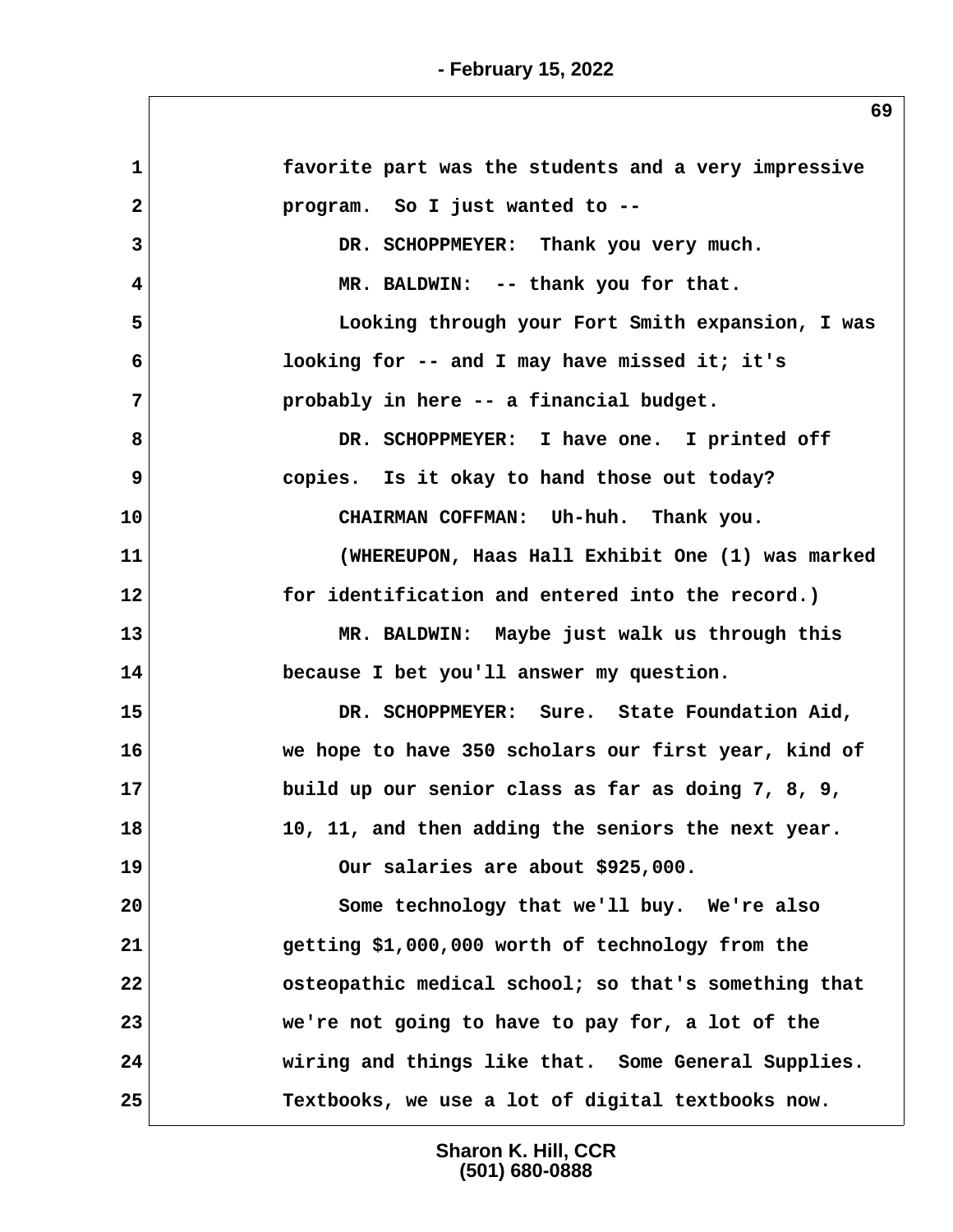**1 Classroom Equipment, that's a high expense. Legal 2 Services. Water/Sewer. The lease is \$360,000, so 3 it's \$30,000 a month for 60,000 square feet. 4 And so when you take the revenue minus 5 expenditures you're looking at about \$800,000 in the 6 black at the end of the year. 7 MR. BALDWIN: And that's in year-one? 8 DR. SCHOPPMEYER: Yes, sir, that's in year-one. 9 MR. BALDWIN: How long is your lease? What is 10 your lease? 11 DR. SCHOPPMEYER: Our lease will be for three 12 years, until -- through the length of the renewal. 13 So if I only go to five years, and I open it in 2023- 14 24, it will be for three years. 15 MR. BALDWIN: Okay. And you feel pretty good 16 about 350 students? 17 DR. SCHOPPMEYER: Yes, sir, I certainly do. 18 There's a lot of interest. 19 CHAIRMAN COFFMAN: Ms. Saracini? 20 MS. SARACINI: I just had a few questions about 21 your staffing, but I think you've answered them. 22 I just would like when you go back through in 23 your renewal, or going forward, we no longer use HQT 24 because now that's not federal. It's now state and 25 we use AQT, Arkansas --**

> **Sharon K. Hill, CCR (501) 680-0888**

**- February 15, 2022**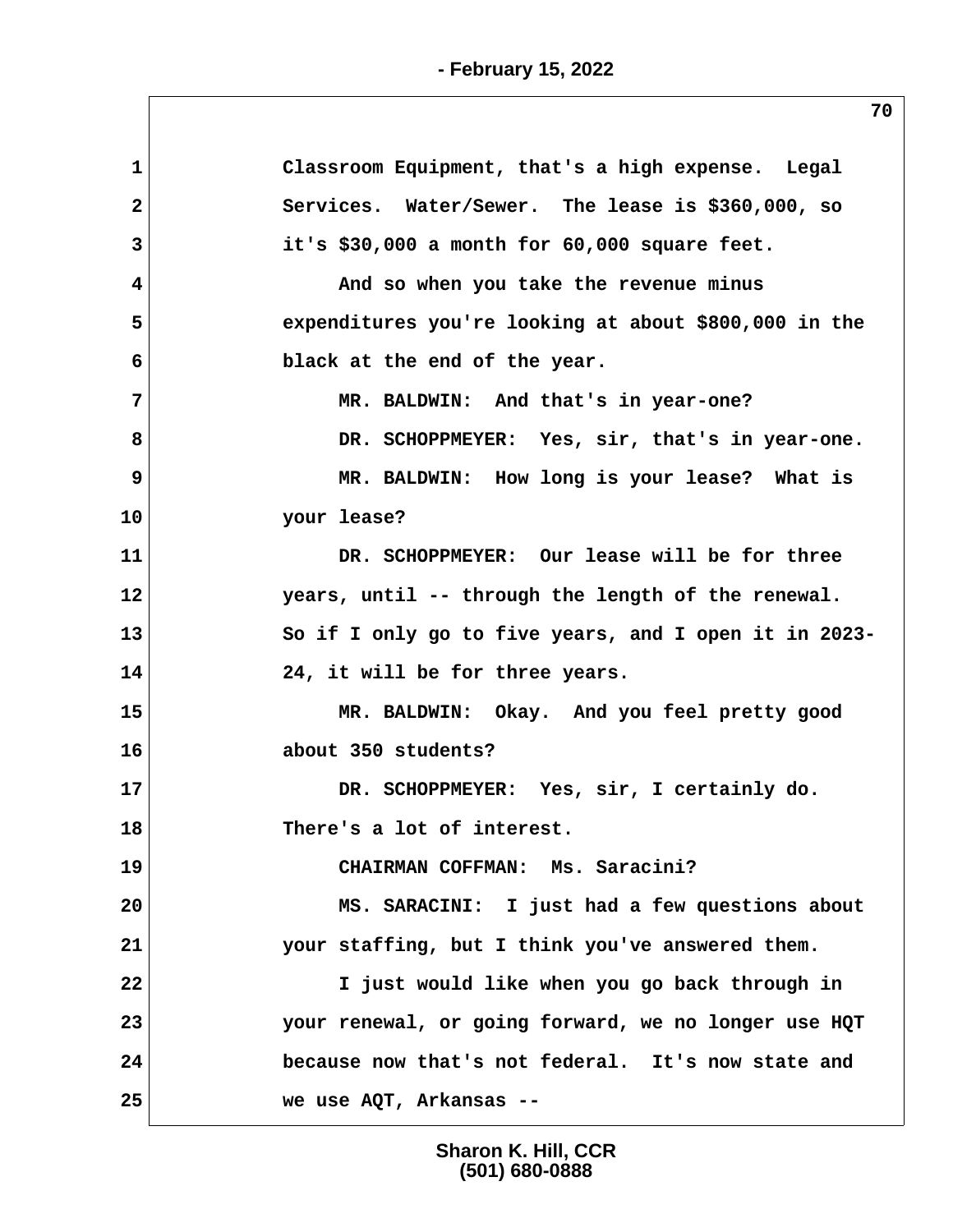1 DR. SCHOPPMEYER: Okay.  **2 MS. SARACINI: -- Qualified. 3 But I've read through it. I missed your 4 presentation; I'm sorry, but I had another conflict. 5 But I feel good about your starting -- you're using 6 TESS. And so those were some of my questions -- 7 DR. SCHOPPMEYER: Yes, ma'am. 8 MS. SARACINI: -- but you've answered them all. 9 DR. SCHOPPMEYER: Okay. Well, thank you so 10 much. 11 CHAIRMAN COFFMAN: Dr. Wright-McMurray? 12 DR. WRIGHT-McMURRAY: Thank you again for your 13 presentation and walking us through. It was helpful 14 to have you guys walk through and explain some of the 15 waivers because I had some that wasn't as clear when 16 I first read it; but now that you walked through it 17 was very helpful. 18 I did already share my comments before about 19 your working on the CTE section. Just looking at the 20 waiver initially, when you listed the courses, I 21 understood because I was able to kind of do that 22 follow-up before coming in. But it's almost like you 23 were asking to not have those courses initially. 24 And -- but then my other question I did have 25 about ALE was just for my information. When you have**

> **Sharon K. Hill, CCR (501) 680-0888**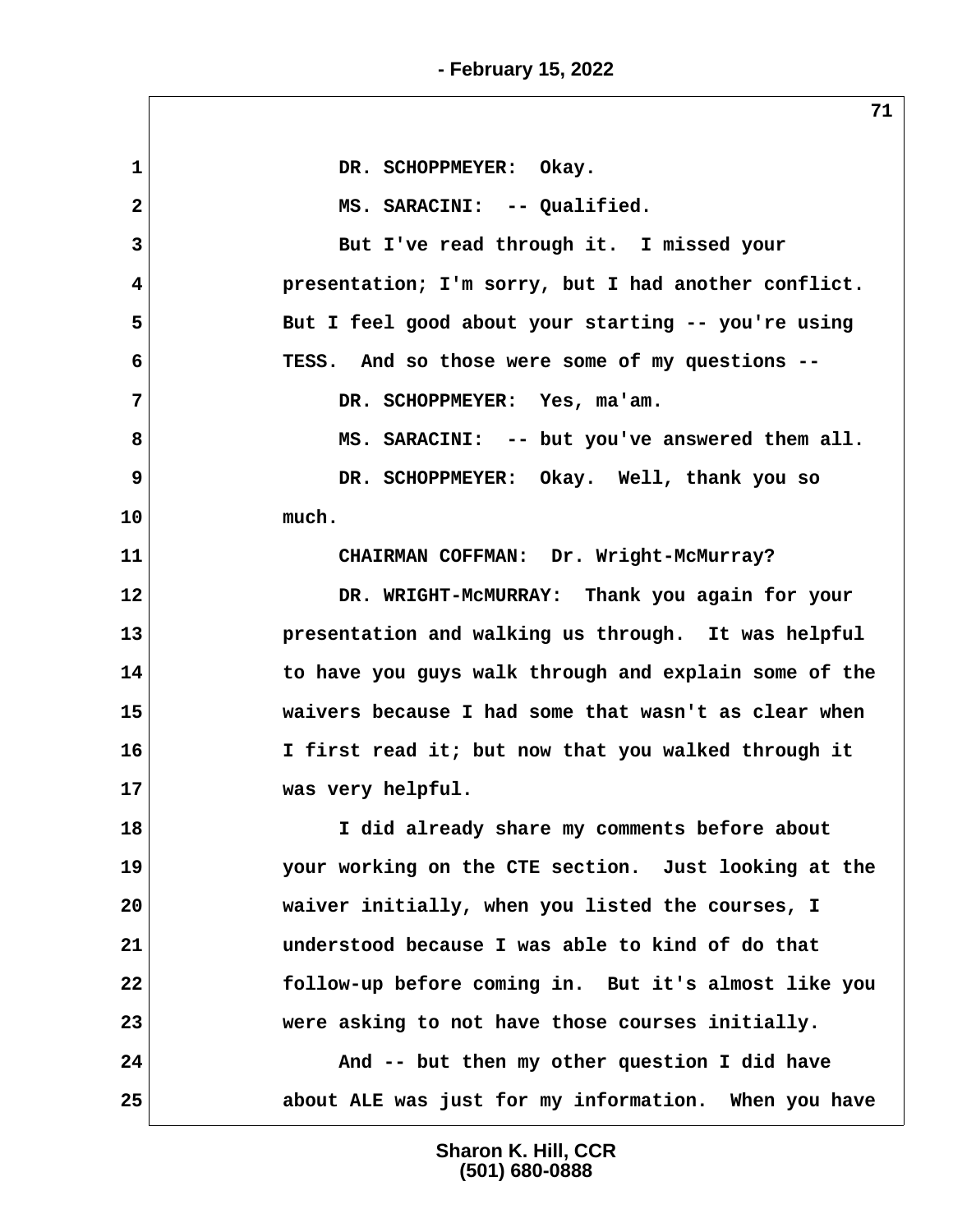| 1<br>students that come on your campus and if it's                |
|-------------------------------------------------------------------|
| $\mathbf{2}$<br>discovered that they would learn better in an ALE |
| 3<br>environment, what happens to those students? Are             |
| they -- because it's not available there, are they no<br>4        |
| 5<br>longer welcomed on the campus, or are they -- how are        |
| 6<br>they supported or --                                         |
| 7<br>DR. SCHOPPMEYER: It's never happened.                        |
| 8<br>DR. WRIGHT-MCMURRAY: It's never happened?                    |
| DR. SCHOPPMEYER: No, ma'am.                                       |
| DR. WRIGHT-MCMURRAY: So no one has ever needed<br>10              |
| 11<br>to be in an alternative learning --                         |
| 12<br>DR. SCHOPPMEYER: No.                                        |
| 13<br>DR. WRIGHT-MCMURRAY: -- environment?                        |
| DR. SCHOPPMEYER: We've had kids come from ALEs<br>14              |
| 15<br>to our campus and done well, but not the other way          |
| 16<br>around.                                                     |
| 17<br>DR. WRIGHT-MCMURRAY: Okay.                                  |
| CHAIRMAN COFFMAN: Ms. Newton, do you have                         |
| questions?                                                        |
| MS. NEWTON: No, don't have any specific --                        |
| well, I do have just -- and it's not a question maybe             |
| we can get an answer to. But how do you plan the                  |
| 23<br>next phase in terms of movement? I know that -- I           |
| remember the beginnings of Haas Hall and the humble<br>24         |
| 25<br>beginnings. And how do you know that you're ready           |
|                                                                   |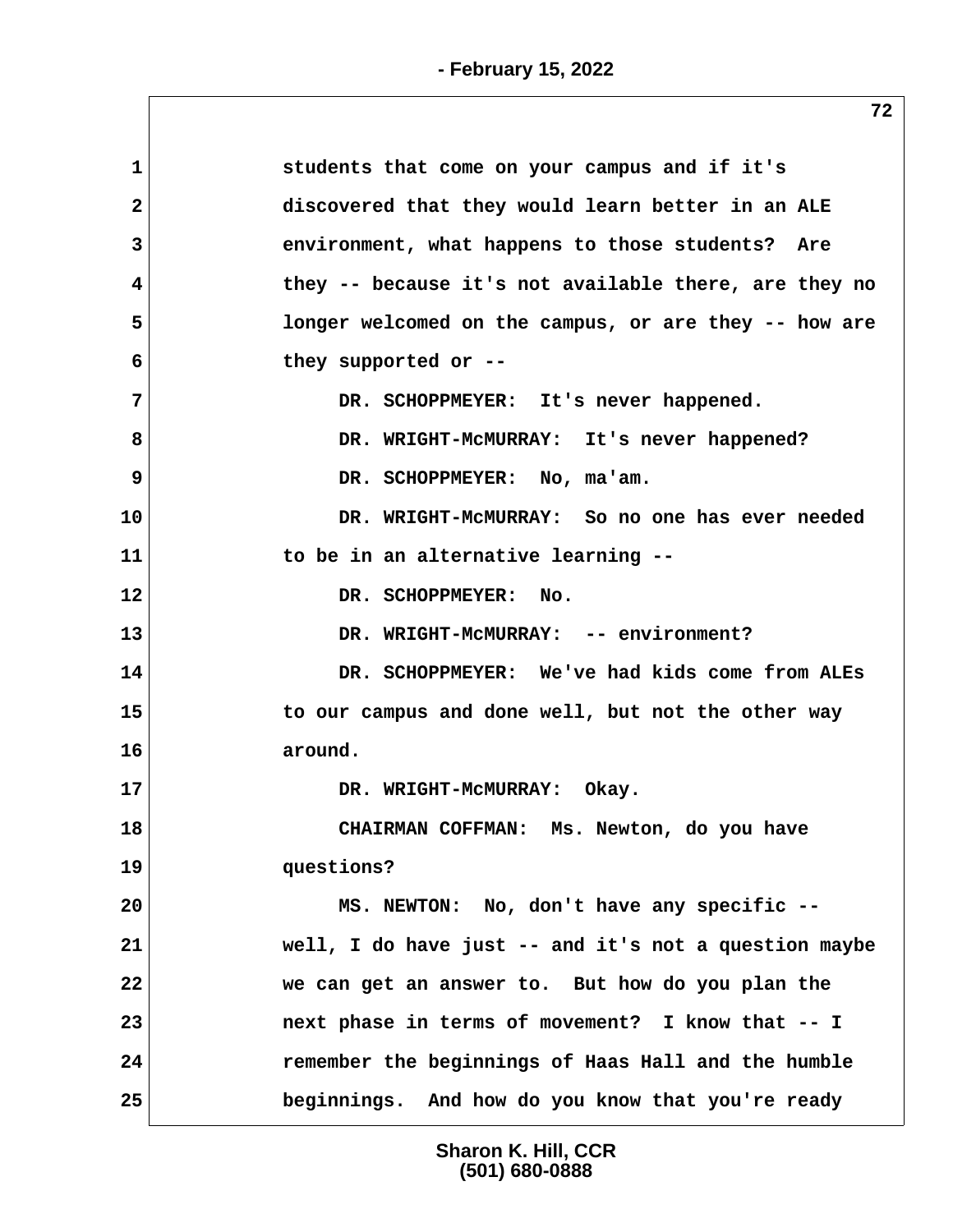| $\mathbf 1$  | for the next phase? You know, do you go through a     |
|--------------|-------------------------------------------------------|
| $\mathbf{2}$ | list of things that -- goals and objectives, or how   |
| 3            | do you approach expansion? Because I'm sure there's   |
| 4            | some folks that are interested in having the concept  |
| 5            | of a charter like Haas in their communities.          |
| 6            | DR. SCHOPPMEYER: Well, there has to be some           |
| 7            | interest in the community for us to be there. And     |
| 8            | one of the things -- when you get interested          |
| 9            | community members, they're the ones that help you     |
| 10           | sell it. And we're -- we've had Bentonville open for  |
| 11           | -- I'm going to say 10 years; Springdale and Rogers   |
| 12           | for three apiece. So I think we're ready to expand    |
| 13           | one more time. And certainly Fort Smith is a town     |
| 14           | that we're excited about being able to be a part of.  |
| 15           | And having the partnership -- the real big thing with |
| 16           | us is having the partnership with the medical school. |
| 17           | MS. NEWTON:<br>Okay.                                  |
| 18           | DR. SCHOPPMEYER: That's the big one. If I             |
| 19           | didn't have that, I don't think I'd be going to Fort  |
| 20           | Smith. We're trying it though.                        |
| 21           | CHAIRMAN COFFMAN: Thank you, Ms. Newton.              |
| 22           | CLEAN-UP ISSUES                                       |
| 23           | CHAIRMAN COFFMAN: So I have a clean-up sheet --       |
| 24           | DR. SCHOPPMEYER: Yes.                                 |
| 25           | CHAIRMAN COFFMAN: -- I just want to kind of run       |
|              |                                                       |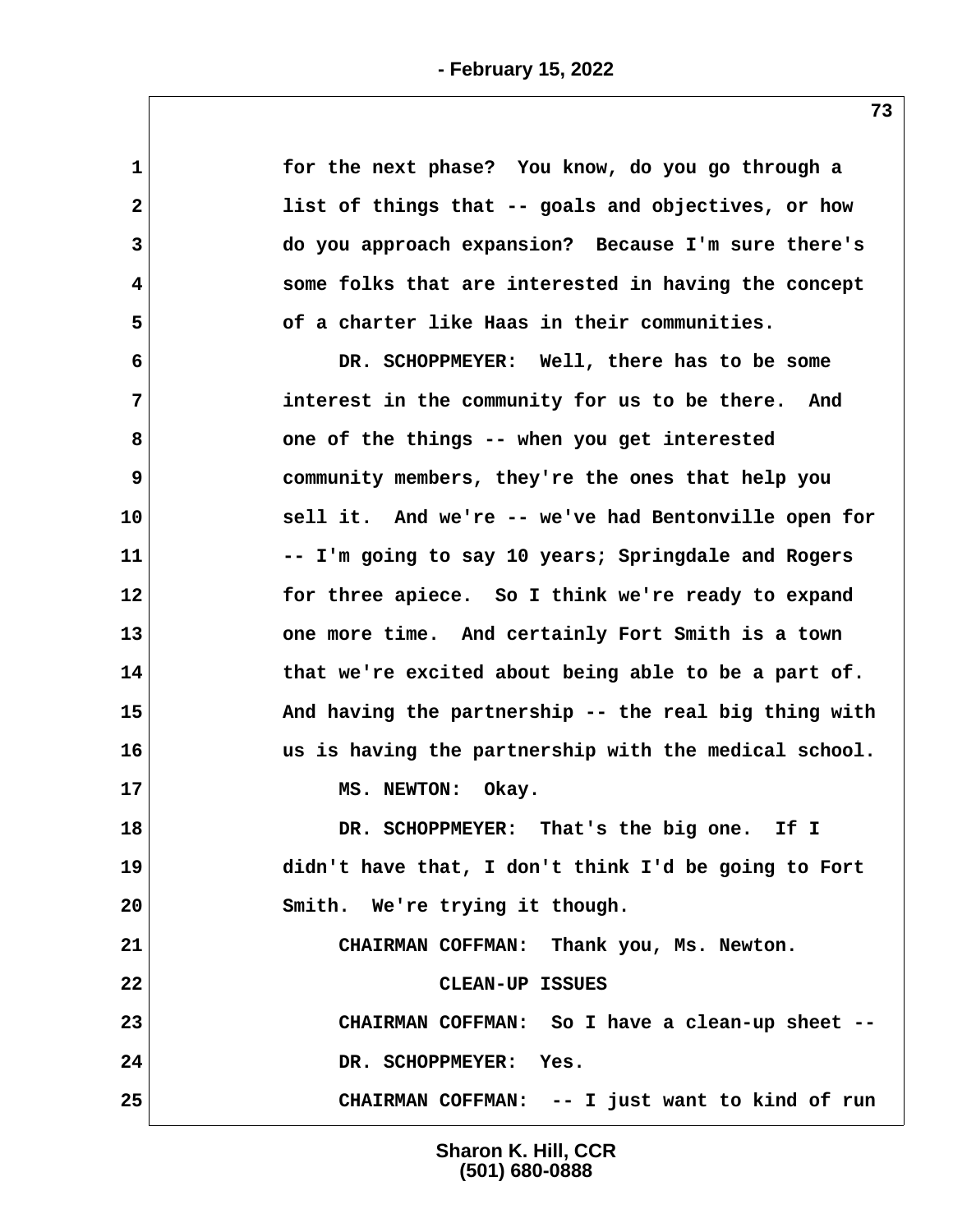1 though.  **2 So you -- I did hear you say that board minutes 3 had been posted for previous years? 4 DR. SCHOPPMEYER: Uh-huh. Yeah. 5 CHAIRMAN COFFMAN: Thank you for that. 6 DR. SCHOPPMEYER: Yes, ma'am. 7 CHAIRMAN COFFMAN: Just quickly on background 8 checks, who is responsible in your district for 9 checking the SFA tool for any outdated background 10 checks? 11 DR. SCHOPPMEYER: Susan Bendure. 12 CHAIRMAN COFFMAN: Okay. So we have some that 13 are hanging that are -- have been on there too long. 14 DR. SCHOPPMEYER: I'm sorry? 15 CHAIRMAN COFFMAN: We have some background 16 checks in SFA --** 17 DR. SCHOPPMEYER: SFA? **18 CHAIRMAN COFFMAN: -- in the Standards for 19 Accreditation tool -- 20 DR. SCHOPPMEYER: Okay. 21 CHAIRMAN COFFMAN: -- that have not been 22 checked, verified, finished off, cleaned up.** 23 DR. SCHOPPMEYER: Okay. **24 CHAIRMAN COFFMAN: So, just bringing -- 25 DR. SCHOPPMEYER: We'll take care of that.**

> **Sharon K. Hill, CCR (501) 680-0888**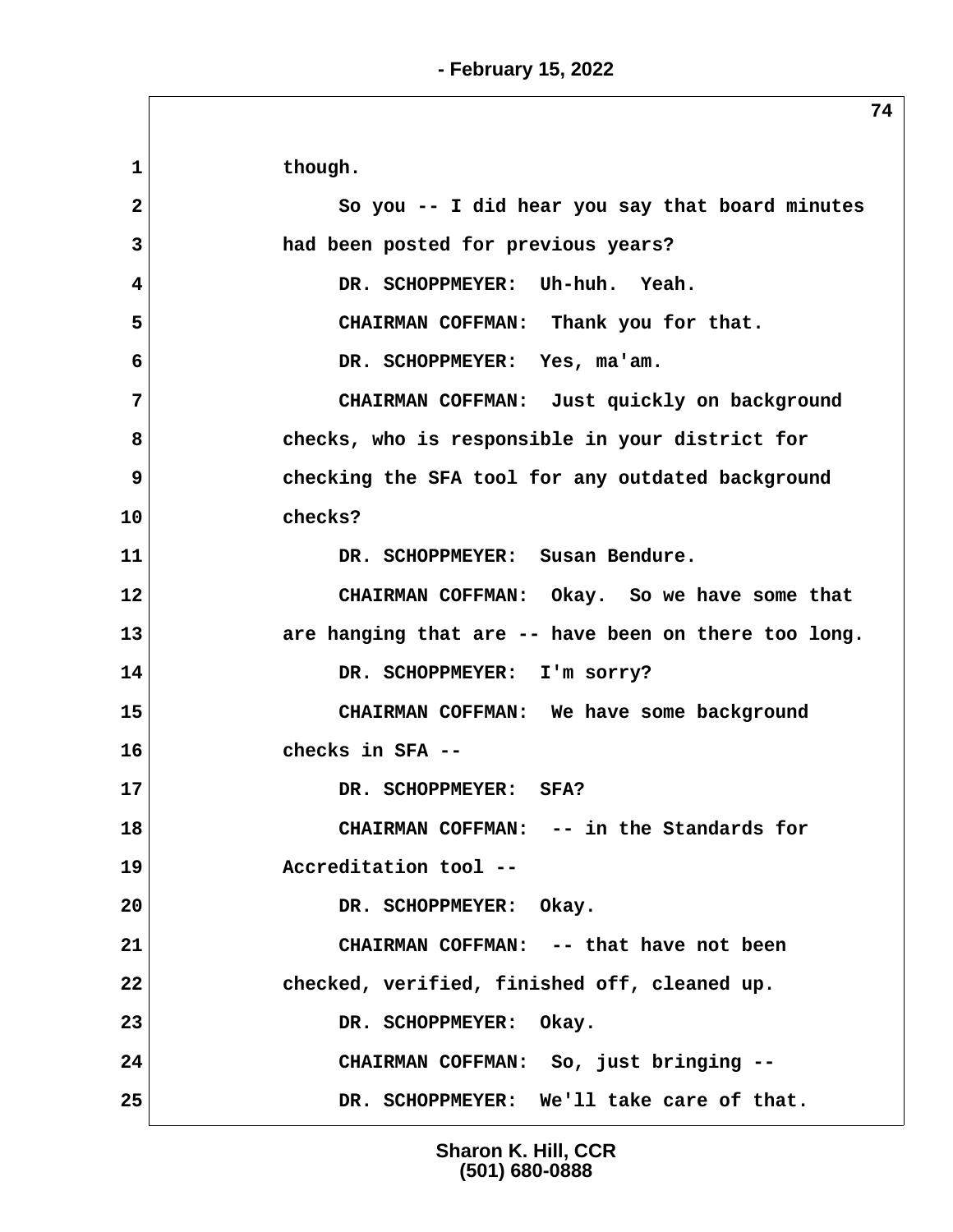**1 CHAIRMAN COFFMAN: -- bringing that to your 2 attention. 3 DR. SCHOPPMEYER: Yes, ma'am. Thank you for 4 doing that. 5 CHAIRMAN COFFMAN: So in the SFA tool, if 6 someone is up for renewal of license or you newly 7 hired them they should flag.** 8 DR. SCHOPPMEYER: Right.  **9 CHAIRMAN COFFMAN: And what that does, that lets 10 you know how long they've been in process and is that 11 time reasonable. And the reasonable time for 12 background checks is currently -- 13 MS. SARACINI: The background checks, the FBI 14 and State Police are within 48 to 72 hours. But the 15 Child Maltreatment can take up to 10 days.** 16 DR. SCHOPPMEYER: Okay. **17 MS. SARACINI: So, but we're trying to expedite 18 that. We're working on that. And so usually within 19 10 days, 10 to 15 they should be cleared. 20 CHAIRMAN COFFMAN: So if you see someone that's 21 hanging on for a month -- and in that SFA tool it 22 tells you the day it flagged originally -- 23 DR. SCHOPPMEYER: Yes, ma'am. 24 CHAIRMAN COFFMAN: -- and then the current date 25 so you can see how long they've been hanging there.**

> **Sharon K. Hill, CCR (501) 680-0888**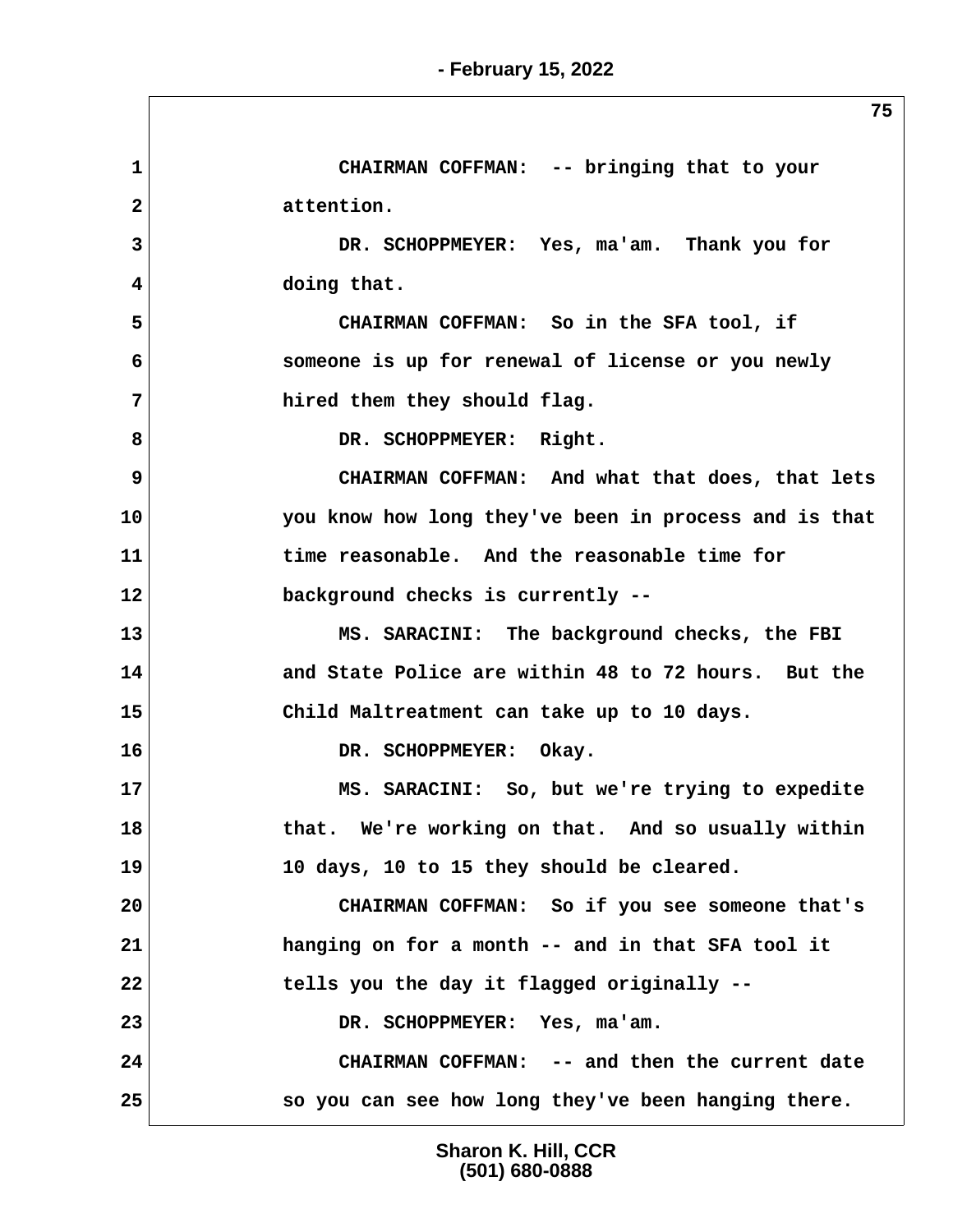1 DR. SCHOPPMEYER: Yes.  **2 CHAIRMAN COFFMAN: And if they've been hanging 3 longer than a month, you need to contact Ms. 4 Saracini's office --** 5 DR. SCHOPPMEYER: Okay.  **6 MS. SARACINI: Uh-huh. 7 CHAIRMAN COFFMAN: -- and get that resolved. 8 DR. SCHOPPMEYER: Thanks. We'll take care of 9 it. Thank you for bringing that to my attention. 10 MS. SARACINI: Sometimes things come up, and 11 that candidate will have moved; so they may have 12 gotten a letter sent to their old address. And so 13 sometimes it's just clerical, very easy to clear up. 14 So please, call. 15 DR. SCHOPPMEYER: Okay. Thank you. 16 CHAIRMAN COFFMAN: From our side, we can't tell 17 what it is. So we just know it's not cleared.** 18 DR. SCHOPPMEYER: Okay. **19 CHAIRMAN COFFMAN: And so you should be aware of 20 that and take care of it quickly. 21 So I believe in your high school you do Student 22 Success Plans, but I think you call them something 23 different? 24 DR. SCHOPPMEYER: No, they're called Student 25 Success Plans.**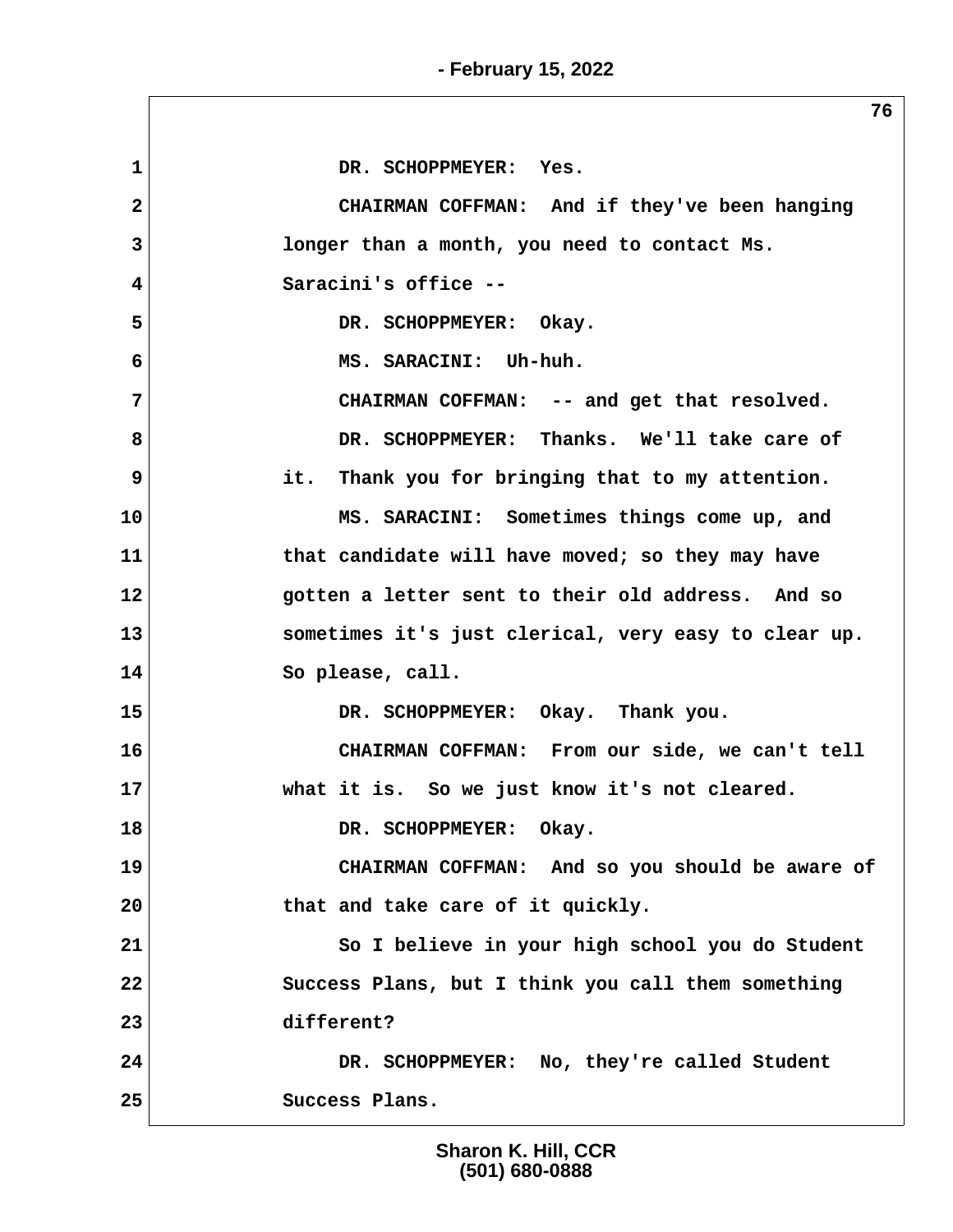**- February 15, 2022**

 **1 CHAIRMAN COFFMAN: They are?** 2 DR. SCHOPPMEYER: Yes.  **3 CHAIRMAN COFFMAN: Okay. I didn't -- I was 4 looking for that word in your application. 5 DR. SCHOPPMEYER: Everybody -- we meet one-on- 6** one with every scholar.  **7 CHAIRMAN COFFMAN: And you have a written 8 Student Success Plan? 9 DR. SCHOPPMEYER: Oh, yes. 10 CHAIRMAN COFFMAN: Okay. And we mentioned 11 briefly a while ago about the lottery. So in your 12 campuses are all of them full to capacity -- 13 DR. SCHOPPMEYER: No. 14 CHAIRMAN COFFMAN: -- and you offer a lottery? 15 DR. SCHOPPMEYER: No, ma'am. There are more 16 seats available. The problem is we're heavier on 17 your 7th and 8th graders, so there are more seats 18 available for older scholars. It's not that 19 dramatic, but there may be five or six extra seats 20 for an older scholar. 21 CHAIRMAN COFFMAN: So you haven't reached your 22 cap in any of the buildings for -- 23 DR. SCHOPPMEYER: We're close. 24 CHAIRMAN COFFMAN: -- to need a lottery? 25 DR. SCHOPPMEYER: No, we have not. But we do --**

> **Sharon K. Hill, CCR (501) 680-0888**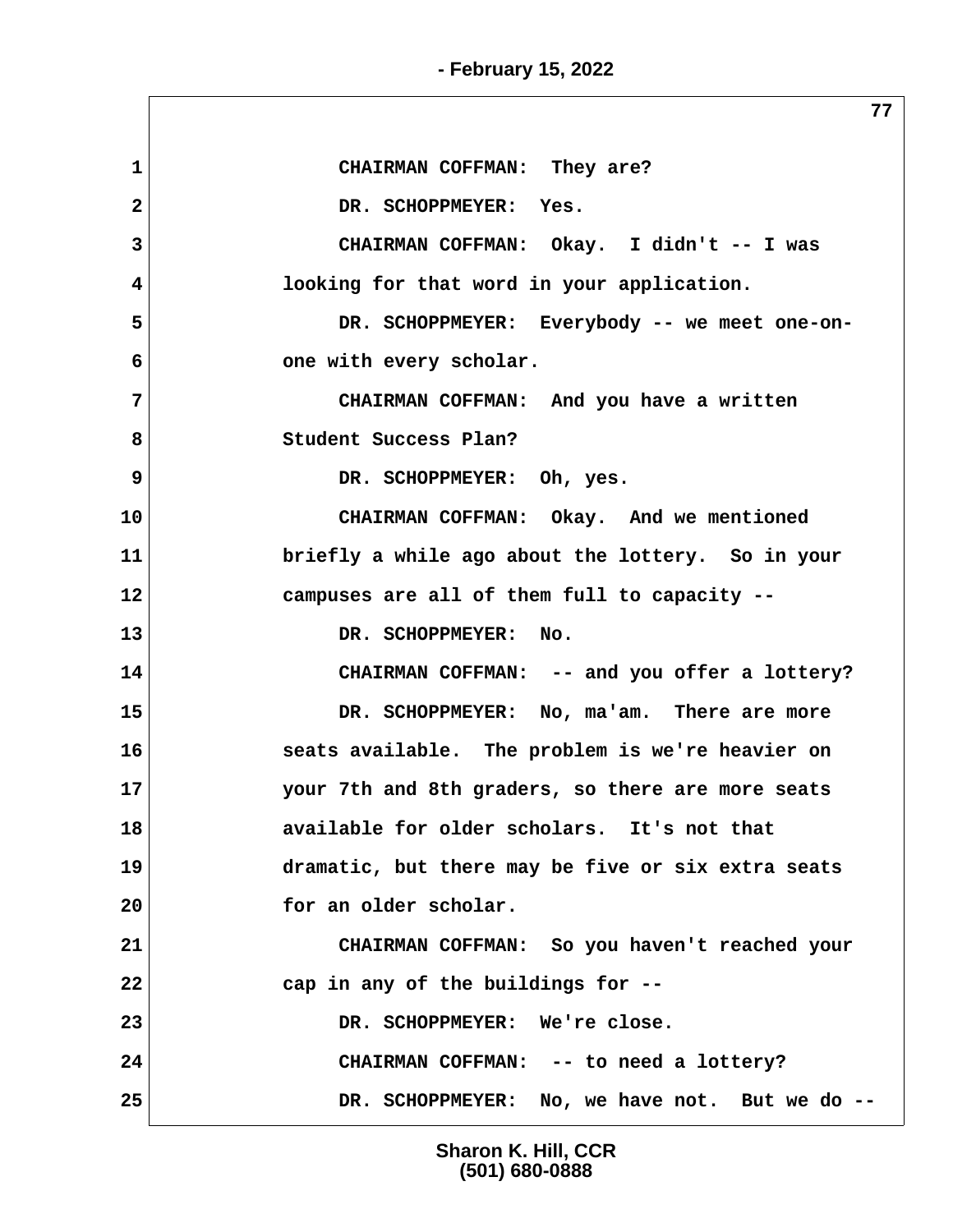**- February 15, 2022**

1 **have to do a lottery anyway. 2 CHAIRMAN COFFMAN: Okay. So in your application 3 I do not see an application for a Digital Learning 4 Plan, and your Digital Learning Plan is set to expire** 5 at the end of this school year.  **6 DR. SCHOPPMEYER: I know. 7 CHAIRMAN COFFMAN: So, what's your -- tell us 8 what your plan is?** 9 DR. SCHOPPMEYER: I guess come back. **10 CHAIRMAN COFFMAN: Okay. And how many -- I 11 mean, and I know we've had pivots and things like 12 that, but how many are truly enrolled in semester or 13 year-long Digital Learning options? 14 DR. SCHOPPMEYER: Our scholars? 15 CHAIRMAN COFFMAN: Uh-huh. 16 DR. SCHOPPMEYER: I would say it's probably 17 district-wide about 25. 18 CHAIRMAN COFFMAN: One thing you said I caught 19 at the end. So if we're approving Fort Smith -- 20 DR. SCHOPPMEYER: Yes, ma'am. 21 CHAIRMAN COFFMAN: -- for five years, the 22-23 22 school year would be kind of your planning year, get 23 everything together?** 24 DR. SCHOPPMEYER: Correct. **25 CHAIRMAN COFFMAN: 23-24 you will open to which**

> **Sharon K. Hill, CCR (501) 680-0888**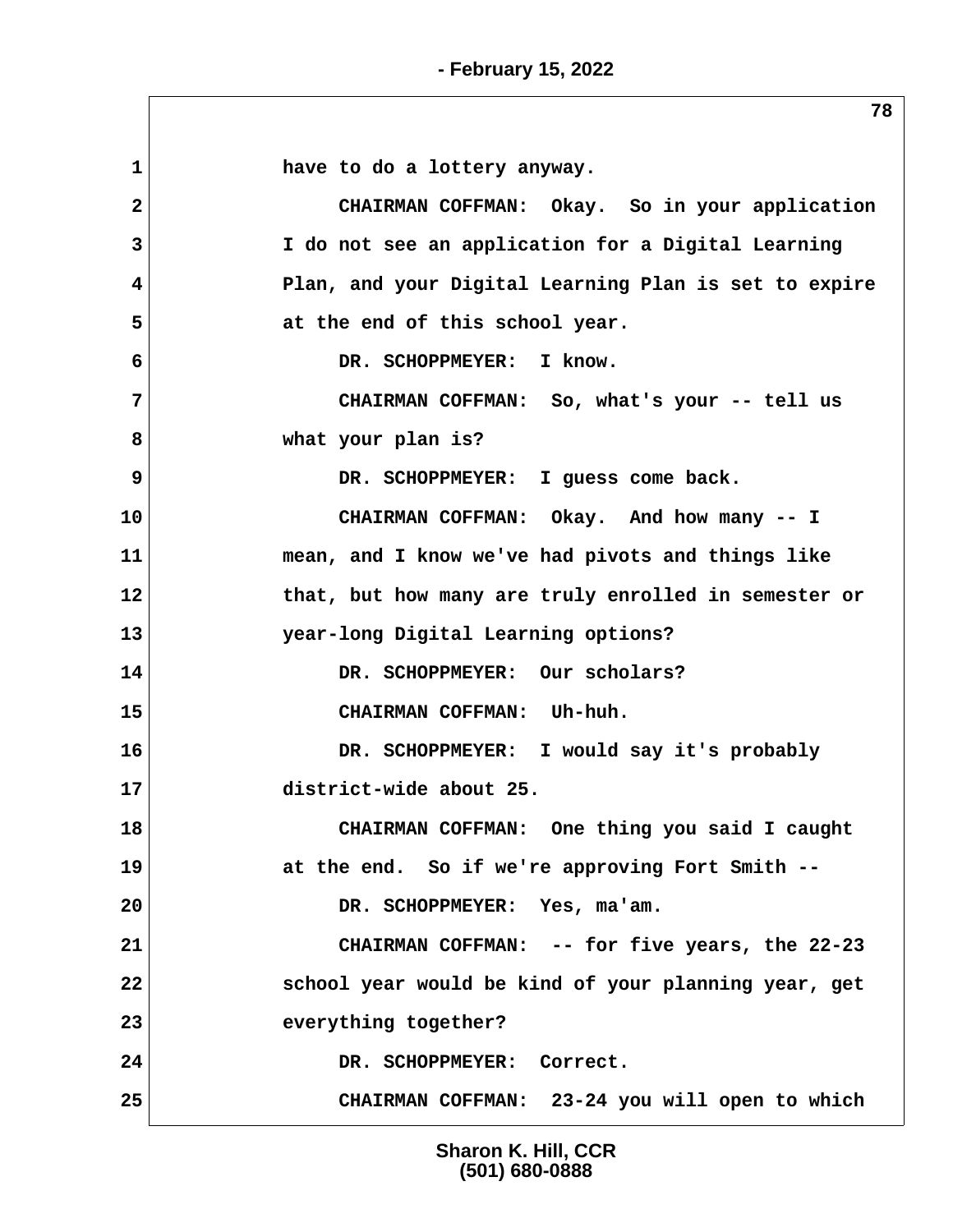**79 1 grades? 2 DR. SCHOPPMEYER: 7, 8, 9, 10, 11. 3 CHAIRMAN COFFMAN: 7 through 11. And will your 4 cap be 500 for that level? 5 DR. SCHOPPMEYER: No. It will be 350. 6 CHAIRMAN COFFMAN: 350. And then, in 24-25 7 you'll expand to 7 through 12? 8 DR. SCHOPPMEYER: Yes, ma'am. And have 500 9** scholars hopefully. **10 CHAIRMAN COFFMAN: And then that will be what it 11 is going forward? 12 DR. SCHOPPMEYER: Yes, that's correct. 13 CHAIRMAN COFFMAN: Okay. It will be important 14 that we enter that into LEA Insights when you're 15 requesting an LEA number for Fort Smith -- 16 DR. SCHOPPMEYER: Yes, ma'am. 17 CHAIRMAN COFFMAN: -- and that we're getting all 18 of that clean from the front. 19 DR. SCHOPPMEYER: Thank you. 20 CHAIRMAN COFFMAN: And all of these will be 21 listed as schools underneath Haas Hall Academies; 22 right? 23 DR. SCHOPPMEYER: That's correct. Yes, ma'am. 24 CHAIRMAN COFFMAN: Okay. Those are all of my 25 questions.**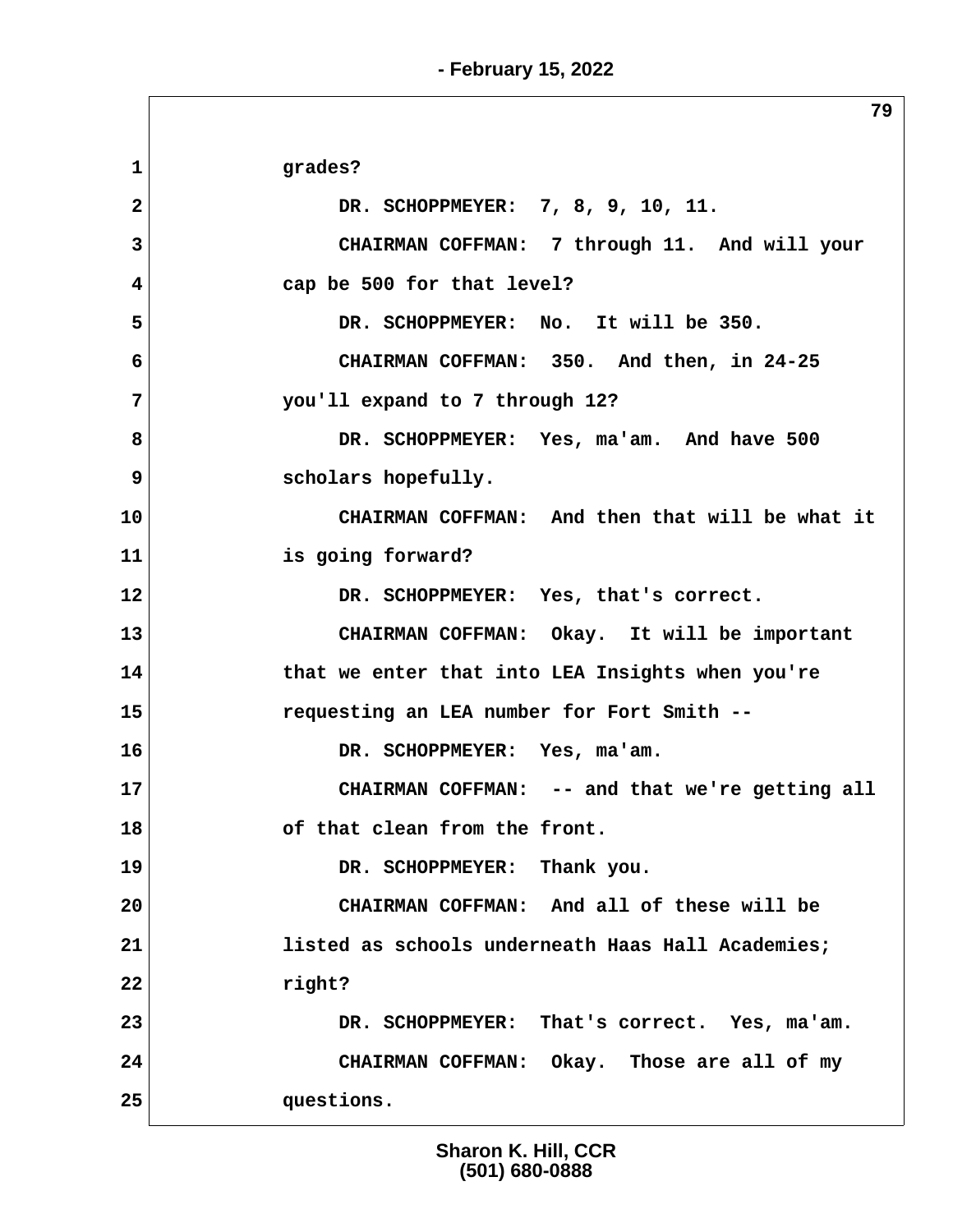**- February 15, 2022**

1 **1** 2 All right. I'll accept a motion.  **3 MR. BALDWIN: I'll make a motion to approve the 4 application as presented. 5 MS. NEWTON: Second. 6 MS. SARACINI: Second. 7 CHAIRMAN COFFMAN: I have a motion by Mr. 8 Baldwin and a second by Ms. Newton to approve the 9 Haas Hall Academy five-year renewal of all current 10 charters and the addition of the 7-12 in Fort Smith 11 with -- find my notes -- with that school to open in 12 23-24 with 350 students in grades 7 through 11, and 13 then to expand in 24-25 to 7-12 with 500 students 14 thereon. 15 DR. SCHOPPMEYER: That's correct. 16 CHAIRMAN COFFMAN: And that, in essence, raises 17 your enrollment cap for the network of -- 18 DR. SCHOPPMEYER: Yes, ma'am. 19 CHAIRMAN COFFMAN: -- Haas Hall Academy. 20 Okay. All those in favor? 21 (UNANIMOUS CHORUS OF AYES) 22 CHAIRMAN COFFMAN: Those opposed? 23 Motion passes. 24 DR. SCHOPPMEYER: Well, thank you so much. 25 CHAIRMAN COFFMAN: If you will ask Mr. Henry to**

> **Sharon K. Hill, CCR (501) 680-0888**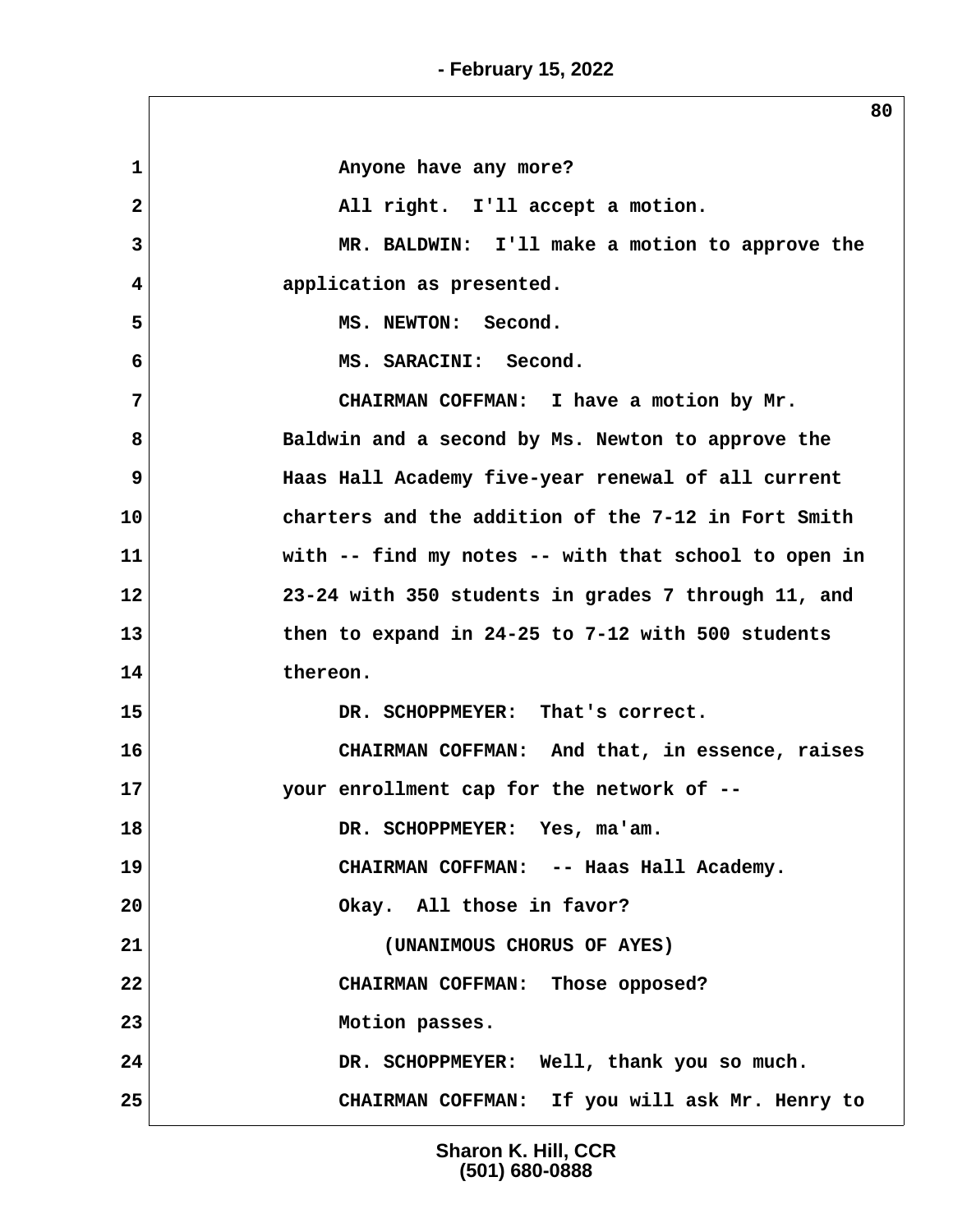$\overline{\phantom{a}}$ 

| 1                                            | work with Ms. James, and I think we're going to need |
|----------------------------------------------|------------------------------------------------------|
| $\mathbf{2}$                                 | a very clean waiver request --                       |
| 3                                            | DR. SCHOPPMEYER: Yes, ma'am.                         |
| 4                                            | CHAIRMAN COFFMAN: -- to send to the State            |
| 5                                            | Board. So we'll need to get that timely --           |
| 6                                            | DR. SCHOPPMEYER: Okay.                               |
| 7                                            | CHAIRMAN COFFMAN: -- so that hopefully their         |
| 8                                            | review will go smoothly.                             |
| 9                                            | DR. SCHOPPMEYER: Thank you.                          |
| 10                                           | CHAIRMAN COFFMAN: And we're so sorry to hear         |
| 11                                           | about your mother.                                   |
| 12                                           | DR. SCHOPPMEYER: I appreciate that very much,        |
| 13                                           | Ma'am.                                               |
| 14                                           | CHAIRMAN COFFMAN: Thank you.                         |
|                                              | DR. SCHOPPMEYER: Thank you very much.                |
|                                              |                                                      |
|                                              | CHAIRMAN COFFMAN: If you'll wait just a moment,      |
|                                              | we'll do our voting sheets.                          |
|                                              | MS. NEWTON: Could I instead put a comment in         |
|                                              | the chat box?                                        |
|                                              | CHAIRMAN COFFMAN: Yes.                               |
|                                              | MS. NEWTON: Yeah, because I'm having a problem.      |
| 15<br>16<br>17<br>18<br>19<br>20<br>21<br>22 | I've had to change laptops.                          |
| 23                                           | CHAIRMAN COFFMAN: Yes. If you'll put it in the       |
| 24                                           | comments section, Dr. Sutherlin will grab it and put |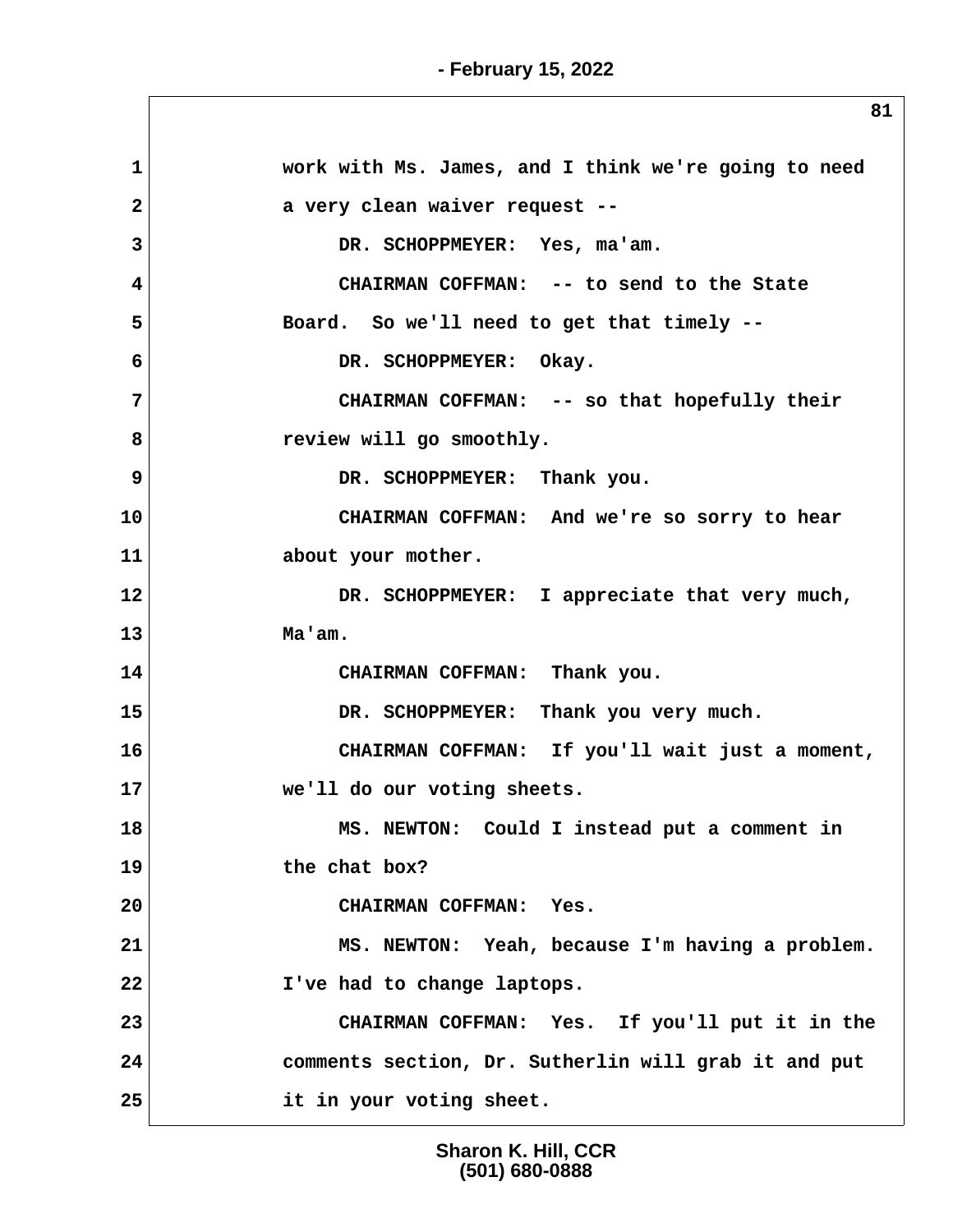**1 MS. NEWTON: Okay. Thank you. 2 CHAIRMAN COFFMAN: Dr. Flowers. 3 DR. FLOWERS: I vote to approve the five-year 4 charter renewal of current locations and campus 5 addition in Fort Smith for Haas Hall Academy, with 6 waivers as discussed. I'm excited about the advanced 7 educational opportunities, especially the potential 8 added interest to medicine as you continue to produce 9 college and career ready scholars. 10 DR. SCHOPPMEYER: Thank you. 11 CHAIRMAN COFFMAN: Ms. Saracini. 12 MS. SARACINI: I support the Haas Hall Academy 13** --**14 CHAIRMAN COFFMAN: Microphone. 15 MS. SARACINI: I'm on. 16 CHAIRMAN COFFMAN: You're on? Okay. Not giving 17 much sound. 18 MS. SARACINI: I'm probably not -- 19 CHAIRMAN COFFMAN: Close enough. 20 MS. SARACINI: Uh-huh. I support the Haas Hall 21 Academy renewal and addition of the Fort Smith 22 campus; excited to see the opportunities that will be 23 afforded to students in the Fort Smith area, 24 beginning in the 23-24 school year. 25 DR. SCHOPPMEYER: Thank you.**

> **Sharon K. Hill, CCR (501) 680-0888**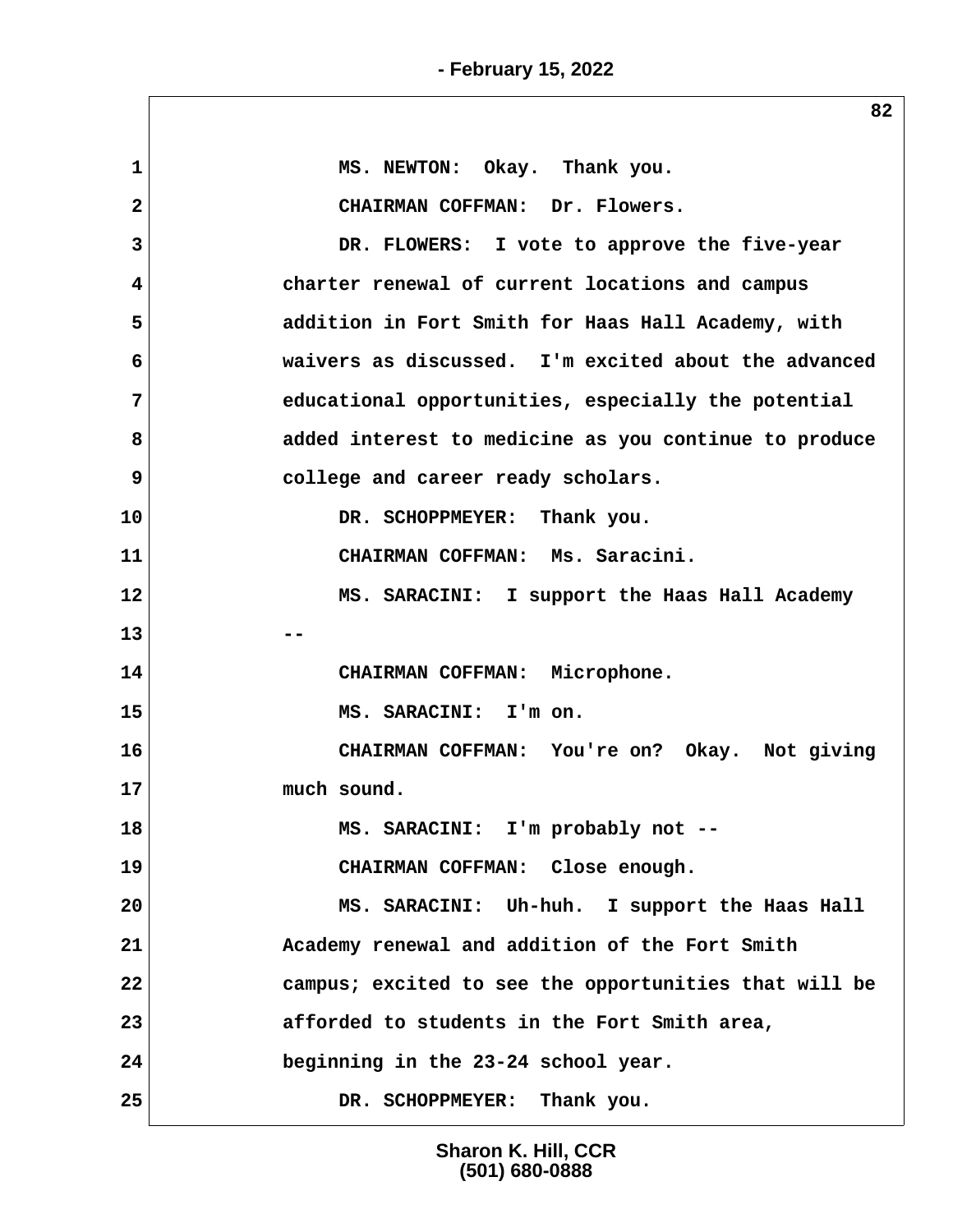**1 CHAIRMAN COFFMAN: Mr. Baldwin. 2 MR. BALDWIN: Yes. Haas Hall clearly has an 3 outstanding program, great benefit to students that 4 participate in your program. And I'm real excited 5 about the expansion to Fort Smith and the tie-in with 6 the medical profession there. 7 DR. SCHOPPMEYER: Thank you. 8 CHAIRMAN COFFMAN: Ms. Newton. 9 MS. NEWTON: Haas Hall has a comprehensive plan 10 to continue college ready -- readiness preparation 11 for students. 12 CHAIRMAN COFFMAN: And Dr. Wright-McMurray. 13 DR. WRIGHT-McMURRAY: I support the renewal 14 application for Haas Hall and addition of the Fort 15 Smith campus. They have demonstrated -- [clearing 16 throat] excuse me -- strong outcomes on prior 17 campuses. I anticipate they will continue success at 18 the new site. 19 DR. SCHOPPMEYER: Thank you. 20 CHAIRMAN COFFMAN: Congratulations. 21 DR. SCHOPPMEYER: Well, thank you so much. 22 CHAIRMAN COFFMAN: We'll get together and get 23 this waiver list -- 24 DR. SCHOPPMEYER: Yes, ma'am. 25 CHAIRMAN COFFMAN: -- and then the State Board**

> **Sharon K. Hill, CCR (501) 680-0888**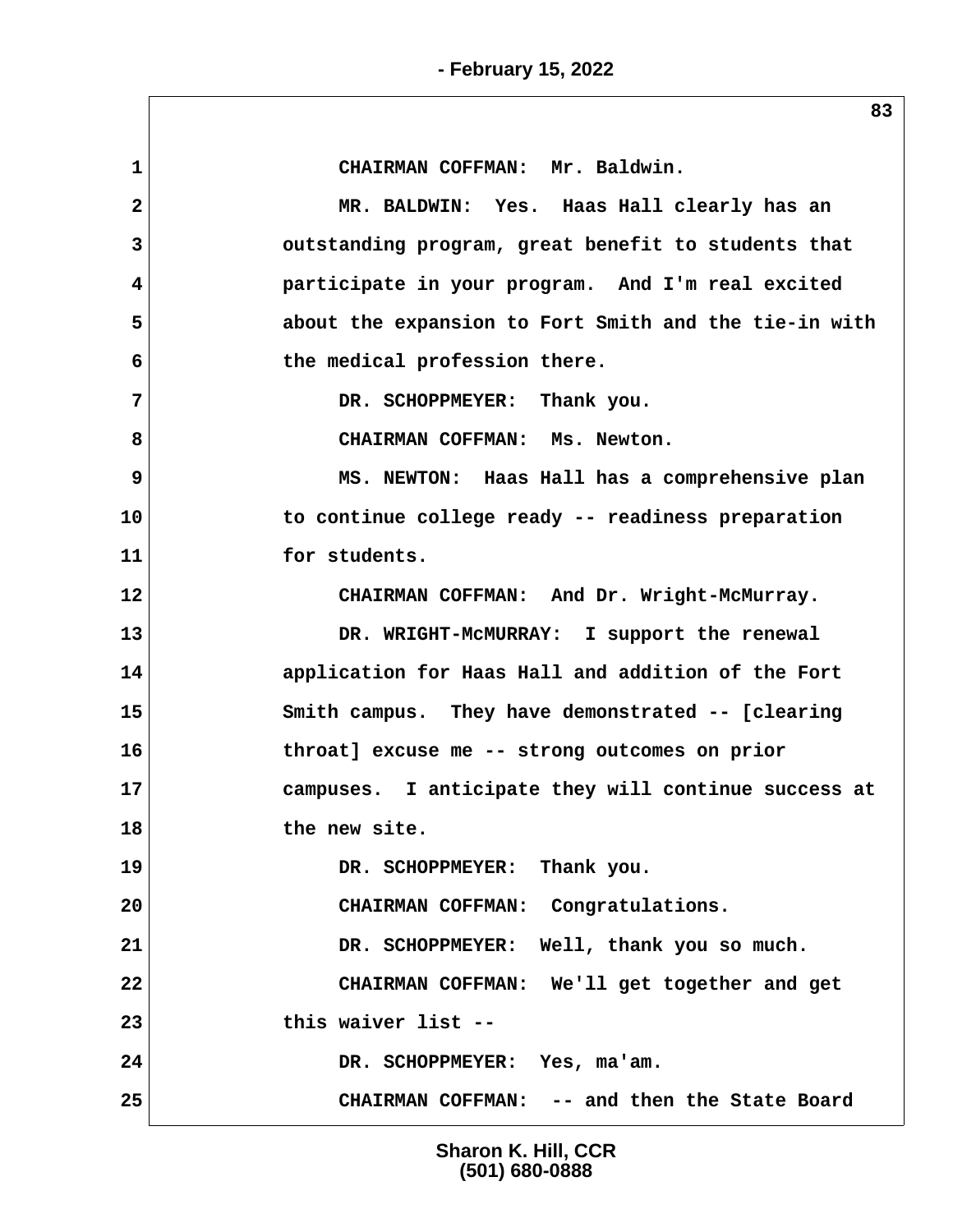**- February 15, 2022**

 **1 will review it in March. 2 DR. SCHOPPMEYER: Thank you so much. 3 CHAIRMAN COFFMAN: Thank you. 4 DR. SCHOPPMEYER: Y'all have a great day. 5 CHAIRMAN COFFMAN: Do y'all need a quick 5- 6 minute before we start the next one? 7 Okay. We're going to take a 5-minute break and 8 then we will hear from our next item. 9 (BREAK: 10:34 A.M. - 10:42 A.M.) 10 4. PREMIER FORT SMITH (tabled at CAP meeting on 1/18/22) 11 CHAIRMAN COFFMAN: Okay. Thank you, everyone. 12 Dr. Sutherlin, number 4 please. 13 DR. SUTHERLIN: Matthew Sutherlin, Coordinator 14 for Standards and Systems Support, Interim Charter 15 Director. 16 The next item is actually an item that was 17 tabled at the CAP meeting on 1/18/22. It is for the 18 -- the amendment is actually for a new location in 19 Fort Smith. 20 CHAIRMAN COFFMAN: All right. Ms. Saracini. 21 MS. SARACINI: I would like to make a motion to 22 un-table this action item. I move to remove the 23 action agenda item number 4 from the table and 24 consider Premier Fort Smith's request to amend its 25 charter application in regard to the location.**

> **Sharon K. Hill, CCR (501) 680-0888**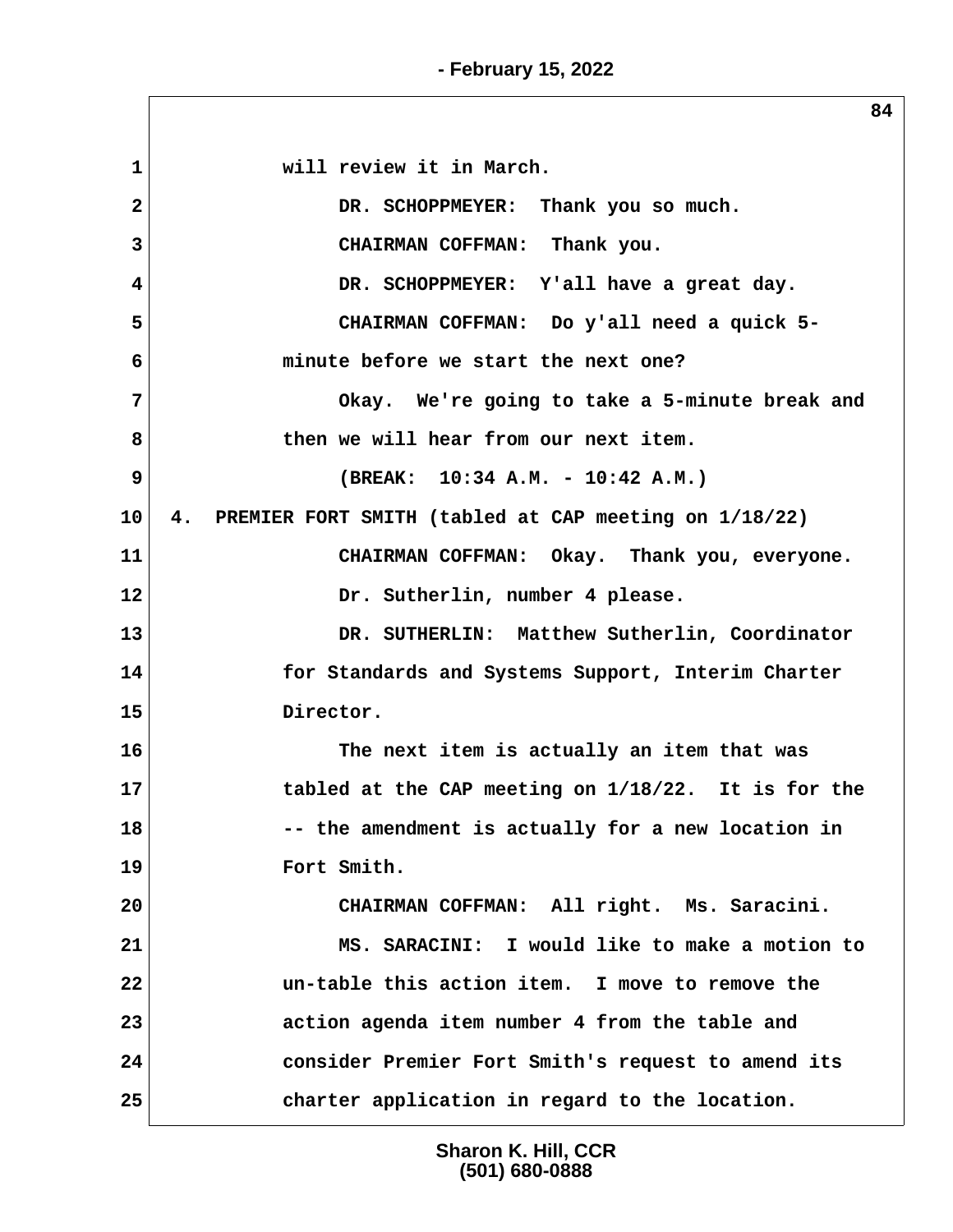**- February 15, 2022**

|              | 85                                                    |
|--------------|-------------------------------------------------------|
| $\mathbf{1}$ | CHAIRMAN COFFMAN: Do I have a second?                 |
| 2            | DR. WRIGHT-MCMURRAY: Second.                          |
| 3            | CHAIRMAN COFFMAN: I have a motion from Ms.            |
| 4            | Saracini and a second from Dr. Wright-McMurray to     |
| 5            | remove this action item from the table for            |
| 6            | consideration.                                        |
| 7            | And we received a letter I think that's cleared       |
| 8            | it up.                                                |
| 9            | DR. SUTHERLIN: Uh-huh.                                |
| 10           | CHAIRMAN COFFMAN: All right. Any discussion,          |
| 11           | questions?                                            |
| 12           | I just want to say thank you, and everybody else      |
| 13           | will thank you too that's going to need the same      |
| 14           | letter in the future.                                 |
| 15           | All right. Any other discussion?                      |
| 16           | Then do we have a motion to --                        |
| 17           | Ms. James, are we -- we need to kind of come          |
| 18           | back and -- yeah, we need to kind of come back and    |
| 19           | have a discussion. What's our next step? What do we   |
| 20           | need to do now?                                       |
| 21           | MS. JAMES: Well, we received the letter from          |
| 22           | the Alcohol Board confirming that the statute that we |
| 23           | were concerned about only applies to liquor sales.    |
| 24           | And it's my understanding that the Dollar General     |
| 25           | does not sell liquor, so there shouldn't be any       |

**Sharon K. Hill, CCR (501) 680-0888**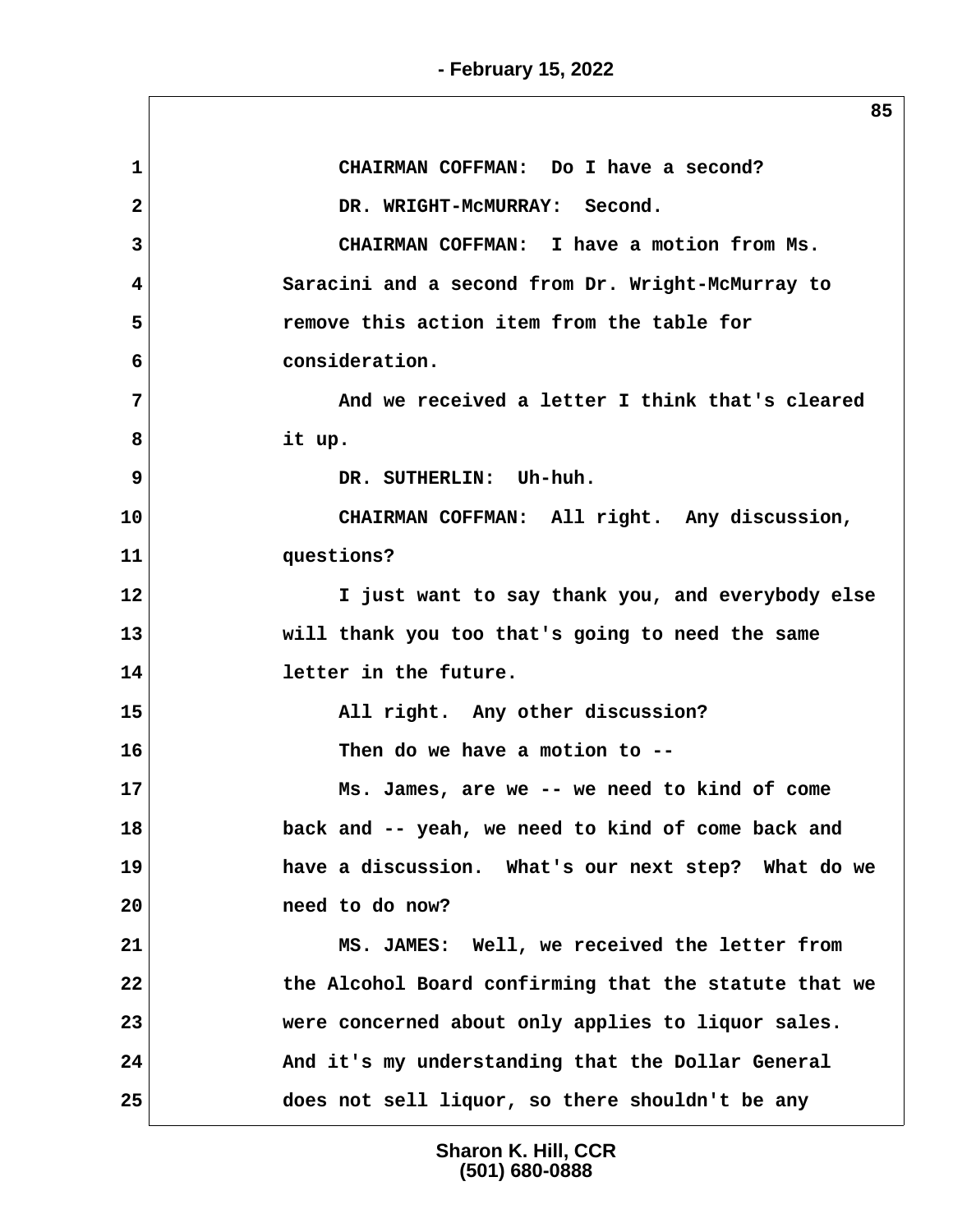| $\mathbf{1}$ | issues with them keeping their permit. But we need   |
|--------------|------------------------------------------------------|
| $\mathbf{2}$ | that -- we needed that confirmation and we were      |
| 3            | asking for that confirmation from the Alcohol Board  |
| 4            | which we have since received.                        |
| 5            | So now that the item is no longer tabled, if the     |
| 6            | Panel would like to move to approve the amendment    |
| 7            | request regarding the location, we can do that. Or   |
| 8            | if there's another motion that the Panel would like  |
| 9            | to make, that's fine as well.                        |
| 10           | CHAIRMAN COFFMAN: Questions, comments, motion?       |
| 11           | MS. SARACINI: I move to approve Premier Fort         |
| 12           | Smith's request to amend its charter application in  |
| 13           | regard to location.                                  |
| 14           | DR. WRIGHT-MCMURRAY: Second.                         |
| 15           | CHAIRMAN COFFMAN: I have a motion from Ms.           |
| 16           | Saracini and a second from Dr. Wright-McMurray to    |
| 17           | approve the amendment for the Fort Smith location.   |
| 18           | All those in favor?                                  |
| 19           | (UNANIMOUS CHORUS OF AYES)                           |
| 20           | CHAIRMAN COFFMAN: Any opposed?                       |
| 21           | Amendment is approved.                               |
| 22           | Do we need to make a voting sheet or $-$ - or is     |
| 23           | that just clean-up?                                  |
| 24           | MS. JAMES: No, ma'am, I don't believe so. The        |
| 25           | charter was already approved. This was just a matter |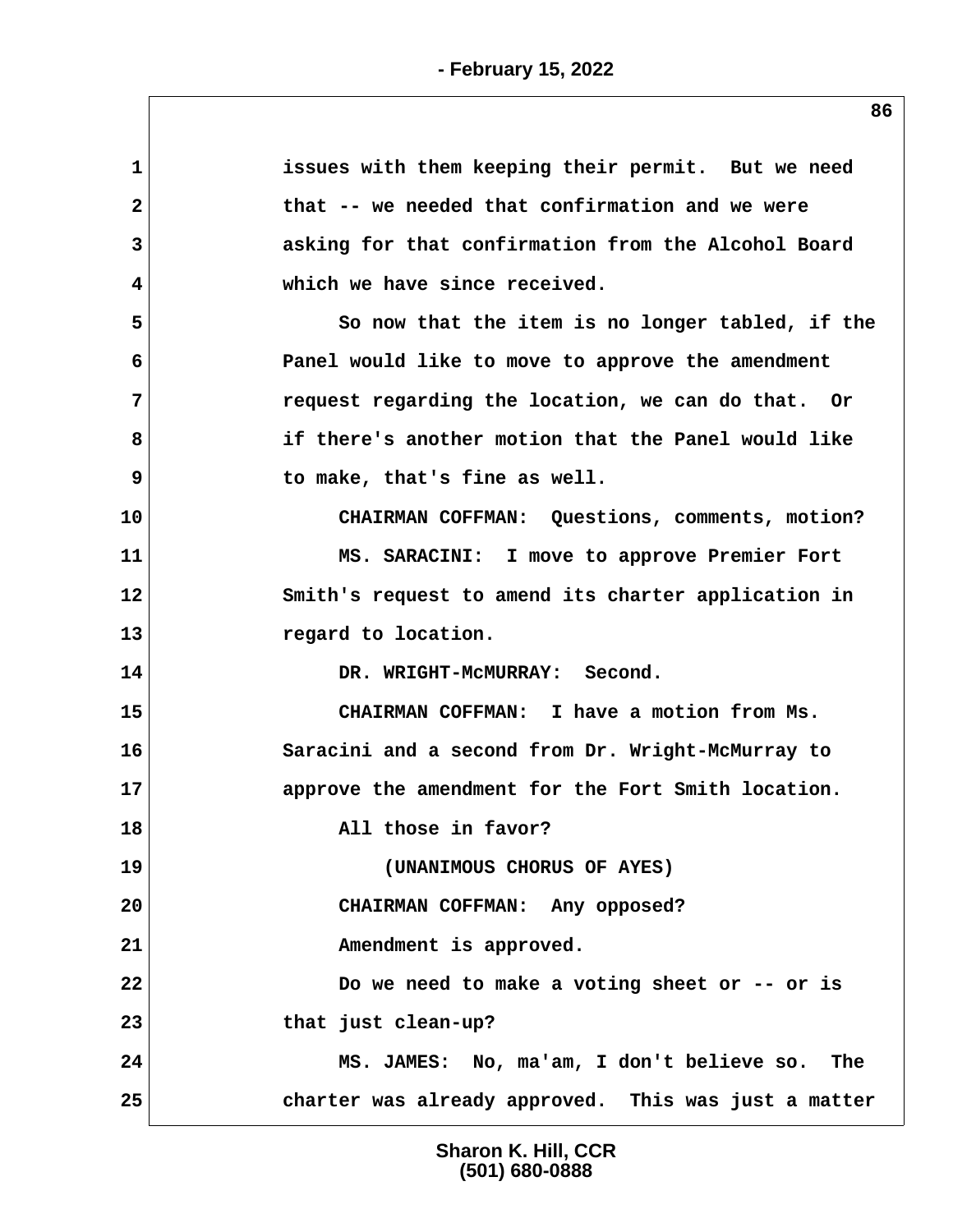**1 of amending the charter because the location will be 2 within 1,000 feet of alcohol sales. 3 CHAIRMAN COFFMAN: And now we have clarification 4 of what all that means? 5 MS. JAMES: Yes, we do. And so I think that 6 we're good to move forward now. 7 CHAIRMAN COFFMAN: All right. 8 5. PREMIER LITTLE ROCK AMENDMENT REQUEST 9 CHAIRMAN COFFMAN: Action item number 5, please. 10 DR. SUTHERLIN: All right. Premier Little Rock 11 amendment request -- the charter is requesting to 12 merge Premier High School Fort Smith charter with 13 Premier High School Little Rock charter; add two 14 satellite campuses (one in Jonesboro, Arkansas, and 15 one in Texarkana, Arkansas) to the charter license; 16 increase the enrollment cap to 600 for the Premier 17 High School Little Rock charter to reflect the merger 18 of the two charters and the additional campuses. 19 Now last night I received an email that actually 20 alters this amendment request. I believe I sent that**

**21 to all of you, so you should have that communication. 22 But the amendment request now reads, "To increase the 23 enrollment cap to 600; to create a new district, 24 Premier High Schools of Arkansas; to merge charters 25 under the new district of Premier High School Little**

> **Sharon K. Hill, CCR (501) 680-0888**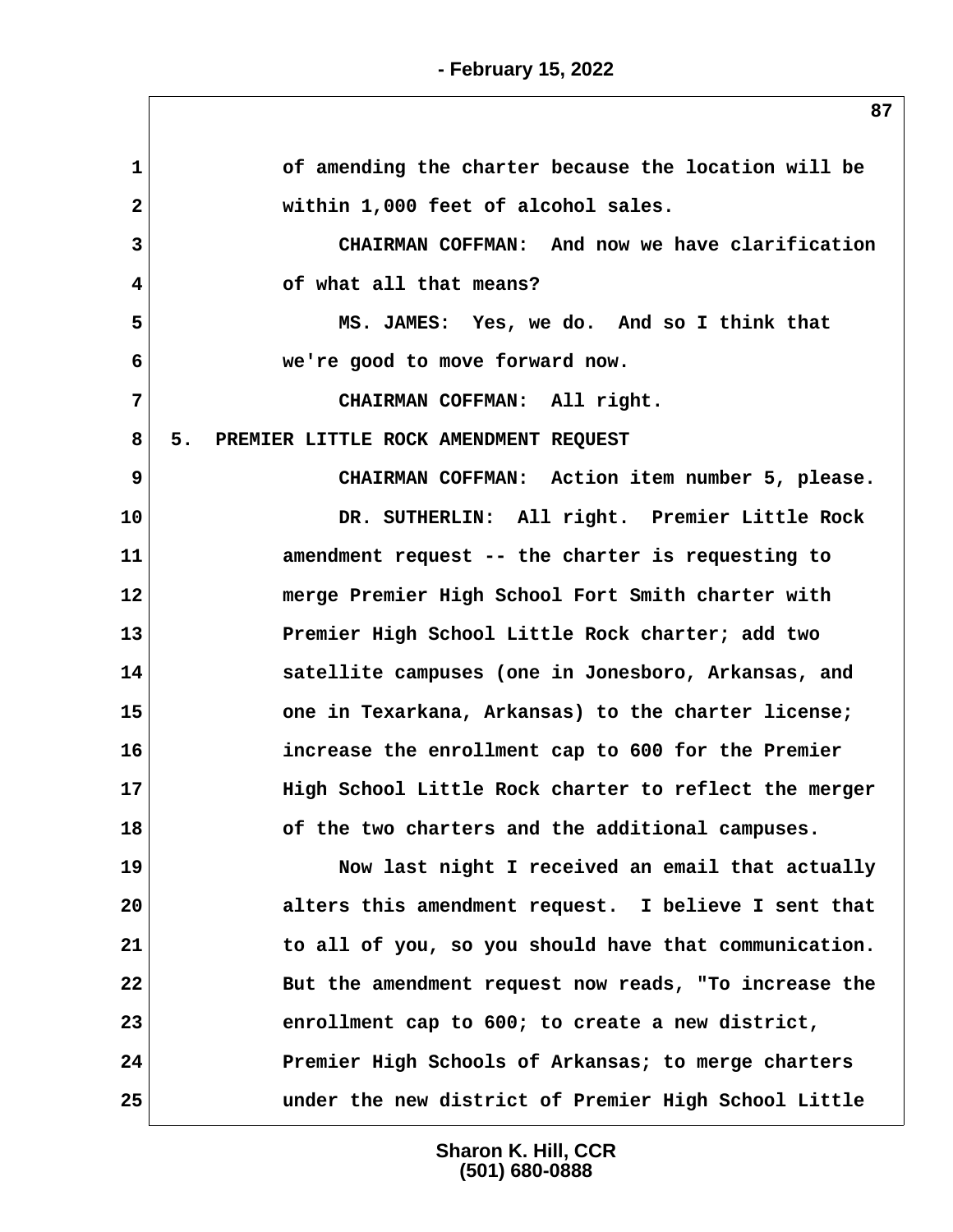| 1            | Rock and Premier High School Fort Smith; and to add   |
|--------------|-------------------------------------------------------|
| $\mathbf{2}$ | an expansion campus in Texarkana." So Jonesboro has   |
| 3            | been taken out of the actual amendment request.       |
| 4            | CHAIRMAN COFFMAN: Okay. Ms. James, I'm                |
| 5            | assuming we'll follow the same 20-minute --           |
| 6            | MS. JAMES: Yes, ma'am, that is correct. Just          |
| 7            | anyone who is going to speak on behalf of the school  |
| 8            | should be sworn in.                                   |
| 9            | CHAIRMAN COFFMAN: Okay. All right.                    |
| 10           | If you are speaking on behalf of Premier, in          |
| 11           | general, if you will stand and raise your right hand? |
| 12           | Do you swear or affirm that the testimony you're      |
| 13           | about to give shall be the truth, the whole truth,    |
| 14           | and nothing but the truth?                            |
| 15           | (ALL SPEAKERS ANSWERED AFFIRMATIVELY)                 |
| 16           | CHAIRMAN COFFMAN: Thank you.                          |
| 17           | Be sure that if you're coming to the microphone       |
| 18           | that you're speaking clearly into the microphone,     |
| 19           | stating your name and title for the record.           |
| 20           | And, Mr. Felton, you have 20 minutes.                 |
| 21           | Oh, you have a presentation, Dan.                     |
| 22           | MR. FELTON: Good morning. My name is Dennis           |
| 23           | I serve as the State Director of Premier<br>Felton.   |
| 24           | High Schools of Arkansas.                             |
| 25           | I want to spend some time introducing my team         |
|              |                                                       |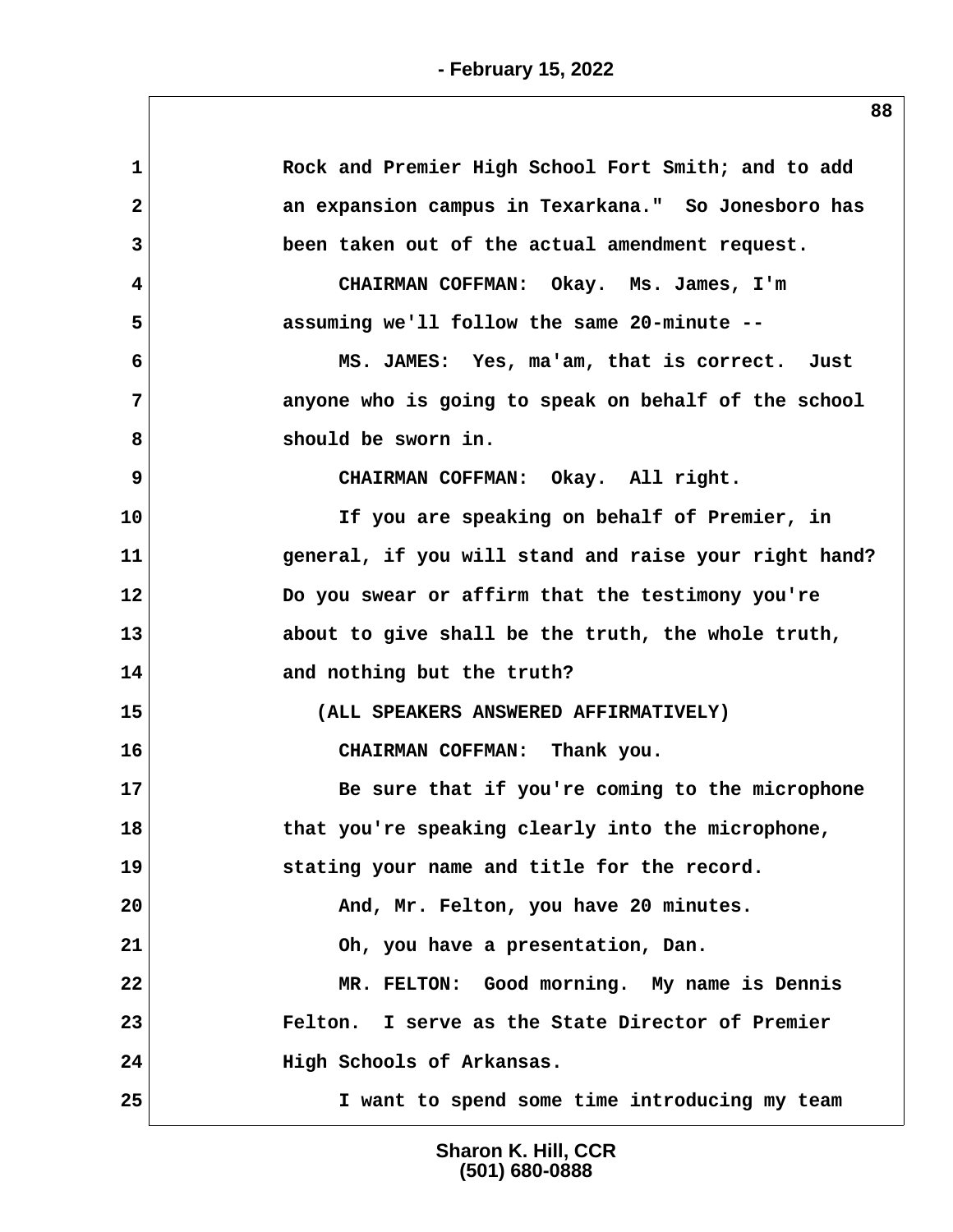| $\mathbf{1}$ | that I have with me. Some are virtual and on-site.    |
|--------------|-------------------------------------------------------|
| $\mathbf{2}$ | I have Mr. James Taylor who's our Chief Financial     |
| 3            | Officer for Responsive Education Solutions; I have    |
| 4            | Mr. Anthony Edwards who's our Executive Vice          |
| 5            | President of School Expansion and Innovation; I have  |
| 6            | Kent Brown who's our Vice President of Real Estate    |
| 7            | and Construction; I have Ms. Rhonda Bradford who's    |
| 8            | our RES Arkansas Superintendent; I have Ms. Katie     |
| 9            | Stephens who's our Arkansas Director of Finance; I    |
| 10           | have Mr. Curtis Shack who's our Executive Director of |
| 11           | Data Systems Management; I have Mr. Aaron Duvall      |
| 12           | who's our Arkansas CTE Director; I have Ms. Marla     |
| 13           | Pearson who's our RES Arkansas Special Programs       |
| 14           | Director; and I also have Ms. Bria Howse McCartney    |
| 15           | who's actually Campus Director at our Premier High    |
| 16           | School in Texarkana, on the Texas side.               |
| 17           | So why are we here today?                             |
| 18           | We are seeking to offer a license through our         |
| 19           | Premier High School Little Rock charter by converting |
| 20           | it to the district and to Premier High Schools of     |
| 21           | Arkansas. Under the Premier High Schools of Arkansas  |
| 22           | district, we will have our Little Rock campus and our |
| 23           | Fort Smith campus. And then we're seeking to add an   |
| 24           | additional location in Texarkana, and then with the   |
| 25           | merger of the campuses and with the expansion of      |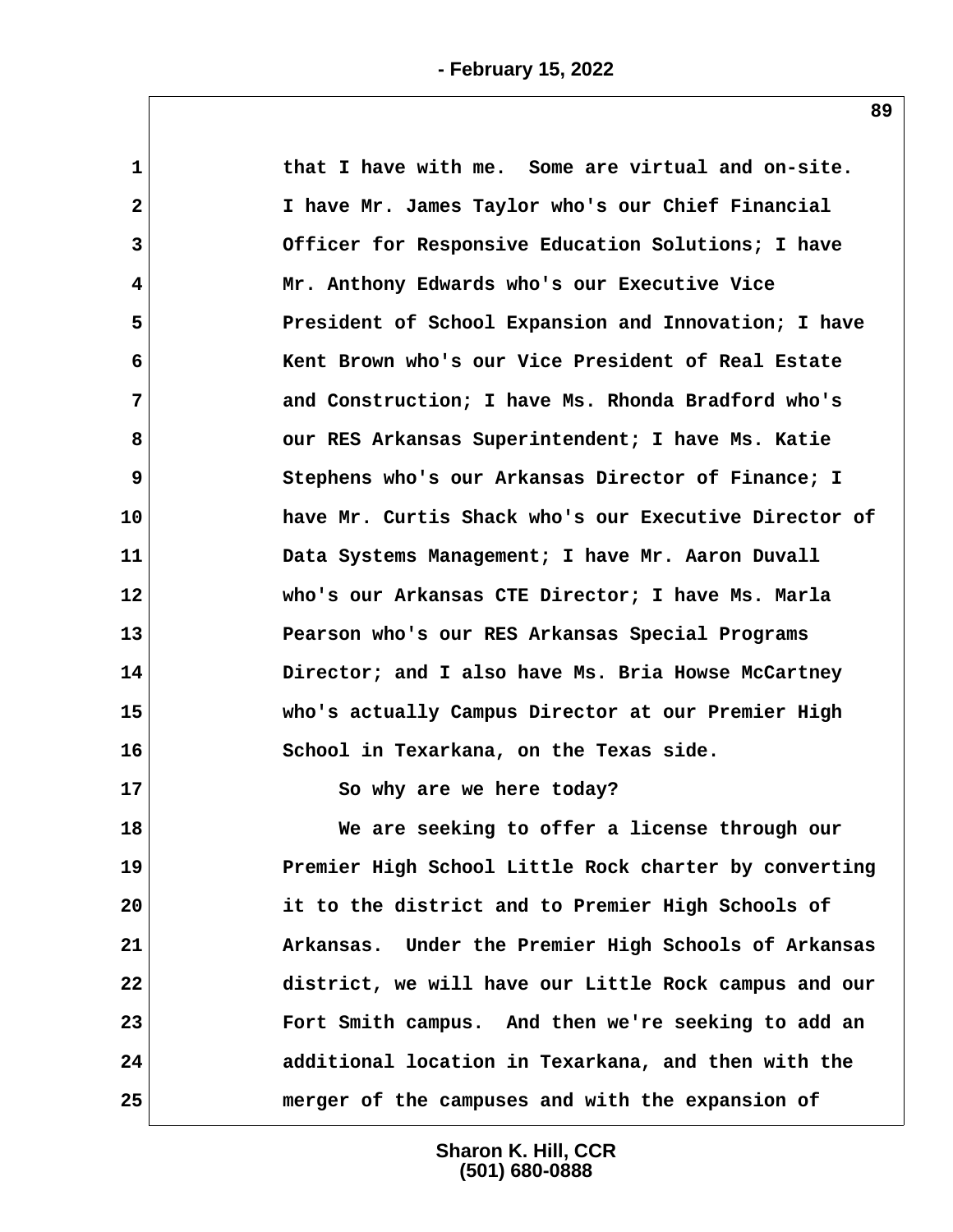**1 campuses to increase the enrollment cap to 600 2 students. 3 So to give you a little background on Responsive 4 Education Solutions, we were founded in 1999. We 5 operate more than 90 schools across the country, 6 across six different school brands. We have had to 7 date over 22,000 graduates. Currently, we serve over 8 22,000 students and we employ over 2400 individuals. 9 Talking about Premier High School's impact in 10 Arkansas, we opened Little Rock in 2013; we opened 11 North Little Rock in 2019; we opened Springdale in 12 2021. Currently, we are serving over 350 high school 13 students across the state of Arkansas. So look at 14 some of the numbers: since 2013, we've awarded 144 15 Arkansas high school diplomas; we have had -- 71 of 16 those students have previously dropped out or been 17 retained in high school; 17 of those students had 18 opportunity to graduate early; 15 of those students 19 were actually parents while they were graduating. We 20 also had opportunity for students to earn up to 43 21 college hours through our concurrent credit program. 22 And then, 85 of those students have either enrolled 23 in a college or postsecondary institution. 24 One of the unique things about Premier High 25 School is we try to connect with students. We know**

> **Sharon K. Hill, CCR (501) 680-0888**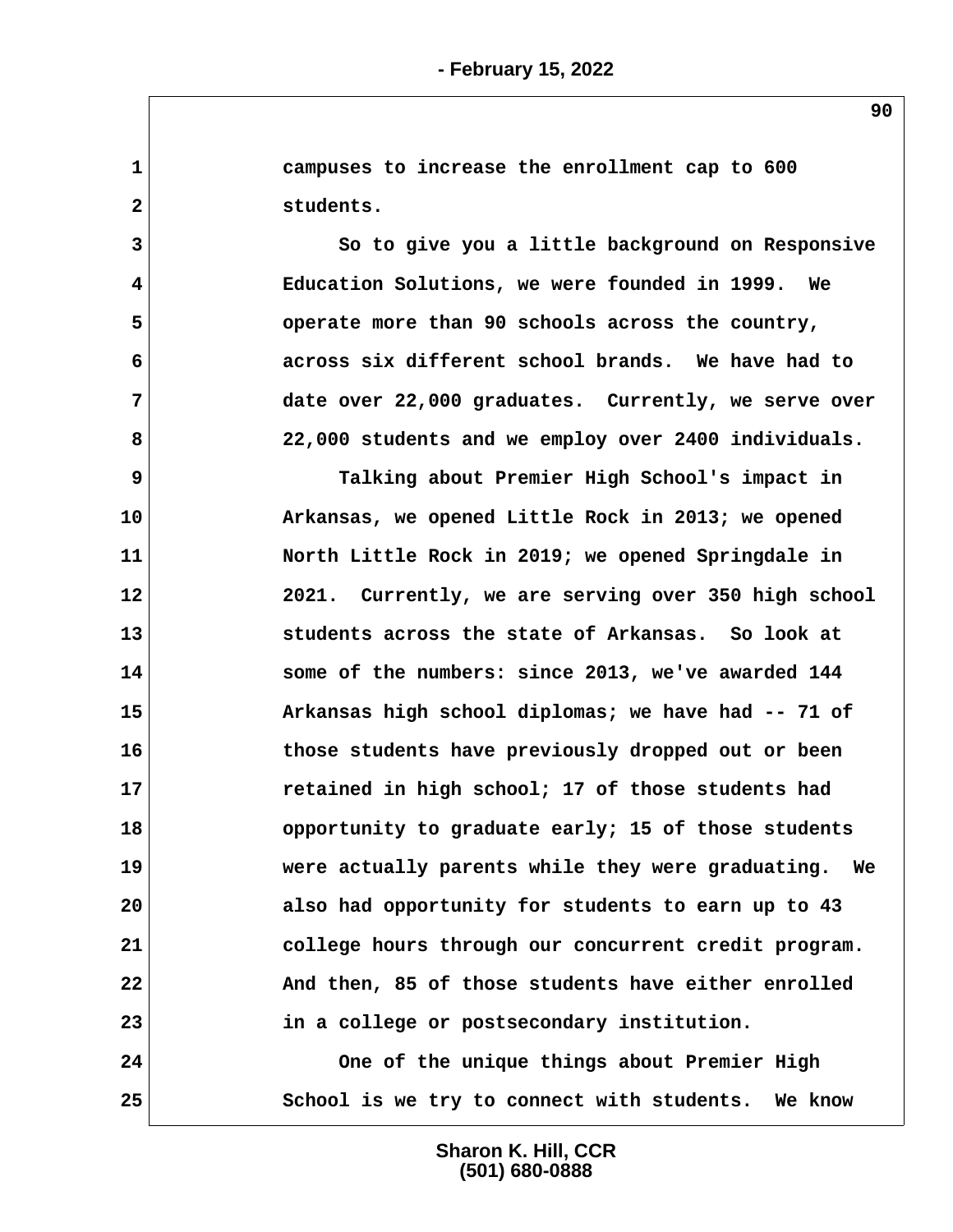| $\mathbf{1}$            | that some of our students have talents as well as in  |
|-------------------------|-------------------------------------------------------|
| $\overline{\mathbf{2}}$ | the classroom and interests outside the classroom; so |
| 3                       | that comes through student organizations,             |
| 4                       | extracurricular activities. As well as another key    |
| 5                       | component is our college and career readiness; we     |
| 6                       | want to make sure we're getting students on college   |
| 7                       | campuses. We want students to be able to see what it  |
| 8                       | looks like to be on a college campus and to be able   |
| 9                       | to get the technical assistance needed in order to    |
| 10                      | fill out things like FAFSA and college applications.  |
| 11                      | Also, we want to make sure each student has an        |
| 12                      | advisory period where students are engaged in         |
| 13                      | dialogue about their personalized plan, where are     |
| 14                      | their strengths and weaknesses; what are things they  |
| 15                      | have towards a graduation diploma, what are things    |
| 16                      | that they need to complete those requirements; what   |
| 17                      | are the things they want to do after high school      |
| 18                      | which is driven through their postsecondary plan; and |
| 19                      | then how do we start setting goals in high school and |
| 20                      | start preparing to meet those postsecondary goals.    |
| 21                      | Parents in the community is really big in our         |
| 22                      | Premier High Schools. We have opportunities where     |
| 23                      | parents can volunteer, as well as we want parents to  |
| 24                      | have voices, do things like our parent/teacher        |
| 25                      | association as well as serving on committees to be    |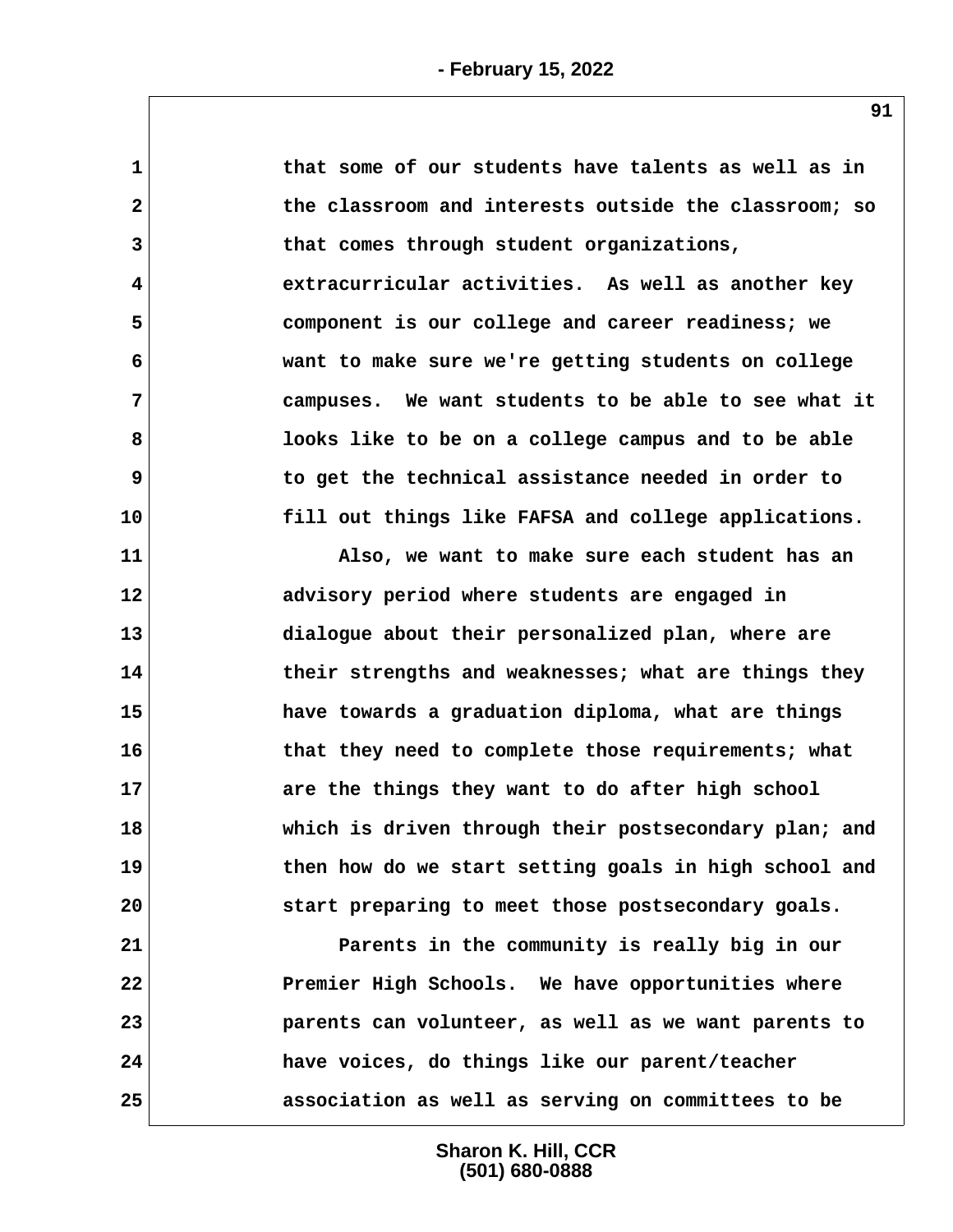| $\mathbf 1$    | involved in school decision-making. And as well as    |
|----------------|-------------------------------------------------------|
| $\overline{2}$ | working with our community partners to make sure that |
| 3              | we're providing wraparound services for our students, |
| 4              | as well as tapping into those resources in the        |
| 5              | community, but also helping the same unique           |
| 6              | population that we serve.                             |
| $\overline{7}$ | One of the things we've tried to do over past         |
| 8              | years is collaborate with other high schools,         |
| 9              | collaborate with higher ed. institutions. And so      |
| 10             | we've collaborated with other charter schools and     |
| 11             | traditional schools to do professional development.   |
| 12             | We've partnered with other districts to offer         |
| 13             | students additional career pathways, and we've also   |
| 14             | partnered with higher institutions to provide         |
| 15             | students with concurrent credit opportunities for     |
| 16             | those that's eligible, and as well as additional      |
| 17             | industry-based pathways to earn the industry-based    |
| 18             | certifications.                                       |
| 19             | Some of the awards and recognitions amongst           |
| 20             | Premier High Schools -- just recently, Premier High   |
| 21             | School of North Little Rock was recognized by the     |
| 22             | Office of Education Policy as Beating the Odds in     |
| 23             | their literacy growth, located in the central region  |
| 24             | of Arkansas, and a high school in the state of        |
| 25             | Arkansas. We also opened that campus (inaudible)      |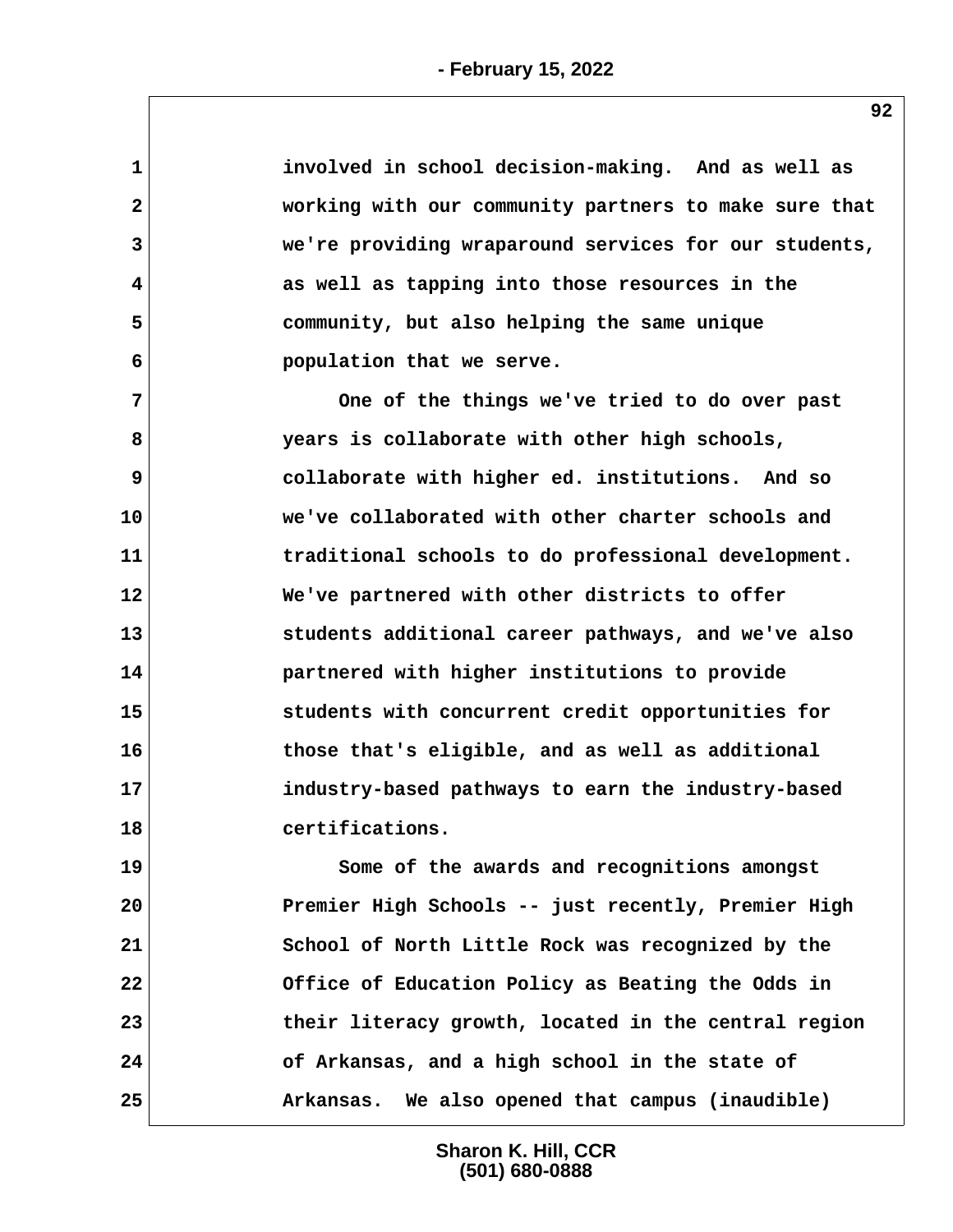| $\mathbf 1$  | with 115 students, graduating 15 students, and 50 --  |
|--------------|-------------------------------------------------------|
| $\mathbf{2}$ | almost 50% of those students have previously dropped  |
| 3            | out of high school. We've been recognized by people   |
| 4            | like the Secretary and the Governor for our           |
| 5            | participation in the Professional Learning Community  |
| 6            | project.                                              |
| 7            | We've also had educators that have been               |
| 8            | recognized for work they're doing in the school, as   |
| 9            | well as we've also been recognized by the Arkansas    |
| 10           | Charter School Office as one of the best practices in |
| 11           | personalized learning.                                |
| 12           | Currently, we are located in Little Rock, North       |
| 13           | Little Rock, Springdale, and Fort Smith this upcoming |
| 14           | school year. Our proposed new location is Texarkana.  |
| 15           | With our new organization structure we will have      |
| 16           | our Premier High Schools of Little Rock -- I mean     |
| 17           | Premier High Schools of Arkansas. And under Premier   |
| 18           | High Schools of Arkansas, you see our three Premier   |
| 19           | High Schools we will have: Little Rock, Fort Smith,   |
| 20           | and Texarkana.                                        |
| 21           | So, in Texarkana, we are seeking to provide an        |
| 22           | alternate academic program to the community that      |
| 23           | emphasizes and focuses on this unique group. Also,    |
|              |                                                       |
| 24           | the charter will decrease the dropout rate in the     |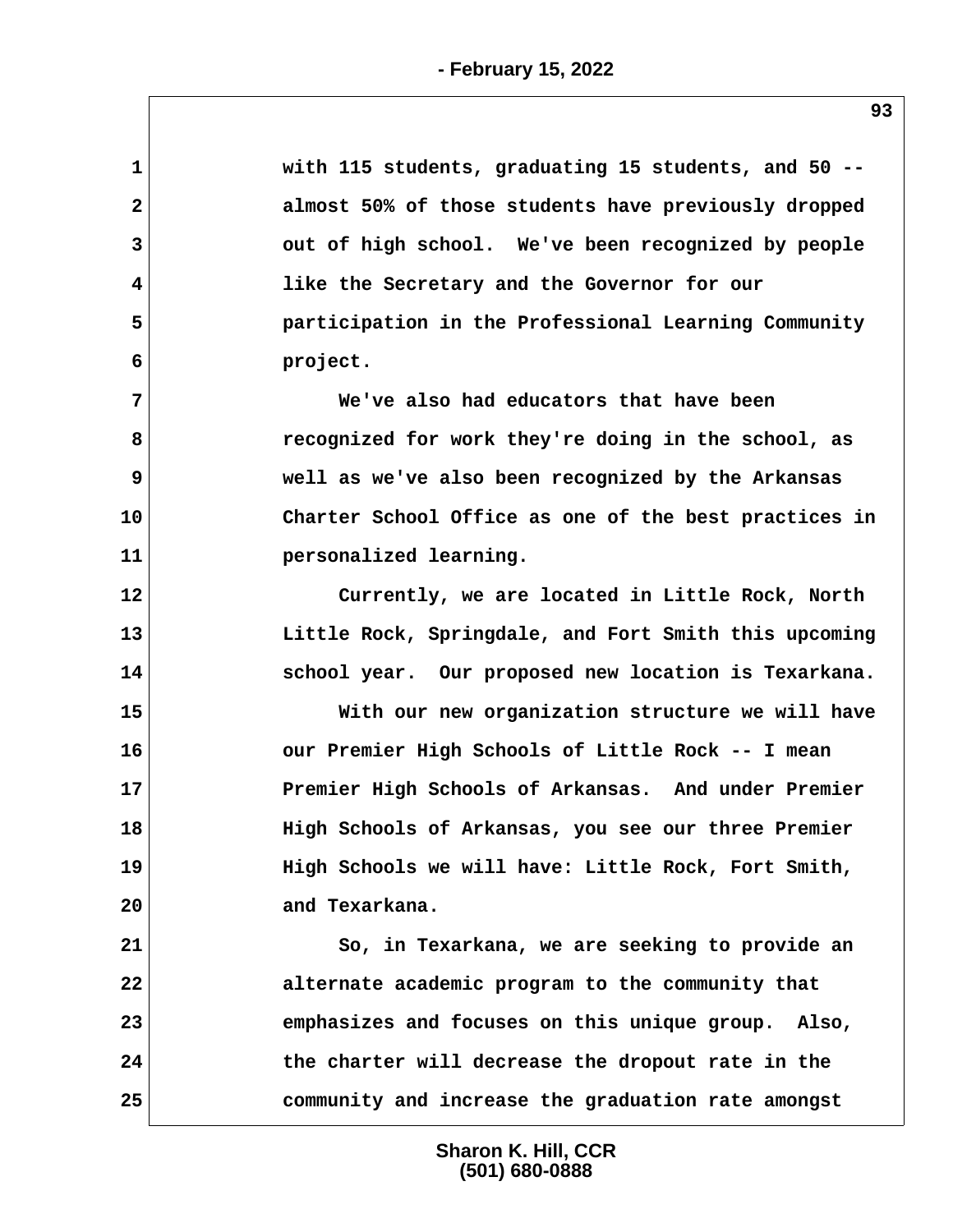**1 the educational disadvantaged students. This is 2 driven through local support, community support, as 3 well as our mission and vision to replicate one of 4 the best practices that's been identified by the 5 state in personalized learning across the state to 6 increase our capacity to impact on other high school 7 students.**

 **8 Why Texarkana? In the 2020-2021 school year, 9 34% of the seniors that were anticipated to graduate 10 in Texarkana did not graduate during this academic 11 year; 66% of students that withdrew from the 12 Texarkana, Arkansas school district decided to enroll 13 in another school or a school out-of-state. 14 Currently, we serve over 140 students in our Premier 15 High School in Texarkana on the Texas side. We have 16 families and students in the community who are 17 seeking options on the Texas size to engage in this 18 education entity.**

**19 In Texarkana, we will continue to provide our 20 mission by providing hope to students through our 21 caring mastery-based learning environment. We're 22 providing a free society and cultivating more 23 academic excellence.**

**24 So who will we serve in Texarkana? Students who 25 are seeking a smaller personalized learning**

> **Sharon K. Hill, CCR (501) 680-0888**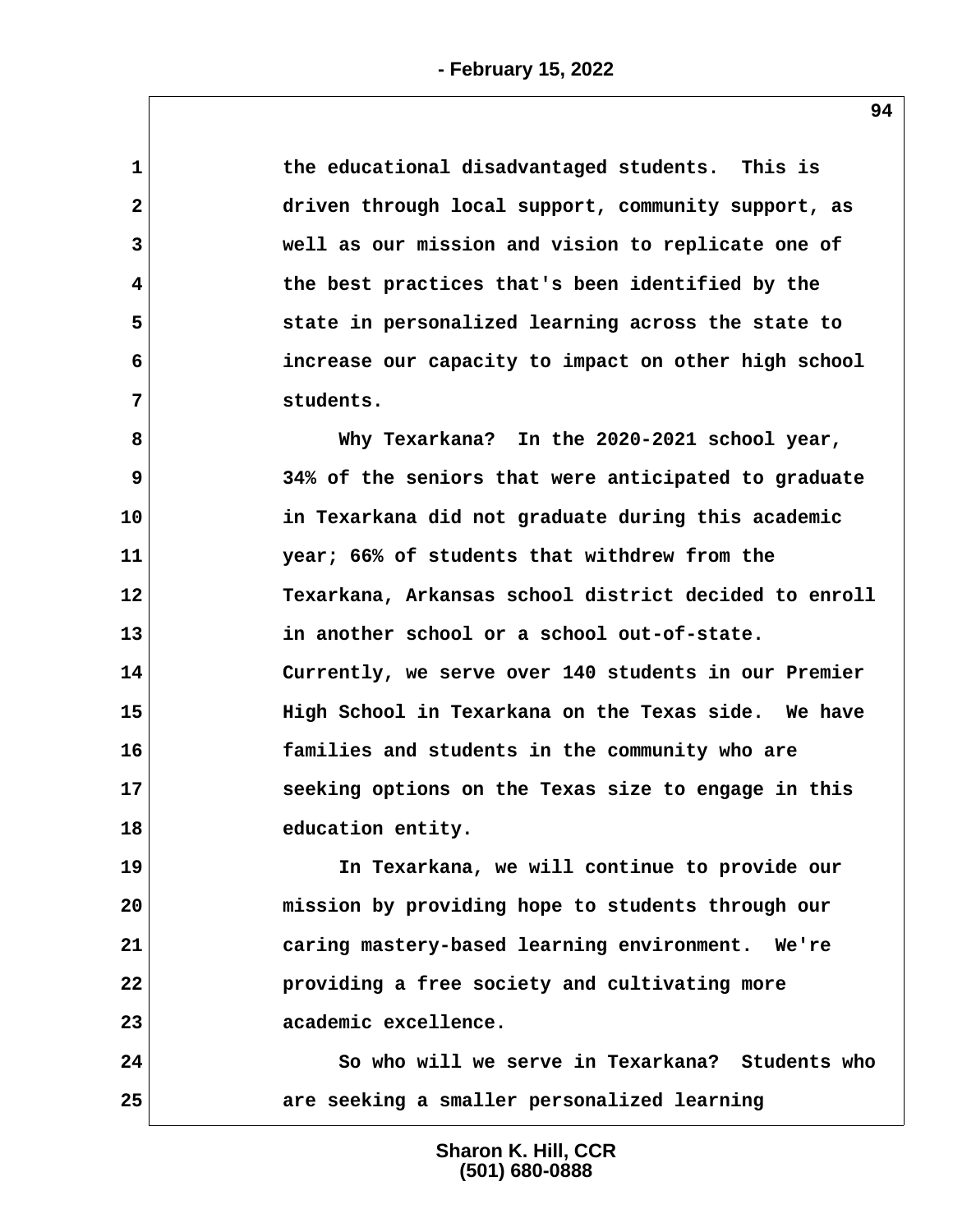| $\mathbf 1$  | environment, the disengaged student, the student      |  |
|--------------|-------------------------------------------------------|--|
| $\mathbf{2}$ | who's employed fulltime, the student who's at risk of |  |
| 3            | dropping out of high school or who has dropped out of |  |
| 4            | high school. These same students are dealing with     |  |
| 5            | attendance and truancy issues in traditional school.  |  |
| 6            | We continue to expand on our academic model by        |  |
| 7            | offering a personalized learning model to students    |  |
| 8            | where students engage in goal-setting, students       |  |
| 9            | engage in mastery-based learning, students engage in  |  |
| 10           | advisory. Students are assigned personalized coaches  |  |
| 11           | and exposed to high-quality instruction. We want to   |  |
| 12           | continue to offer a myriad of instructional           |  |
| 13           | strategies to meet individual student needs. It may   |  |
| 14           | come through direct instruction, independent          |  |
| 15           | instruction, accelerated instruction, and connected   |  |
| 16           | instruction.                                          |  |
| 17           | We want to continue to support our school             |  |
| 18           | leadership, as well as the teachers and staff we have |  |
| 19           | employed in the school. That comes through job        |  |
| 20           | embedded coaching. We want to make sure that our      |  |
| 21           | teachers are getting instructional feedback. We want  |  |
| 22           | to make sure that our novice teachers are getting     |  |
| 23           | appropriate mentoring guidance. We want to make sure  |  |
| 24           | our staff is engaged in professional growth plans and |  |
| 25           | then have opportunities to attend national, state,    |  |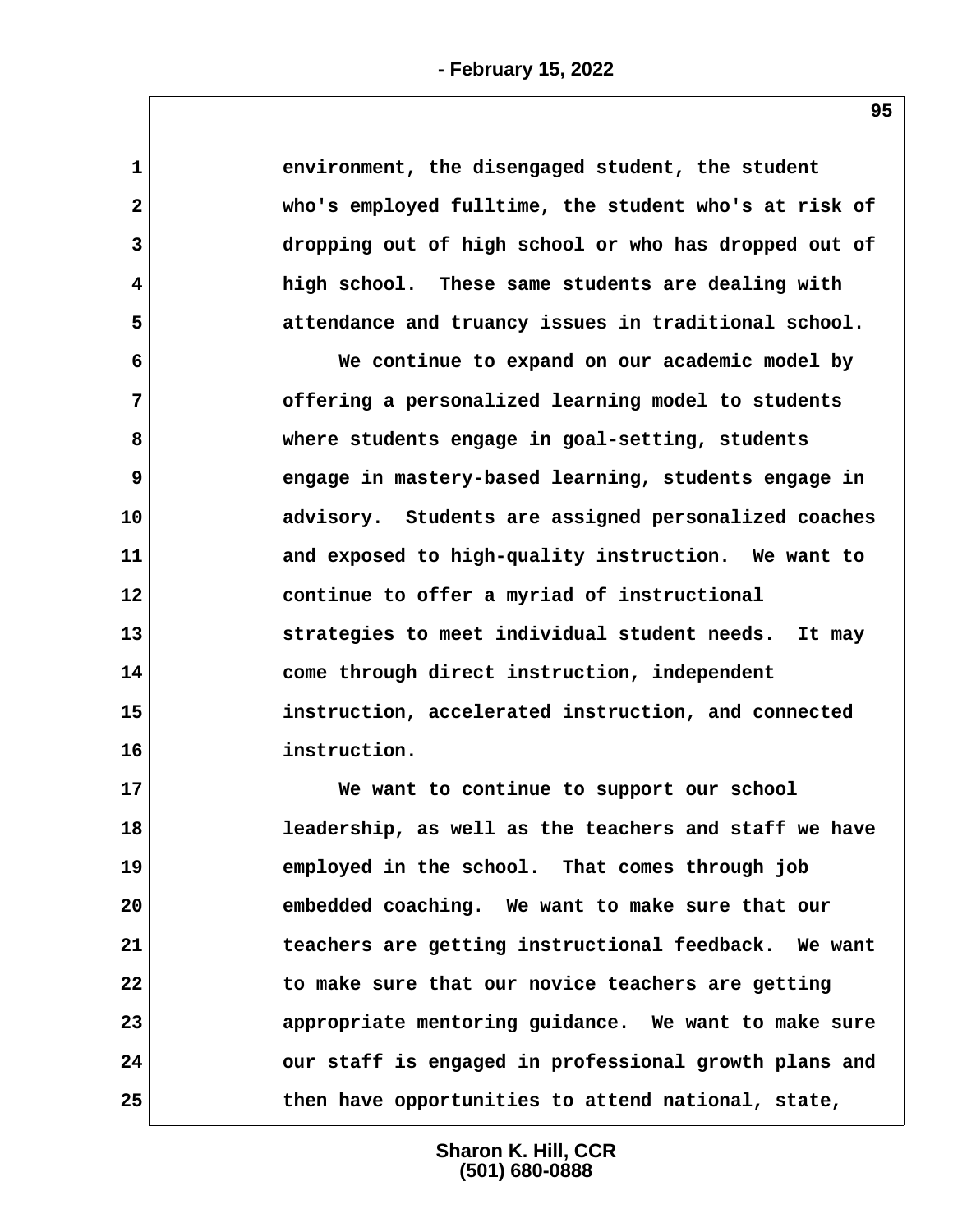| 1            | and local conferences, as well as the district team   |
|--------------|-------------------------------------------------------|
| $\mathbf{2}$ | and the national team you heard me talk about --      |
| 3            | providing adequate support from the district level    |
| 4            | and the national level. And as well as continue to    |
| 5            | operate Professional Learning Communities where all   |
| 6            | individuals in the school are working towards mutual  |
| 7            | goals and there's mutual accountability towards those |
| 8            | goals that we're working towards.                     |
| 9            | So talking about a day in the life of a Premier       |
| 10           | High School Texarkana student or Premier High School  |
| 11           | student -- students are engaged in advisory where     |
| 12           | they're checking in with their advisory and setting   |
| 13           | their goals and looking at their progress. Students   |
| 14           | are also engaged in small group instruction, 1-on-1   |
| 15           | tutorial, whole group tutorial, project based         |
| 16           | learning. Also, some students are engaged in career   |
| 17           | pathways. So our juniors and seniors that only need   |
| 18           | a few credits to graduate, we want them going to      |
| 19           | school for half-a-day. We want to immediately start   |
| 20           | working towards those postsecondary goals. Then when  |
| 21           | they leave high school they have a high school        |
| 22           | diploma and a certification, ready to enter the       |
| 23           | workforce.                                            |
| 24           | We will continue to provide support through our       |
| 25           | college and career coaches, our personalized learning |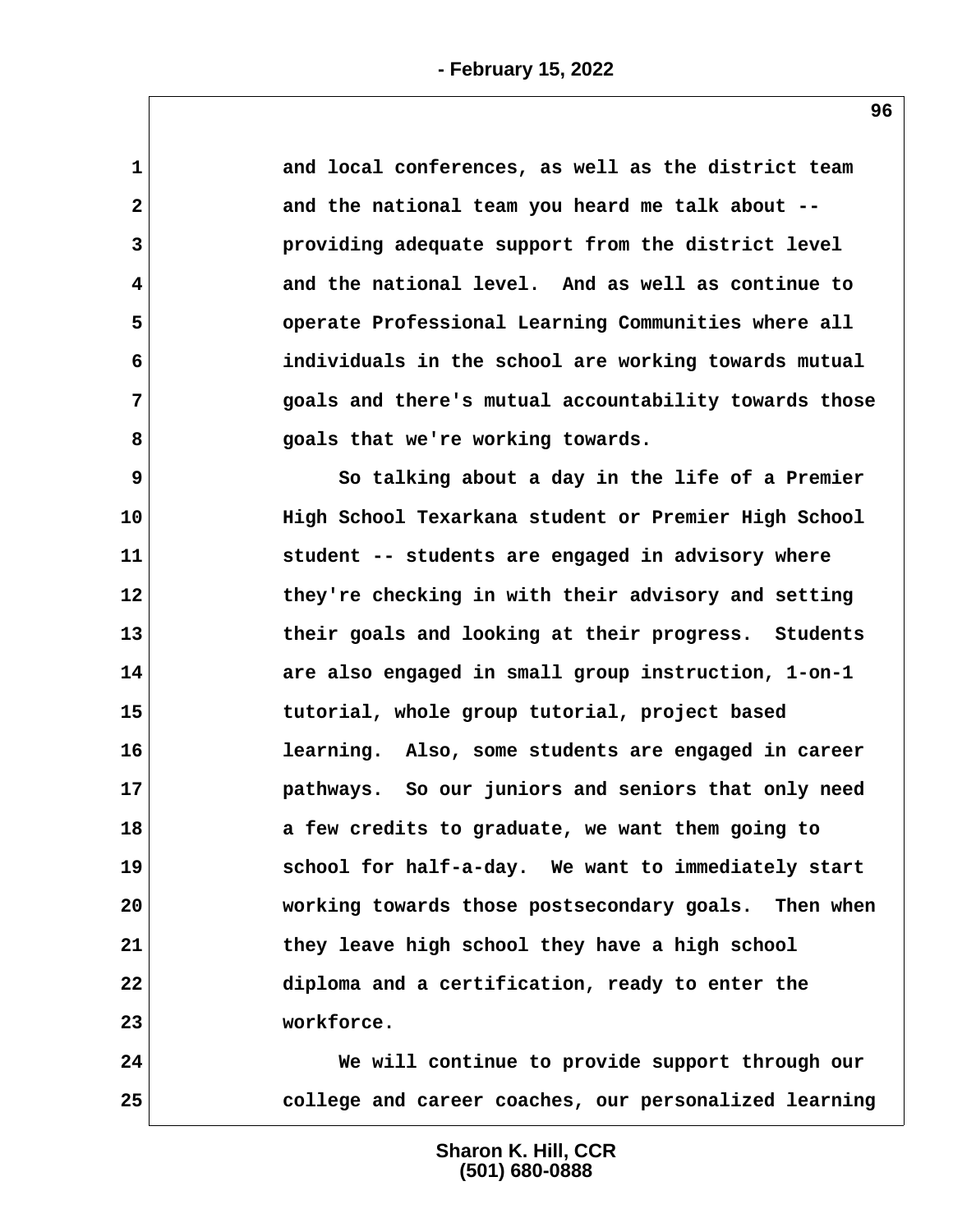**1 coaches, our graduation advisory committee, our 2 attendance recovery program, as well as our dropout 3 recovery program. We want to continue to have 4 adequate communications to all stakeholders using 5 platforms that we use, such as Parent Square, or have 6 an engagement event such as Literacy Night, College 7 Night, Math Night. And also having accessibility to 8 school leadership; we want parents to feel we have an 9 open door. If you have concerns or feedback about 10 the way we're operating the school or the decisions 11 that we're making, we want to make sure that we have 12 opportunities where they can have a platform to be 13 able to express those.**

**14 Another key feature of the school is we care 15 about the morals and values of our students as well. 16 We want to produce good citizens in Arkansas, as well 17 as high school graduates. So we get our students 18 engaged in programs like Pizza With a Professional, 19 which we're inviting community members into the 20 school to engage in conversation with our students 21 about the things it takes to accomplish -- to get 22 into that career, their pathways -- the perseverance, 23 the resilience that it took to be able to accomplish 24 their goals. We want to continue to promote, as much 25 as we can, student life and getting students involved**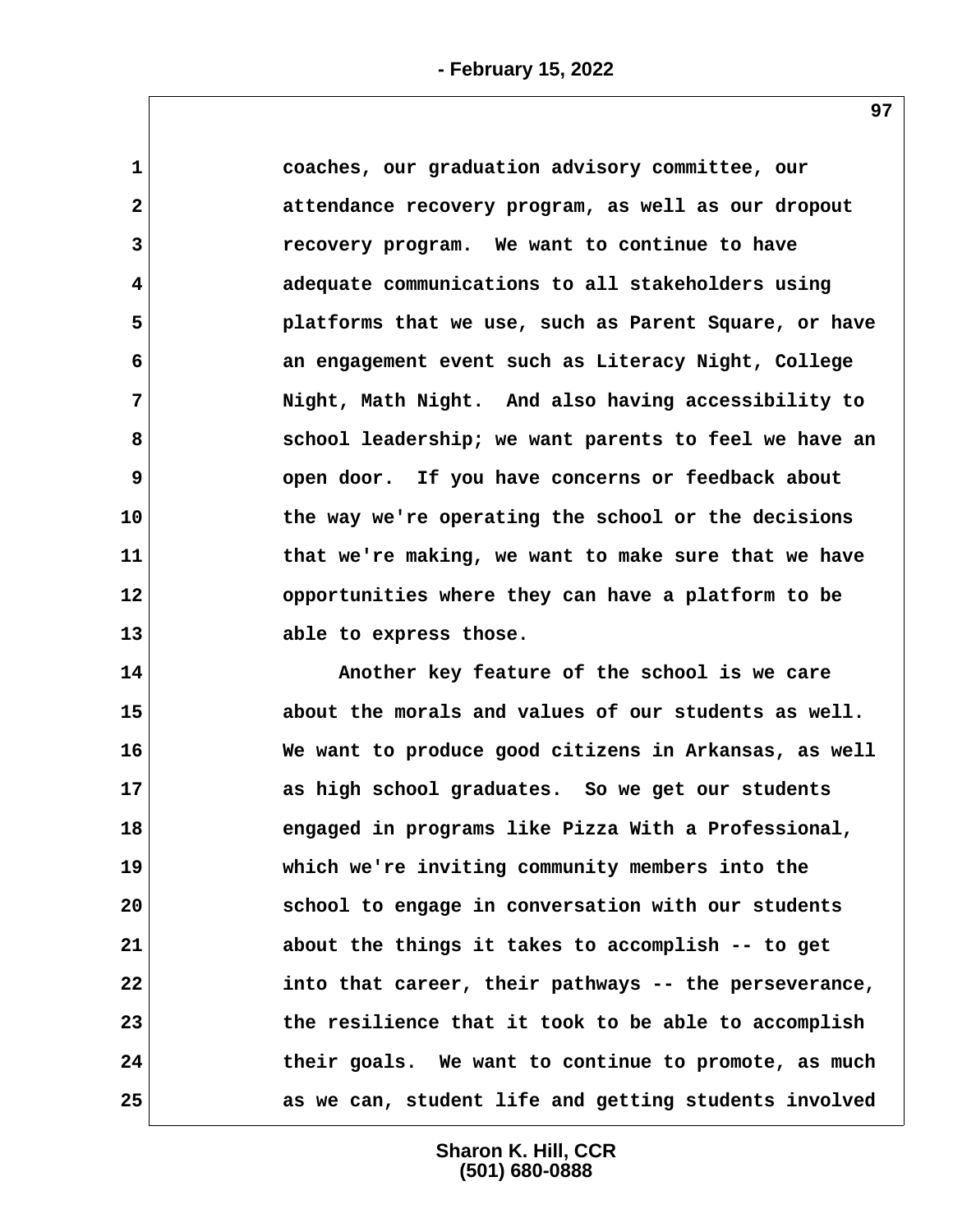| $\mathbf{1}$   | in the community; getting students involved in        |
|----------------|-------------------------------------------------------|
| $\mathbf{2}$   | extracurricular activities, and as well as            |
| 3              | recognizing the small lens. We've learned with our    |
| 4              | Premier High Schools that it's very important with    |
| 5              | the population that we serve to make sure that we're  |
| 6              | taking advantage of the small lens. We're constantly  |
| $7\phantom{.}$ | reminding students of the things that are important   |
| 8              | and recognizing their success for them and their      |
| 9              | families.                                             |
| 10             | We want to continue to offer students CTE             |
| 11             | certifications. So we plan to partner with the        |
| 12             | University of Arkansas Hope at Texarkana. We want to  |
| 13             | equip the school with mobile science labs. We want    |
| 14             | to make sure that students can get opportunities to   |
| 15             | engage in things like welding, medical professions,   |
| 16             | diesel technology, and also a chance to get           |
| 17             | certifications like your OSHA-10, your pharmacy tech, |
| 18             | your forklift operator certifications to maybe have   |
| 19             | them better equipped to enter the workforce.          |
| 20             | I previously talked about our partnerships.           |
| 21             | We're very excited about the partnership we're going  |
| 22             | to have with University of Arkansas Hope at           |
| 23             | Texarkana. They're offering several one-year          |
| 24             | industry-based pathways in which our students will be |
| 25             | able to actively engage in every day on their campus. |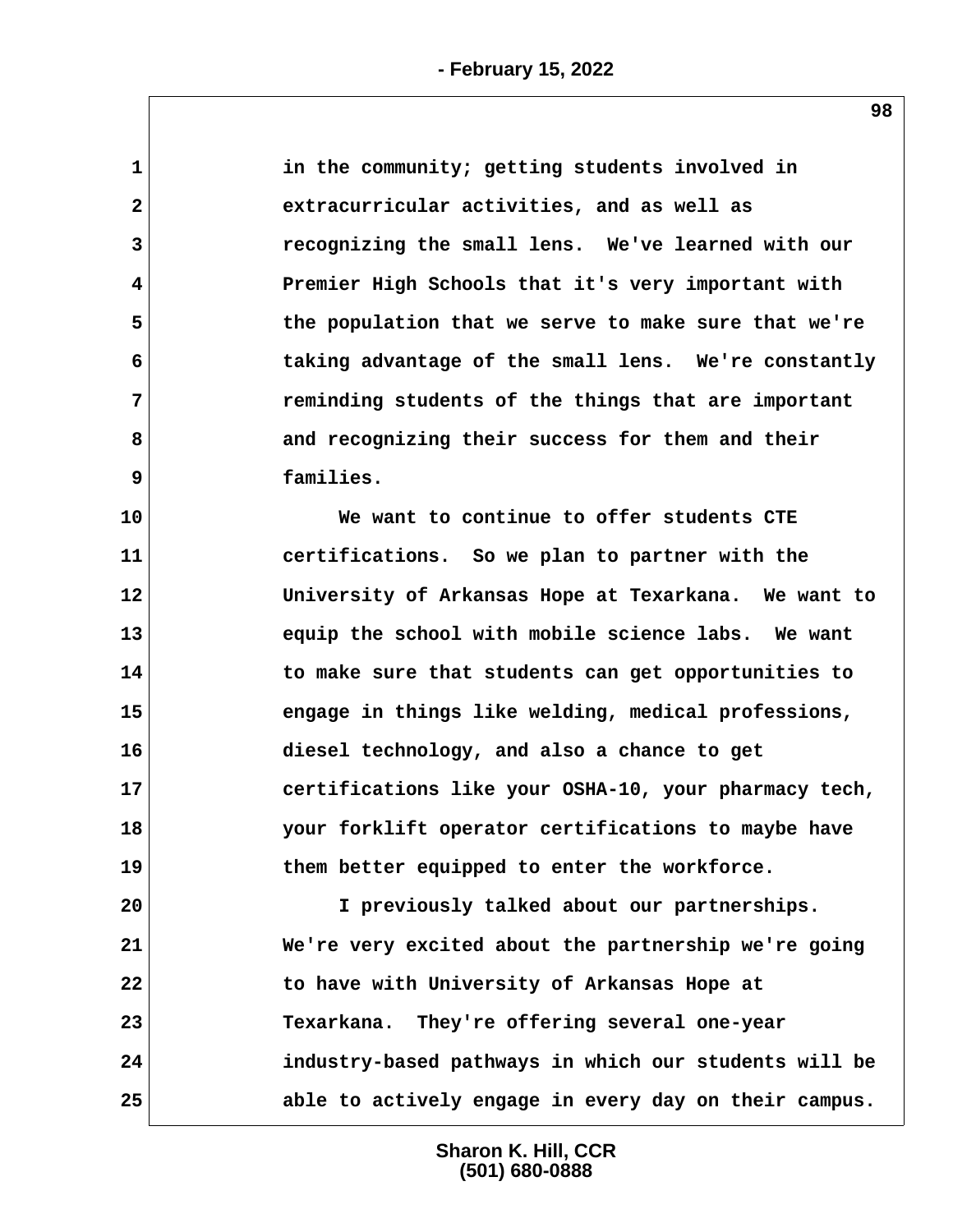**1 So, why CTE industry-based certifications? As 2 we talk to community members, as we talk to business 3 leaders, as we talk to employers, we're finding out 4 there is a strain and a demand in some of these 5 fields and a lack of qualified individuals. As you 6 can see in the numbers in this presentation that we 7 have opportunities for students to earn a 8 certification and enter the workforce making a decent 9 living. We're not here to argue that college is not 10 for everyone; we just know, based on historical data, 11 everybody is not going to college. So we want to 12 make sure that we're providing alternate options for 13 our students as well, in the event that they don't 14 want to go directly into college after high school. 15 We even see it supported by research, even in 16 Arkansas. Students who complete a CTE program are 24 17 -- 21 percentage points more likely to graduate high 18 school than their peers. So it goes hand-in-hand 19 with our efforts with dropout recovery. 20 So looking at our potential partnership -- we're 21 seeking to partner with the local high schools to try 22 to identify this group that's falling through the 23 cracks, to identify these students that are walking 24 the streets of Texarkana. We've been meeting with**

> **Sharon K. Hill, CCR (501) 680-0888**

**25 the juvenile justice probation officer, the juvenile**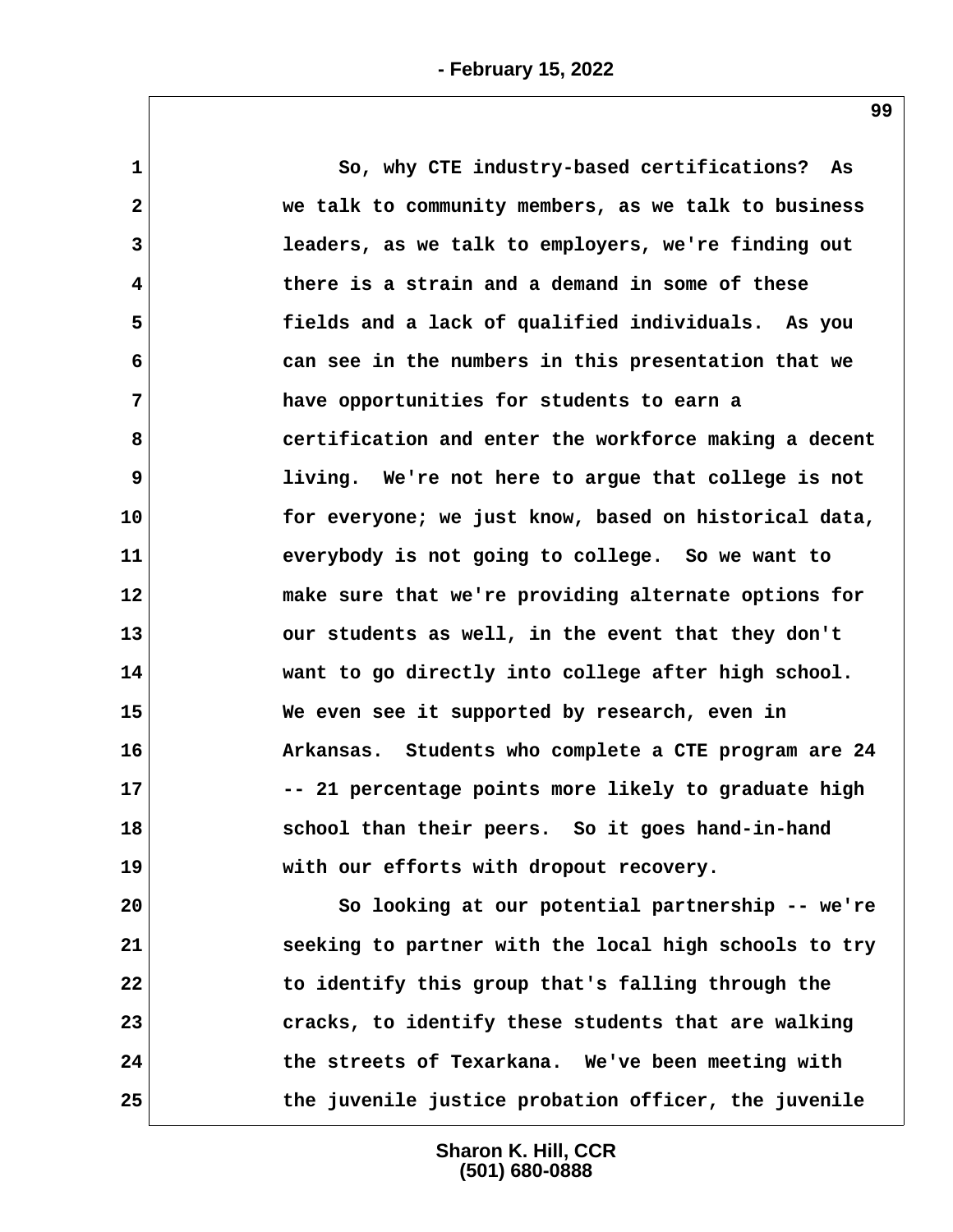| 1            | detention center to talk about some of these issues   |
|--------------|-------------------------------------------------------|
| $\mathbf{2}$ | and the trends they're seeing in the community in     |
| 3            | Texarkana, and how we can work together to address    |
| 4            | those. Partners -- we're looking into partnering      |
| 5            | with the Texarkana School District. We're looking to  |
| 6            | partnering with the local education co-ops to provide |
| 7            | resources and professional development, as well as    |
| 8            | those youth intervention programs and agencies that's |
| 9            | in the community targeting this unique group already. |
| 10           | As we spent time in the community, I will share       |
| 11           | with you all as well today some letters of support    |
| 12           | from various members of the community that represent  |
| 13           | higher ed. institutions, they represent parents, they |
| 14           | represent community leaders, as well as business      |
| 15           | leaders in the community.                             |
| 16           | (WHEREUPON, Premier High School Exhibit One (1),      |
| 17           | a compilation of letters in support, was marked for   |
| 18           | identification and entered into the record.)          |
| 19           | MR. FELTON: Most importantly, we like to think        |
| 20           | when it comes to Premier High School a lot of times   |
| 21           | we are the voice of the unheard, the unspoken, and we |
| 22           | want to be an advocacy for parents and community      |
| 23           | members that are looking for choice.                  |
| 24           | From the federal and state support -- Responsive      |
| 25           | Education Solutions has received over \$3,000,000 to  |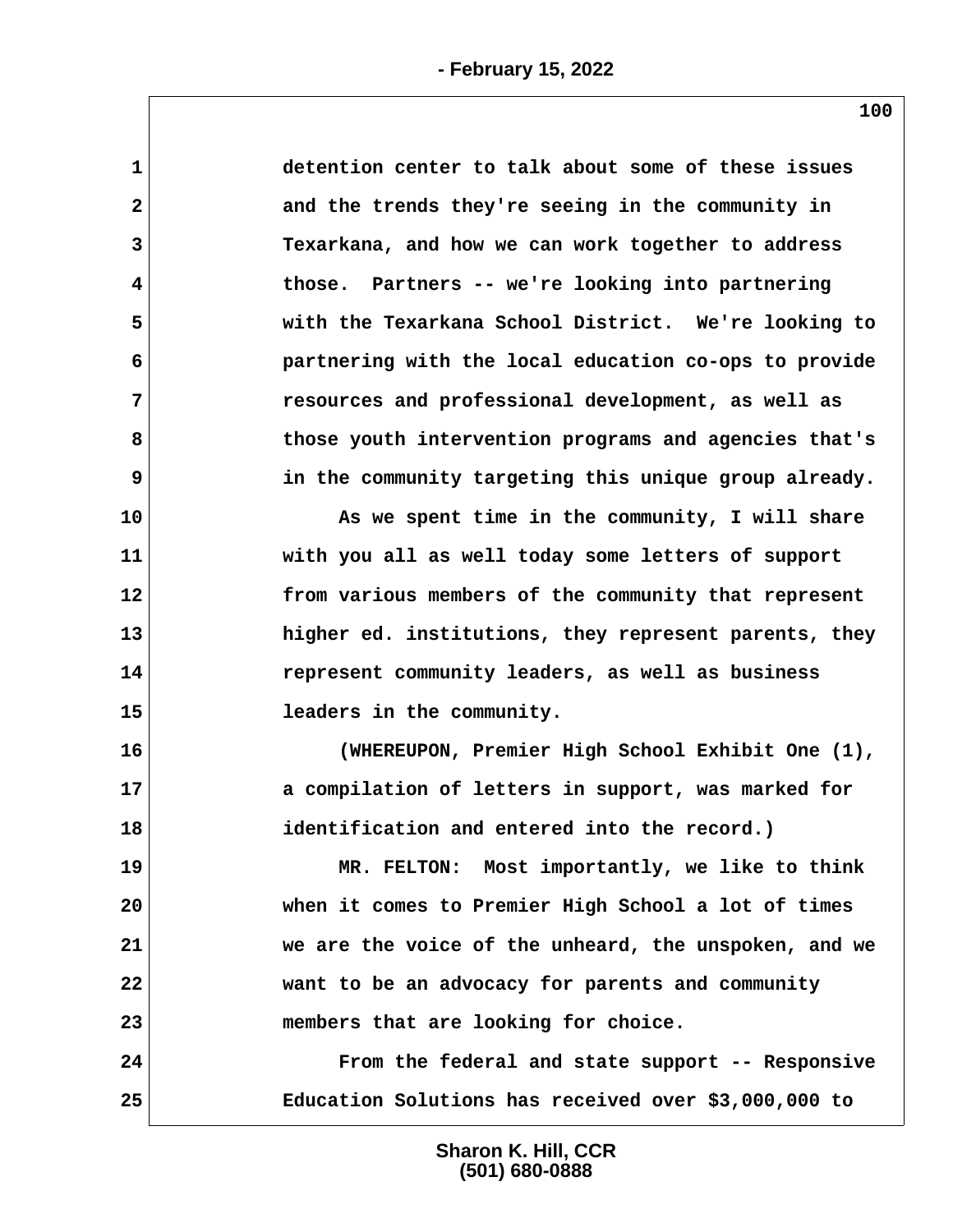| 1  | expand these Premier High Schools in Arkansas, in     |
|----|-------------------------------------------------------|
| 2  | opportunity zones. RES Arkansas has received over     |
| 3  | \$2,000,000 in state CSP funds to open Premier High   |
| 4  | Schools across Arkansas.                              |
| 5  | First year in Arkansas we graduated 10 high           |
| 6  | school students. Last year we awarded more than 40    |
| 7  | high school diplomas to students who otherwise        |
| 8  | wouldn't have a high school diploma. And to date,     |
| 9  | we've awarded more than 140 high school diplomas to   |
| 10 | Arkansas high school students.                        |
| 11 | Once again, we are here today asking to convert       |
| 12 | the district to Premier High Schools of Arkansas, to  |
| 13 | merge Little Rock and Fort Smith under that district, |
| 14 | to expand to Texarkana this upcoming school year, and |
| 15 | to increase our enrollment cap to reflect those       |
| 16 | mergers and expansion to 600. Premier High School     |
| 17 | will continue to keep students in the center and the  |
| 18 | priority of everything we're doing, and we continue   |
| 19 | to be responsive to the needs of the communities in   |
| 20 | Arkansas.                                             |
| 21 | CHAIRMAN COFFMAN: Can you go back -- can you          |
| 22 | back that up to the slide that has the amendment?     |
| 23 | So I want to make sure that I know what we're         |
| 24 | asking for today.                                     |
| 25 | MR. FELTON:<br>Okay.                                  |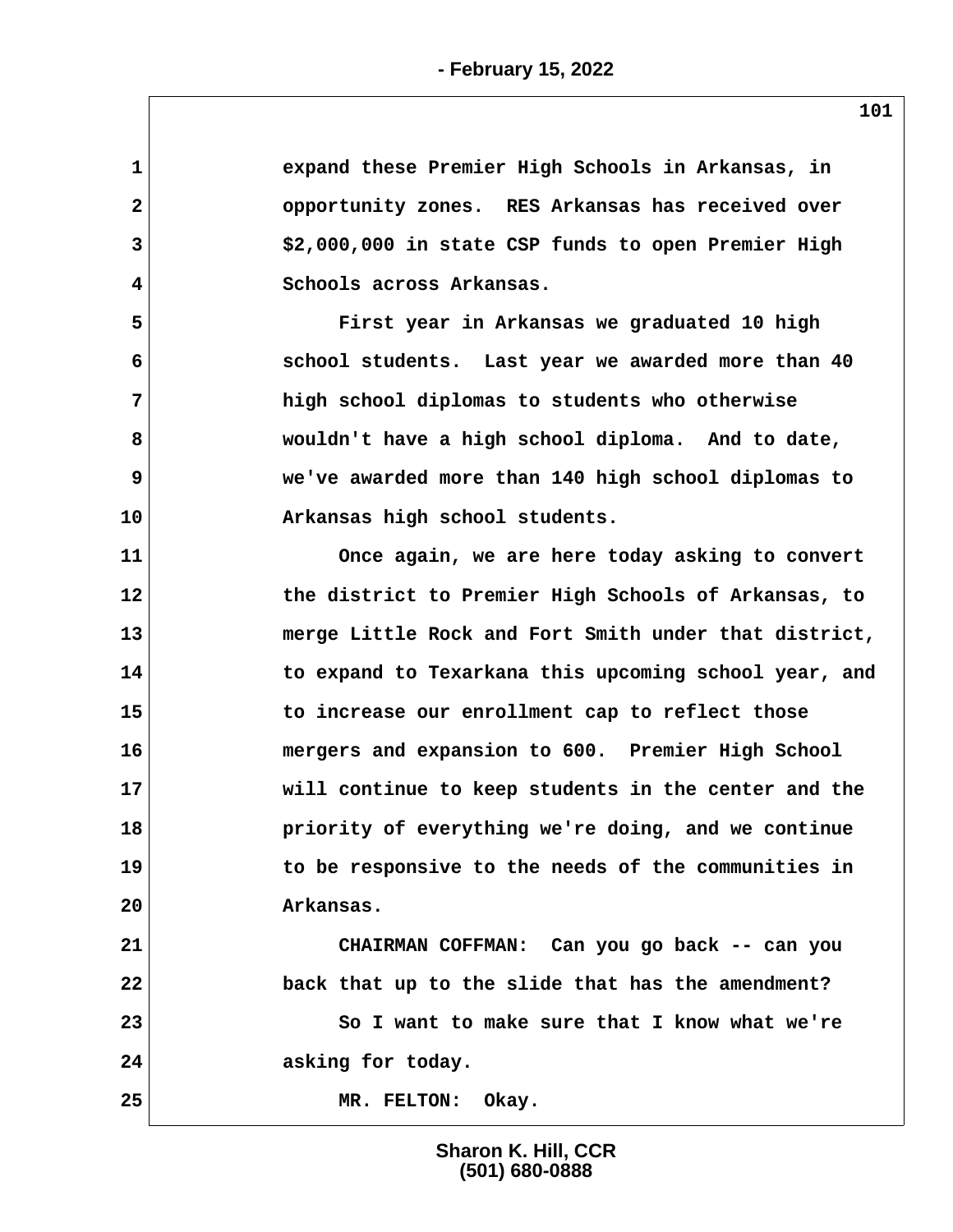| CHAIRMAN COFFMAN: Okay? I just want to be                   |
|-------------------------------------------------------------|
| clear. So the first thing we're asking is to name           |
| this network of all five schools the Premier High           |
| Schools of Arkansas. Is that correct?<br>4                  |
| MR. FELTON: No. Right now, I'm trying to just               |
| 6<br>put Little Rock and Fort Smith and Texarkana -- so it  |
| will be three.                                              |
| 8<br>CHAIRMAN COFFMAN: So Little Rock, Fort Smith,          |
| 9<br>and Texarkana?                                         |
| MR. FELTON: That is correct.                                |
| CHAIRMAN COFFMAN: You want to put those three               |
| 12<br>under Premier High Schools of Arkansas. And you're    |
| 13<br>going to keep North Little Rock as a separate charter |
| 14<br>and Springdale as a separate charter?                 |
| 15<br>MR. FELTON: That is correct.                          |
| CHAIRMAN COFFMAN: And someday you may want to<br>16         |
| merge those into Premier High Schools of Arkansas?          |
| 18<br>MR. FELTON: That is correct.                          |
| 19<br>CHAIRMAN COFFMAN: Okay. So on that second one,        |
| 20<br>where it says merge charters, in reality, you're      |
| 21<br>placing those charters under one charter, one network |
| 22<br>charter of Premier High Schools of Arkansas?          |
| 23<br>MR. FELTON: That is correct.                          |
| 24<br>CHAIRMAN COFFMAN: Even though they'll all have        |
| 25<br>their own LEA number?                                 |
|                                                             |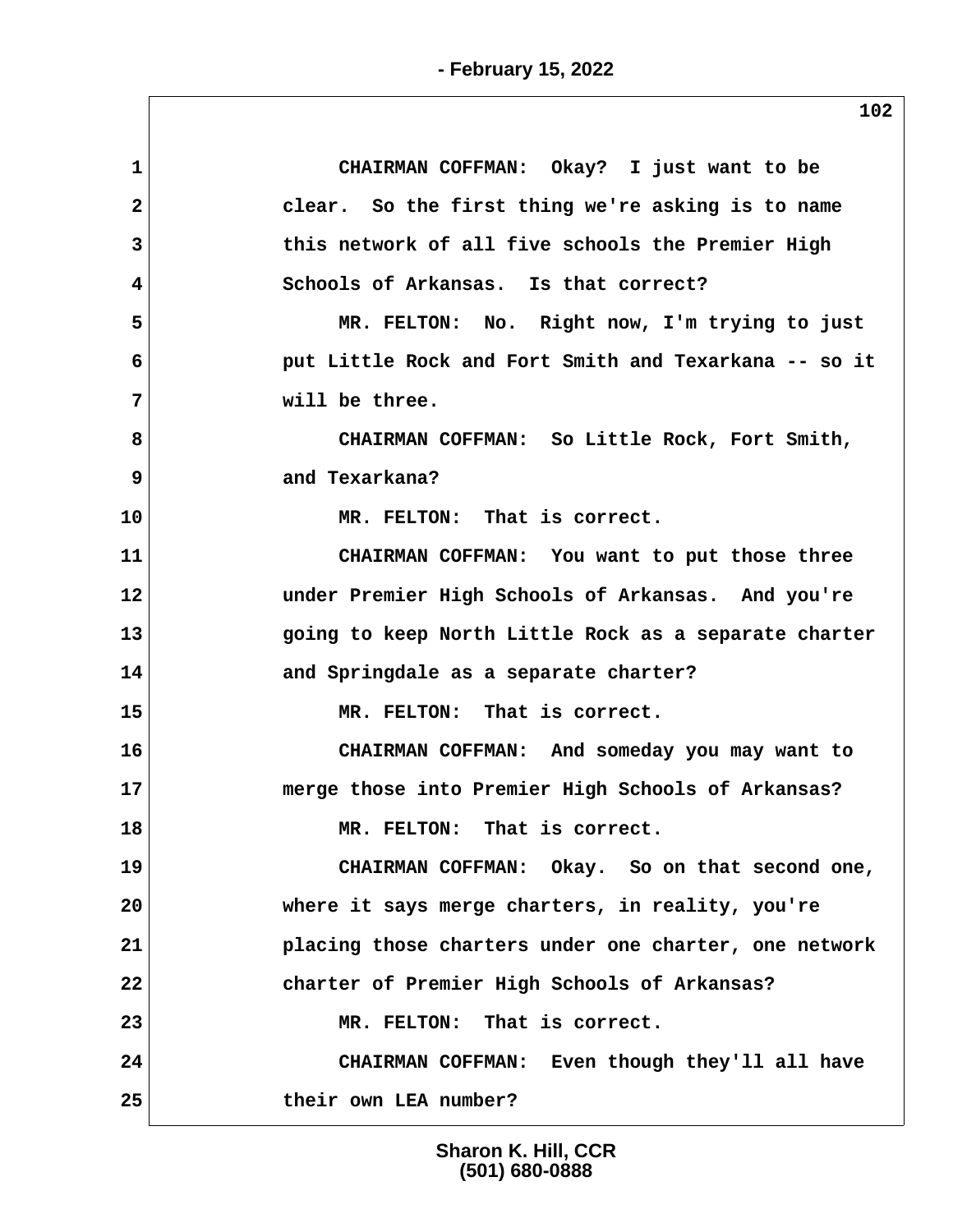|                | 103                                                   |
|----------------|-------------------------------------------------------|
| 1              | MR. FELTON: That is correct.                          |
| $\overline{2}$ | CHAIRMAN COFFMAN: Okay. And then the cap -- so        |
| 3              | let me ask another question. So you would open Fort   |
| 4              | Smith August 22nd --                                  |
| 5              | MR. FELTON: That is correct.                          |
| 6              | CHAIRMAN COFFMAN: -- 2022? You would open             |
| 7              | Texarkana August 22nd, 2022?                          |
| 8              | MR. FELTON: That is correct.                          |
| 9              | CHAIRMAN COFFMAN: Okay. And what is the cap of        |
| 10             | the Little Rock campus?                               |
| 11             | MR. FELTON: The current cap is 250.                   |
| 12             | CHAIRMAN COFFMAN: And what is the cap for Fort        |
| 13             | Smith?                                                |
| 14             | MR. FELTON: 300.                                      |
| 15             | CHAIRMAN COFFMAN: And so, what are you                |
| 16             | requesting then for Texarkana?                        |
| 17             | MR. FELTON: It will be encompassed in that 600.       |
| 18             | CHAIRMAN COFFMAN: No. I need a number, because        |
| 19             | if you're going to offer a lottery you have to have a |
| 20             | lottery for the number of positions at that school.   |
| 21             | So you're at -- there's 250 in Little Rock, 300 seats |
| 22             | in Fort Smith. How many seats are you going to have   |
| 23             | available at Texarkana?                               |
| 24             | MR. FELTON: 75.                                       |
| 25             | CHAIRMAN COFFMAN: So that's -- 625 would be the       |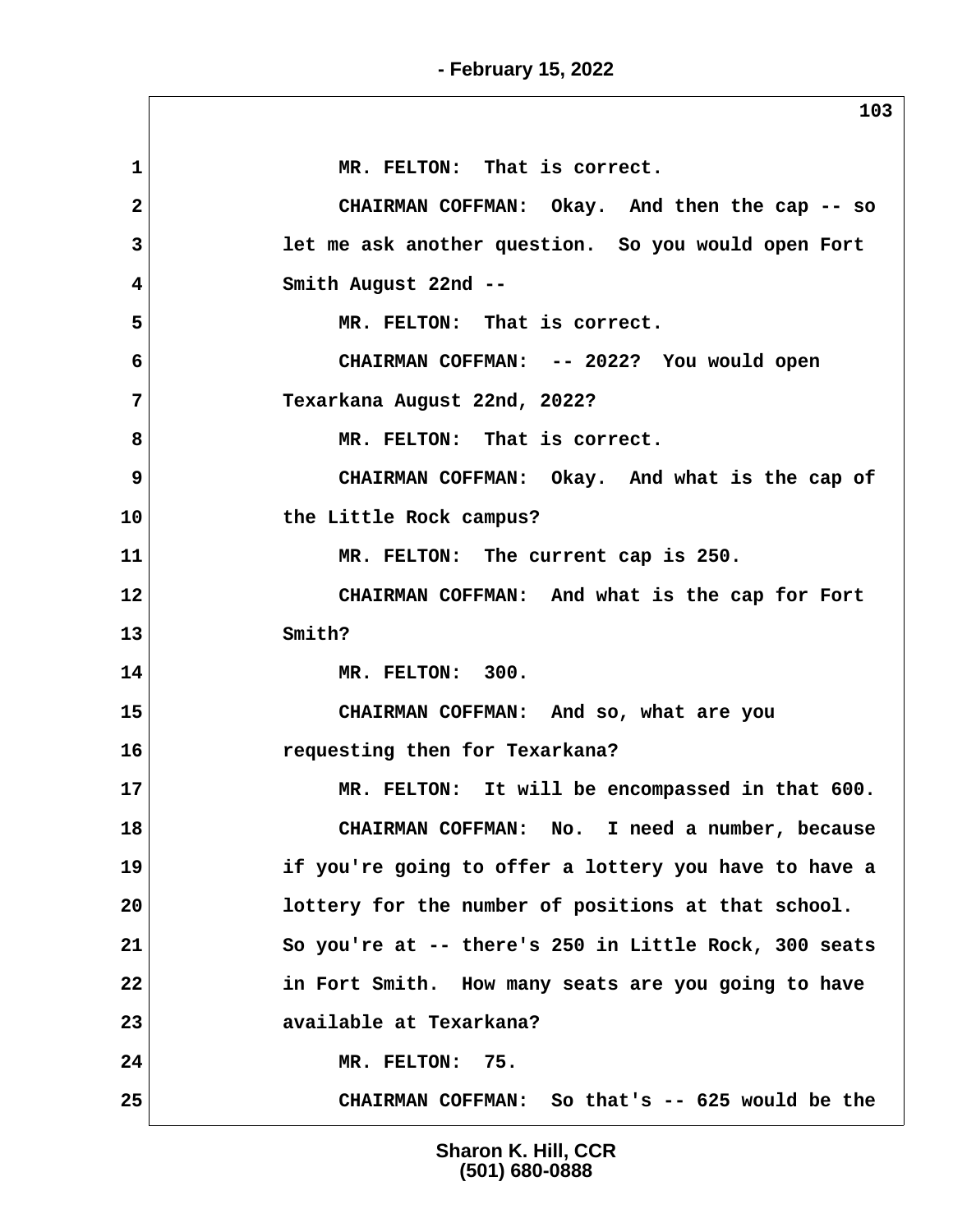$\sqrt{2}$ 

| $\mathbf 1$  | total cap for Premier High Schools of Arkansas?      |
|--------------|------------------------------------------------------|
| $\mathbf{2}$ | MR. FELTON: That is correct.                         |
| 3            | CHAIRMAN COFFMAN: Okay. And then are you             |
| 4            | requesting that the waivers that you have for Little |
| 5            | Rock, Fort Smith, and Texarkana be exactly the same  |
| 6            | for all campuses?                                    |
| 7            | MR. FELTON: That is correct. I'm seeking the         |
| 8            | same waivers that I have for Premier High School of  |
| 9            | Little Rock.                                         |
| 10           | CHAIRMAN COFFMAN: So the ones -- the current         |
| 11           | waivers that you have for Little Rock would be the   |
| 12           | waivers that would apply to all the schools under    |
| 13           | Premier High Schools of Arkansas?                    |
| 14           | MR. FELTON: That is correct.                         |
| 15           | CHAIRMAN COFFMAN: So, Ms. James, so the Little       |
| 16           | Rock campus is set to expire 6-30-23.                |
| 17           | MS. JAMES: Yes, ma'am.                               |
| 18           | CHAIRMAN COFFMAN: And if we approve all of           |
| 19           | this, would that then make all of those schools fall |
| 20           | under a new five-year timeline?                      |
| 21           | MS. JAMES: That's a good question. Let me            |
| 22           | think on that for a second.                          |
| 23           | CHAIRMAN COFFMAN: Because I would assume that        |
| 24           | Fort Smith, when we give them a new charter          |
| 25           | independently, that would have given them a five-    |
|              |                                                      |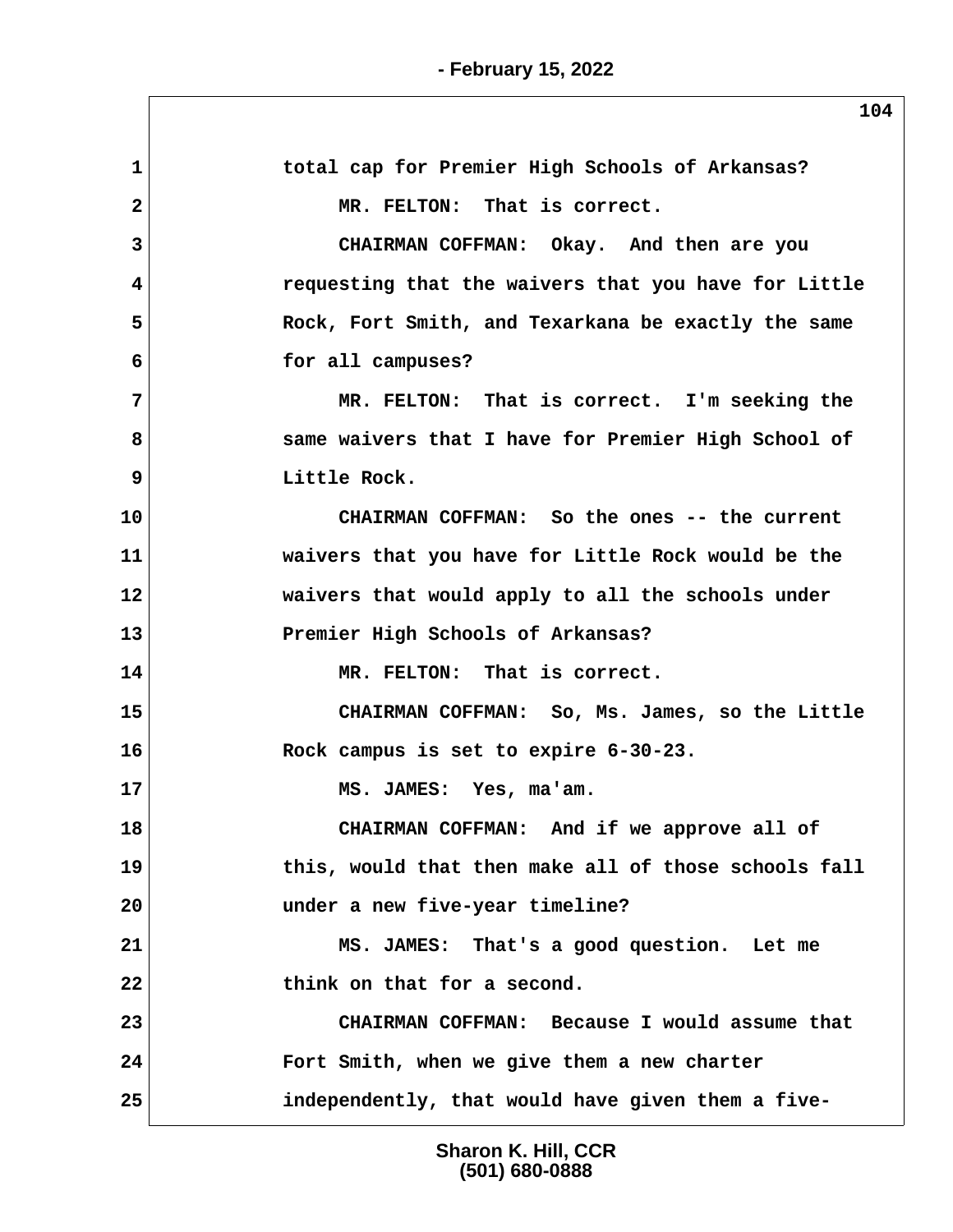**1 year. Right?** 2 MS. JAMES: Right.  **3 CHAIRMAN COFFMAN: So it would make sense then 4 -- and you would give that to Texarkana. And if 5 you're going to put it all -- package it all under 6 Premier High Schools of Arkansas that the Little Rock 7 would extend to be in alignment.** 8 **Tripp, am I right? 9** MR. WALTER: That's my understanding. Yes, **10 ma'am. 11 CHAIRMAN COFFMAN: Okay. 12 MS. JAMES: Okay. That's a lot to wrap my -- 13 and when does Little Rock expire? 14 CHAIRMAN COFFMAN: Little Rock expires '23 -- 15 2023. 16 MS. JAMES: Okay. 17 CHAIRMAN COFFMAN: So they would be coming up 18 for renewal very soon. 19 MS. JAMES: Right. 20 CHAIRMAN COFFMAN: So in this package it just 21 kind of shifts them all over and packages them all 22 together. 23 MS. JAMES: Yes. I think that we need them to 24 all be on the same timeline. 25 CHAIRMAN COFFMAN: And I think we'll have to**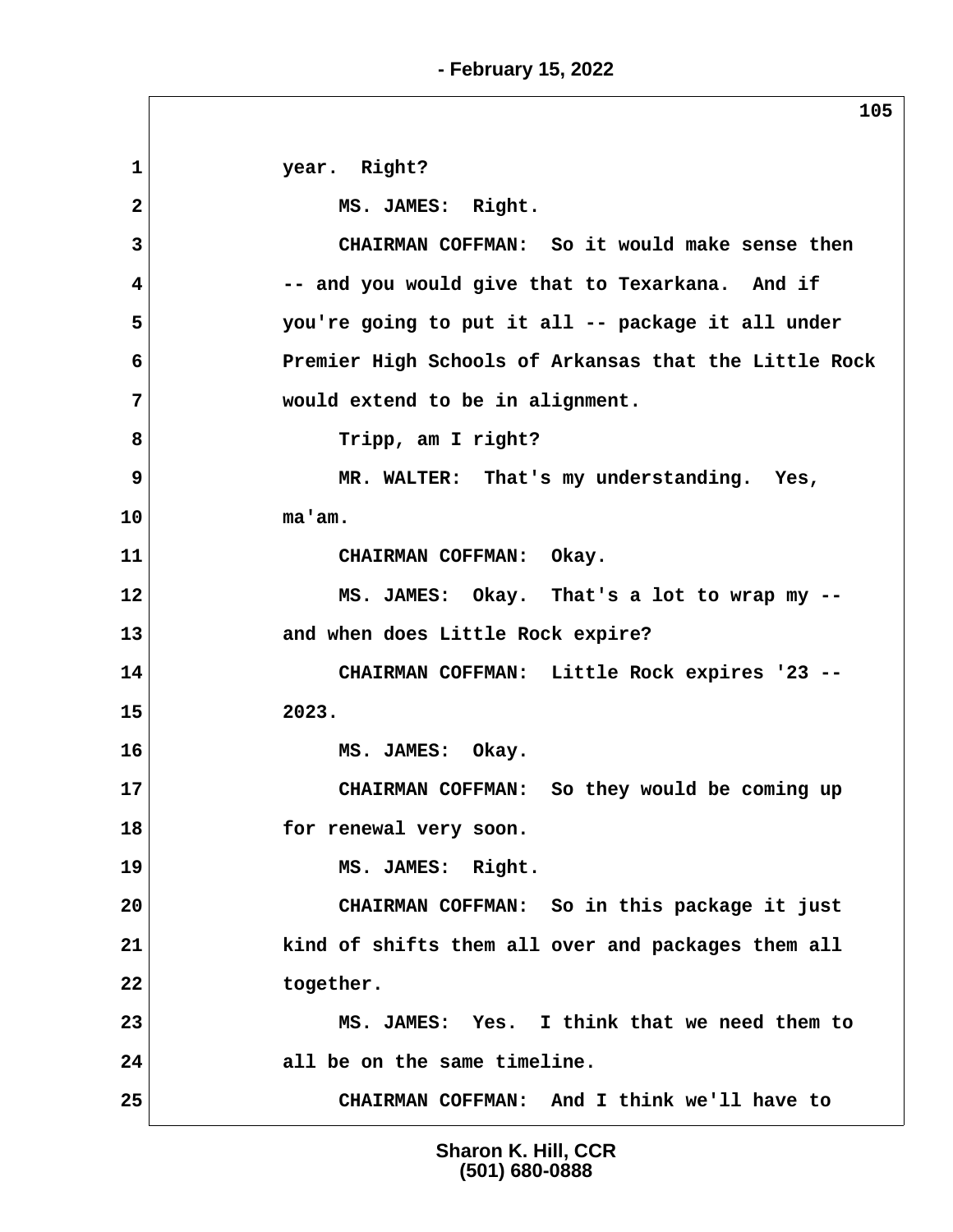| $\mathbf 1$  | come back and look at all the waivers and make sure   |
|--------------|-------------------------------------------------------|
| $\mathbf{2}$ | that -- I mean since Little Rock was approved, there  |
| 3            | have been legislative meetings or new standards,      |
| 4            | there's new rules, there's a lot of those things that |
| 5            | we'll need to come back and just review again very    |
| 6            | carefully.                                            |
| 7            | Tell us about your location for Texarkana?            |
| 8            | MR. FELTON: So we found a location -- I think         |
| 9            | it's listed in your packet as well -- 3216 Stateline  |
| 10           | Avenue. We feel like the location meets our           |
| 11           | checklist as far as making sure students are safe,    |
| 12           | making sure the location is accessible, making sure   |
| 13           | it's within our budget as well, and an opportunity to |
| 14           | be located where we anticipate our target population  |
| 15           | to be able to receive the education options.          |
| 16           | CHAIRMAN COFFMAN: And residents -- Texas              |
| 17           | residents will not be attending this school?          |
| 18           | MR. FELTON: That is correct.                          |
| 19           | CHAIRMAN COFFMAN: Because there's another one a       |
| 20           | few feet away on the other side of the line?          |
| 21           | MR. FELTON: That is correct. Arkansas is              |
| 22           | pretty pumped about it, as I've talked to the         |
| 23           | community.                                            |
| 24           | CHAIRMAN COFFMAN: Dr. Wright-McMurray, do you         |
| 25           | have additional questions?                            |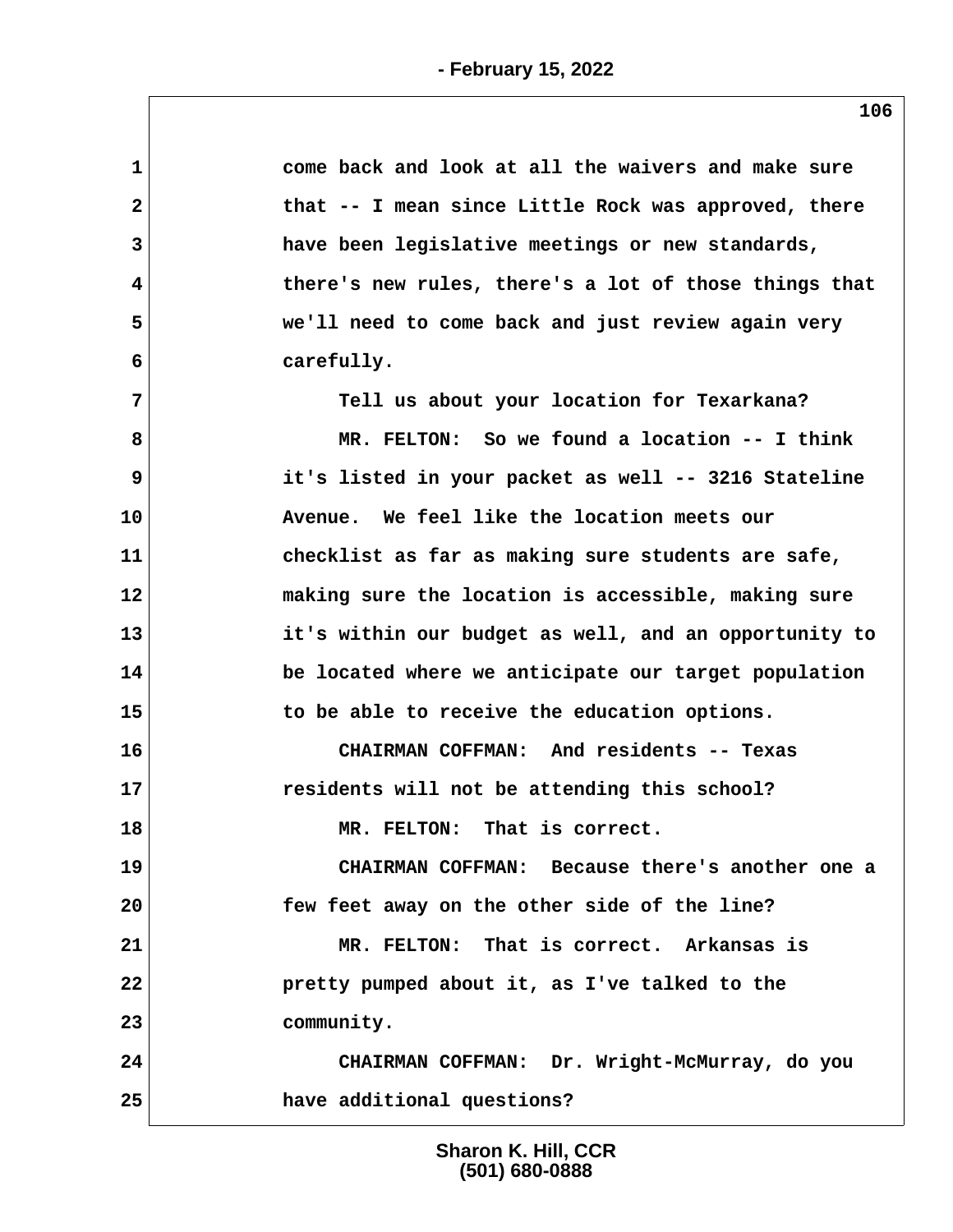**1 DR. WRIGHT-McMURRAY: Not right -- no, I don't 2 have any questions, but I do have some comments. 3 CHAIRMAN COFFMAN: Yes. 4 DR. WRIGHT-McMURRAY: I do appreciate you guys 5 working to make those connections between UACC Hope 6 at Texarkana and providing those opportunities for 7 students to make those connections. And then, also, 8 I noticed that you guys are focusing on wanting your 9 certifications to be the Work Keys Assessment. So I 10 guess that is a little bit of a question. Is that 11 done through the Workforce Services Centers, or how 12 is that done for your students that are on the 13 Premier campus that are taking the Work Keys 14 Assessment as part of their career readiness 15 certification? 16 MR. FELTON: As far as the Work Keys goes, on 17 campus. But the ones I'm primarily talking about are 18 the ones offered through the higher ed. institutions; 19 so they kind of facilitate the testing and all those 20 things. And one of the things that me and Mr. Duvall 21 try to do is when we engage in these conversations we 22 care about quality as well. I mean we care about -- 23 we want to hear about -- you know, we have X-amount 24 of students enrolled in these programs, but what is 25 your actual passing rate of students. And so we're**

> **Sharon K. Hill, CCR (501) 680-0888**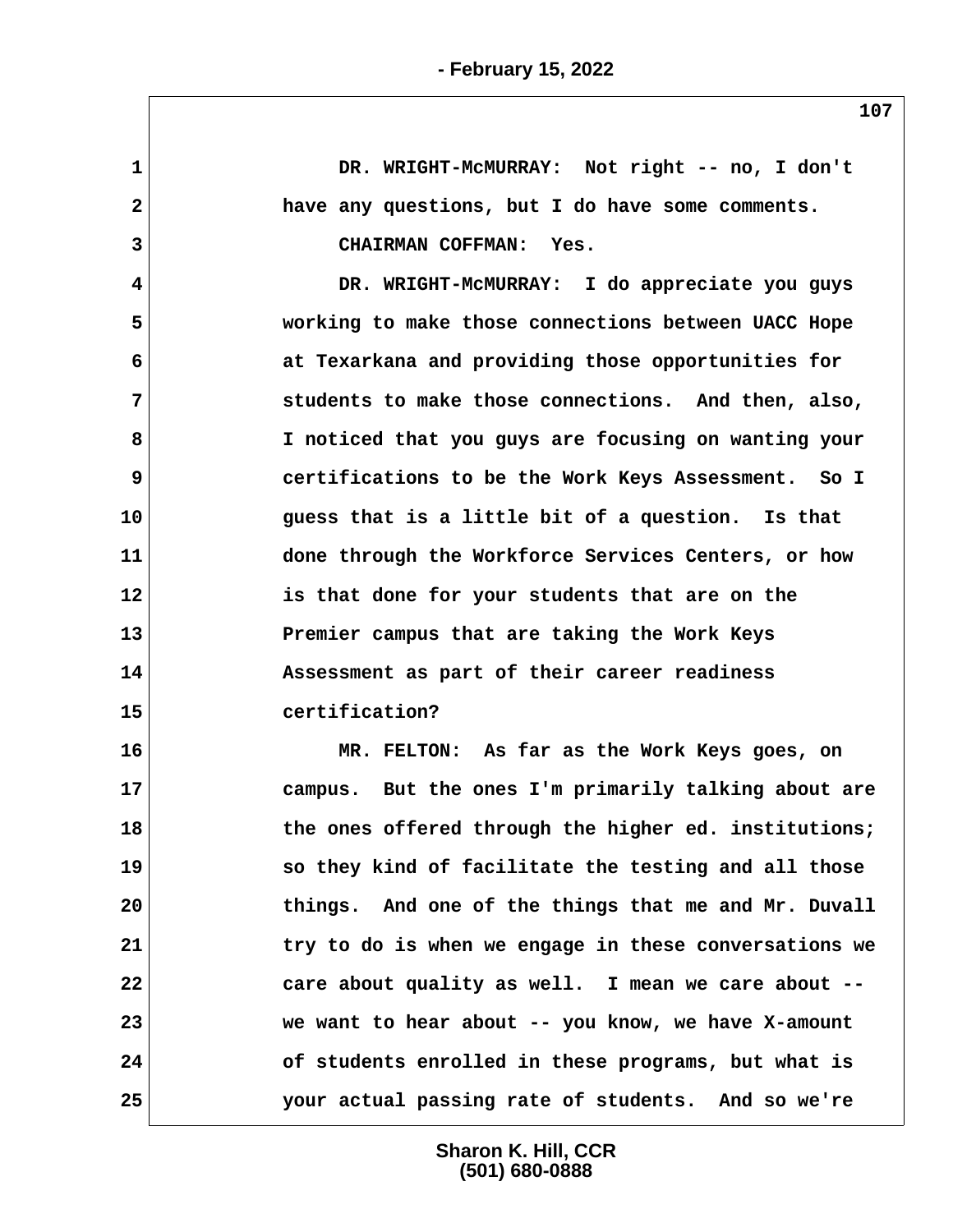| $\mathbf{1}$ | trying to make sure we're partnering with             |  |
|--------------|-------------------------------------------------------|--|
| $\mathbf{2}$ | institutions to have high completion rates, because   |  |
| 3            | we don't want students just necessarily doing the     |  |
| 4            | pathway; we really want them to pass the assessment   |  |
| 5            | and get that proficiency.                             |  |
| 6            | DR. WRIGHT-MCMURRAY: Thank you.                       |  |
| 7            | MR. FELTON: Okay.                                     |  |
| 8            | CHAIRMAN COFFMAN: Ms. Newton, do you have             |  |
| 9            | questions or comments?                                |  |
| 10           | MS. NEWTON: No.                                       |  |
| 11           | CHAIRMAN COFFMAN: Mr. Baldwin?                        |  |
| 12           | MR. BALDWIN: Yes, just one.                           |  |
| 13           | I'm curious about the plan to merge Little Rock       |  |
| 14           | and Fort Smith and Texarkana, and then not to merge   |  |
| 15           | Springdale and North Little Rock. So just explain     |  |
| 16           | that, if you would.                                   |  |
| 17           | MR. FELTON: Okay. So Springdale and North             |  |
| 18           | Little Rock, I wrote the open-enrollment application  |  |
| 19           | for those schools at the same time I actually wrote a |  |
| 20           | CSP grant application. In my application to the CSP   |  |
| 21           | office I did indicate I would open these campuses up  |  |
| 22           | separately, as separate open-enrollment charters.     |  |
| 23           | And so to make sure I'm staying within the rules of   |  |
| 24           | the CSP and I'm upholding my promise to the office    |  |
| 25           | and the grantee, then until those grants expire I     |  |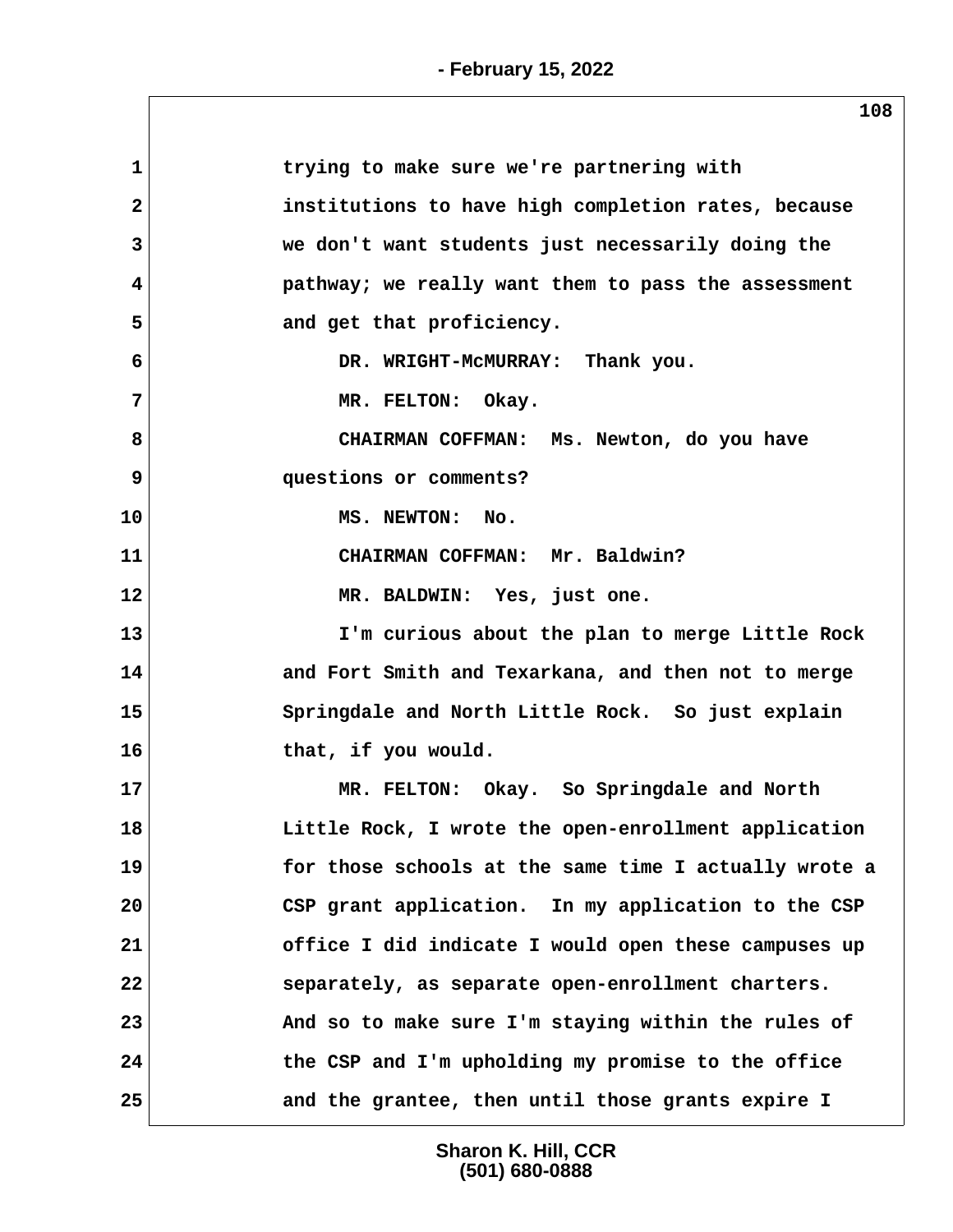| $\mathbf{1}$ | will not consolidate them. But that's the only        |
|--------------|-------------------------------------------------------|
| $\mathbf{2}$ | reason why.                                           |
| 3            | CHAIRMAN COFFMAN: Dr. Flowers?                        |
| 4            | DR. FLOWERS: No questions or comments. Thank          |
| 5            | you for your presentation.                            |
| 6            | MR. FELTON: Thank you.                                |
| 7            | CHAIRMAN COFFMAN: All right, Mr. Felton. This         |
| 8            | amendment request does not include a digital learning |
| 9            | plan that would extend for the full amount of time to |
| 10           | meet these three schools. So I think to have a clean  |
| 11           | pathway you'll need to have a -- you'll need to do a  |
| 12           | digital learning plan and bring it through the        |
| 13           | process.                                              |
| 14           | MR. FELTON: Okay.                                     |
| 15           | CHAIRMAN COFFMAN: And then, that way, there           |
| 16           | will be no confusions.                                |
| 17           | Also, in Standards for Accreditation you're           |
| 18           | flagging for business manager. And so we're           |
| 19           | wondering about why that -- you have a business       |
| 20           | manager. Is the business manager a hiree of the CMO   |
| 21           | or -- because they're not showing up in eSchool.      |
| 22           | MR. FELTON: I may need Tripp to help me, but,         |
| 23           | my understanding, that is correct. And I think it's   |
| 24           | mainly because the business manager does not directly |
| 25           | work with one school.                                 |

**109**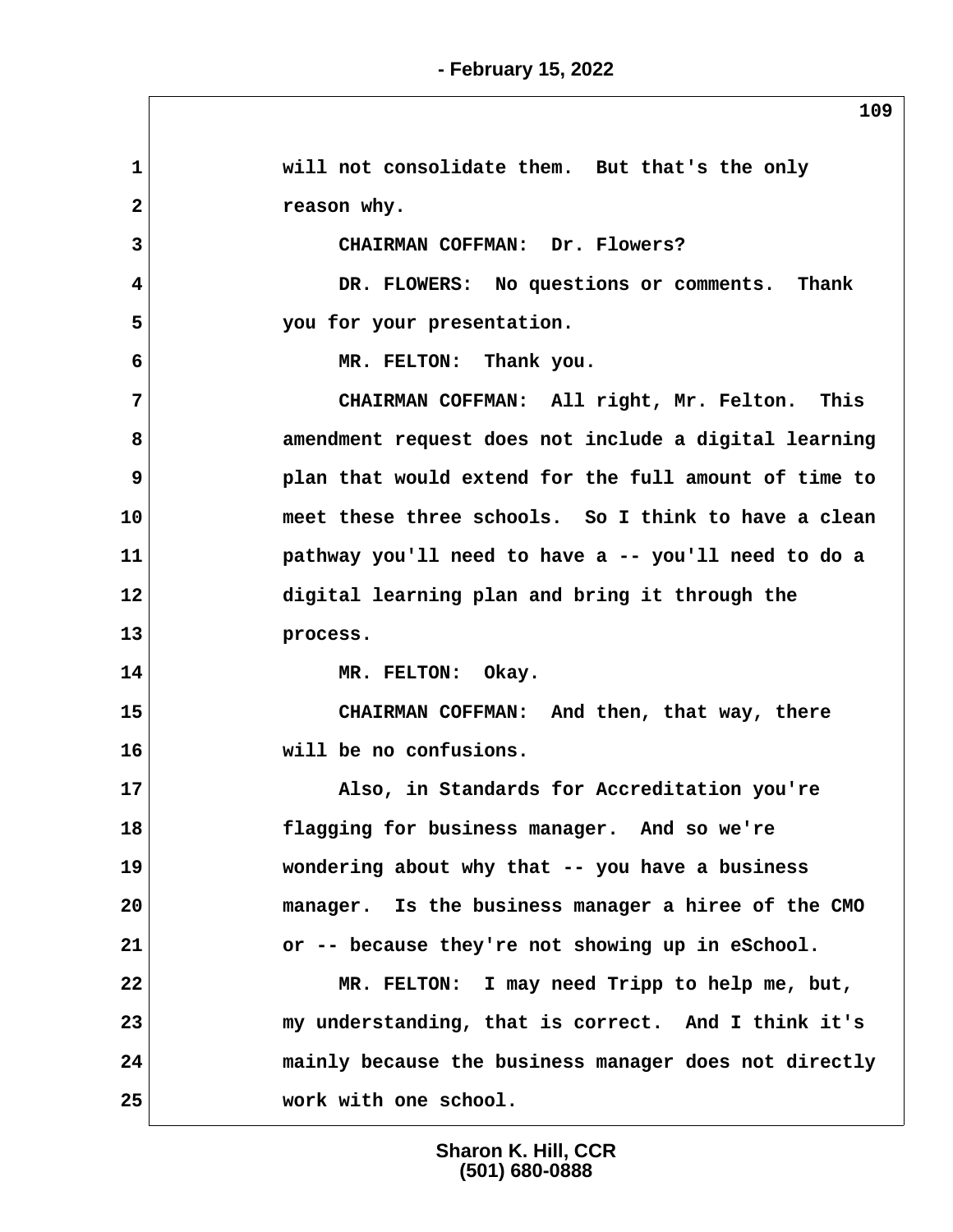| CHAIRMAN COFFMAN: Right. But they're not              |  |
|-------------------------------------------------------|--|
| entered into eSchool -- or into eFinance as the       |  |
| business manager, so -- because I think they're       |  |
| probably an employee of the CMO. Is that correct?     |  |
| MR. FELTON: Yes, that's correct.                      |  |
| CHAIRMAN COFFMAN: So you need a waiver of -- I        |  |
| didn't write down the rule -- the standard, 3-A.5,    |  |
| Each public school district shall employ a general    |  |
| business manager responsible for the physical         |  |
| operations of the school district. So you don't have  |  |
| one in eFinance, so it's flagging. So you actually    |  |
|                                                       |  |
| Ms. James, am I correct, he needs this waiver         |  |
| because that person is employed by the CMO?           |  |
| MS. JAMES: Yes, ma'am, that is correct.               |  |
| CHAIRMAN COFFMAN: So -- hang on, Ms. James.           |  |
| So, today, if we were to approve that and say that's  |  |
| okay for Premier High Schools of Arkansas to cover    |  |
| Little Rock, Fort Smith, and Texarkana --             |  |
| MS. JAMES: Yes, ma'am.                                |  |
| CHAIRMAN COFFMAN: -- can he also make that            |  |
| request today for North Little Rock and Springdale?   |  |
| MS. JAMES: Since that was not added to the            |  |
| agenda, I'm afraid that we can't do that today. But   |  |
| if he wanted to add the waiver request for what we're |  |
|                                                       |  |

**110**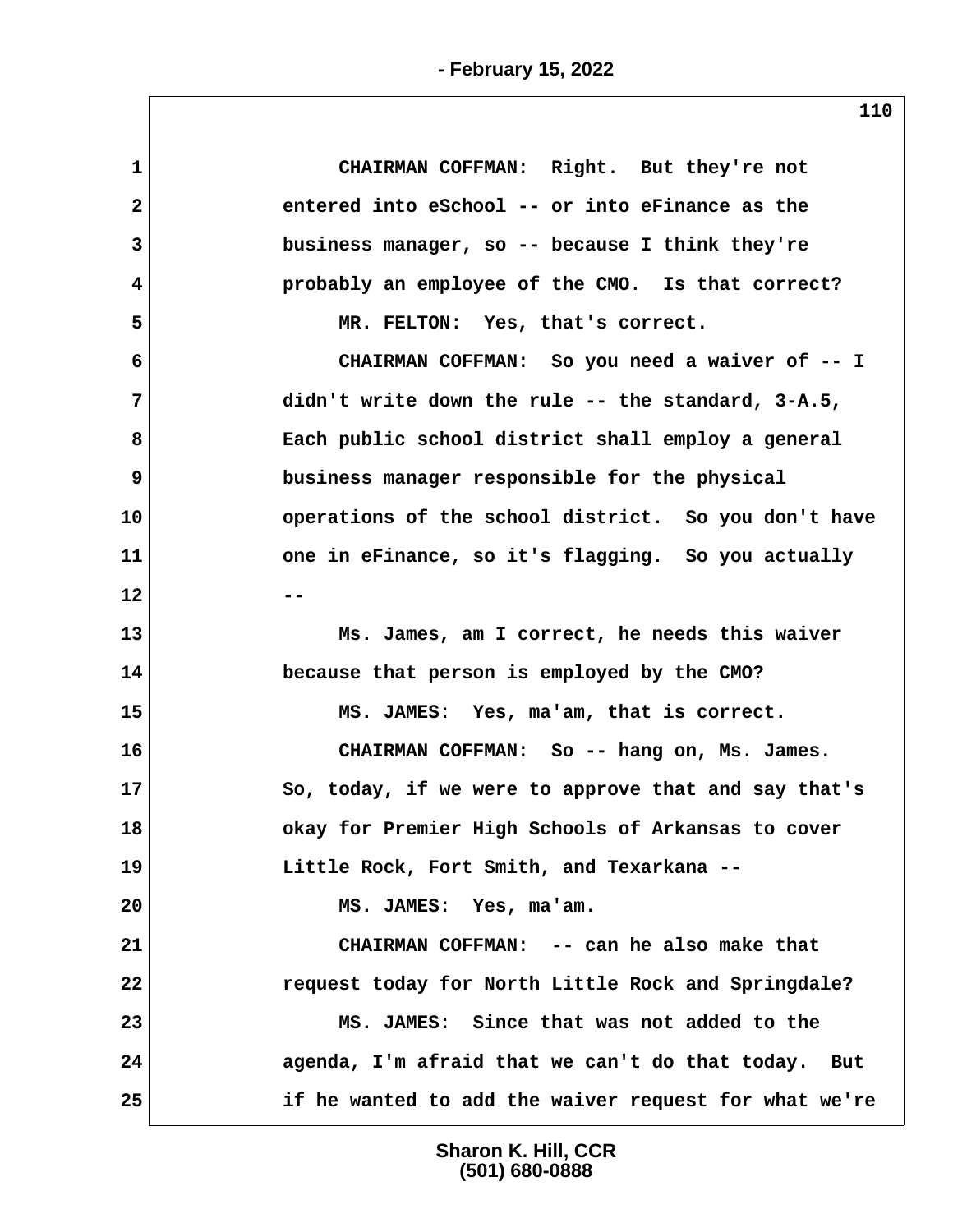**1 here on today -- 2 CHAIRMAN COFFMAN: As an amendment for the other 3 two campuses? 4 MS. JAMES: Yes. Yes, ma'am. 5 CHAIRMAN COFFMAN: Okay. So, Mr. Walter, do you 6 have comments? 7 MR. WALTER: Yes, briefly. Thank you, Madam 8 Chair, Members of the Panel. Tripp Walter, Staff 9** Attorney, APSRC. **10 I guess the only thing I wanted to make sure on, 11 rather, is the business -- is I know there was a new 12 change made to the law this year, effective this 13 year, on a business manager. So I don't know how 14 that impacts standards, if there would need to be a 15 waiver. I mean now it doesn't have to be an employee 16 of the school. I don't know how that impacts the 17 entering of that, so-to-speak. I wouldn't think that 18 would be a problem now from that end. 19 CHAIRMAN COFFMAN: Usually, in standards, if we 20 have on record that it's a part of the CMO and 21 there's a CMO contract or something -- people want to 22 enter just a statement page, "Joe is my business 23 manager," and that's not documentation. So we just 24 need to make sure that there's either a waiver or**

> **Sharon K. Hill, CCR (501) 680-0888**

**25 thorough documentation to be able to have something**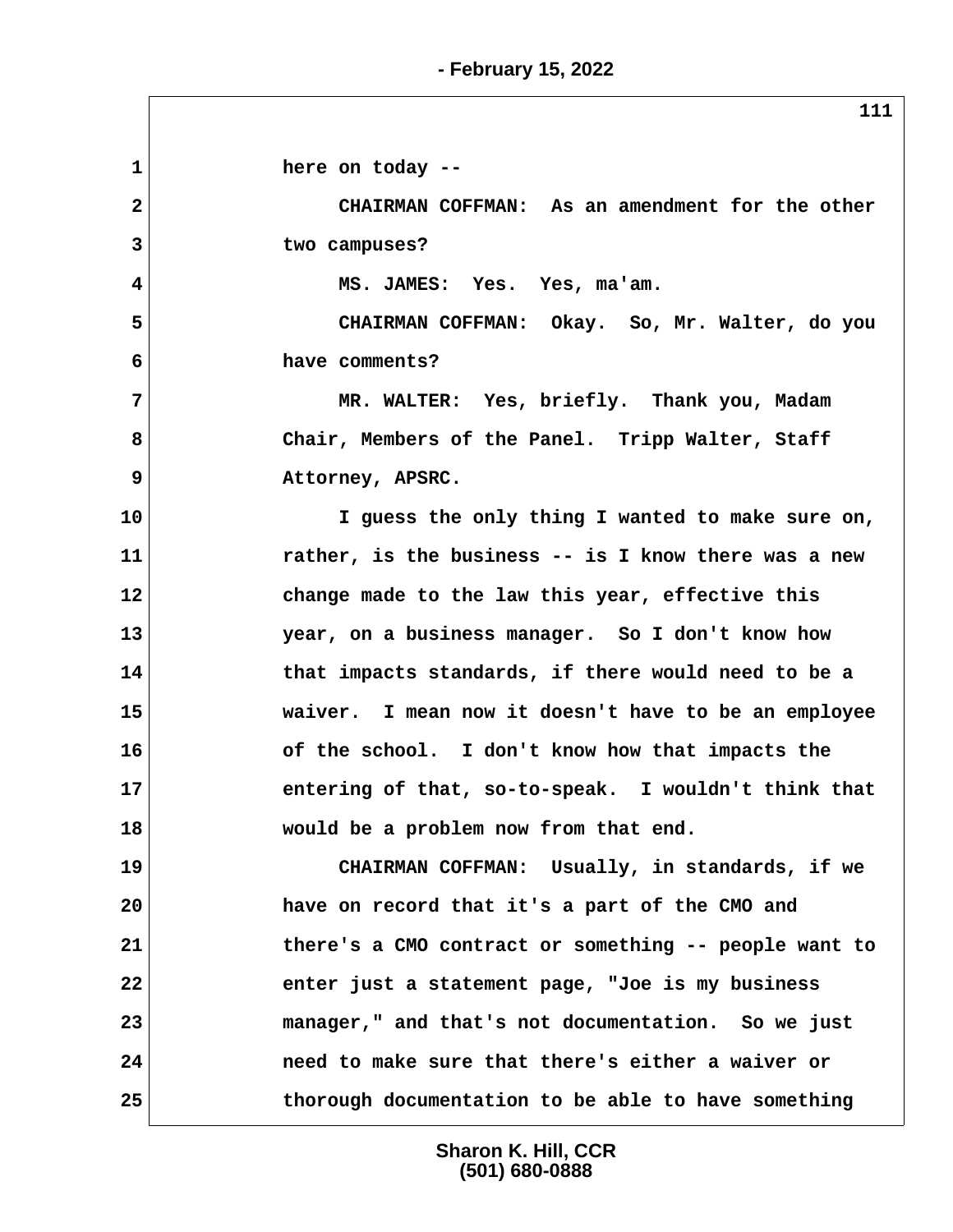|    | 112                                                  |
|----|------------------------------------------------------|
| 1  | that meets the law on that standard.                 |
| 2  | MR. WALTER: Okay.                                    |
| 3  | CHAIRMAN COFFMAN: So do you want us to table --      |
| 4  | do you want us to just wait on that and come back,   |
| 5  | when he comes back with everything else and do it at |
| 6  | that time?                                           |
| 7  | MR. WALTER: Well, I guess what I'm saying is I       |
| 8  | don't -- I mean I'm assuming you have the            |
| 9  | documentation from Stephens and everything could be  |
| 10 | provided.                                            |
| 11 | MR. FELTON: Yeah.                                    |
| 12 | CHAIRMAN COFFMAN: Okay.                              |
| 13 | MR. WALTER: Yeah. And I think that might be          |
| 14 | the easier way, perhaps -- way to handle it.         |
| 15 | CHAIRMAN COFFMAN: Okay.                              |
| 16 | MR. WALTER: Because they're -- and I guess I'm       |
| 17 | thinking, too, it may not be specifically relevant   |
| 18 | for this, but I think it kind of threads the needle  |
| 19 | with the new law that they're in compliance with     |
| 20 | that.                                                |
| 21 | CHAIRMAN COFFMAN: Well, if we're putting it all      |
| 22 | together under Premier High Schools of Arkansas, we  |
| 23 | just want to make sure they've got the district      |
| 24 | things put together as well.                         |
| 25 | MR. WALTER: Yes, ma'am.                              |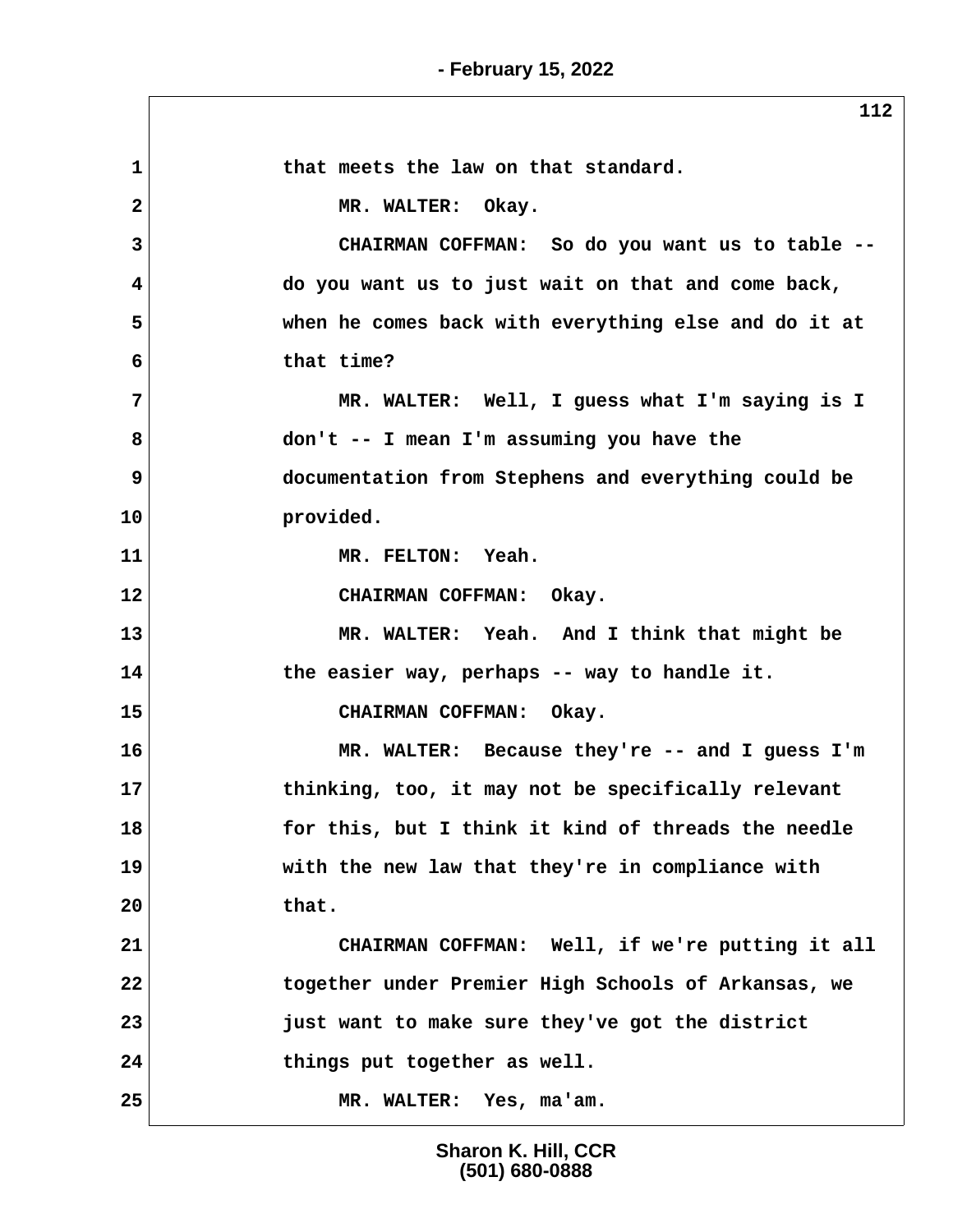| $\mathbf 1$  | CHAIRMAN COFFMAN: Okay. So we have Premier            |  |
|--------------|-------------------------------------------------------|--|
| $\mathbf{2}$ | High Schools of Arkansas as the overarching LEA, and  |  |
| 3            | then three schools underneath with the LEA (Little    |  |
| 4            | Rock, Fort Smith, Texarkana); 250 students cap at     |  |
| 5            | Little Rock, 300 at Fort Smith, 75 at Texarkana, for  |  |
| 6            | a cap of 625 students; with the same waivers at each  |  |
| 7            | school under that umbrella of Premier High Schools of |  |
| 8            | Arkansas, and the same -- this approval would give a  |  |
| 9            | five-year extension, so that's -- this is '22, that   |  |
| 10           | would be '23, '24, '25, '26, '27. Is that correct?    |  |
| 11           | DR. SUTHERLIN: (Nodding head up and down.)            |  |
| 12           | CHAIRMAN COFFMAN: Okay. Now we've got the             |  |
| 13           | facts.                                                |  |
| 14           | Dr. Flowers, do you have any additional               |  |
| 15           | questions?                                            |  |
| 16           | DR. FLOWERS: No, I do not.                            |  |
| 17           | CHAIRMAN COFFMAN: Mr. Baldwin?                        |  |
| 18           | MR. BALDWIN:<br>No.                                   |  |
| 19           | CHAIRMAN COFFMAN: Dr. Wright-McMurray?                |  |
| 20           | DR. WRIGHT-MCMURRAY: No, I do not.                    |  |
| 21           | CHAIRMAN COFFMAN: Ms. Newton?                         |  |
| 22           | MS. NEWTON: No.                                       |  |
| 23           | CHAIRMAN COFFMAN: All right. I'll accept a            |  |
| 24           | motion.                                               |  |
| 25           | DR. WRIGHT-MCMURRAY: I move approval of the           |  |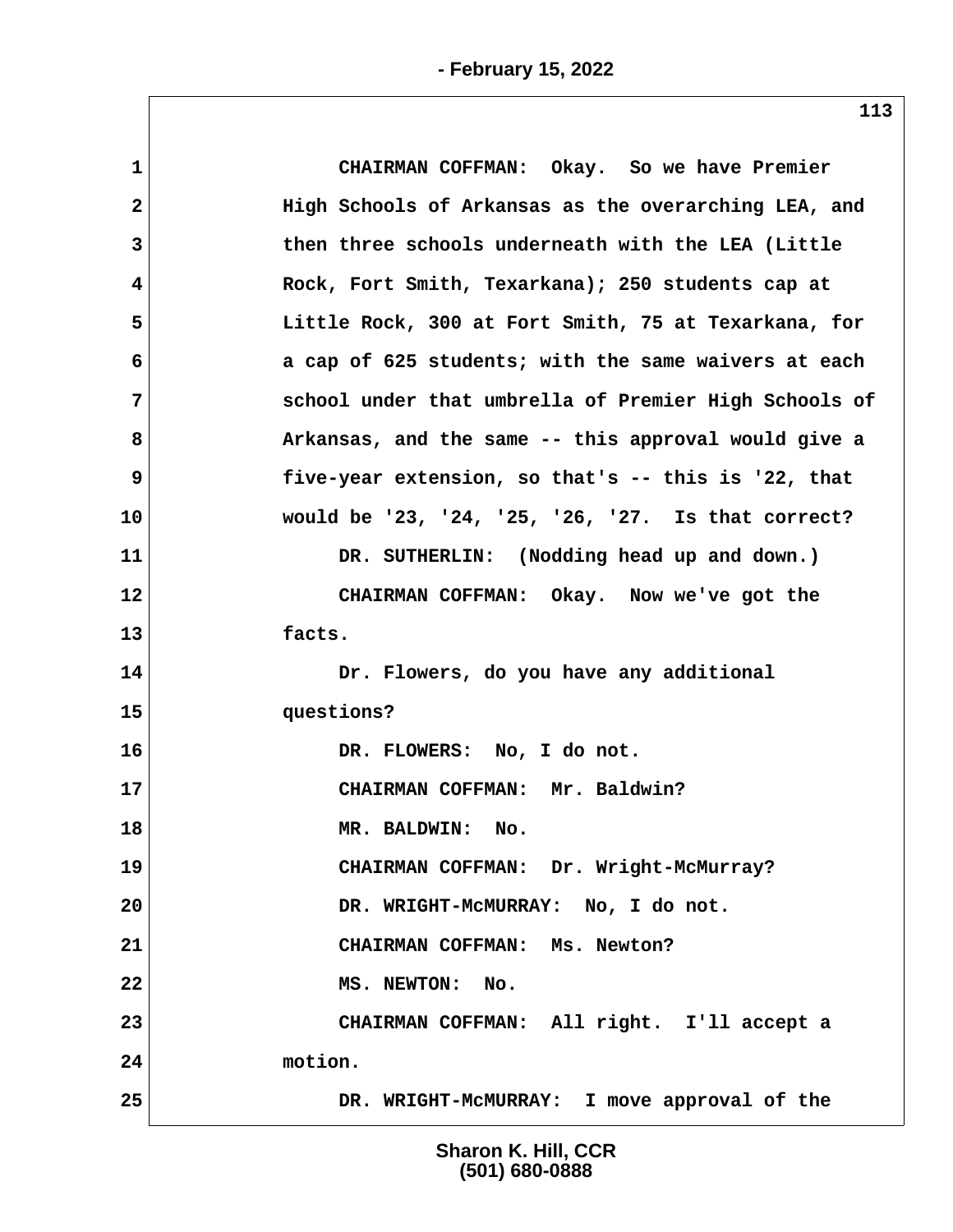**- February 15, 2022**

**114** 1 amendment request.  **2 CHAIRMAN COFFMAN: Get a little closer to the 3 microphone, please. 4 DR. WRIGHT-McMURRAY: Sorry. I move approval of** 5 their amendment request.  **6 MR. BALDWIN: And I'll second.** 7 MS. NEWTON: Second.  **8 CHAIRMAN COFFMAN: All right. I have a motion 9 by Dr. Wright-McMurray and a second by Mr. Baldwin to 10 approve the amendment request as discussed and 11 summarized. 12 All those in favor? 13 (UNANIMOUS CHORUS OF AYES) 14 CHAIRMAN COFFMAN: Any opposed? 15 Motion passes. 16 So our panel members will put their notes in the 17 voting sheet. And we will come back with a clean 18 waiver sheet to make sure that's what you agreed to, 19 and a clean sheet with the names, titles, and caps of 20 each school, just so -- for -- our records were clear 21 what we've got. 22 MR. FELTON: Thank y'all. 23 CHAIRMAN COFFMAN: And then, don't forget you'll 24 come back with a digital learning plan if you plan to 25 continue that.**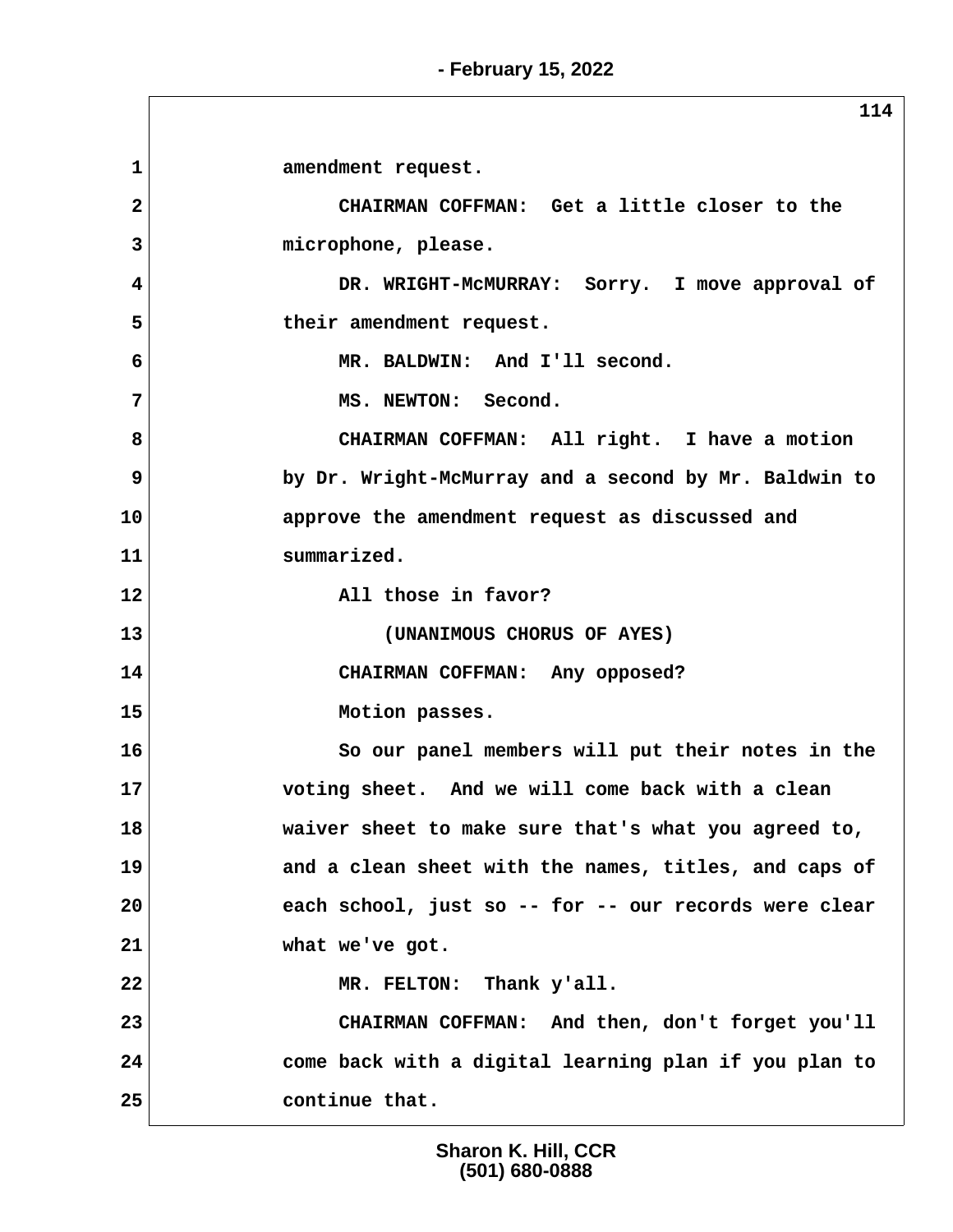$\sqrt{2}$ 

|                | ---                                                   |
|----------------|-------------------------------------------------------|
| $\mathbf 1$    | MR. FELTON: I will.                                   |
| $\overline{2}$ | (A FEW MOMENTS OF SILENCE)                            |
| 3              | CHAIRMAN COFFMAN: Mr. Baldwin.                        |
| 4              | MR. BALDWIN: Yes. I support the application           |
| 5              | and vote in favor of it as presented with the -- I    |
| 6              | guess the change in the cap of the students to 625.   |
| 7              | CHAIRMAN COFFMAN: Dr. Flowers.                        |
| 8              | DR. FLOWERS: I vote to approve the merger of          |
| 9              | Premier High School Fort Smith charter and Premier    |
| 10             | High School Little Rock charter, the addition of a    |
| 11             | satellite campus in Texarkana, and to increase the    |
| 12             | enrollment cap to 625. I look forward to hearing      |
| 13             | about your continued efforts to support the needs of  |
| 14             | students that may be educationally disengaged in that |
| 15             | region of our state.                                  |
| 16             | CHAIRMAN COFFMAN: Dr. Wright-McMurray.                |
| 17             | DR. WRIGHT-MCMURRAY: I voted for the amendment.       |
| 18             | I support the amendment request. I'm excited about    |
| 19             | the opportunities for students to complete their      |
| 20             | education and pursue CTE programs of study at UACC    |
| 21             | Hope/Texarkana.                                       |
| 22             | CHAIRMAN COFFMAN: Ms. Newton.                         |
| 23             | MS. NEWTON: I voted in favor of the motion.           |
| 24             | The need for this focus of the charter has been       |
| 25             | demonstrated as an example by the success of others.  |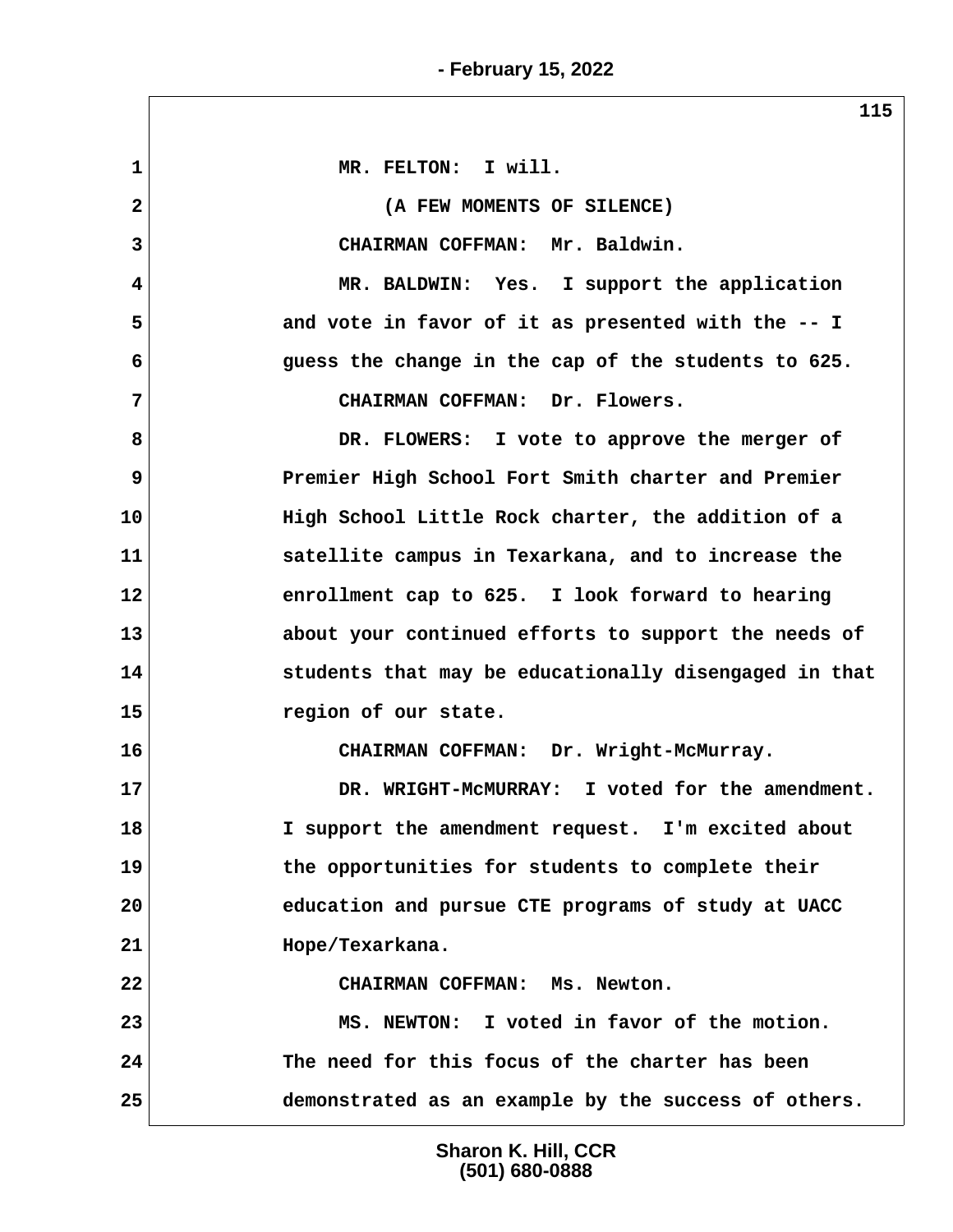**- February 15, 2022**

|                | 116                                                  |
|----------------|------------------------------------------------------|
| 1              | CHAIRMAN COFFMAN: Congratulations.                   |
| $\overline{2}$ | MR. FELTON: Thank y'all.                             |
| 3              | CHAIRMAN COFFMAN: And as I said, we'll get           |
| 4              | those documents cleaned up and let you review before |
| 5              | we put them on the State Board agenda for March, to  |
| 6              | make sure we're accurate and clean.                  |
| 7              | MR. FELTON: Sounds good.                             |
| 8              | <b>ADJOURNMENT</b>                                   |
| 9              | CHAIRMAN COFFMAN: Panel Members, do we have any      |
| 10             | other business?                                      |
| 11             | Then, I'll accept a motion to adjourn.               |
| 12             | DR. WRIGHT-MCMURRAY: So moved.                       |
| 13             | MR. BALDWIN: Second.                                 |
| 14             | CHAIRMAN COFFMAN: I have a motion by Dr.             |
| 15             | Wright-McMurray to adjourn and a second by Mr.       |
| 16             | Baldwin.                                             |
| 17             | All those in favor?                                  |
| 18             | (UNANIMOUS CHORUS OF AYES)                           |
| 19             | CHAIRMAN COFFMAN: All right. Meeting is              |
| 20             | adjourned. Thank you, everyone.                      |
| 21             |                                                      |
| 22             |                                                      |
| 23             | (The meeting was concluded at 11:23 a.m.)            |
| 24             |                                                      |
| 25             |                                                      |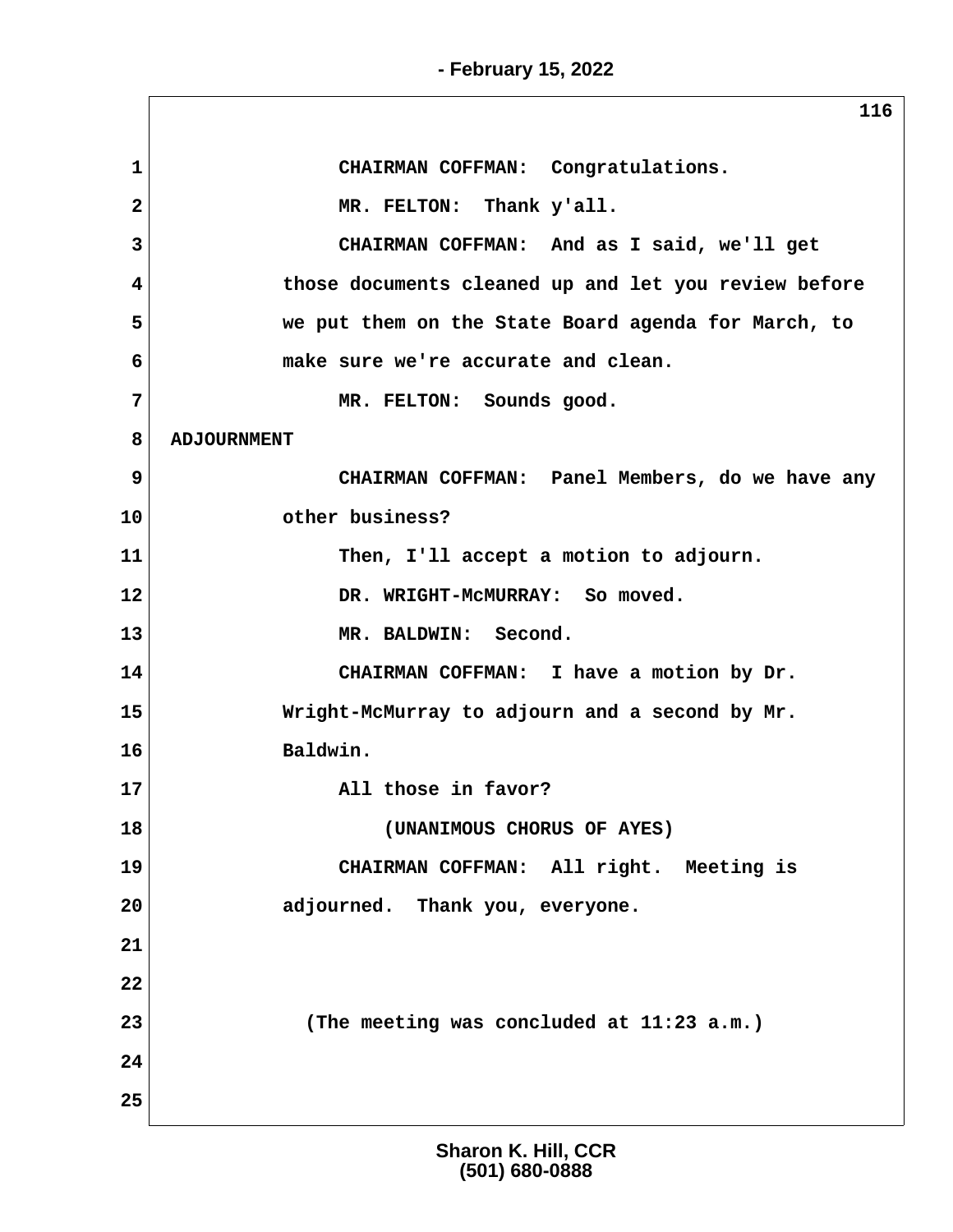| $\mathbf{1}$<br>$\overline{\mathbf{2}}$<br>$\overline{\mathbf{3}}$<br>$\boldsymbol{4}$<br>5<br>$\boldsymbol{6}$<br>$\overline{7}$<br>8<br>9<br>${\bf 10}$<br>11<br>12<br>13<br>14<br>15<br>16<br>17<br>18<br>19<br>20<br>21<br>22<br>23<br>24<br>HAAS HALL ACADEMY<br>25<br>EXHIBIT ONE (1) |     |
|---------------------------------------------------------------------------------------------------------------------------------------------------------------------------------------------------------------------------------------------------------------------------------------------|-----|
|                                                                                                                                                                                                                                                                                             | 117 |
|                                                                                                                                                                                                                                                                                             |     |
|                                                                                                                                                                                                                                                                                             |     |
|                                                                                                                                                                                                                                                                                             |     |
|                                                                                                                                                                                                                                                                                             |     |
|                                                                                                                                                                                                                                                                                             |     |
|                                                                                                                                                                                                                                                                                             |     |
|                                                                                                                                                                                                                                                                                             |     |
|                                                                                                                                                                                                                                                                                             |     |
|                                                                                                                                                                                                                                                                                             |     |
|                                                                                                                                                                                                                                                                                             |     |
|                                                                                                                                                                                                                                                                                             |     |
|                                                                                                                                                                                                                                                                                             |     |
|                                                                                                                                                                                                                                                                                             |     |
|                                                                                                                                                                                                                                                                                             |     |
|                                                                                                                                                                                                                                                                                             |     |
|                                                                                                                                                                                                                                                                                             |     |
|                                                                                                                                                                                                                                                                                             |     |
|                                                                                                                                                                                                                                                                                             |     |
|                                                                                                                                                                                                                                                                                             |     |
|                                                                                                                                                                                                                                                                                             |     |
|                                                                                                                                                                                                                                                                                             |     |
|                                                                                                                                                                                                                                                                                             |     |
|                                                                                                                                                                                                                                                                                             |     |
|                                                                                                                                                                                                                                                                                             |     |
|                                                                                                                                                                                                                                                                                             |     |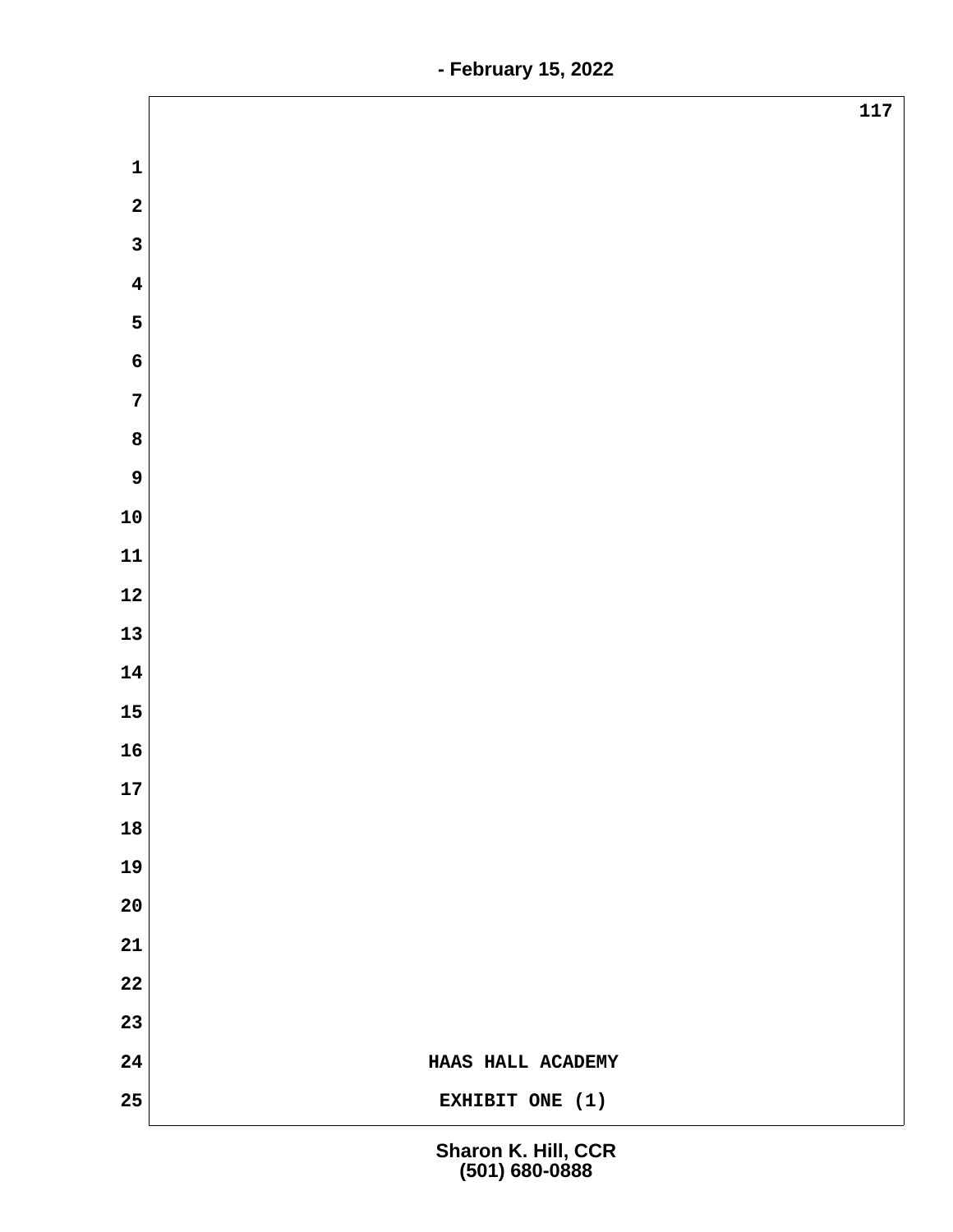|                         | 118                 |
|-------------------------|---------------------|
| $\mathbf 1$             |                     |
| $\overline{\mathbf{2}}$ |                     |
| $\overline{\mathbf{3}}$ |                     |
|                         |                     |
| $\overline{\mathbf{4}}$ |                     |
| 5                       |                     |
| $\boldsymbol{6}$        |                     |
| $\overline{7}$          |                     |
| $\bf{8}$                |                     |
| $\mathbf{9}$            |                     |
| ${\bf 10}$              |                     |
| ${\bf 11}$              |                     |
| ${\bf 12}$              |                     |
| 13                      |                     |
| 14                      |                     |
| 15                      |                     |
| 16                      |                     |
| 17                      |                     |
| 18                      |                     |
| 19                      |                     |
| ${\bf 20}$              |                     |
| 21                      |                     |
| 22                      |                     |
| 23                      |                     |
| ${\bf 24}$              | PREMIER LITTLE ROCK |
| 25                      | EXHIBIT ONE (1)     |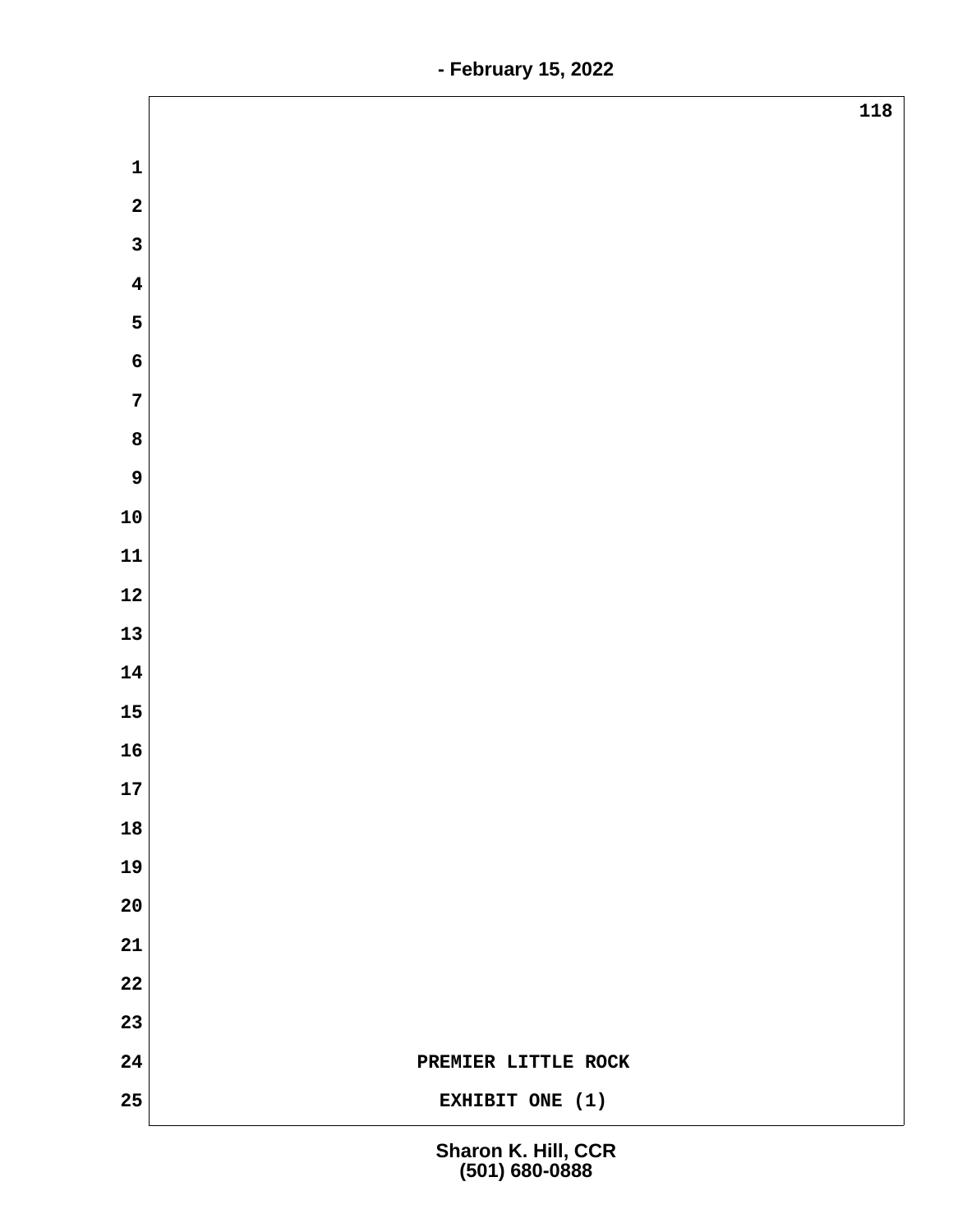# **C E R T I F I C A T E**

 **STATE OF ARKANSAS ) ) ss. COUNTY OF SALINE )**

 **I, SHARON K. HILL, CCR, a Certified Stenomask Reporter and Notary Public before whom the foregoing proceedings was taken, do hereby certify that the same is a true and correct transcription before the Arkansas Division of Elementary and Secondary Education, Charter Authorizing Panel, in Little Rock, Arkansas, on February 15, 2022; that the said proceedings was reduced to typewritten form by me or under my direction and supervision; and that the foregoing pages constitute a true and correct transcription of all proceedings had in said matter.**

 **I FURTHER CERTIFY that I am neither counsel for, related to, nor employed by any of the parties to this action.**

 **I FURTHER CERTIFY that I have no contract with any parties within this action that affects or has a substantial tendency to affect impartiality, that requires me to relinquish control of an original transcript or copies of the transcript before it is certified and delivered to the custodial agency, or that requires me to provide any service not made available to all parties to the action.**

 **WITNESS, MY HAND AND SEAL, THIS DATE: February 24, 2022.**

 **\_\_\_\_\_\_\_\_\_\_\_\_\_\_\_\_\_\_\_\_\_\_\_\_\_\_\_\_\_\_\_\_\_**

 **SHARON K. HILL, CCR Certified Court Reporter Certificate No. 670**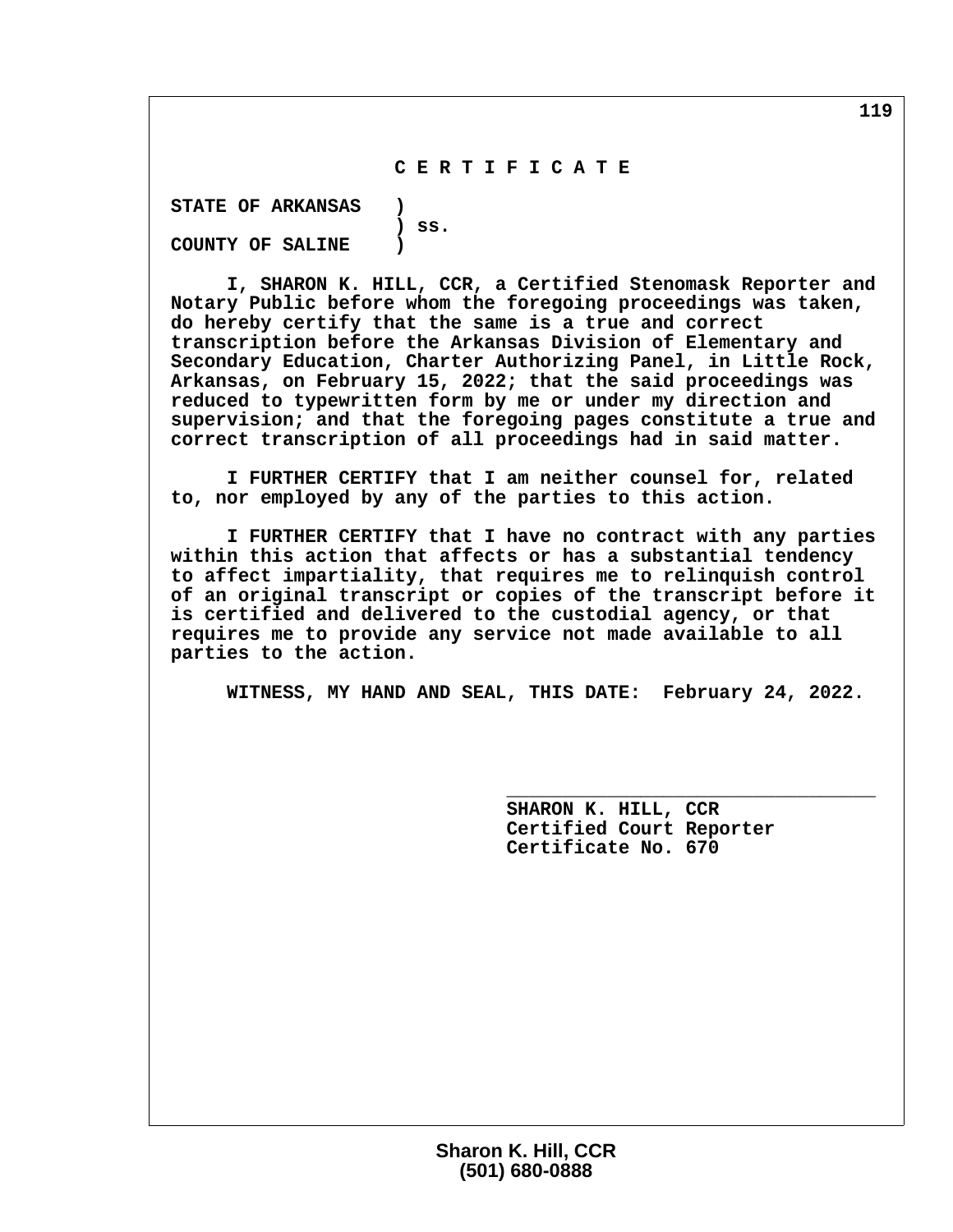|                      | accept(4)            | 39:13;82:8;110:23                 | 116:5                  | 11:1,6                   |
|----------------------|----------------------|-----------------------------------|------------------------|--------------------------|
|                      | 10:4;80:2;113:23;    | Adding (4)                        | ages(1)                | amongst $(2)$            |
| \$                   | 116:11               | 61:17,21;63:1;                    | 34:12                  | 92:19;93:25              |
|                      |                      | 69:18                             |                        |                          |
| \$1,000,000(1)       | acceptance(2)        |                                   | ago(1)                 | amount $(2)$             |
| 69:21                | 14:17;55:9           | addition (9)                      | 77:11                  | 43:1;109:9               |
| \$2,000,000(1)       | access(1)            | 5:6;11:1,6,11;                    | agree $(2)$            | <b>ANSWERED (4)</b>      |
| 101:3                | 44:12                | 80:10;82:5,21;83:14;              | 20:13;31:16            | 12:7;70:21;71:8;         |
| \$3,000,000(1)       | accessibility (1)    | 115:10                            | agreed $(2)$           | 88:15                    |
| 100:25               | 97:7                 | additional (16)                   | 57:20;114:18           | Anthony (1)              |
| \$30,000(1)          | accessible (1)       | 9:3;22:24;35:16;                  | agreement $(1)$        | 89:4                     |
| 70:3                 | 106:12               | 39:10,12,14;40:9;                 | 56:18                  | anticipate (2)           |
| \$360,000(1)         | accommodate (1)      | 42:12;62:7,19;87:18;              | ahead $(1)$            | 83:17;106:14             |
| 70:2                 | 11:12                | 89:24;92:13,16;                   | 18:10                  | anticipated (1)          |
| \$800,000(1)         | accommodating(1)     | 106:25;113:14                     | Aid $(1)$              | 94:9                     |
| 70:5                 | 68:15                | address $(4)$                     | 69:15                  | AP(4)                    |
|                      | accomplish(2)        | 40:24;63:20;76:12;                | Alcohol (3)            | 42:19;43:1,3;51:2        |
| \$925,000(1)         | 97:21,23             | 100:3                             | 85:22;86:3;87:2        | apiece $(1)$             |
| 69:19                | accordance (1)       | adequate $(2)$                    | ALE(3)                 | 73:12                    |
|                      | 45:22                | 96:3;97:4                         | 54:14;71:25;72:2       | apologies (4)            |
|                      | according(2)         | adjourn $(2)$                     | ALEs(1)                | 31:15;40:12;57:1;        |
|                      |                      | 116:11,15                         | 72:14                  | 61:1                     |
| [audio $(1)$         | 13:21;39:20          |                                   |                        |                          |
| 9:20                 | accountability (1)   | adjourned (1)                     | align $(1)$            | apologize (2)            |
| [clearing $(1)$      | 96:7                 | 116:20                            | 35:6                   | 19:13;26:4               |
| 83:15                | accreditation (3)    | <b>ADJOURNMENT (1)</b>            | alignment $(1)$        | <b>APPLICABILITY (1)</b> |
|                      | 13:14;74:19;         | 116:8                             | 105:7                  | 41:13                    |
| $\mathbf A$          | 109:17               | <b>Administrative (2)</b>         | alleviate (1)          | <b>APPLICATION (21)</b>  |
|                      | accredited (1)       | 57:24;59:4                        | 30:17                  | 4:21,25;5:4,14,16,       |
| A1 $ci(1)$           | 14:6                 | <b>ADMINISTRATORS (1)</b>         | allow $(2)$            | 20,24;19:19;20:6;        |
| 30:18                | accurate(2)          | 43:11                             | 42:20;51:19            | 40:13;77:4;78:2,3;       |
| Aaron $(1)$          | 40:22;116:6          | $\text{adopt}(1)$                 | allowed (1)            | 80:4;83:14;84:25;        |
| 89:11                | $\arccos(5)$         | 45:21                             | 8:12                   | 86:12;108:18,20,20;      |
|                      | 90:5,6,13;94:5;      | advance (1)                       | almost $(3)$           | 115:4                    |
| ability $(3)$        | 101:4                | 19:13                             | 52:5;71:22;93:2        | applications (1)         |
| 14:14;34:10;51:3     | ACT(6)               | <b>AdvancED</b> (10)              | along $(2)$            | 91:10                    |
| able (16)            | 13:24;14:23;15:1;    | 14:6;15:5;35:11,                  | 36:17;68:22            | applies $(1)$            |
| 3:9;18:2;34:13;      | 31:7,8;57:13         | 15, 15, 16; 36: 12, 13,           | alternate (4)          | 85:23                    |
| 43:4;50:10;63:18;    | Action $(5)$         | 18;82:6                           | 25:3,4;93:22;99:12     | apply $(2)$              |
| 65:21;71:21;73:14;   | 4:22;84:22,23;       | advantage (4)                     | <b>ALTERNATIVE (7)</b> | 62:14;104:12             |
| 91:7,8;97:13,23;     | 85:5;87:9            | 9:10;29:8;34:13;                  | 49:23,24;53:20,21;     | appreciate (4)           |
| 98:25;106:15;111:25  | actively(1)          | 98:6                              | 55:3,14;72:11          | 10:24;20:14;81:12;       |
| absolute $(1)$       |                      |                                   |                        |                          |
| 15:18                | 98:25                | advisory (5)                      | alters $(1)$           | 107:4                    |
| Absolutely (5)       | activities (2)       | 91:12;95:10;96:11,                | 87:20                  | approach $(2)$           |
| 26:23;31:4;33:18;    | 91:4;98:2            | 12;97:1                           | although $(1)$         | 23:4;73:3                |
| 44:14;58:20          | <b>ACTIVITY (1)</b>  | advocacy (1)                      | 55:9                   | approached (1)           |
| academic (5)         | 42:3                 | 100:22                            | altogether (1)         | 65:8                     |
| 14:14;93:22;94:10,   | actual(2)            | affirm(2)                         | 51:9                   | appropriate (1)          |
| 23;95:6              | 88:3;107:25          | 12:4;88:12                        | always $(2)$           | 95:23                    |
| Academies (1)        | actually(20)         | <b>AFFIRMATIVELY (2)</b>          | 16:16;45:4             | approval (7)             |
| 79:21                | 5:4,7;6:4,7;40:8;    | 12:7;88:15                        | amazing $(1)$          | 4:10,21,24;34:4;         |
| Academy (23)         | 46:24;48:24;49:21;   | affirmed (1)                      | 16:14                  | 113:8,25;114:4           |
|                      | 50:1,2,18;57:9;62:2; | 32:10                             | Amelia (2)             | approve $(17)$           |
| 6:11;10:16,25;       | 84:16,18;87:19;      | afforded (1)                      | 18:12,16               | 4:13;5:13,15,20;         |
| 11:5,9,10;12:24;     | 89:15;90:19;108:19;  | 82:23                             | amend $(2)$            | 7:16;10:9,15;80:3,8;     |
| 13:10,17;14:3,12;    | 110:11               | $\text{affraid} \left( 1 \right)$ | 84:24;86:12            | 82:3;86:6,11,17;         |
| 15:4,12,15;17:2,11;  | add $(26)$           | 110:24                            | amending $(1)$         | 104:18:110:17;           |
| 18:14;80:9,19;82:5,  | 21:16;23:6,19,23;    | again (6)                         | 87:1                   | 114:10;115:8             |
| 12,21;117:24         |                      |                                   |                        |                          |
| <b>ACADEMY'S (1)</b> | 27:3;33:25;34:2;     | 6:24;54:13;59:24;                 | <b>AMENDMENT (22)</b>  | approved (9)             |
| 6:2                  | 39:9,15;41:5,6;45:2; | 71:12;101:11;106:5                | 6:2,9;7:16;62:21,      | 4:20;5:25;7:12;          |
| accelerate (1)       | 51:15;53:17;54:8,11, | agencies $(1)$                    | 23;84:18;86:6,17,21;   | 40:15;62:15;66:7;        |
| 42:21                | 13;57:15;59:19,20;   | 100:8                             | 87:8,11,20,22;88:3;    | 86:21,25;106:2           |
| accelerated (4)      | 61:22;62:24;87:13;   | agenda (8)                        | 101:22;109:8;111:2;    | approving (1)            |
| 14:4;34:14;35:9;     | 88:1;89:23;110:25    | 4:5,6,22;11:19;                   | 114:1,5,10;115:17,18   | 78:19                    |
| 95:15                | added $(3)$          | 21:8;84:23;110:24;                | <b>AMENDMENTS (2)</b>  | APSCN(1)                 |
|                      |                      |                                   |                        |                          |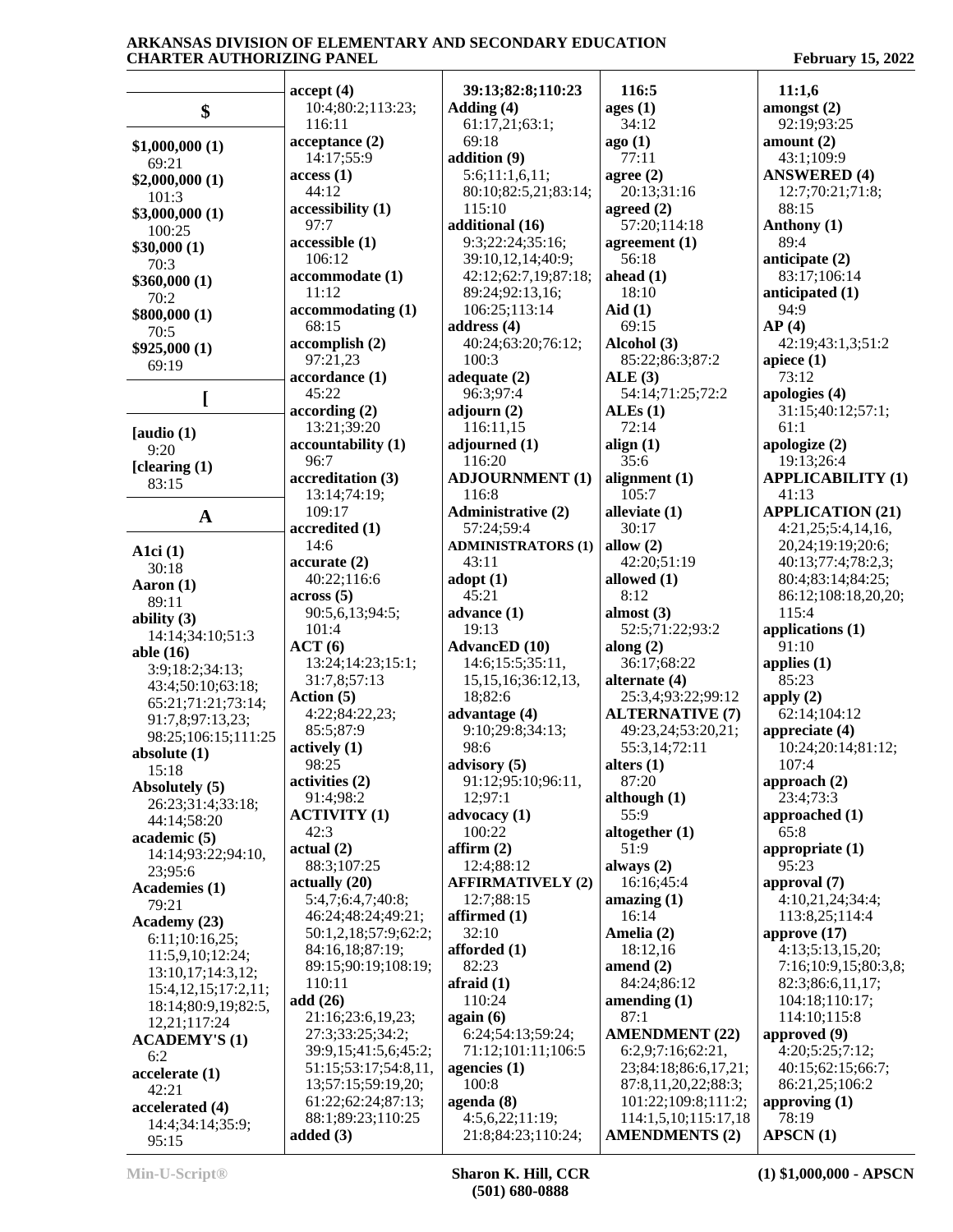| 46:1                    | 75:2;76:9                                       | 15;68:17,18;69:4,13;                      | 25, 25; 66: 1; 107: 10                 | 22;116:10                         |
|-------------------------|-------------------------------------------------|-------------------------------------------|----------------------------------------|-----------------------------------|
| APSRC(1)                | Attorney (1)                                    | 70:7,9,15;80:3,8;                         | Black $(2)$                            | buy $(1)$                         |
| 111:9                   | 111:9                                           | 83:1,2;108:11,12;                         | 68:2;70:6                              | 69:20                             |
| AQT(1)                  | $\left  \right $ attorneys (1)                  | 113:17,18;114:6,9;                        | block $(1)$                            |                                   |
|                         |                                                 |                                           |                                        | $\mathbf C$                       |
| 70:25                   | 53:3                                            | 115:3,4;116:13,16                         | 48:8                                   |                                   |
| area(5)                 | audience (2)                                    | $\rm {barn}$ (2)                          | blocks $(1)$                           |                                   |
| 40:17;41:7;66:3;        | 3:25,25                                         | 13:6;15:16                                | 14:8                                   | cadavers (1)                      |
| 68:9;82:23              | audio $(1)$                                     | <b>BASE</b> (1)                           | Board $(21)$                           | 65:23                             |
| areas(3)                | 6:20                                            | 29:24                                     | 20:5;39:10,25;                         | calendar (8)                      |
| 34:25;37:23;41:5        | auditorium (1)                                  | Based (5)                                 | 40:4,6,8,16,16;41:2,                   | 14:9,12;25:4,4,5,5,               |
| argue(1)                | 3:5                                             | 13:24;14:14;34:10;                        | 6,15;47:10,11;62:8;                    | 13,20                             |
|                         |                                                 |                                           |                                        |                                   |
| 99:9                    | August (5)                                      | 96:15:99:10                               | 65:6;74:2;81:5;                        | call $(4)$                        |
| arise(1)                | 23:10;24:19;25:2;                               | Baxter (1)                                | 83:25;85:22;86:3;                      | 38:13,14;76:14,22                 |
| 67:4                    | 103:4,7                                         | 17:25                                     | 116:5                                  | called (3)                        |
| Arkansas (59)           | Authorizing (3)                                 | Beating $(1)$                             | both $(1)$                             | 3:4;38:18;76:24                   |
| 3:5;13:19;18:4;         | 3:3,8,16                                        | 92:22                                     | 66:18                                  | came $(2)$                        |
| 28:11,13,21;29:1,8,9,   | available (8)                                   | become $(1)$                              | <b>BOUNDARIES (1)</b>                  | 7:13;17:20                        |
| 16;45:23;47:18,21;      | 4:2,3;8:11;29:10;                               | 16:10                                     | 47:13                                  | cameras $(1)$                     |
|                         |                                                 |                                           |                                        |                                   |
| 49:24;50:21;68:21;      | 72:4;77:16,18;                                  | becomes $(1)$                             | box(1)                                 | 64:23                             |
| 70:25;87:14,15,24;      | 103:23                                          | 59:14                                     | 81:19                                  | campus $(34)$                     |
| 88:24;89:8,9,12,13,     | Avenue (1)                                      | becoming $(1)$                            | boxes $(1)$                            | 11:13;13:6,7,8,8;                 |
| 21, 21; 90: 10, 13, 15; | 106:10                                          | 44:9                                      | 16:5                                   | 17:19,24;22:5,6;                  |
| 92:24,25;93:9,17,18;    | avoid(1)                                        | begin $(1)$                               | <b>Bradford</b> (1)                    | 41:5;62:10,24;63:1,8,             |
| 94:12;97:16;98:12,      | 23:2                                            | 66:11                                     | 89:7                                   | 11;65:5;72:1,5,15;                |
| 22;99:16;101:1,2,4,5,   | awarded (3)                                     | <b>BEGINNING</b> (6)                      | brand(1)                               | 82:4,22;83:15;88:2;               |
|                         |                                                 |                                           | 13:23                                  |                                   |
| 10,12,20;102:4,12,      | 90:14;101:6,9                                   | 22:19,21;42:18;                           |                                        | 89:15,22,23;91:8;                 |
| 17,22;104:1,13;         | awards $(1)$                                    | 47:2;57:16;82:24                          | brands(1)                              | 92:25;98:25;103:10;               |
| 105:6;106:21;           | 92:19                                           | beginnings $(2)$                          | 90:6                                   | 104:16;107:13,17;                 |
| 110:18;112:22;          | award-winning (1)                               | 72:24,25                                  | break $(2)$                            | 115:11                            |
| 113:2,8                 | 12:25                                           | begs(1)                                   | 84:7,9                                 | campuses (17)                     |
| around (2)              | aware $(1)$                                     | 38:25                                     | Bria $(1)$                             | 14:22;18:17,19;                   |
| 53:3;72:16              | 76:19                                           | behalf $(4)$                              | 89:14                                  | 22:11,15;63:9;68:21;              |
|                         |                                                 |                                           |                                        |                                   |
| Asian $(2)$             | away (2)                                        | 11:20;12:1;88:7,10                        | briefly $(3)$                          | 77:12;83:17;87:14,                |
| 68:1,8                  | 22:8;106:20                                     | bell $(1)$                                | 66:24;77:11;111:7                      | 18;89:25;90:1;91:7;               |
| aspect $(1)$            | awesome (1)                                     | 48:5                                      | $\text{bring} (2)$                     | 104:6;108:21;111:3                |
| 29:5                    | 16:11                                           | Bendure (1)                               | 7:15;109:12                            | campuses-wide (1)                 |
| Aspire (1)              | AYES(7)                                         | 74:11                                     | bringing $(3)$                         | 67:25                             |
| 13:24                   | 4:18:5:23:10:19:                                | benefit $(2)$                             | 74:24;75:1;76:9                        | can (51)                          |
| Assessment (3)          | 80:21;86:19;114:13;                             | 3:24;83:3                                 | brings $(3)$                           | 3:10,12,12,13,14;                 |
| 107:9,14;108:4          | 116:18                                          | <b>Bentonville (3)</b>                    | 22:20;30:7;33:1                        |                                   |
|                         |                                                 |                                           |                                        | 5:7;6:23,25;7:1;8:11;             |
| assigned $(1)$          |                                                 | 11:10;13:7;73:10                          | <b>Brown</b> $(1)$                     | 10:5,6;13:1;14:8,11,              |
| 95:10                   | B                                               | best $(2)$                                | 89:6                                   | 12;16:6,7,20;18:20;               |
| Assistance (3)          |                                                 | 93:10;94:4                                | budget $(2)$                           | 20:1,23;23:15;25:17;              |
| 15:23;55:12;91:9        | B2(3)                                           | bet $(3)$                                 | 69:7;106:13                            | 34:7;35:15,16;43:22;              |
| association(1)          | 30:17,20,21                                     | 65:6,6;69:14                              | build $(1)$                            | 48:2;55:17,19;59:4,               |
| 91:25                   | back $(25)$                                     | better $(4)$                              | 69:17                                  | 23;60:22,25;65:24;                |
| assume $(2)$            | 3:7,14;7:16,19;                                 | 23:15;65:25;72:2;                         | building $(11)$                        | 66:15,23;72:22;                   |
| 36:18;104:23            |                                                 |                                           | 7:11;18:20;43:11;                      |                                   |
|                         | 16:6;20:3;38:22;                                | 98:19                                     |                                        | 75:15,25;86:7;91:23;              |
| assuming $(2)$          | 39:4,5;53:5;59:23;                              | beyond $(2)$                              | 46:11;58:19;63:12,                     | 97:12,25;98:14;99:6;              |
| 88:5;112:8              | 67:6,8;70:22;78:9;                              | 35:17;36:4                                | 14;64:1;65:8,9,10                      | 100:3;101:21,21;                  |
| asynchronous (2)        | 85:18,18;101:21,22;                             | big(5)                                    | buildings $(4)$                        | 110:21                            |
| 8:8,11                  | 106:1,5;112:4,5;                                | 15:22;16:13;73:15,                        | 7:10;48:17;68:24;                      | candidate (1)                     |
| athletic $(1)$          | 114:17,24                                       | 18;91:21                                  | 77:22                                  | 76:11                             |
| 15:13                   | back-checking (1)                               | biggest $(1)$                             | bunch $(1)$                            | cap $(20)$                        |
|                         |                                                 |                                           |                                        |                                   |
|                         |                                                 |                                           |                                        |                                   |
| <b>AT-LARGE (1)</b>     | 67:7                                            | 16:14                                     | 43:2                                   | 62:25;63:9;77:22;                 |
| 41:11                   | background (7)                                  | biologies $(1)$                           | bus(2)                                 | 79:4;80:17;84:10,17;              |
| attend $(2)$            | 63:24;74:7,9,15;                                | 35:16                                     | 18:3;45:15                             | 87:16,23;90:1;                    |
| 14:10;95:25             | 75:12,13;90:3                                   | Biology (2)                               | buses $(2)$                            | 101:15;103:2,9,11,                |
| attendance (2)          |                                                 | 43:3,4                                    | 45:9,14                                |                                   |
|                         | back-up $(1)$                                   |                                           |                                        | 12;104:1;113:4,6;                 |
| 95:5;97:2               | 43:22                                           | bit $(14)$                                | business $(12)$                        | 115:6,12                          |
| attending $(1)$         | Baldwin (31)                                    | 21:12;31:24;32:7;                         | 99:2;100:14;                           | capacity $(3)$                    |
| 106:17<br>attention (2) | 3:17;4:14,16;5:12,<br>15, 19; 8: 24, 25; 10: 9, | 35:3;38:23;39:13;<br>53:12;54:2,12;62:23, | 109:18,19,20,24;<br>110:3,9;111:11,13, | 15:13;77:12;94:6<br>capital $(1)$ |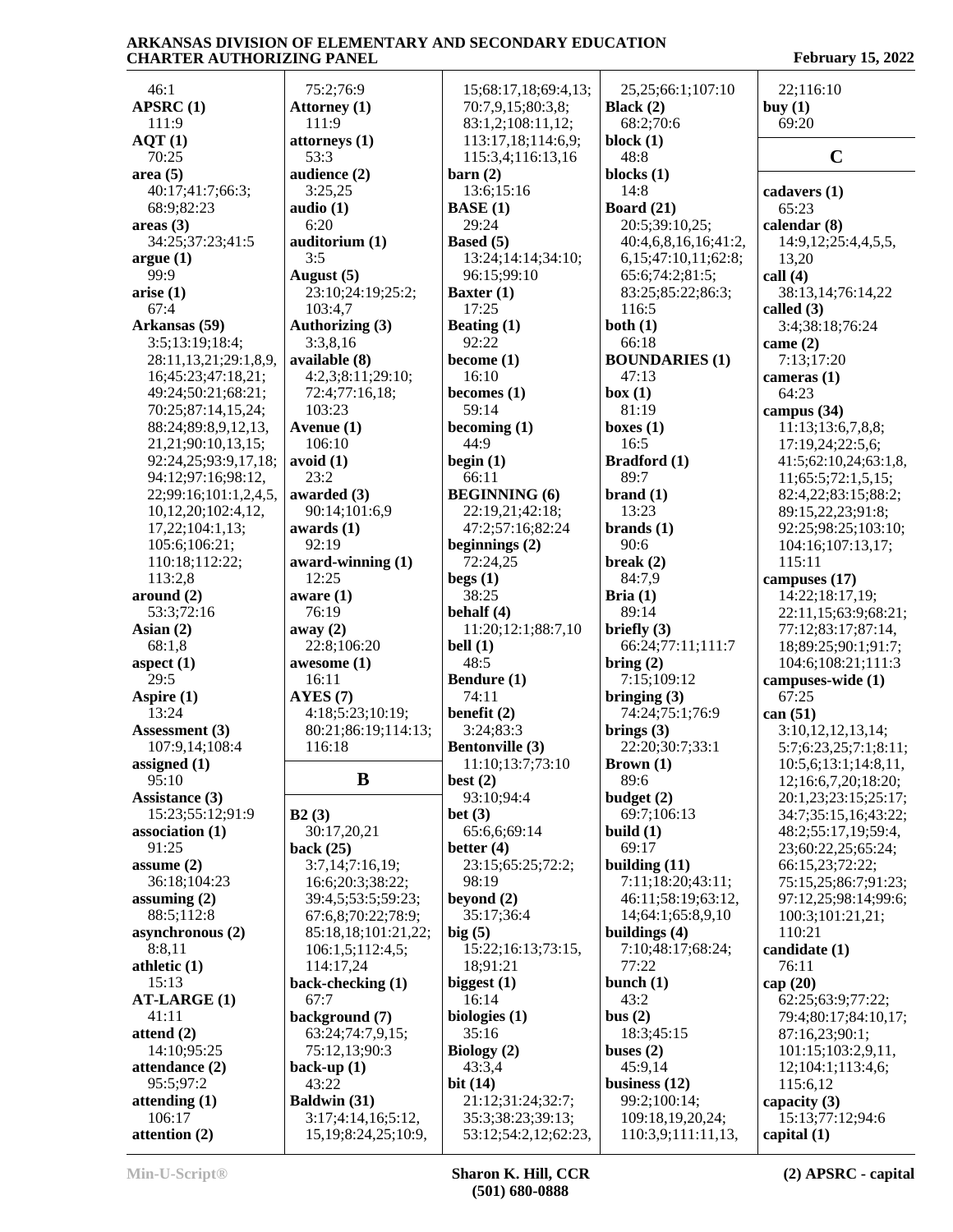59:6 **caps (1)** 114:19 **car (1)** 68:23 **care (6)** 74:25;76:8,20; 97:14;107:22,22 **Career (11)** 34:20,22,23;35:10; 82:9;91:5;92:13; 96:16,25;97:22; 107:14 **career-focus (2)** 37:1,2 **careers (1)** 36:3 **carefully (1)** 106:6 **caring (1)** 94:21 **Carnegie (3)** 23:4,4,20 **carrot (1)** 6:19 **case (1)** 28:16 **catalyst (1)** 13:2 **catches (1)** 32:9 **caught (1)** 78:18 **caused (1)** 65:3 **Center (6)** 11:10;13:9;15:23; 64:13;100:1;101:17 **Centers (1)** 107:11 **central (1)** 92:23 **certain (1)** 24:14 **certainly (13)** 15:6;17:1,18;18:2; 32:22;38:25;44:9; 45:24,25;51:11; 55:16;70:17;73:13 **CERTIFICATE (1)** 29:19 **certification (6)** 27:2;31:1;41:24; 96:22;99:8;107:15 **certifications (6)** 92:18;98:11,17,18; 99:1;107:9 **certified (4)** 15:6;29:5;32:13; 48:21 **Chair (4)** 11:21;15:14;29:13;  $111.8$ **CHAIRMAN (351)** 3:2;4:7,12,15,19, 22;5:10,13,18,24;6:3, 12,15,23;7:1,3,6,9,18, 23;8:1,5,21,24;9:1,4, 7,9,15,23;10:2,6,12, 14,20;11:2,14,24; 12:1,8,11,13,17,19; 19:9,17,21,24;20:1,9, 12,14,18,20,23,25; 21:3,5,19,23,25;23:8, 10,12;24:18,21,24; 25:8,12,15,19,24; 26:2,5,9,11;27:14,18, 20,23;28:1,14,16,23, 25;29:3,7,14,17; 30:20,23;31:3,14,25; 32:4,9,19,25;33:3,6, 8,13,17;34:5,15,19; 36:11;37:13,16,19; 38:22;39:3;40:14,20, 23;41:2,4,9;43:6,10, 12,22;44:3,11,15; 45:4,11,16,20;46:1,4, 7,10,15,20;48:3,9,11, 14,17,20;50:8;51:7, 13;52:1,4,7,10,13,17, 20,23;53:2,5,8,14,23; 54:2,10,23,25;55:2,6, 20;56:1,3,9,13,15,19, 22;57:2,4;58:1,9,15, 17,21,24;59:5,8,13, 23;60:2,11,14,16,24; 61:2,12,15,20,25; 62:13,17,22;63:4,12, 19,23;66:1,9,15; 68:17;69:10;70:19; 71:11;72:18;73:21, 23,25;74:5,7,12,15, 18,21,24;75:1,5,9,20, 24;76:2,7,16,19;77:1, 3,7,10,14,21,24;78:2, 7,10,15,18,21,25; 79:3,6,10,13,17,20, 24;80:7,16,19,22,25; 81:4,7,10,14,16,20, 23;82:2,11,14,16,19; 83:1,8,12,20,22,25; 84:3,5,11,20;85:1,3, 10;86:10,15,20;87:3, 7,9;88:4,9,16;101:21; 102:1,8,11,16,19,24; 103:2,6,9,12,15,18, 25;104:3,10,15,18, 23;105:3,11,14,17, 20,25;106:16,19,24; 107:3;108:8,11; 109:3,7,15;110:1,6, 16,21;111:2,5,19; 112:3,12,15,21; 113:1,12,17,19,21, 23;114:2,8,14,23; 115:3,7,16,22;116:1, 3,9,14,19 **chance (1)** 98:16 **change (7)** 13:2;16:7;43:19; 57:21;81:22;111:12; 115:6 **changed (2)** 5:5;9:13 **changes (2)** 15:21;16:12 **changing (1)** 59:2 **charge (1)** 65:15 **Charter (41)** 3:3,8,15;4:7,21,25; 5:2,20;6:10;7:13,17, 24;10:23;11:7,8; 13:1,21;73:5;82:4; 84:14,25;86:12,25; 87:1,11,12,13,15,17; 89:19;92:10;93:10, 24;102:13,14,21,22; 104:24;115:9,10,24 **charters (6)** 80:10;87:18,24; 102:20,21;108:22 **chat (1)** 81:19 **check (2)** 3:10;6:18 **checked (1)** 74:22 **checking (3)** 16:5;74:9;96:12 **checklist (1)** 106:11 **checks (7)** 63:24;67:10;74:8, 10,16;75:12,13 **chemistries (1)** 35:15 **chemistry (1)** 37:6 **Chief (1)** 89:2 **Child (6)** 22:3,6,8,10;43:3; 75:15 **childhood (1)** 37:8 **children (1)** 51:5 **choice (1)** 100:23 **choose (1)** 5:8 **CHORUS (7)** 4:18;5:23;10:19; 80:21;86:19;114:13; 116:18 **chosen (1)** 42:21 **circle (1)** 39:5 **circumstances (2)** 8:9;67:5 **citation (2)** 27:22;46:25 **CITATIONS (2)** 46:22;62:8 **cite (1)** 26:16 **cited (3)** 28:6;58:6;59:3 **cities (1)** 15:19 **citizens (1)** 97:16 **clarification (1)** 87:3 **clarify (1)** 22:1 **class (2)** 14:15;69:17 **classes (10)** 14:13;23:22;35:11; 36:12,13,19;37:7,8; 43:1;48:7 **CLASSROOM (5)** 26:12;47:16;70:1; 91:2,2 **clean (7)** 20:4;79:18;81:2; 109:10;114:17,19; 116:6 **cleaned (2)** 74:22;116:4 **clean-up (9)** 19:23;20:2;21:10; 27:24;28:3;49:20; 73:22,23;86:23 **clear (5)** 39:2;71:15;76:13; 102:2;114:20 **cleared (3)** 75:19;76:17;85:7 **clearly (3)** 3:23;83:2;88:18 **clerical (1)** 76:13 **client (1)** 55:8 **close (2)** 77:23;82:19 **closed (1)** 25:22 **closer (3)** 31:23;32:1;114:2 **CMO (5)** 109:20;110:4,14; 111:20,21 **coaches (3)** 95:10;96:25;97:1 **coaching (1)** 95:20 **code (20)** 22:22;26:16;30:2; 33:25;34:2;39:10,14, 17;40:2;41:25;45:2; 47:9;48:23;49:14,25; 54:7;58:6;59:18; 61:17,22 **COFFMAN (353)** 3:2,16;4:7,12,15, 19,22;5:10,13,18,24; 6:3,12,15,23;7:1,3,6, 9,18,23;8:1,5,21,24; 9:1,4,7,9,15,23;10:2, 5,6,12,14,20;11:2,14, 24;12:1,8,11,13,17, 19;19:9,17,21,24; 20:1,9,12,14,18,20, 23,25;21:3,5,19,23, 25;23:8,10,12;24:18, 21,24;25:8,12,15,19, 24;26:2,5,9,11;27:14, 18,20,23;28:1,14,16, 23,25;29:3,7,14,17; 30:20,23;31:3,14,25; 32:4,9,19,25;33:3,6, 8,13,17;34:5,15,19; 36:11;37:13,16,19; 38:22;39:3;40:14,20, 23;41:2,4,9;43:6,10, 12,22;44:3,11,15; 45:4,11,16,20;46:1,4, 7,10,15,20;48:3,9,11, 14,17,20;50:8;51:7, 13;52:1,4,7,10,13,17, 20,23;53:2,5,8,14,23; 54:2,10,23,25;55:2,6, 20;56:1,3,9,13,15,19, 22;57:2,4;58:1,9,15, 17,21,24;59:5,8,13, 23;60:2,11,14,16,24; 61:2,12,15,20,25; 62:13,17,22;63:4,12, 19,23;66:1,9,15; 68:17;69:10;70:19; 71:11;72:18;73:21, 23,25;74:5,7,12,15, 18,21,24;75:1,5,9,20, 24;76:2,7,16,19;77:1, 3,7,10,14,21,24;78:2, 7,10,15,18,21,25; 79:3,6,10,13,17,20, 24;80:7,16,19,22,25; 81:4,7,10,14,16,20, 23;82:2,11,14,16,19; 83:1,8,12,20,22,25; 84:3,5,11,20;85:1,3, 10;86:10,15,20;87:3, 7,9;88:4,9,16;101:21; 102:1,8,11,16,19,24; 103:2,6,9,12,15,18, 25;104:3,10,15,18, 23;105:3,11,14,17,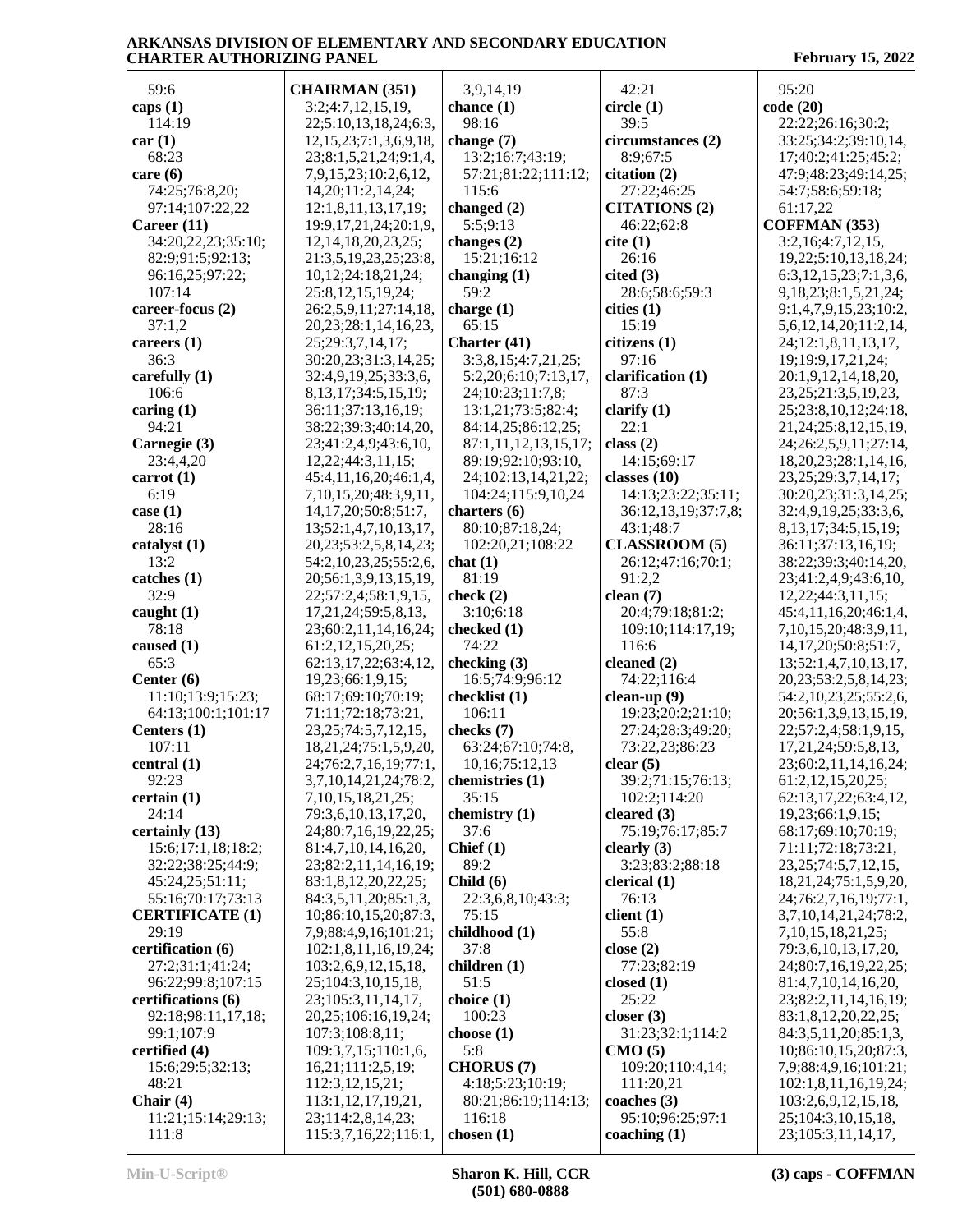20,25;106:16,19,24; 107:3;108:8,11; 109:3,7,15;110:1,6, 16,21;111:2,5,19; 112:3,12,15,21; 113:1,12,17,19,21, 23;114:2,8,14,23; 115:3,7,16,22;116:1, 3,9,14,19 **collaborate (2)** 92:8,9 **collaborated (1)** 92:10 **college (33)** 14:17;18:4;25:23; 26:5;35:4,8,12,14,22; 42:22;50:4,5,15,24; 51:1,9,19,20;53:13; 55:9;82:9;83:10; 90:21,23;91:5,6,8,10; 96:25;97:6;99:9,11, 14 **college- (1)** 14:4 **college-bound (1)** 42:20 **coming (4)** 63:24;71:22;88:17; 105:17 **comment (1)** 81:18 **comments (7)** 71:18;81:24;86:10; 107:2;108:9;109:4;  $111.6$ **committed (1)**  $9.19$ **COMMITTEE (9)** 27:7,15;48:25; 66:20;67:11,14,22; 68:4;97:1 **committees (1)** 91:25 **communication (1)** 87:21 **communications (1)** 97:4 **communities (4)** 13:1;73:5;96:5; 101:19 **community (25)** 5:6;15:19;40:2; 50:23;73:7,9;91:21; 92:2,5;93:5,22,25; 94:2,16;97:19;98:1; 99:2;100:2,9,10,12, 14,15,22;106:23 **COMPENSATION (1)** 49:13 **compilation (1)** 100:17 **complaints (1)** 66:5

**complete (3)** 91:16;99:16; 115:19 **completed (3)** 50:16,22;51:21 **completion (1)** 108:2 **compliance (1)** 112:19 **comply (1)** 23:3 **component (3)** 29:5;45:10;91:5 **comprehensive (2)** 60:2;83:9 **compressed (1)** 23:21 **comprised (1)** 40:1 **computer (1)** 6:21 **concept (1)** 73:4 **concern (1)** 65:3 **concerned (1)** 85:23 **concerns (27)** 21:11,15,22;27:11; 28:10,12;29:21;30:8, 11,17;32:15;34:18, 25;35:2,2,23;36:8; 39:8;41:16,19;42:1; 43:19;47:8,12;50:6; 62:11;97:9 **concluded (1)** 116:23 **CONCURRENT (3)** 53:13;90:21;92:15 **conferences (1)** 96:1 **confirm (2)** 26:18;31:18 **confirmation (2)** 86:2,3 **confirmed (8)** 22:4;31:14;42:7; 49:3;59:11;61:19; 62:9,18 **confirming (1)** 85:22 **conflict (1)** 71:4 **confusing (2)** 19:18;20:10 **confusions (1)** 109:16 **Congratulations (2)** 83:20;116:1 **connect (1)** 90:25 **connected (1)** 95:15

**connections (2)** 107:5,7 **consecutive (1)** 13:12 **CONSENT (1)** 4:6 **consider (2)** 26:6;84:24 **consideration (6)** 4:9;6:1,5;10:25; 11:5;85:6 **considering (1)** 55:1 **consolidate (1)** 109:1 **constantly (1)** 98:6 **Construction (1)** 89:7 **Consumer (2)** 38:12,19 **contact (3)** 9:22;63:25;76:3 **content (1)** 37:14 **continual (1)** 16:4 **continuation (1)** 40:5 **continue (19)** 3:23;19:5;20:17; 47:25;82:8;83:10,17; 94:19;95:6,12,17; 96:4,24;97:3,24; 98:10;101:17,18; 114:25 **continued (1)** 115:13 **Continuity (3)** 46:4,10,16 **CONTRACT (2)** 29:19;111:21 **CONTRACTS (1)** 29:23 **conversation (1)** 97:20 **conversations (1)** 107:21 **convert (1)** 101:11 **converted (1)** 13:5 **converting (1)** 89:19 **co-ops (1)** 100:6 **Coordinator (2)** 5:1;84:13 **copies (1)** 69:9 **counseling (2)** 60:3;61:11 **Counselor (2)**

 59:22;60:4 **counselors (1)** 60:9 **count (1)** 43:4 **country (1)** 90:5 **COUNTY (6)** 6:1,5,11,13;7:3; 10:16 **couple (2)** 33:25;37:7 **course (7)** 31:1,17;36:2; 37:20;44:7;47:18; 52:24 **courses (23)** 34:24;35:6,10,17, 21,25;37:1,2,5,9,10, 11,24;42:19,20;50:4, 6,18;51:2,19;52:6; 71:20,23 **cover (1)** 110:18 **Covid (7)** 16:12;17:1,16,16, 17;18:22;20:19 **cracks (1)** 99:23 **create (1)** 87:23 **created (1)** 67:8 **CREDIT (11)** 50:4,5,15,18;51:2, 10,18,20;53:13; 90:21;92:15 **credits (3)** 36:21;37:14;96:18 **crisis (1)** 17:17 **CROSS (8)** 6:1,5,11,13;7:3; 10:16;30:4;44:25 **crown (1)** 18:9 **CSP (4)** 101:3;108:20,20, 24 **CTE (15)** 35:5,19,21,25;36:2, 21;37:5,11,14;71:19; 89:12;98:10;99:1,16; 115:20 **cultivating (1)** 94:22 **Culture (2)** 15:9,11 **curiosity (1)** 55:18 **curious (1)** 108:13 **current (7)**

 9:14;21:13;75:24; 80:9;82:4;103:11; 104:10 **currently (9)** 9:12;18:18;37:10; 67:15;75:12;90:7,12; 93:12;94:14 **curriculum (8)** 14:4,5;34:13,16; 35:22;42:8,9;55:22 **Curtis (1)** 89:10 **D dairy (2)** 13:6;15:16 **DAN (6)** 6:22;12:20;31:23, 25;32:6;88:21 **Data (2)** 89:11;99:10 **date (3)** 75:24;90:7;101:8 **DATES (4)** 22:19,21;47:2; 57:16 **DAVIS (4)** 6:22;12:20;31:23; 32:6 **day (19)** 14:8;17:10,13,21, 22;23:1,19,22;24:14; 47:22,25;48:5,6,12; 68:22;75:22;84:4; 96:9;98:25 **days (21)** 14:8,22;15:16; 16:19;23:2,7,13;24:1, 11,25;25:11,19,21, 23;26:1,6,6,8;48:2; 75:15,19 **dealing (1)** 95:4 **Deborah (1)** 3:16 **decade (1)** 13:17 **December (1)** 7:13 **decent (1)** 99:8 **decided (1)** 94:12 **decision (1)** 61:1 **decision-making (1)** 92:1 **decisions (1)** 97:10 **decrease (1)**

 93:24 **DEDICATED (1)**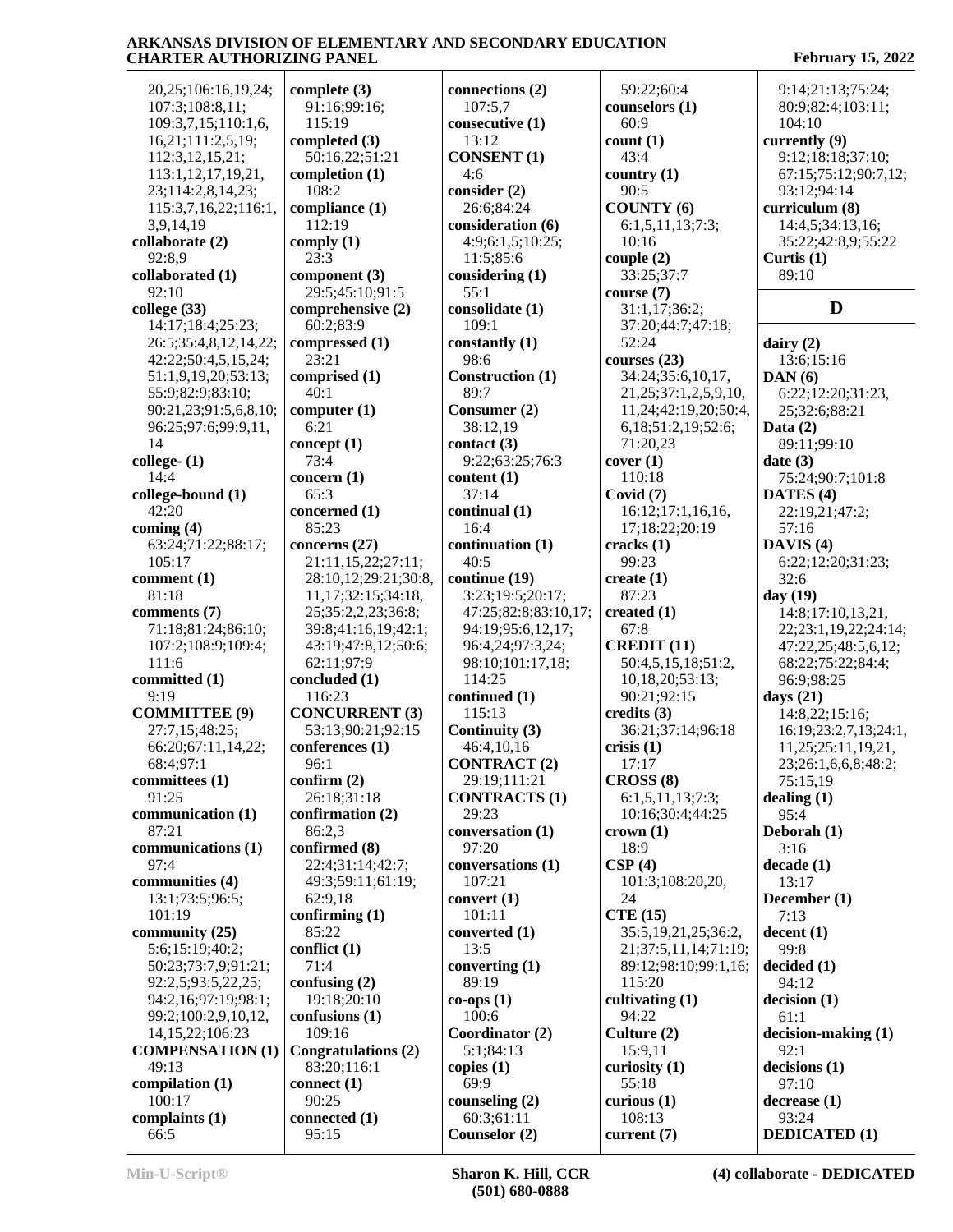| 47:18                            | 4, 13; 109: 8, 12; 114: 24          | DLP(1)                                                  | 16,17;116:12,14                 | 115:20                   |
|----------------------------------|-------------------------------------|---------------------------------------------------------|---------------------------------|--------------------------|
| definitely (2)                   | digitization $(1)$                  | 6:6                                                     | dramatic $(1)$                  | educational (4)          |
| 29:1;68:3                        | 44:8                                | documentation (3)                                       | 77:19                           | 16:18;57:6;82:7;         |
| <b>DEFINITION (2)</b>            | diploma $(3)$                       | 111:23,25;112:9                                         | drills $(2)$                    | 94:1                     |
| 41:17,18                         | 91:15;96:22;101:8                   | documents (1)                                           | 46:2,2                          | educationally (1)        |
| definitive (1)                   | diplomas $(3)$                      | 116:4                                                   | drive $(1)$                     | 115:14                   |
| 52:25                            | 90:15;101:7,9                       | Dollar $(1)$                                            | 18:3                            | Educator $(2)$           |
| DEGREE (1)                       | direct $(1)$                        | 85:24                                                   | driven $(2)$                    | 21:17;29:16              |
| 29:24                            | 95:14                               | done $(5)$                                              | 91:18;94:2                      | educators $(1)$          |
| degrees $(1)$                    | direction $(3)$                     | 10:23;15:22;72:15;                                      | $\text{dropout} (3)$            | 93:7                     |
| 15:5                             | 8:10;37:12;42:21                    | 107:11,12                                               | 93:24;97:2;99:19                | Edwards $(1)$            |
| delay(1)                         | directly $(3)$                      | door(1)                                                 | dropped(3)                      | 89:4                     |
| 48:2                             | 4:4:99:14:109:24                    | 97:9                                                    | 90:16;93:2;95:3                 | effect $(1)$             |
| deleting $(1)$                   | Director (14)                       | double-check (1)                                        | dropping $(1)$                  | 17:17                    |
| 46:21                            | 5:3;15:8,11,14;                     | 7:20                                                    | 95:3                            | effective $(1)$          |
| demand $(1)$                     | 18:13;58:3;65:14;                   | down $(10)$                                             | $\bf{drive}$ $(1)$              | 111:12                   |
| 99:4                             | 84:15;88:23;89:9,10,                | 21:19;30:16;31:6;                                       | 68:24                           | effectuate (1)           |
| demographics (1)                 | 12,14,15                            | 43:9;49:6;59:16;                                        | due $(1)$                       | 34:1                     |
| 67:22                            | Directors (8)                       | 64:19;66:7;110:7;                                       | 20:19                           | effort(1)                |
| demonstrated (2)<br>83:15;115:25 | 39:7,11;41:15;<br>47:5,7,10,12;62:8 | 113:11<br>Dr(237)                                       | <b>DUNAVAN</b> (6)              | 15:4<br>efforts $(2)$    |
| Dennis (1)                       | <b>DIRECTOR'S (1)</b>               | 3:16,17;4:10,13,23,                                     | 18:11,12,15,16;<br>55:11,16     | 99:19:115:13             |
| 88:22                            | 39:6                                | 24;5:17,19;6:4,14,18;                                   | duplicate $(1)$                 | eFinance (2)             |
| Department (7)                   | disadvantage (1)                    | 7:22,25;8:4,6,7,18,                                     | 54:24                           | 110:2,11                 |
| 3:5;11:18;13:11,                 | 59:14                               | 20, 22, 23, 9: 1, 2, 10: 11,                            | duplicative (12)                | eighth $(1)$             |
| 15;14:6;17:20;19:12              | disadvantaged (1)                   | 12, 13, 15; 11: 2, 4; 12: 9,                            | 41:23;43:14;44:22;              | 29:15                    |
| describe(1)                      | 94:1                                | 10, 12, 15, 18, 23;                                     | 47:3,14;49:2,15,17;             | Either $(3)$             |
| 64:11                            | disadvantages (1)                   | 16:25;18:12,22;19:7;                                    | 57:8,11,17;62:2                 | 46:25;90:22;             |
| describes (1)                    | 59:14                               | 23:9,11,14,18;24:3,6,                                   | duration $(1)$                  | 111:24                   |
| 30:24                            | <b>DISCIPLINE</b> (4)               | 8, 11, 15; 25: 7, 10, 14,                               | 6:10                            | <b>ELECTION</b> (2)      |
| DESE $(2)$                       | 30:13,15;31:7,8                     | 16,23,25;26:4,7,10;                                     | during $(4)$                    | 41:11,13                 |
| 4:3;6:8                          | discovered (1)                      | 28:22;29:11;33:19;                                      | 16:11;17:15,16;                 | elections <sub>(1)</sub> |
| destroyed (1)                    | 72:2                                | 34:7,19;35:1,7,19;                                      | 94:10                           | 40:3                     |
| 46:12                            | discuss(1)                          | 36:6,7,10,23,25;37:3,                                   | Duvall (2)                      | electives (1)            |
| detention (1)<br>100:1           | 28:14                               | 22;38:1,4,7,9,11,15,                                    | 89:11;107:20                    | 37:14                    |
| determined (1)                   | discussed (5)<br>47:21;58:12;62:14; | 18,21;40:24;41:1,3,8;<br>42:18,23,25;43:8;              | E                               | electronic (1)<br>3:6    |
| 17:6                             | 82:6;114:10                         | 46:3,6,9,14,18;48:7,                                    |                                 | <b>ELEMENTARY (6)</b>    |
| development (4)                  | discussion (4)                      | 10,13,16,19;51:24;                                      | eager $(1)$                     | 6:1,11;7:6;9:10;         |
| 29:9;37:9;92:11;                 | 5:10;85:10,15,19                    | 52:3;54:17,22;55:18;                                    | 17:9                            | 10:16,22                 |
| 100:7                            | disengaged (2)                      | 63:3,7,15,22;64:4,18;                                   | earlier $(7)$                   | Elementary's (1)         |
| devices $(1)$                    | 95:1;115:14                         | 65:2,4,10,12;66:4,11,                                   | 23:8,20,24;24:7,                | 6:6                      |
| 3:6                              | distortion] $(1)$                   | 12, 14, 15, 17; 67: 2, 9,                               | 16;55:11;58:12                  | eligible $(2)$           |
| dialogue $(1)$                   | 9:20                                | 13, 19, 21; 68: 5, 10, 13,                              | early $(3)$                     | 50:23;92:16              |
| 91:13                            | district $(23)$                     | 16,20;69:3,8,15;70:8,                                   | 37:8;48:2;90:18                 | else $(4)$               |
| diesel $(1)$                     | 9:21;27:7;43:11;                    | 11, 17; 71; 1, 7, 9, 11, 12;                            | earn $(3)$                      | 23:25:25:17;85:12;       |
| 98:16                            | 45:20;47:10,11,13;                  | 72:7,8,9,10,12,13,14,                                   | 90:20;92:17;99:7                | 112:5                    |
| different (11)                   | 48:25;63:23;74:8;                   | 17;73:6,18,24;74:4,6,                                   | easier $(1)$                    | else's $(1)$             |
| 14:3;16:8;17:2;                  | 87:23,25;89:20,22;                  | 11, 14, 17, 20, 23, 25;                                 | 112:14                          | 25:18                    |
| 39:23;67:4,5,16,25,              | 94:12;96:1,3;100:5;                 | 75:3,8,16,23;76:1,5,                                    | easy $(1)$                      | email $(1)$              |
| 25;76:23;90:6                    | 101:12,13;110:8,10;                 | 8, 15, 18, 24; 77: 2, 5, 9,                             | 76:13                           | 87:19                    |
| differentiation (1)              | 112:23                              | 13, 15, 23, 25; 78: 6, 9,                               | Economics (2)                   | embedded (1)             |
| 35:4                             | districts $(2)$                     | 14, 16, 20, 24; 79: 2, 5, 8,                            | 38:13,15                        | 95:20                    |
| difficult (1)<br>16:25           | 8:10;92:12<br>district-wide (1)     | 12, 16, 19, 23; 80: 15,<br>18, 24; 81: 3, 6, 9, 12, 15, | ed(4)<br>18:18;92:9;100:13;     | embedding $(1)$<br>36:14 |
|                                  |                                     |                                                         |                                 | emphasizes $(1)$         |
| difficulties $(2)$<br>6:16;8:15  | 78:17<br>diversity $(5)$            | 24;82:2,3,10,25;83:7,<br>12, 13, 19, 21, 24; 84: 2,     | 107:18<br><b>Education (22)</b> | 93:23                    |
| difficulty $(1)$                 | 15:25;16:7;66:13,                   | 4, 12, 13; 85: 2, 4, 9;                                 | 3:5;9:20;13:4,11,               | employ $(2)$             |
| 24:4                             | 19;68:9                             | 86:14,16;87:10;                                         | 15;14:7;16:21;19:4;             | 90:8;110:8               |
| DIGITAL (19)                     | divide(1)                           | 106:24;107:1,4;                                         | 30:6;31:11;34:21,24;            | employed $(3)$           |
| 6:2,7,9;7:4,14,21;               | 23:23                               | 108:6;109:3,4;                                          | 38:16;44:20;89:3;               | 95:2,19;110:14           |
| 8:2;9:10,17;10:10,               | Division $(1)$                      | 113:11,14,16,19,20,                                     | 90:4;92:22;94:18;               | employee $(2)$           |
| 17;44:12;69:25;78:3,             | 45:23                               | 25;114:4,9;115:7,8,                                     | 100:6,25;106:15;                | 110:4;111:15             |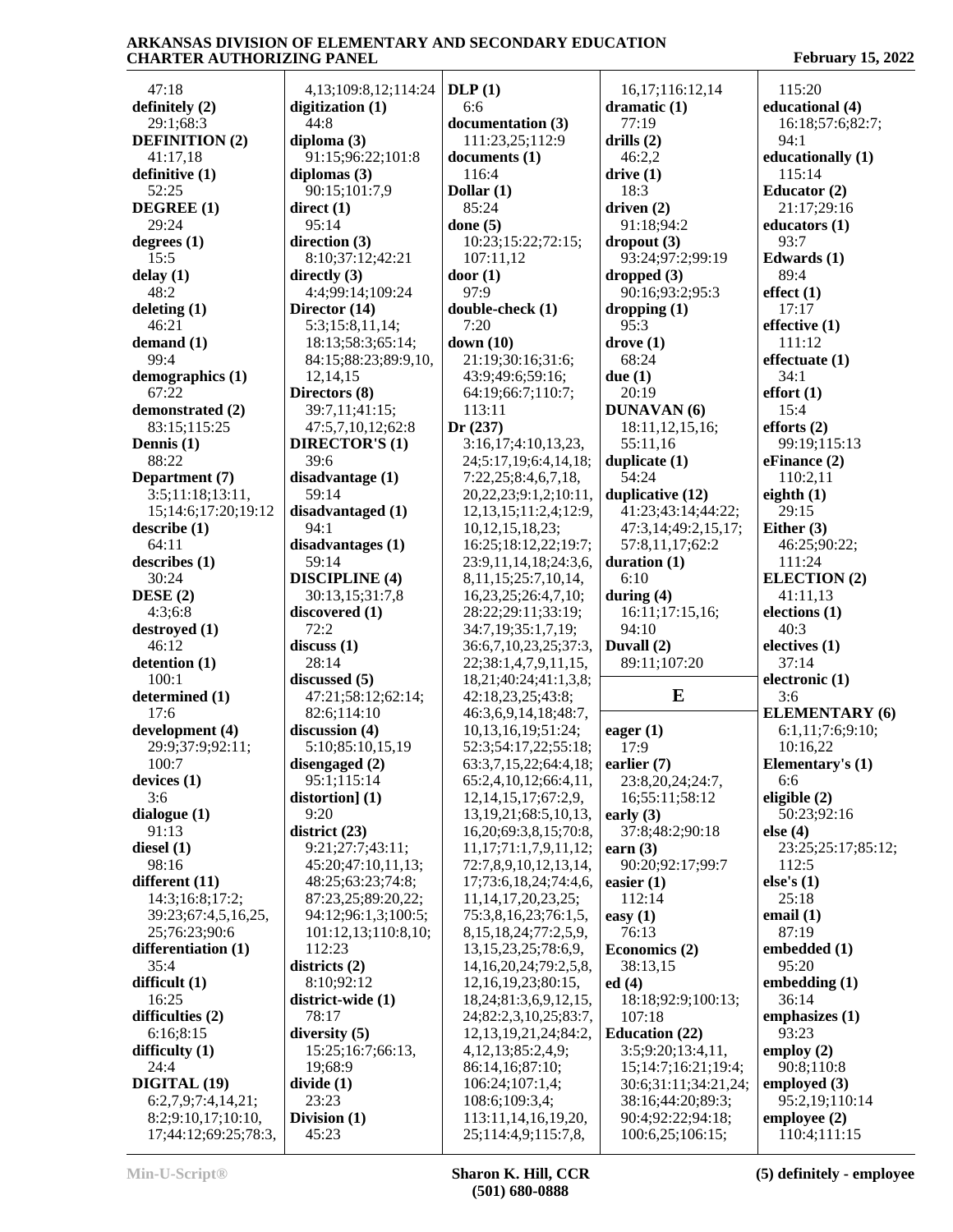| employers (1)                           | Equipment (1)                    | Exhibit (4)             | 91:4;98:2           | 88:20,22,23;           |
|-----------------------------------------|----------------------------------|-------------------------|---------------------|------------------------|
| 99:3                                    | 70:1                             | 69:11;100:16;           | extremely (2)       | 100:19;101:25;         |
| <b>EMPLOYMENT (1)</b>                   | equipped $(1)$                   | 117:25;118:25           | 16:18:29:16         | 102:5, 10, 15, 18, 23; |
| 49:4                                    | 98:19                            | existence (1)           |                     | 103:1,5,8,11,14,17,    |
| empty $(2)$                             | Equity (4)                       | 64:16                   | $\mathbf{F}$        | 24;104:2,7,14;106:8,   |
| 65:8,10                                 | 15:23,25;66:13,19                | existing $(1)$          |                     | 18,21;107:16;108:7,    |
| encompassed (1)                         | Eric $(1)$                       | 11:8                    | facilitate (1)      | 17;109:6,7,14,22;      |
| 103:17                                  | 3:17                             | expand $(11)$           | 107:19              | 110:5;112:11;          |
| END(10)                                 | eSchool (2)                      | 34:8;40:15;42:23;       | facility $(5)$      | 114:22;115:1;116:2,    |
| 22:19,22;31:19;                         | 109:21;110:2                     | 51:4,19;73:12;79:7;     | 17:25;18:8;64:14,   | 7                      |
| 43:7;47:2;57:16;                        | especially (7)                   | 80:13;95:6;101:1,14     | 20,21               | few $(7)$              |
| 70:6;78:5,19;111:18                     | 16:11;17:14;36:8;                | expanding $(1)$         | fact $(1)$          | 3:19;12:16;61:4;       |
| ending $(1)$                            | 67:4;68:1,8;82:7                 | 67:15                   | 45:13               | 70:20;96:18;106:20;    |
| 10:23                                   | essence $(1)$                    | expansion (7)           | facts $(1)$         | 115:2                  |
| ends $(1)$                              | 80:16                            | 69:5;73:3;83:5;         | 113:13              | field $(2)$            |
| 48:9                                    | established (1)                  | 88:2;89:5,25;101:16     | faculty (8)         | 18:7;35:11             |
| engage (8)                              | 55:15                            | expect(1)               | 14:19;15:4;16:10;   | fields $(3)$           |
| 94:17;95:8,9,9;                         | Estate $(1)$                     | 25:1                    | 17:6;67:11;68:1,2,2 | 15:5;65:18;99:5        |
| 97:20;98:15,25;                         | 89:6                             | expectations (1)        | faculty/scholar (1) | fifty $(1)$            |
| 107:21                                  | et(4)                            | 13:3                    | 14:18               | 56:5                   |
| engaged $(7)$                           | 26:20,24;45:2;                   | expected $(1)$          | FAFSA (1)           | figure $(1)$           |
| 17:11;91:12;95:24;                      | 49:22                            | 9:24                    | 91:10               | 25:9                   |
| 96:11,14,16;97:18                       | <b>EVALUATIONS (2)</b>           | expecting (1)           | fair $(2)$          | fill(1)                |
| engagement $(1)$                        | 32:16,21                         | 3:20                    | 3:20;25:10          | 91:10                  |
| 97:6                                    | even $(6)$                       | expedite (1)            | fairly $(1)$        | filled $(2)$           |
| engineering $(1)$                       | 67:3,12;68:9;                    | 75:17                   | 51:23               | 65:9,12                |
| 37:6                                    | 99:15,15;102:24                  | expenditures (1)        | Fall $(2)$          | final $(1)$            |
| English (3)                             | event $(3)$                      | 70:5                    | 66:19;104:19        | 21:9                   |
| 14:11,15;17:20                          | 8:14;97:6;99:13                  | expense(1)              | falling $(1)$       | Finance (1)            |
| enormous $(1)$                          | everybody (8)                    | 70:1                    | 99:22               | 89:9                   |
| 42:25                                   | 17:5;23:24;25:17,                | experience (1)          | families (2)        | financial $(2)$        |
| enough $(2)$                            | 18;64:6;77:5;85:12;              | 16:11                   | 94:16;98:9          | 69:7;89:2              |
| 18:2;82:19                              | 99:11                            | experienced (1)         | family $(3)$        | find $(2)$             |
| enroll $(2)$                            | everyone (4)                     | 55:14                   | 16:19;38:12,18      | 53:10;80:11            |
| 50:23;94:12                             | 3:4;84:11;99:10;                 | expire $(4)$            | far $(4)$           | finding $(1)$          |
| enrolled (4)                            | 116:20                           | 78:4;104:16;            | 11:22;69:17;        | 99:3                   |
| 50:21;78:12;90:22;                      | everywhere (1)                   | 105:13;108:25           | 106:11;107:16       | fine $(2)$             |
| 107:24                                  | 64:23                            |                         | favor $(9)$         | 50:19;86:9             |
|                                         | exactly $(2)$                    | expires $(1)$<br>105:14 |                     | finer $(1)$            |
| <b>ENROLLMENT</b> (11)<br>4:21,25;5:20; | 44:1:104:5                       |                         | 4:17;5:22;10:18;    |                        |
|                                         |                                  | explain $(4)$           | 80:20;86:18;114:12; | 50:12                  |
| 11:12;63:9;80:17;                       | exam(1)                          | 23:15,16;71:14;         | 115:5,23;116:17     | finish $(1)$           |
| 87:16,23;90:1;                          | 13:24                            | 108:15                  | favorite (1)        | 7:19                   |
| 101:15;115:12                           | <b>EXAMINATION (1)</b>           | explains $(1)$          | 69:1                | finished $(1)$         |
| enter $(5)$                             | 29:23                            | 39:24                   | Fayetteville (4)    | 74:22                  |
| 79:14;96:22;98:19;                      | example $(1)$                    | explanation (1)         | 13:7;17:19;40:15,   | fire $(2)$             |
| 99:8;111:22                             | 115:25                           | 35:3                    | 19                  | 46:2,12                |
| entered $(3)$                           | examples $(1)$                   | exposed(1)              | FBI(1)              | first $(8)$            |
| 69:12;100:18;                           | 8:12                             | 95:11                   | 75:13               | 17:21;22:20;26:15;     |
| 110:2                                   | excellence (1)                   | express $(1)$           | feature $(1)$       | 64:5;69:16;71:16;      |
| entering (1)                            | 94:23                            | 97:13                   | 97:14               | 101:5:102:2            |
| 111:17                                  | $\text{except} \left( 2 \right)$ | expressed (1)           | February (2)        | fit(1)                 |
| entire $(2)$                            | 14:15:25:19                      | 36:1                    | 3:2;63:2            | 38:13                  |
| 4:1;68:22                               | excited $(6)$                    | extend $(3)$            | federal (2)         | FIVE(6)                |
| entity $(1)$                            | 73:14;82:6,22;                   | 6:9;105:7;109:9         | 70:24;100:24        | 10:25;14:8;70:13;      |
| 94:18                                   | 83:4;98:21;115:18                | extension $(1)$         | feedback (4)        | 77:19;78:21;102:3      |
| entrance $(1)$                          | exclude $(1)$                    | 113:9                   | 7:15;9:15;95:21;    | five- $(1)$            |
| 64:22                                   | 50:17                            | extent(1)               | 97:9                | 104:25                 |
| environment (10)                        | exclusionary (1)                 | 55:12                   | feel $(4)$          | five-year $(6)$        |
| 15:20;44:8;53:20,                       | 52:19                            | extenuating $(1)$       | 70:15;71:5;97:8;    | 11:5,7;80:9;82:3;      |
| 21;55:4,15;72:3,13;                     | $\csc{usc}$ (3)                  | 8:9                     | 106:10              | 104:20;113:9           |
| 94:21;95:1                              | 13:3;54:17;83:16                 | extra(2)                | feet $(3)$          | flag $(1)$             |
| equip $(1)$                             | <b>Executive (3)</b>             | 24:11;77:19             | 70:3;87:2;106:20    | 75:7                   |
| 98:13                                   | 18:13;89:4,10                    | extracurricular (2)     | Felton $(36)$       | flagged $(3)$          |
|                                         |                                  |                         |                     |                        |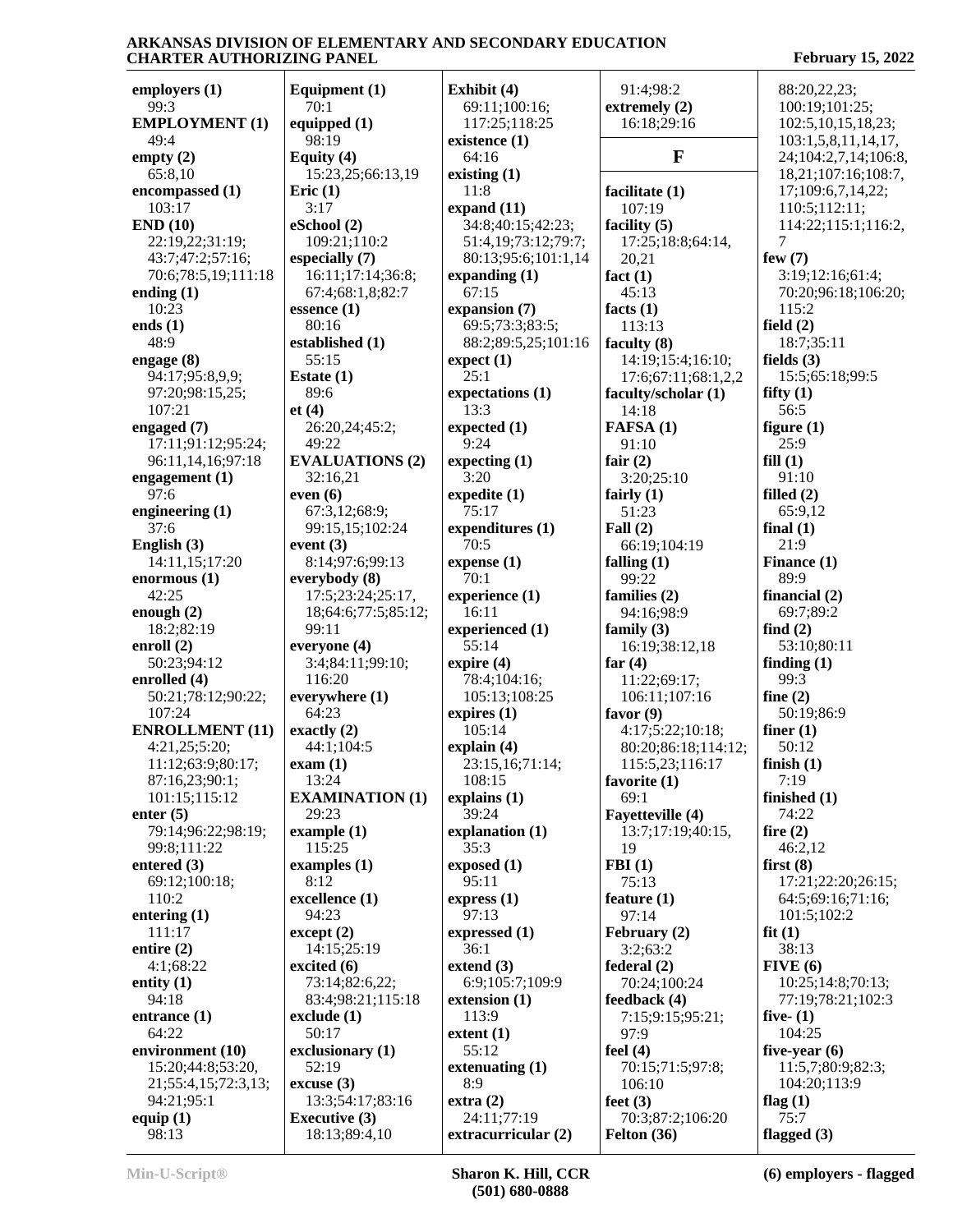| 29:6;34:12;75:22                          | 104:5,24;108:14;                 | 50:15;104:25                            | 15:17;19:5                       | 72:3                                             |
|-------------------------------------------|----------------------------------|-----------------------------------------|----------------------------------|--------------------------------------------------|
| flagging $(2)$                            | 110:19;113:4,5;                  | giving $(1)$                            | growth(3)                        | Happy $(5)$                                      |
| 109:18;110:11                             | 115:9                            | 82:16                                   | 13:13;92:23;95:24                | 20:11,24;21:4;                                   |
| flexibility $(1)$<br>23:6                 | forward $(5)$                    | goal(3)                                 | GT(1)<br>34:12                   | 45:18;55:11                                      |
|                                           | 32:7;70:23;79:11;<br>87:6;115:12 | 19:2;35:9;63:10                         |                                  | hard $(2)$                                       |
| flip $(1)$<br>48:4                        |                                  | $\text{goals}$ (10)<br>16:1;66:22;73:2; | guard(1)<br>64:22                | 17:14;61:2<br>head $(5)$                         |
| floor $(2)$                               | found $(1)$<br>106:8             | 91:19,20;96:7,8,13,                     | guess $(7)$                      | 17:20;37:4;43:8;                                 |
| 18:1;65:13                                | Foundation (1)                   | 20;97:24                                | 9:11;78:9;107:10;                | 59:16;113:11                                     |
| Flowers (32)                              | 69:15                            | goal-setting (1)                        | 111:10;112:7,16;                 | headmaster (1)                                   |
| 3:17;8:6,7,18,20,                         | founded (2)                      | 95:8                                    | 115:6                            | 17:19                                            |
| 22, 23; 10:11, 12, 13,                    | 13:5;90:4                        | goes(2)                                 | guidance (1)                     | <b>HEALTH(1)</b>                                 |
| 15;66:11,12,15,17;                        | founder $(1)$                    | 99:18;107:16                            | 95:23                            | 44:17                                            |
| 67:2,9,13,19,21;68:5,                     | 12:24                            | Good (18)                               | guide(1)                         | Healthcare (1)                                   |
| 10,13,16;82:2,3;                          | four $(6)$                       | 3:2;7:2;11:14;                          | 52:25                            | 17:25                                            |
| 109:3,4;113:14,16;                        | 9:13;14:7,21;                    | 12:11, 12, 18, 19, 22;                  | guy(1)                           | hear $(11)$                                      |
| 115:7,8                                   | 15:19;18:17;23:22                | 18:15;20:15;46:6;                       | 65:15                            | 3:9,10,13;6:25;                                  |
| fob $(1)$                                 | four-year $(1)$                  | 70:15;71:5;87:6;                        | gays(3)                          | 10:5;24:8;39:2;74:2;                             |
| 64:19                                     | 50:24                            | 88:22;97:16;104:21;                     | 71:14;107:4,8                    | 81:10;84:8;107:23                                |
| focus $(1)$                               | framework (2)                    | 116:7                                   |                                  | heard $(1)$                                      |
| 115:24                                    | 16:6:67:8                        | governing (5)                           | $\mathbf H$                      | 96:2                                             |
| focused $(1)$                             | free $(1)$                       | 21:17;34:3;49:24;                       |                                  | hearing $(3)$                                    |
| 14:5                                      | 94:22                            | 53:13;54:15                             | <b>HAAS</b> (38)                 | 3:21;42:14;115:12                                |
| focuses $(1)$                             | frequently $(1)$                 | Governor (1)                            | 10:25;11:5,8,9,9,                | heavier $(1)$                                    |
| 93:23                                     | 67:4                             | 93:4                                    | 10;12:2,24;13:10,17;             | 77:16                                            |
| focusing $(1)$                            | front $(2)$                      | $grab(1)$                               | 14:3,12;15:3,12,15;              | $\text{held}(1)$                                 |
| 107:8                                     | 20:22;79:18                      | 81:24                                   | 17:1,10;18:14,17;                | 13:13                                            |
| folks $(1)$                               | full $(4)$                       | grade(10)                               | 22:3,23;27:1;39:25;              | Hello $(1)$                                      |
| 73:4                                      | 23:2;46:10;77:12;                | 14:14,16;15:2;                          | 55:3;62:8;69:11;                 | 15:10                                            |
| follow $(1)$                              | 109:9                            | 34:11;50:16,19,22,                      | 72:24;73:5;79:21;                | help (6)                                         |
| 88:5                                      | fulltime $(3)$                   | 25;51:21,22                             | 80:9,19;82:5,12,20;              | 3:13;14:20;20:11;                                |
| following $(2)$                           | 44:7;58:3;95:2                   | graders(5)                              | 83:2,9,14;117:24                 | 37:12;73:9;109:22                                |
| 25:3;26:21                                | fully $(1)$                      | 50:17;51:10;52:8;                       | half-a-day (1)                   | helpful $(2)$                                    |
| follow-up $(2)$                           | 34:1                             | 53:11;77:17                             | 96:19                            | 71:13,17                                         |
| 10:21;71:22                               | FUND(1)                          | grades(4)                               | <b>HALL</b> (37)                 | helping $(1)$                                    |
| food $(5)$                                | 42:2                             | 11:11;34:21;79:1;                       | 10:25;11:5,9,9,9,                | 92:5                                             |
| 22:4,14;37:7;                             | funding $(3)$                    | 80:12                                   | 10;12:2,24;13:10,17;             | <b>HENRY</b> (128)                               |
| 44:23,25                                  | 22:6,10;54:16                    | graduate (5)                            | 14:3,12;15:3,12,15;              | 20:8,11,13,15,19,                                |
| foods $(1)$                               | funds $(1)$                      | 90:18;94:9,10;                          | 17:2,11;18:14,17;                | 21, 24; 21: 1, 12; 22: 12,                       |
| 37:7                                      | 101:3                            | 96:18;99:17                             | 22:3,23;27:1;39:25;              | 16, 23, 25; 23: 15; 24: 1,                       |
| forget $(1)$                              | future $(1)$                     | graduated (1)                           | 55:3:62:8:69:11:                 | 4,7,9,13,16,20,23;                               |
| 114:23                                    | 85:14                            | 101:5                                   | 72:24;79:21;80:9,19;             | 26:19,23,25;27:19;                               |
| forklift $(1)$                            | G                                | graduates(2)                            | 82:5,12,20;83:2,9,14;            | 28:24;29:1,4;30:3,21,                            |
| 98:18                                     |                                  | 90:7;97:17                              | 117:24                           | 25;31:4,15,20,22;                                |
| formalized (1)                            |                                  | graduating (2)                          | hand $(3)$                       | 32:2,5,10,22;33:12,                              |
| 67:18<br>formally $(1)$                   | gear(1)<br>65:17                 | 90:19;93:1<br>graduation (8)            | 12:3;69:9;88:11<br>handbook (1)  | 16, 18, 21; 34: 7; 38: 24;<br>39:18,22,24;40:14, |
| 55:15                                     | $\text{generated}$ (2)           | 14:16;25:18;36:20;                      | 31:3                             | 18,21,24;42:7,13;                                |
| format $(1)$                              | 66:12,18                         | 37:17:55:8:91:15;                       | hand-in-hand $(1)$               | 44:1,4,14,16;45:9,12,                            |
| 34:14                                     | general (9)                      | 93:25;97:1                              | 99:18                            | 18,24;46:21;49:3,8,                              |
| formed $(1)$                              | 21:11,15,21;28:4;                | grant(2)                                | handle $(1)$                     | 10,16;50:12;51:11,                               |
| 66:20                                     |                                  |                                         |                                  |                                                  |
| Fort $(46)$                               |                                  |                                         |                                  |                                                  |
|                                           | 41:13;69:24;85:24;               | 51:17;108:20                            | 112:14                           | 14, 23, 25; 52: 5, 8, 12,                        |
|                                           | 88:11;110:8                      | grantee(1)                              | hands-on $(1)$                   | 15, 18, 21, 24; 53: 4, 7,                        |
| 11:11,13;17:24;                           | <b>GENERALLY (1)</b>             | 108:25                                  | 36:16                            | 25;54:6,20,24;55:1,5,                            |
| 40:19,20;41:8;62:10,                      | 41:10                            | grants(1)                               | Hang $(4)$                       | 7;56:5,7,12,14,16,18,                            |
| 15,19;63:8;64:21;                         | generation (1)                   | 108:25                                  | 6:17;48:3;61:25;                 | 21, 24; 57: 3, 5, 10, 12,                        |
| 66:6;69:5;73:13,19;<br>78:19;79:15;80:10; | 29:15                            | Great $(5)$<br>10:8;40:18;44:15;        | 110:16                           | 23;58:6,11,16,20,23,<br>25;59:11,16;60:4,12,     |
| 82:5,21,23;83:5,14;                       | geographical (2)                 | 83:3;84:4                               | hanging $(4)$<br>74:13;75:21,25; | 15, 18, 22, 25; 61: 6, 9,                        |
| 84:10,19,24;86:11,                        | 40:17;41:5<br><b>GIFTED</b> (4)  | group(5)                                | 76:2                             | 11, 16, 19; 62: 4; 64: 11,                       |
| 17;87:12;88:1;89:23;                      | 33:23,24;34:3;                   | 93:23;96:14,15;                         | happened $(2)$                   | 25;65:3,6,11;80:25                               |
| 93:13,19;101:13;                          | 44:20                            | 99:22;100:9                             | 72:7,8                           | Here's $(2)$                                     |

**Min-U-Script® Sharon K. Hill, CCR (501) 680-0888**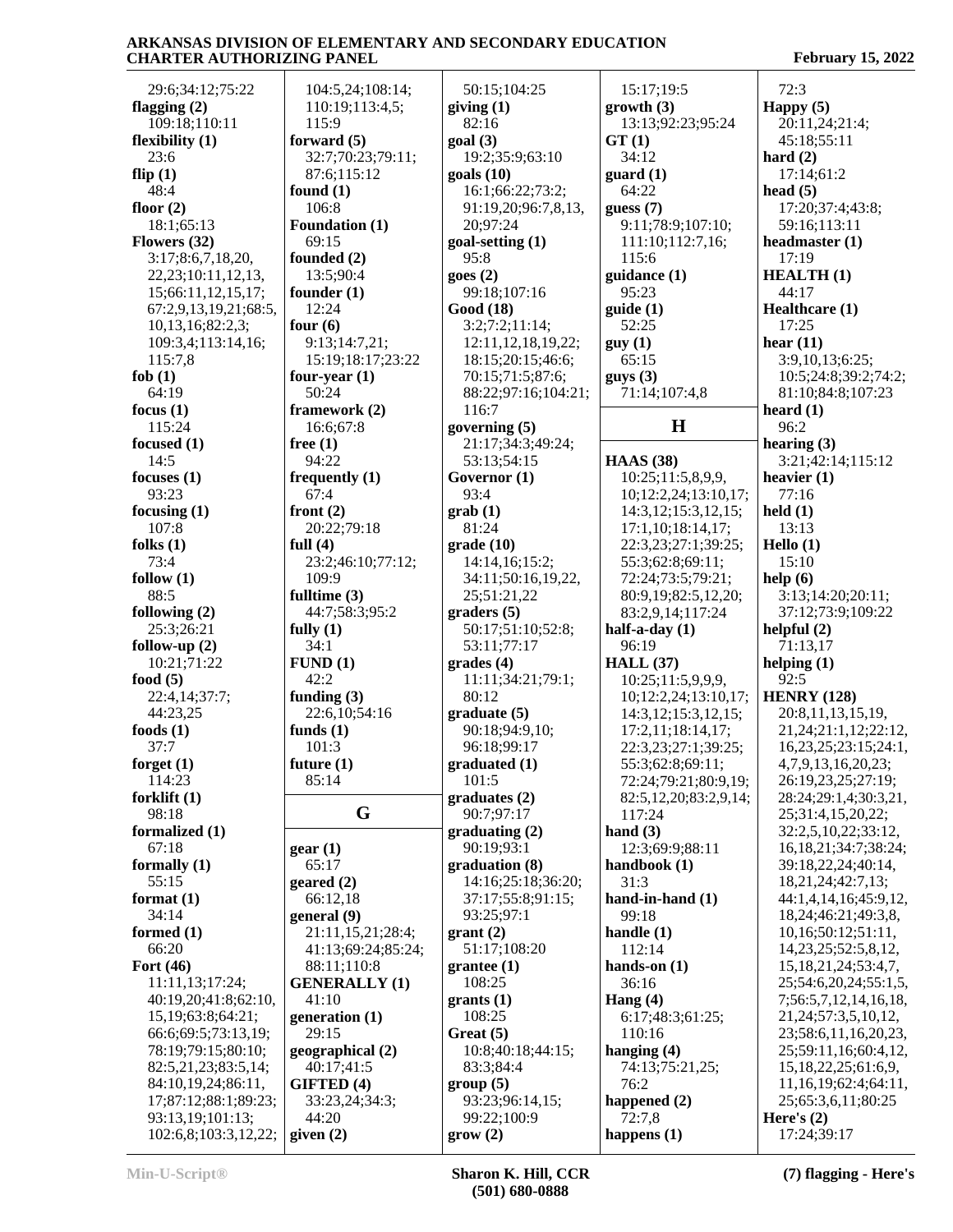**Hi (1)** 18:15 **high (76)** 7:11,20,21;10:22; 13:19;53:13;65:16; 70:1;76:21;87:12,13, 17,24,25;88:1,24; 89:15,19,20,21;90:9, 12,15,17,24;91:17, 19,22;92:8,20,20,24; 93:3,16,17,18,19; 94:6,15;95:3,4;96:10, 10,21,21;97:17;98:4; 99:14,17,21;100:16, 20;101:1,3,5,7,8,9,10, 12,16;102:3,12,17, 22;104:1,8,13;105:6; 108:2;110:18; 112:22;113:2,7; 115:9,10 **higher (4)** 92:9,14;100:13; 107:18 **highest (1)** 13:14 **highly (1)** 15:6 **high-quality (1)** 95:11 **high-schoolers (1)** 65:22 **hire (2)** 15:4;64:4 **hired (1)** 75:7 **hiree (1)** 109:20 **historical (1)** 99:10 **historically (1)** 63:1 **history (9)** 13:24;28:11,13,21; 29:2,8,9;47:18,21 **Hold (1)** 12:20 **home (3)** 16:20;38:13,15 **hope (7)** 65:20;66:6;69:16; 94:20;98:12,22; 107:5 **Hope/Texarkana (1)** 115:21 **hopefully (3)** 65:17;79:9;81:7 **hosting (1)** 68:20 **hours (4)** 23:19,20;75:14; 90:21 **Howse (1)** 89:14 **HQT (1)** 70:23 **human (1)** 59:6 **humble (1)** 72:24 **hung (1)** 38:4 **I idea (2)** 20:15;67:21 **identification (2)** 69:12;100:18 **identified (2)** 39:18;94:4 **identify (3)** 45:13;99:22,23 **IEPs (1)** 55:10 **immediately (1)** 96:19 **impact (3)** 15:19;90:9;94:6 **impacts (2)** 111:14,16 **implement (1)** 45:21 **implementing (1)** 15:24 **important (5)** 15:15;29:16;79:13; 98:4,7 **importantly (1)** 100:19 **impressive (1)** 69:1 **inaudible (2)** 24:2;92:25 **inception (3)** 13:13;27:2;40:1 **include (3)** 40:16;67:11;109:8 **included (2)** 30:18;49:22 **includes (1)** 42:15 **inclusion (1)** 35:21 **inclusions (1)** 16:8 **incorporated (1)** 19:1 **incorrect (1)** 27:22 **increase (9)** 11:12;63:8;87:16, 22;90:1;93:25;94:6; 101:15;115:11 **independent (1)** 95:14 104:25 **indicate (1)** 108:21 **individual (1)** 95:13 **individuals (3)** 90:8;96:6;99:5 **industry-based (4)** 92:17,17;98:24; 99:1 **information (2)** 40:12;71:25 **informed (1)** 60:25 **initially (2)** 71:20,23 **innovation (2)** 13:2;89:5 **inside (1)** 64:20 **Insights (1)** 79:14 **inspire (1)** 13:2 **instances (2)** 64:25;65:5 **instead (6)** 35:9;43:3;45:14; 51:4;60:8;81:18 **institution (2)** 35:8;90:23 **institutions (5)** 92:9,14;100:13; 107:18;108:2 **INSTRUCTION (15)** 34:16;38:25;42:8, 10,16;48:18;50:13; 51:1;55:22;95:11,14, 15,15,16;96:14 **instructional (6)** 26:6,7;47:24; 48:12;95:12,21 **insure (2)** 19:3;64:2 **intended (1)** 17:24 **intention (2)** 45:12;51:12 **interact (1)** 64:9 **interest (3)** 70:18;73:7;82:8 **interested (4)** 40:1;67:23;73:4,8 **interests (1)** 91:2 **Interim (2)** 5:2;84:14 **internal (1)** 8:3 **internally (1)** 6:8 52:18,25 **intervention (1)** 100:8 **interventions (1)** 18:25 **into (17)** 3:24;4:4;18:6; 36:3;65:17;69:12; 79:14;88:18;92:4; 97:19,22;99:14; 100:4,18;102:17; 110:2,2 **introduce (1)** 15:8 **introduced (2)** 3:18;55:10 **introducing (1)** 88:25 **inviting (1)** 97:19 **involved (3)** 92:1;97:25;98:1 **iReady (1)** 9:20 **issue (1)** 60:5 **issues (6)** 45:13;63:20;73:22; 86:1;95:5;100:1 **Item (11)** 4:22;6:4;11:19; 84:8,16,16,22,23; 85:5;86:5;87:9 **J James (144)** 11:15,17,17,25; 19:9,11,11,20,22,25; 21:4,5,8,16,21,24; 22:1,13,17,20;26:13, 24;27:8,17,21,24; 28:3,9,12,15,19; 29:20,25;30:4,7,11, 14,22;31:5,8,12,18, 21;32:11,14,17,20; 33:1,10,20,24;34:17; 39:7,21,23;41:14,18, 22,25;42:4,9;43:13, 16;44:18,21,24; 46:23;47:3,6,11,14, 17,19,23;48:22;49:1, 5,9,11,14,20,25;50:5, 10;51:15;53:16,22; 54:1,4,7,11,19,21; 55:23;56:2,6,8,17; 57:7,11,14,17,20,24; 59:1,7,10,12,18;60:1, 20;61:5,8,10,14,17, 22;62:1,5,7,16,18; 81:1;85:17,21;86:24; 87:5;88:4,6;89:2; 104:15,17,21;105:2, 12,16,19,23;110:13, 15,16,20,23;111:4 **January (1)** 4:8 **jewels (1)** 18:9 **job (2)** 35:14;95:19 **Joe (1)** 111:22 **joining (1)** 3:19 **Jones (3)** 11:10;13:9;64:12 **Jonesboro (2)** 87:14;88:2 **Journalism (1)** 37:3 **joy (2)** 15:18;16:22 **juniors (1)** 96:17 **justice (1)** 99:25 **justified (1)** 42:19 **juvenile (2)** 99:25,25 **K Karli (1)** 3:18 **Katie (1)** 89:8 **keep (3)** 51:18;101:17; 102:13 **keeping (1)** 86:1 **Kent (1)** 89:6 **kept (1)** 16:16 **key (3)** 64:19;91:4;97:14 **key-fob (1)** 64:21 **Keys (3)** 107:9,13,16 **kids (2)** 63:17;72:14 **kind (16)** 43:6;46:7;51:7; 63:4,5;64:1;66:24; 69:16;71:21;73:25; 78:22;85:17,18; 105:21;107:19; 112:18 **Kyle (1)** 65:14

**independently (1)**

**interpret (2)**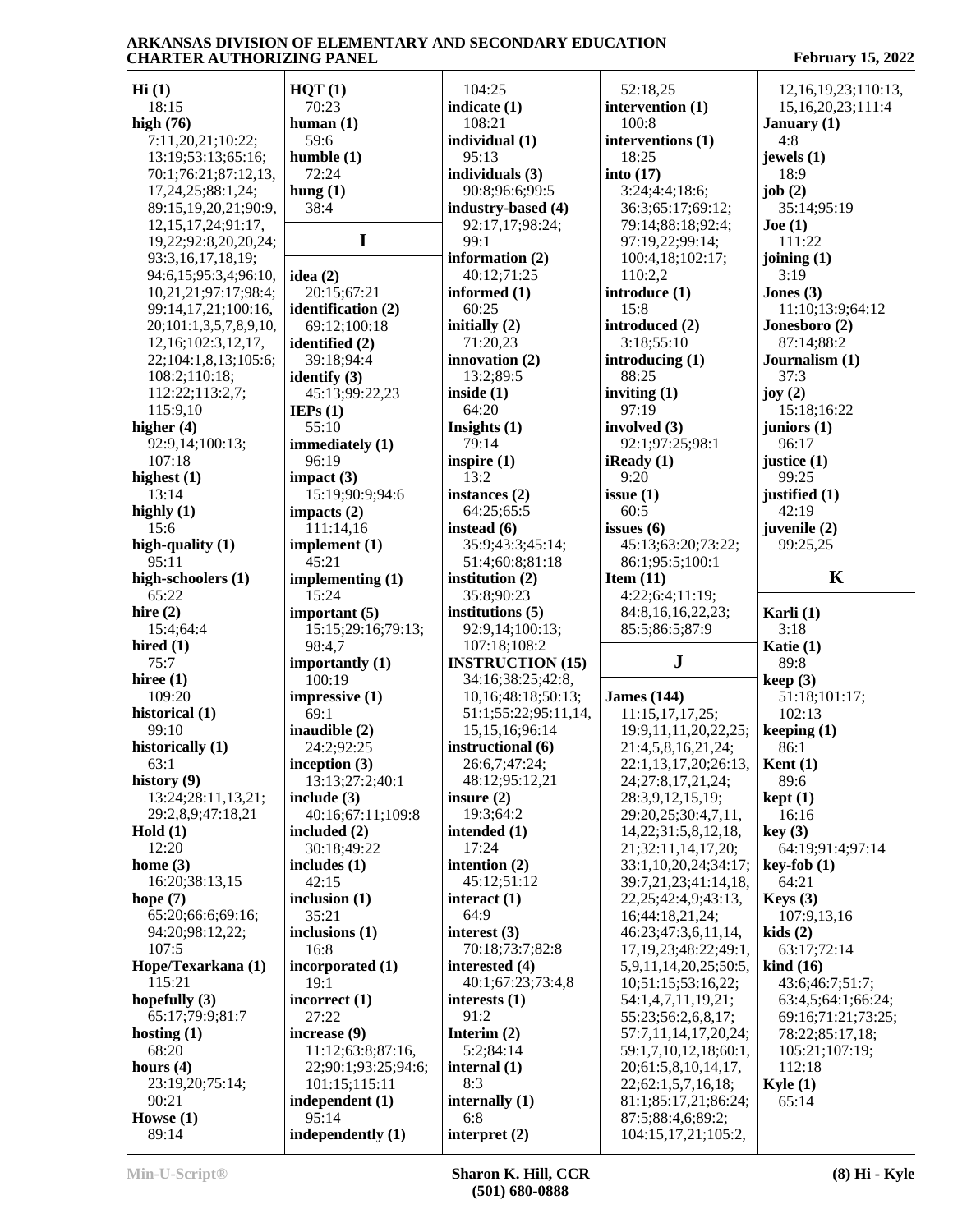**L labs (1)** 98:13 **lack (1)** 99:5 **Lane (1)** 11:9 **language (3)** 27:9;28:4;52:19 **laptops (1)** 81:22 **last (8)** 9:11;17:15,22; 20:3,17;25:20;87:19; 101:6 **later (3)** 25:18;39:13;55:19 **Latin/Mex (1)** 68:1 **law (4)** 40:10;111:12; 112:1,19 **LAWS (2)** 41:13;45:22 **LEA (5)** 79:14,15;102:25; 113:2,3 **leaders (3)** 99:3;100:14,15 **leadership (2)** 95:18;97:8 **learn (2)** 17:10;72:2 **learned (2)** 17:7;98:3 **LEARNING (39)** 6:2,7,10;7:4,14,21; 8:2;9:10,17;10:10, 17;16:16;17:4,12; 18:23;19:2;36:17; 46:8;53:20,21;55:4, 15;72:11;78:3,4,13; 93:5,11;94:5,21,25; 95:7,9;96:5,16,25; 109:8,12;114:24 **lease (4)** 70:2,9,10,11 **least (1)** 19:21 **leave (2)** 17:22;96:21 **led (1)** 14:18 **left (2)** 17:21;40:13 **legal (24)** 19:10;21:7,9,11,15, 20,21;27:11;28:10, 12;29:21;30:11; 47:8,12;50:6;62:11; 70:1 **legislative (1)** 106:3 **length (4)** 7:17;39:6,7;70:12 **lens (2)** 98:3,6 **less (3)** 23:1;44:9,10 **lesson (1)** 8:16 **lets (1)** 75:9 **letter (4)** 76:12;85:7,14,21 **letters (2)** 100:11,17 **level (5)** 14:14;34:11;79:4; 96:3,4 **librarian (1)** 44:7 **libraries (1)** 44:5 **library (4)** 43:23;44:4,7;57:13 **LICENSE (5)** 28:8,9;75:6;87:15; 89:18 **licensed (3)** 29:4;49:4;60:9 **Licensure (12)** 21:17,18;26:14; 28:20;31:11;57:21, 24;58:5,8,18,22;60:7 **life (3)** 37:8;96:9;97:25 **likely (1)** 99:17 **limits (1)** 52:21 **line (1)** 106:20 **liquor (2)** 85:23,25 **list (5)** 5:7;30:5;31:10; 73:2;83:23 **listed (6)** 37:23;39:21;60:18; 71:20;79:21;106:9 **literacy (2)** 92:23;97:6 **little (55)** 6:19,20;15:24; 31:24;32:7;35:3; 38:23;39:13;53:12; 54:2,12;62:23,25,25; 66:1;87:8,10,13,17, 25;89:19,22;90:3,10, 11;92:21;93:12,13, 8,13;103:10,21; 104:4,9,11,15;105:6, 13,14;106:2;107:10; 108:13,15,18;110:19, 22;113:3,5;114:2; 115:10;118:24 **live-stream (1)** 32:8 **live-streamed (1)** 4:1 **living (1)** 99:9 **local (4)** 94:2;96:1;99:21; 100:6 **located (3)** 92:23;93:12; 106:14 **location (13)** 44:9;84:18,25; 86:7,13,17;87:1; 89:24;93:14;106:7,8, 10,12 **locations (1)** 82:4 **locked (1)** 64:19 **logged (1)** 17:5 **logic (1)** 24:4 **long (6)** 40:7;62:11;70:9; 74:13;75:10,25 **longer (12)** 23:3,7;25:16; 32:23,24;42:5;43:21; 44:19;70:23;72:5; 76:3;86:5 **look (6)** 53:6;60:22;68:7; 90:13;106:1;115:12 **looked (1)** 25:20 **looking (14)** 8:7;27:5;36:15; 43:18;69:5,6;70:5; 71:19;77:4;96:13; 99:20;100:4,5,23 **looks (2)** 31:15;91:8 **lost (1)** 17:15 **lot (25)** 16:12;17:3,3; 19:13,22,22;21:9; 25:19,21;36:2;37:5; 40:6;50:25;53:2,4; 54:4;65:23;68:25,25; 69:23,25;70:18; 100:20;105:12;106:4 **lots (2) lottery (7)** 63:2;77:11,14,24; 78:1;103:19,20 **loud (1)** 39:2 **Luebker (29)** 15:8,10,10;29:11, 12,15,18;37:5,15,18, 20,25;38:3,6,8,10,14, 17,20;66:14;67:1,3, 10,15,20,24;68:6,11, 14 **M** 30:17;46:25;53:8; **ma'am (40)** 7:5,8;9:8;11:25; 12:15;23:9,11;26:8; 27:13,21;28:15; 33:10;36:10;45:3; 46:3;53:16;62:16,18; 71:7;72:9;74:6;75:3, 23;77:15;78:20;79:8, 16,23;80:18;81:3,13; 83:24;86:24;88:6; 104:17;105:10; 110:15,20;111:4; 112:25 **Madam (1)** 111:7 **mainly (1)** 109:24 **major (1)** 35:12 **makes (5)** 14:3;15:4;26:9; 28:1;57:4 **making (13)** 16:5;26:2;54:2; 56:13;66:7;67:7; 68:6,14;97:11;99:8; 106:11,12,12 **Maltreatment (1)** 75:15 **Management (1)** 89:11 **manager (8)** 109:18,20,20,24; 110:3,9;111:13,23 **many (4)** 9:9;78:10,12; 103:22 **March (2)** 84:1;116:5 **marked (3)** 66:23;69:11; 100:17 **Marla (1)** 89:12 **Martin (1)** 12:23 **MASTER'S (1) mastery-based (2)** 94:21;95:9 **material (1)** 20:21 **math (4)** 18:25;23:18;35:15; 97:7 **matter (1)** 86:25 **Matthew (4)** 5:1;7:19;53:10; 84:13 **may (12)** 62:2;69:6;76:11; 77:19;95:13;102:16; 109:22;112:17; 115:14 **maybe (7)** 3:13;36:12,13; 67:22;69:13;72:21; 98:18 **McCartney (1)** 89:14 **McMurray (1)** 34:20 **mean (12)** 24:21;25:17;42:25; 45:7;46:7;65:7; 78:11;93:16;106:2; 107:22;111:15;112:8 **means (3)** 45:6;52:13;87:4 **measurable (1)** 16:2 **medical (9)** 37:9;63:16;64:7; 65:17,19;69:22; 73:16;83:6;98:15 **Medicine (4)** 18:5,7;65:15;82:8 **meet (11)** 34:14;35:25;36:20; 37:16,18;67:1,3; 77:5;91:20;95:13; 109:10 **meeting (10)** 3:3;4:1,2,8;20:17; 84:10,17;99:24; 116:19,23 **MEETINGS (3)** 41:12;67:6;106:3 **meets (2)** 106:10;112:1 **member (2)** 40:16;41:6 **members (13)** 3:15;4:7;16:20; 40:6;67:12;73:9; 97:19;99:2;100:12, 23;111:8;114:16; 116:9

 32:14;34:18;39:8; 41:16,19;42:1;43:19;

29:24

44:5,12

16,19;101:13;102:6,

**men (3)**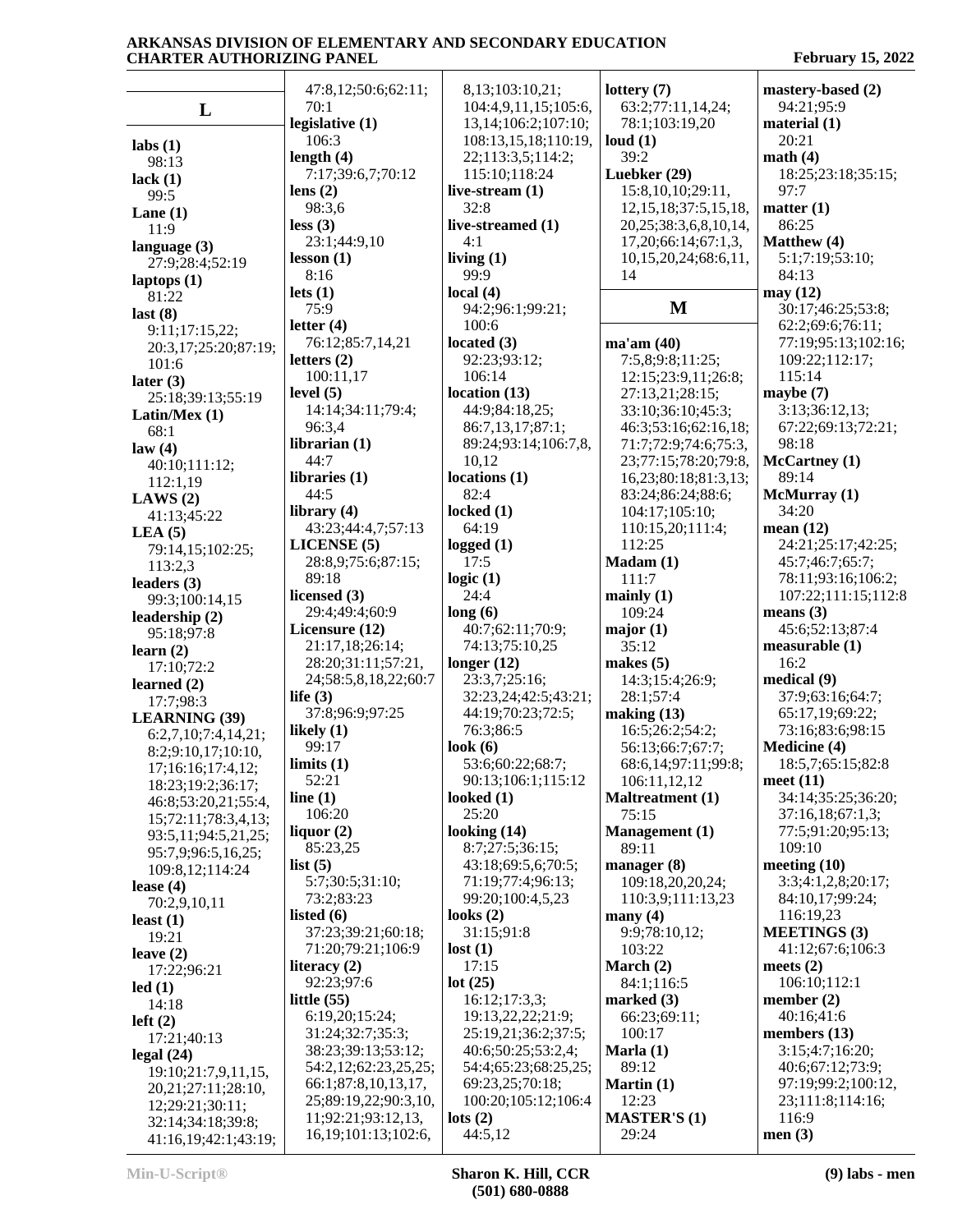17:9;18:6;65:17 **mentioned (1)** 77:10 **mentoring (1)** 95:23 **merely (1)** 40:5 **merge (7)** 87:12,24;101:13; 102:17,20;108:13,14 **merger (3)** 87:17;89:25;115:8 **mergers (1)** 101:16 **microcosm (1)** 15:3 **microphone (9)** 3:24;6:19;24:2; 31:23;32:1;82:14; 88:17,18;114:3 **might (5)** 6:18;46:16;50:10; 68:8;112:13 **might've (1)** 47:7 **MINIMUM (2)** 29:24;49:13 **minus (1)** 70:4 **minute (1)** 84:6 **minutes (10)** 4:8,11,13,19; 11:22;12:13;40:7,8; 74:2;88:20 **miss (1)** 8:19 **missed (3)** 36:5;69:6;71:3 **missing (2)** 8:15;16:19 **mission (3)** 35:6;94:3,20 **misspoke (1)** 40:18 **mobile (1)** 98:13 **mode (1)** 9:19 **model (3)** 12:25;95:6,7 **mom (1)** 17:23 **moment (3)** 9:14;39:19;81:16 **moments (4)** 3:19;12:16;61:4; 115:2 **month (3)** 70:3;75:21;76:3 **monthly (1)** 67:1 **morals (1)**

 97:15 **more (30)** 23:1,6,7,12;24:1, 10,25;26:2,9;27:3; 28:3;35:3;36:13,15, 16;38:23;48:2;53:8; 54:3;57:4;67:4; 73:13;77:15,17;80:1; 90:5;94:22;99:17; 101:6,9 **morning (6)** 3:2;11:14;12:11, 12;18:15;88:22 **most (2)** 36:18;100:19 **mother (2)** 17:15;81:11 **motion (26)** 4:12,19;5:12,13,18, 24;10:4,9,14,20;80:2, 3,7,23;84:21;85:3,16; 86:8,10,15;113:24; 114:8,15;115:23; 116:11,14 **move (11)** 4:10;5:15;31:23, 25;46:13;84:22;86:6, 11;87:6;113:25; 114:4 **moved (2)** 76:11;116:12 **movement (1)** 72:23 **Moving (3)** 29:20;31:6;36:3 **much (12)** 14:23;29:13;65:25; 69:3;71:10;80:24; 81:12,15;82:17; 83:21;84:2;97:24 **multiple (2)** 5:8;12:25 **must (3)** 14:24;24:11,12 **mute (1)** 3:11 **mutual (2)** 96:6,7 **myriad (1)** 95:12 **myself (2)** 3:16;65:14 **N name (7)** 3:22;11:17;18:15; 19:11;88:19,22; 102:2 **names (3)**  $5:8;39:17;114:19$  2<br> **Prove** (2) **narrow (2)** 30:16;49:6

**narrows (1)** 50:16 **nation (1)** 13:21 **national (4)** 12:25;95:25;96:2,4 **necessarily (3)** 15:6;65:18;108:3 **necessitated (1)** 29:6 **necessitates (1)** 60:6 **need (45)** 5:12,13;11:20; 16:20;18:21;19:5; 20:4;21:10;22:7; 23:1,17;32:24;42:5; 43:21;44:19;45:15; 52:1;53:18;55:14; 58:4;61:6,8;76:3; 77:24;81:1,5;84:5; 85:13,17,18,20;86:1, 22;91:16;96:17; 103:18;105:23; 106:5;109:11,11,22; 110:6;111:14,24; 115:24 **needed (6)** 23:3;39:1;63:2; 72:10;86:2;91:9 **needle (1)** 112:18 **needs (8)** 34:14;36:1;54:16; 68:3;95:13;101:19; 110:13;115:13 **network (3)** 80:17;102:3,21 **new (17)** 11:11;18:19,20,21; 64:20;83:18;84:18; 87:23,25;93:14,15; 104:20,24;106:3,4; 111:11;112:19 **newly (2)** 66:20;75:6 **News (2)** 13:18,22 **Newton (26)** 3:7,9,18;9:4,6; 10:5,7,8;72:18,20; 73:17,21;80:5,8; 81:18,21;82:1;83:8, 9;108:8,10;113:21, 22;114:7;115:22,23 **Next (12)** 6:4,19;17:8;35:13; 48:8;69:18;72:23; 73:1;84:6,8,16;85:19 **night (5)** 20:3;87:19;97:6,7, 7 **nine (1)** 95:12;98:10;103:19 **offered (6)**

 34:23 **Nodding (3)** 43:8;59:16;113:11 **normal (1)** 40:3 **North (7)** 90:11;92:21;93:12; 102:13;108:15,17; 110:22 **northwest (1)** 68:21 **note (2)** 51:15;52:2 **notes (6)** 30:21;39:20;49:18; 56:24;80:11;114:16 **noticed (2)** 66:21;107:8 **novice (1)** 95:22 **nuance (1)** 51:2 **Number (71)** 4:22,24;6:3;11:2; 13:19;23:19;27:8,12, 14;28:3,9,12;29:21; 30:7,12,14,19;31:8, 12;32:11,14,17;33:1, 24;34:17;39:7;41:18, 22,25;42:9;43:2,12, 13,16,20,22;44:18, 21,24;45:3;46:23; 47:3,6,11,14,17,19, 23;48:22;49:1,5,14; 50:5;53:14,16,16,22; 54:7;55:23;56:2,6; 57:7,14;59:18;79:15; 84:12,23;87:9; 102:25;103:18,20 **numbers (4)** 13:25;68:8;90:14; 99:6 **Nutrition (5)** 22:4,6,8,10;42:3 **objectives (3)** 66:22,22;73:2 **occupational (1)** 34:24 **Odds (1)** 92:22 **off (6)** 30:4;31:10;37:4; 56:4;69:8;74:22 **offer (15)** 22:23;28:21;36:12; 42:25;50:10,13; 51:20;52:5;55:3; 77:14;89:18;92:12;

**O** 30:21,23;50:14; 37:2,9,10,24;38:2; 107:18 **offering (5)** 24:1;47:20;51:18; 95:7;98:23 **offerings (1)** 37:21 **office (5)** 76:4;92:22;93:10; 108:21,24 **Officer (2)** 89:3;99:25 **old (4)** 17:25;46:25,25; 76:12 **older (2)** 77:18,20 **once (3)** 16:4;18:9;101:11 **one (47)** 5:5;9:13;12:20; 13:19;14:9,12;15:22; 16:13;18:8,19;32:6; 38:23;39:5;46:17,18; 48:4;53:6,23;56:4,5; 59:13;69:8,11;72:10; 73:8,13,18;77:6; 78:18;84:6;87:14,15; 90:24;92:7;93:10; 94:3;100:16;102:19, 21,21;106:19; 107:20;108:12; 109:25;110:11; 117:25;118:25 **one-on- (1)** 77:5 **ones (9)** 9:18;17:21,22; 37:4;64:9;73:9; 104:10;107:17,18 **one-year (1)** 98:23 **only (19)** 5:5;7:7,14;14:15; 16:9;22:5;29:4; 53:18;55:1;60:5; 68:24;70:13;85:23; 96:17;109:1;111:10 **on-site (4)** 48:14,17,18;89:1 **OPEN (13)** 4:21,25;5:20;63:7; 70:13;73:10;78:25; 80:11;97:9;101:3; 103:3,6;108:21 **opened (4)** 90:10,10,11;92:25 **open-enrollment (2)** 108:18,22 **operate (2)** 90:5;96:5

**operating (1)**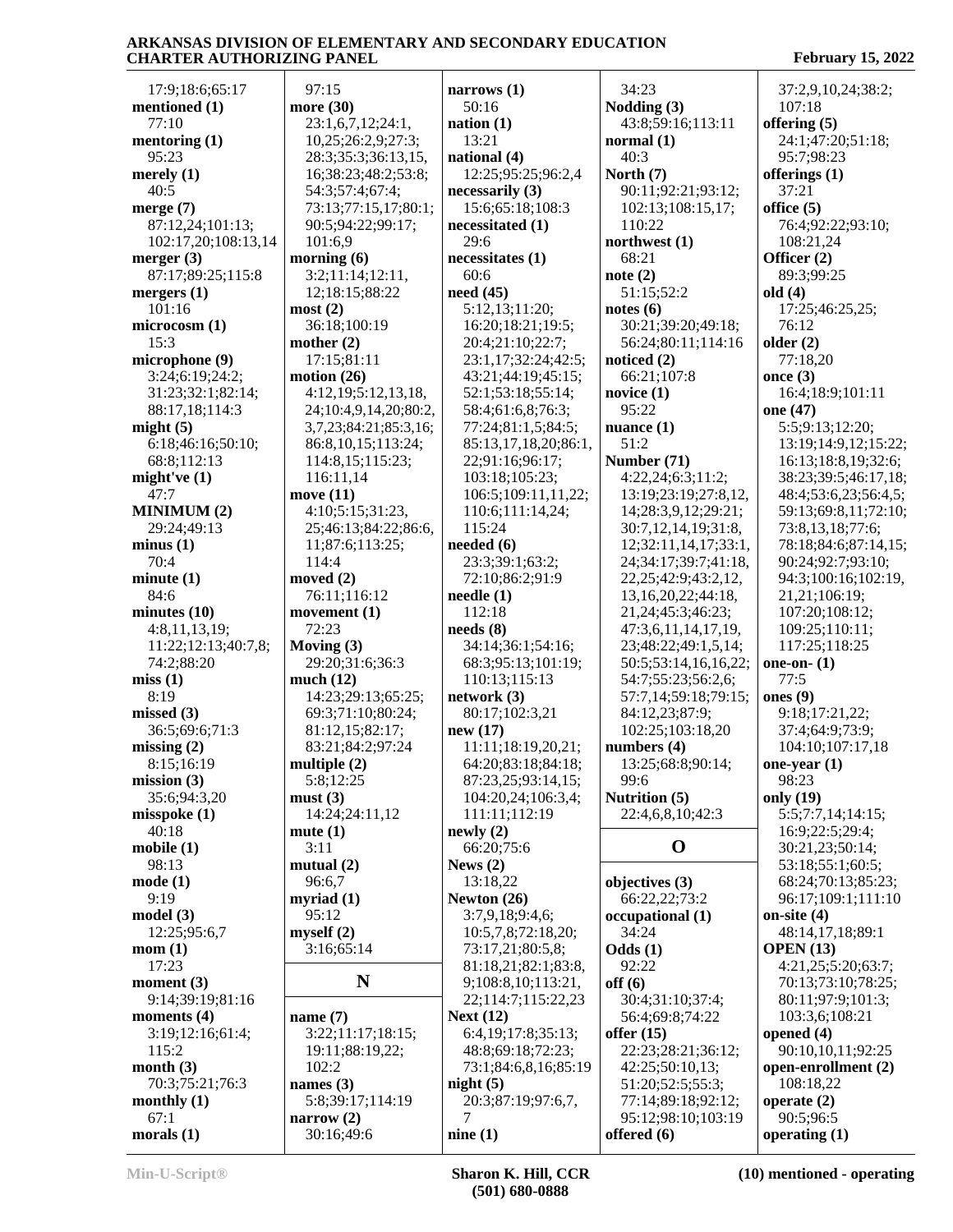97:10 **Operations (4)** 46:5,11,16;110:10 **operator (1)** 98:18 **opportunities (14)** 35:23,25;36:4; 57:6;82:7,22;91:22; 92:15;95:25;97:12; 98:14;99:7;107:6; 115:19 **opportunity (8)** 36:16;51:5;52:21; 65:13;90:18,20; 101:2;106:13 **opposed (3)** 80:22;86:20; 114:14 **opposition (1)** 11:23 **option (5)** 5:6;8:13;9:11,17; 16:17 **options (4)** 78:13;94:17;99:12; 106:15 **order (3)** 3:4;23:3;91:9 **organization (1)** 93:15 **organizations (1)** 91:3 **organize (1)** 66:24 **original (1)** 40:13 **originally (1)** 75:22 **OSHA-10 (1)** 98:17 **Osteopathic (4)** 18:5;64:7;65:15; 69:22 **others (1)** 115:25 **otherwise (5)** 25:1;34:12;51:5; 52:4;101:7 **out (14)** 8:19;22:3;25:9; 40:13;44:25;59:9; 69:9;88:3;90:16; 91:10;93:3;95:3,3; 99:3 **outcomes (1)** 83:16 **outdated (1)** 74:9 **out-of-state (1)** 94:13 **outside (1)** 91:2 **outstanding (2)**

| 62:12;83:3                  | partners $(2)$                  | pharmacy(1)                     |
|-----------------------------|---------------------------------|---------------------------------|
| over $(16)$                 | 92:2;100:4                      | 98:17                           |
| 11:15;19:14;35:19;          | partnership (5)                 | phase $(2)$                     |
| 39:11;47:7;54:12;           | 18:4;73:15,16;                  | 72:23;73:1                      |
| 62:7;90:7,7,8,12;           | 98:21;99:20                     | phenomenal (1)                  |
| 92:7;94:14;100:25;          | partnerships (1)                | 14:19                           |
| 101:2;105:21                | 98:20                           | Phillip $(1)$                   |
| overarching $(1)$           | pass(1)                         | 3:17                            |
| 113:2                       | 108:4                           | PHYSICAL <sup>(3)</sup>         |
| oversee $(1)$               | passed $(1)$                    | 42:3;44:9;110                   |
| 18:16                       | 63:5                            | pick(1)                         |
| own(3)                      | passes $(5)$                    | 46:13                           |
| 15:20;60:9;102:25           | 5:24;10:20;45:15;               | pieces (1)                      |
|                             | 80:23;114:15                    | 5:5                             |
| ${\bf P}$                   | passing(1)                      | Pivot $(1)$                     |
|                             | 107:25                          | 46:15                           |
| package (2)                 | past (3)                        | pivotal (1)                     |
| 105:5,20                    | 16:23;40:9;92:7                 | 16:18                           |
| packages (1)                | pathway (2)                     | pivots(1)                       |
| 105:21                      | 108:4;109:11                    | 78:11                           |
| packet (2)                  | pathways (5)                    | Pizza $(1)$                     |
| 16:1;106:9                  | 92:13,17;96:17;                 | 97:18                           |
| page $(1)$                  | 97:22;98:24                     | placed(1)                       |
| 111:22                      | patient (1)                     | 14:13                           |
| Panel $(11)$                | 54:9                            | placement(3)                    |
| 3:3,8,16,24;4:7;            | PAY(3)                          | 35:20;36:13,1                   |
| 7:15;86:6,8;111:8;          | 49:23,24;69:23                  | placing $(1)$                   |
| 114:16;116:9                | Pearson (1)                     | 102:21                          |
| Parent $(1)$<br>97:5        | 89:13                           | <b>PLAN</b> (33)                |
|                             | peers(1)<br>99:18               | 6:2,7,10;7:4,1<br>8:2;10:10,17; |
| parent/teacher (1)<br>91:24 | people(5)                       | 16:5;28:21;46                   |
| parents (10)                | 40:2;60:8;64:1;                 | 16;60:3;61:11                   |
| 9:16;17:11,11;              | 93:3;111:21                     | 72:22;77:8;78                   |
| 90:19;91:21,23,23;          | per(2)                          | 83:9;91:13,18                   |
| 97:8;100:13,22              | 14:8;23:19                      | 108:13;109:9.                   |
| parity (1)                  | percentage (1)                  | 114:24,24                       |
| 58:14                       | 99:17                           | planning $(1)$                  |
| Parker (1)                  | performance (1)                 | 78:22                           |
| 65:14                       | 13:12                           | Plans $(3)$                     |
| parking (2)                 | Perhaps (2)                     | 76:22,25;95:2                   |
| 18:1,2                      | 51:15;112:14                    | platform (1)                    |
| part(12)                    | period(2)                       | 97:12                           |
| 26:15;51:7;59:8;            | 15:13;91:12                     | platforms (1)                   |
| 67:12,14,17,23;68:3;        | permission (1)                  | 97:5                            |
| 69:1;73:14;107:14;          | 52:5                            | please (14)                     |
| 111:20                      | permit(1)                       | 3:6;11:3,16;1                   |
| partially (1)               | 86:1                            | 20;26:18;40:2                   |
| 65:9                        | permits (1)                     | 53:15;54:9;64                   |
| participate (1)             | 50:14                           | 76:14;84:12;8                   |
| 83:4                        | perseverance (1)                | 114:3                           |
| participating (1)           | 97:22                           | pleased (1)                     |
| 8:10                        | person(4)                       | 9:22                            |
| participation (1)           | 3:21;11:19;63:24;               | plus(1)                         |
| 93:5                        | 110:14                          | 62:15                           |
| particular (1)              | personalized (7)                | point(3)                        |
| 28:16                       | 91:13;93:11;94:5,               | 9:13;50:13;59                   |
| partner $(2)$               | 25;95:7,10;96:25                | points (2)                      |
| 98:11;99:21                 | personally (2)                  | 38:24;99:17                     |
| partnered (2)               | 17:15;68:22                     | Police (1)<br>75:14             |
| 92:12,14<br>partnering (3)  | Personnel (4)<br>27:10,15;49:4; | Policies (6)                    |
| 100:4,6;108:1               | 57:19                           | 27:10;30:13,1                   |
|                             |                                 |                                 |

**pharmacy (1)** 98:17 **phase (2)** 72:23;73:1 **phenomenal (1)** 14:19 **Phillip (1)** 3:17 **PHYSICAL (3)** 42:3;44:9;110:9 **pick (1)** 46:13 **pieces (1)** 5:5 **Pivot (1)** 46:15 **pivotal (1)** 16:18 **pivots (1)** 78:11 **Pizza (1)** 97:18 **placed (1)** 14:13 **placement (3)** 35:20;36:13,19 **placing (1)** 102:21 **PLAN (33)** 6:2,7,10;7:4,14,21; 8:2;10:10,17;15:25; 16:5;28:21;46:5,8,11, 16;60:3;61:11;66:24; 72:22;77:8;78:4,4,8; 83:9;91:13,18;98:11; 108:13;109:9,12; 114:24,24 **planning (1)** 78:22 **Plans (3)** 76:22,25;95:24 **platform (1)** 97:12 **platforms (1)** 97:5 **please (14)** 3:6;11:3,16;12:3, 20;26:18;40:25; 53:15;54:9;64:17; 76:14;84:12;87:9; 114:3 **pleased (1)** 9:22 **plus (1)** 62:15 **point (3)** 9:13;50:13;59:13 38:24;99:17 **Police (1)** 75:14 **Policies (6)** 27:10;30:13,15;

 31:2;45:8,21 **Policy (2)** 27:15;92:22 **pool (1)** 64:14 **population (4)** 68:8;92:6;98:5; 106:14 **positions (1)** 103:20 **possible (2)** 13:14;19:14 **posted (2)** 40:11;74:3 **postsecondary (6)** 35:20;36:3;90:23; 91:18,20;96:20 **potential (2)** 82:7;99:20 **PowerPoint (1)** 12:14 **practices (2)** 93:10;94:4 **precisely (1)** 55:5 **PREMIER (52)** 84:10,24;86:11; 87:8,10,12,13,16,24, 25;88:1,10,23;89:15, 19,20,21;90:9,24; 91:22;92:20,20; 93:16,17,17,18; 94:14;96:9,10;98:4; 100:16,20;101:1,3, 12,16;102:3,12,17, 22;104:1,8,13;105:6; 107:13;110:18; 112:22;113:1,7; 115:9,9;118:24 **prep (1)** 35:8 **preparation (2)** 42:14;83:10 **preparatory (3)** 14:5;35:5,22 **prepare (3)** 18:6;36:2;37:12 **preparing (2)** 35:13;91:20 **presentation (8)** 11:22;12:14;63:13; 71:4,13;88:21;99:6; 109:5 **presented (2)** 80:4;115:5 **President (2)** 89:5,6 **pretty (3)** 9:19;70:15;106:22 **prevent (1)** 35:22 **previous (3)** 28:6;40:11;74:3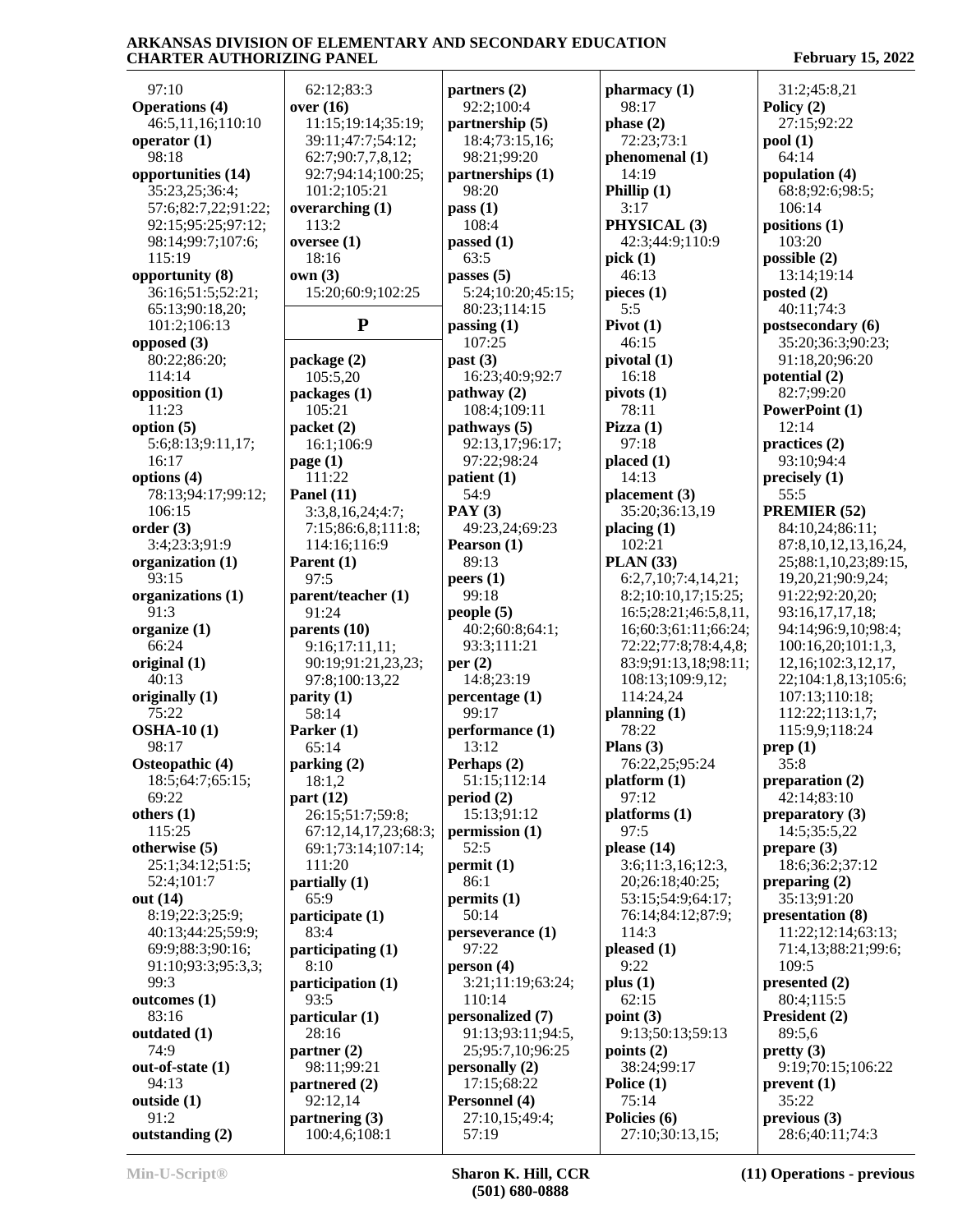**previously (6)** 25:21;27:6;47:21; 90:16;93:2;98:20 **primarily (1)** 107:17 **Principal (2)** 58:18,19 **PRINCIPALS (3)** 28:2;41:21;43:11 **printed (1)** 69:8 **prior (1)** 83:16 **Priority (2)** 66:23;101:18 **probably (8)** 20:4;25:11;38:23; 46:8;69:7;78:16; 82:18;110:4 **probation (1)**  $99.25$ **PROBATIONS (1)** 46:22 **problem (3)** 77:16;81:21; 111:18 **procedures (4)** 45:8,22;53:11; 64:16 **process (4)** 11:16;67:12;75:10; 109:13 **produce (2)** 82:8;97:16 **profession (1)** 83:6 **professional (8)** 29:9;60:10;92:11; 93:5;95:24;96:5; 97:18;100:7 **professionally (1)** 60:9 **professions (1)** 98:15 **proficiency (1)** 108:5 **program (10)** 14:18;34:4;69:2; 83:3,4;90:21;93:22; 97:2,3;99:16 **programming (1)** 37:6 **programs (9)** 14:21;49:23,24; 50:24;89:13;97:18; 100:8;107:24;115:20 **progress (1)** 96:13 **progressing (1)** 9:24 **prohibited (1)** 51:6 **project (2)**

| 93:6;96:15                          | quality (2)          | reason (7)         |
|-------------------------------------|----------------------|--------------------|
|                                     |                      |                    |
| promise(1)                          | 16:21;107:22         | 14:25;23:5,17;     |
| 108:24                              | quick $(4)$          | 25:1;35:7;59:1;109 |
| promote(1)                          | 19:14;50:8;60:23;    | reasonable (2)     |
| 97:24                               | 84:5                 | 75:11,11           |
|                                     |                      |                    |
| prompt(1)                           | quickly (5)          | Rebecca (2)        |
| 64:11                               | 19:15;31:6;46:13;    | 15:8,10            |
| proposed $(1)$                      | 74:7;76:20           | receive $(3)$      |
|                                     |                      |                    |
| 93:14                               | quite $(1)$          | 50:18;51:1;106:15  |
| prod(1)                             | 21:12                | received (6)       |
| 17:6                                |                      | 85:7,21;86:4;      |
|                                     | $\bf R$              |                    |
| proved(1)                           |                      | 87:19;100:25;101:2 |
| 16:17                               |                      | receiving $(3)$    |
| provide (15)                        | raise $(2)$          | 18:24;19:3;38:25   |
| 32:22,24;39:12;                     | 12:2;88:11           |                    |
|                                     |                      | recently $(1)$     |
| 42:11;44:12;45:15;                  | raises $(1)$         | 92:20              |
| 50:25;51:3;55:10,13;                | 80:16                | recognitions (1)   |
| 92:14;93:21;94:19;                  | ranking $(1)$        | 92:19              |
|                                     |                      |                    |
| 96:24;100:6                         | 13:20                | recognized (7)     |
| provided $(2)$                      | rate $(7)$           | 13:10,15,18;92:21; |
| 8:17;112:10                         | 14:17,17;35:20;      | 93:3,8,9           |
|                                     |                      |                    |
| providing (8)                       | 55:9;93:24,25;       | recognizing (2)    |
| 23:12;45:7;92:3;                    | 107:25               | 98:3,8             |
| 94:20,22;96:3;99:12;                | rates $(1)$          | record $(6)$       |
| 107:6                               | 108:2                | 3:22;34:5;69:12;   |
|                                     |                      |                    |
| Provisions (1)                      | rather $(4)$         | 88:19;100:18;111:2 |
| 28:5                                | 34:10;51:19;52:8;    | recorded $(1)$     |
| PSAT(1)                             | 111:11               | 4:2                |
|                                     |                      |                    |
| 14:24                               | rationale (20)       | recording $(1)$    |
| public (16)                         | 22:24;23:16;24:22;   | 32:9               |
| 13:3,19,20,21;                      | 26:25;34:6,9;35:2,5, | records (1)        |
|                                     |                      |                    |
| 28:2;40:3,3;41:21;                  | 21;36:9;39:12,25;    | 114:20             |
| 44:4;45:20;50:20,21;                | 42:12,13;43:25;44:1; | recovery $(3)$     |
| 57:13;64:14;66:2;                   | 50:11;55:7,16;60:6   | 97:2,3;99:19       |
| 110:8                               |                      |                    |
|                                     | rationality (1)      | red(1)             |
| publicly (1)                        | 34:9                 | 48:23              |
| 50:23                               | reached (2)          | referenced (1)     |
| pumped(1)                           | 22:3;77:21           | 36:25              |
|                                     |                      |                    |
| 106:22                              | read $(9)$           | reflect $(5)$      |
| purpose (2)                         | 20:6;24:13;43:17;    | 30:21;40:7,9;      |
| 25:25;58:13                         | 50:8,14;52:22;61:3;  | 87:17;101:15       |
| pursue(1)                           | 71:3,16              | reflected (1)      |
|                                     |                      |                    |
| 115:20                              | readiness (3)        | 25:13              |
| pursuing $(1)$                      | 83:10;91:5;107:14    | regard $(2)$       |
| 35:5                                | reading $(3)$        | 84:25;86:13        |
|                                     |                      |                    |
| put (14)                            | 18:25;20:3;50:19     | regarding $(22)$   |
| 16:1;20:5;37:23;                    | reads $(1)$          | 27:11;28:10,12;    |
| 55:20;58:13;81:18,                  | 87:22                | 29:21,25;30:8,12;  |
| 23, 24; 102: 6, 11;                 | ready $(8)$          | 31:2;32:15;34:18;  |
|                                     |                      |                    |
| 105:5;112:24;                       | 15:1;19:9;46:8;      | 39:8,10;41:16,20;  |
| 114:16;116:5                        | 72:25;73:12;82:9;    | 43:19;45:1,9;47:9; |
| putting (1)                         | 83:10;96:22          | 50:6;51:16;59:21;  |
|                                     |                      |                    |
| 112:21                              | real $(7)$           | 86:7               |
|                                     | 50:8,19;51:2;        | regards $(1)$      |
| Q                                   | 60:23;73:15;83:4;    | 37:21              |
|                                     | 89:6                 | region $(3)$       |
|                                     |                      |                    |
| <b>QUALIFICATIONS (2)</b>           | reality $(1)$        | 44:5;92:23;115:15  |
| 47:5,6                              | 102:20               | relate $(1)$       |
| QUALIFICATIONS/RESPONSIBILITIES (2) | really $(11)$        | 40:3               |
| 28:2;41:21                          | 5:5;15:15,23;        | related $(1)$      |
|                                     |                      |                    |
| qualified $(5)$                     | 16:11,14,22;45:1;    | 41:15              |
| 15:7;26:12;47:16;                   | 50:12;53:18;91:21;   | relationship (2)   |
| 71:2;99:5                           | 108:4                | 66:2,8             |
|                                     |                      |                    |

**reason (7)** 14:25;23:5,17; 25:1;35:7;59:1;109:2 **reasonable (2)** 75:11,11 **Rebecca (2)** 15:8,10 **receive (3)** 50:18;51:1;106:15 **received (6)** 85:7,21;86:4; 87:19;100:25;101:2 **receiving (3)** 18:24;19:3;38:25 **recently (1)** 92:20 **recognitions (1)** 92:19 **recognized (7)** 13:10,15,18;92:21; 93:3,8,9 **recognizing (2)** 98:3,8 **record (6)** 3:22;34:5;69:12; 88:19;100:18;111:20 **recorded (1)** 4:2 **recording (1)** 32:9 **records (1)** 114:20 97:2,3;99:19 **red (1)** 48:23 **referenced (1)** 36:25 **reflect (5)** 30:21;40:7,9; 87:17;101:15 **reflected (1)** 25:13 84:25;86:13 27:11;28:10,12; 29:21,25;30:8,12; 31:2;32:15;34:18; 39:8,10;41:16,20; 43:19;45:1,9;47:9; 50:6;51:16;59:21; 86:7 **regards (1)** 37:21 **region (3)** 44:5;92:23;115:15 **relate (1)** 40:3 **related (1)** 41:15 **relationship (2)** 66:2,8

**release (1)** 48:2 **relevant (1)** 112:17 **remainder (1)** 7:23 **remaining (1)** 22:15 **remember (2)** 37:3;72:24 **reminding (1)** 98:7 **remove (11)** 26:15,19,24;27:9; 28:4,5;48:23;49:14, 21;84:22;85:5 **removing (2)** 46:20;61:24 **renew (1)** 27:4 **renewal (14)** 6:5;10:25;11:5,7; 13:3;62:13;70:12,23; 75:6;80:9;82:4,21; 83:13;105:18 **renewals (1)** 62:15 **renewed (1)** 7:13 **repealed (4)** 30:2;31:9;48:24; 50:1 **repeat (2)** 59:24;66:15 **repeated (1)** 20:7 **repetitive (1)** 28:6 **replicate (1)** 94:3 **Report (6)** 13:18,22;46:2; 66:13,19;67:20 **represent (5)** 41:7,8;100:12,13, 14 **representative (1)** 68:7 **representing (2)** 34:24;41:4 **request (47)** 3:21;11:23;21:18; 22:21;26:13;28:7; 29:22;30:9,12,14,16, 19;32:15;33:1,11; 34:18;39:9;41:14,18, 20;42:5;44:19;46:23; 47:20,24;49:6;50:2, 7;51:16;53:19;55:24; 81:2;84:24;86:7,12; 87:8,11,20,22;88:3; 109:8;110:22,25; 114:1,5,10;115:18

**Min-U-Script® Sharon K. Hill, CCR (501) 680-0888**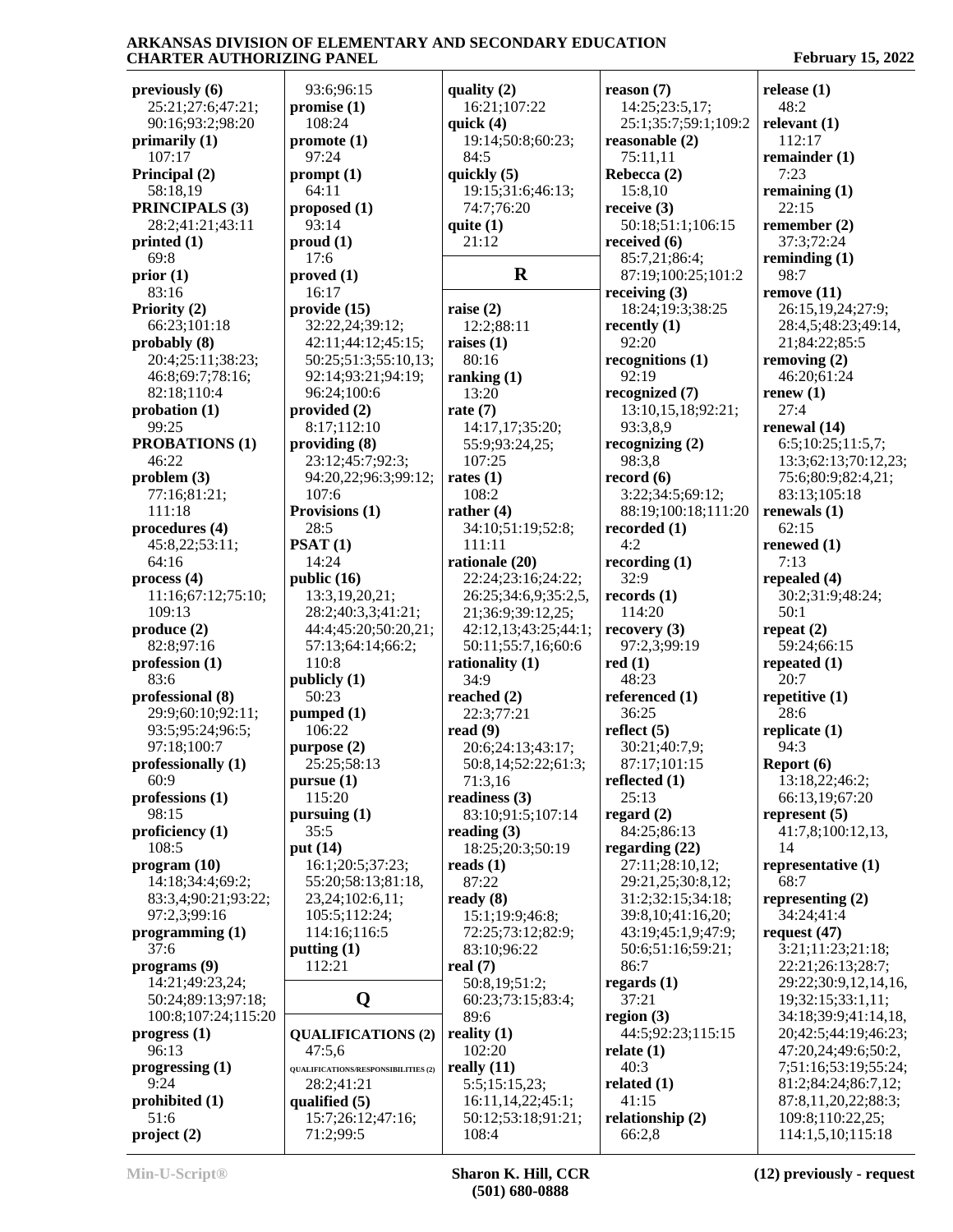| requested $(1)$       | 70:4                       | 21:17;28:5;34:3;             | 78:14;79:9;82:9              | 48:7,10,13,16,19;            |
|-----------------------|----------------------------|------------------------------|------------------------------|------------------------------|
| 6:9                   | review $(10)$              | 45:23;49:24;53:13;           | school (149)                 | 51:24;52:3;63:3,7,           |
| requesting $(7)$      | 6:8;19:10;20:5;            | 54:8,15;106:4;               | 5:6;7:11,20,21;              | 22;64:4,18;65:2,4,10,        |
| 11:7;58:2,17;         | 21:7,9,20;81:8;84:1;       | 108:23                       | 9:11;10:22;11:20,21;         | 12;66:4,14;68:20;            |
| 79:15;87:11;103:16;   | 106:5;116:4                | run $(1)$                    | 13:1,11,16,19,19;            | 69:3,8,15;70:8,11,17;        |
| 104:4                 | reviewed (2)               | 73:25                        | 14:10;15:17,20;              | 71:1,7,9;72:7,9,12,          |
| <b>REQUESTS (2)</b>   | 6:8:8:3                    | running $(1)$                | 22:19,22;25:13;              | 14;73:6,18,24;74:4,6,        |
| 22:18;41:16           | revisit $(2)$              | 18:9                         | 26:19;27:7;28:2;             | 11, 14, 17, 20, 23, 25;      |
| require $(2)$         | 38:23;45:18                |                              | 30:1,16;31:7,8,12;           | 75:3,8,16,23;76:1,5,         |
|                       | reward $(1)$               | S                            | 32:17;39:9,12,25;            |                              |
| 24:14;40:10           |                            |                              |                              | 8, 15, 18, 24; 77: 2, 5, 9,  |
| <b>REQUIRED (8)</b>   | 13:11                      |                              | 40:3;41:21;42:4,10,          | 13, 15, 23, 25; 78: 6, 9,    |
| 30:13;35:17;36:21;    | Rhonda (1)                 | safe $(1)$                   | 18;43:1,20;44:18;            | 14, 16, 20, 24; 79: 2, 5, 8, |
| 37:13;40:12;42:11,    | 89:7                       | 106:11                       | 45:20,21;46:23;47:2,         | 12,16,19,23;80:15,           |
| 15;46:17              | ride $(1)$                 | <b>SAFETY</b> (6)            | 10,11,19,22,23;48:5,         | 18,24;81:3,6,9,12,15;        |
| requirement (9)       | 18:3                       | 44:17;45:5,8,21;             | 5,22,25;49:5;50:10,          | 82:10,25;83:7,19,21,         |
| 27:2;28:8,10,11,13,   | right $(80)$               | 63:19;64:2                   | 20, 21; 51: 18; 53: 13,      | 24;84:2,4                    |
| 20;30:25;37:17,18     | 4:19;6:3,19,23;            | salaries (1)                 | 17;54:11;55:23;57:6,         | science $(5)$                |
| requirements $(2)$    | 10:2;11:4,14;12:2;         | 69:19                        | 13, 14, 16; 60: 2; 63: 23;   | 15:14;29:12;37:7,            |
| 36:20;91:16           | 20:18,18,20;21:5,25;       | <b>SALARY (4)</b>            | 64:8;65:16,16,18,19,         | 8;98:13                      |
| RES(3)                | 22:25;24:18,23;            | 29:24;32:13;42:2;            | 25;69:22;73:16;              | Sciences (2)                 |
| 89:8,13;101:2         | 26:23,25;27:23;            | 48:21                        | 76:21;78:5,22;80:11;         | 38:12,19                     |
| rescind $(10)$        | 29:20;30:3;31:5;           | sales $(2)$                  | 82:24;87:12,13,17,           | scores(1)                    |
| 31:12;42:4;43:20;     | 34:7;35:8;37:11;           | 85:23:87:2                   | 25;88:1,7;89:5,16,19;        | 13:24                        |
|                       | 38:3,14;43:12;44:2,        |                              | 90:6,12,15,17,25;            |                              |
| 44:19;46:24;47:1,20,  |                            | same $(20)$                  |                              | seats $(5)$                  |
| 24;55:24;56:25        | 11;45:5,16;46:9;           | 5:9;6:21;17:6;19:4,          | 91:17,19;92:1,21,24;         | 77:16,17,19;                 |
| rescinding $(4)$      | 49:11,16,17,20;            | 4;27:12;47:17;50:3;          | 93:3,8,10,14;94:6,8,         | 103:21,22                    |
| 33:10;57:2;61:12,     | 50:12,13,16,24;51:9,       | 62:10;64:20;85:13;           | 12, 13, 13, 15; 95: 3, 4, 5, | Second (24)                  |
| 14                    | 13, 14; 52: 3, 7, 15, 16,  | 88:5;92:5;95:4;              | 17, 19; 96: 6, 10, 10, 19,   | 4:14,15;5:17,19;             |
| research $(2)$        | 17, 23; 53: 5, 14; 54: 25; | 104:5,8;105:24;              | 21, 21, 97: 8, 10, 14, 17,   | 10:11,12,15;12:20;           |
| 65:21;99:15           | 57:9;58:9;59:5,7;          | 108:19;113:6,8               | 20;98:13;99:14,18;           | 26:13;80:5,6,8;85:1,         |
| researchers (2)       | 62:22;66:9;75:8;           | Saracini (25)                | 100:5,16,20;101:6,7,         | 2,4;86:14,16;102:19;         |
| 63:16,17              | 79:22;80:2;84:20;          | 3:18;33:5,7,9,15,            | 8,9,10,14,16;103:20;         | 104:22;114:6,7,9;            |
| residents (2)         | 85:10,15;87:7,10;          | 22;70:19,20;71:2,8;          | 104:8;106:17;                | 116:13,15                    |
| 106:16,17             | 88:9,11;102:5;105:1,       | 75:13,17;76:6,10;            | 109:25;110:8,10;             | Secretary (1)                |
| resilience (1)        | 2,8,19;107:1;109:7;        | 80:6;82:11,12,15,18,         | 111:16;113:7;                | 93:4                         |
| 97:23                 | 110:1;113:23;114:8;        | 20;84:20,21;85:4;            | 114:20;115:9,10              | Section (18)                 |
| resolve(1)            | 116:19                     | 86:11,16                     | schools (44)                 | 21:16;22:22;26:17;           |
| 62:12                 | rightee $(1)$              | Saracini's (1)               | 13:20,21,23;17:1;            | 28:5;29:6;30:24;             |
| resolved (2)          | 43:13                      | 76:4                         | 25:2;43:24;66:2;             | 34:2;41:25;45:2;             |
| 22:2;76:7             | risk(1)                    | SAT(1)                       | 79:21;87:24;88:24;           | 47:9;48:23;49:15,25;         |
| resource(1)           | 95:2                       | 14:23                        | 89:20,21;90:5;91:22;         | 54:16;58:6;61:13;            |
|                       |                            |                              |                              |                              |
| 18:24                 | <b>Rock (38)</b>           | satellite (2)                | 92:8,10,11,20;93:16,         | 71:19;81:24                  |
| resources $(5)$       | 15:24;87:8,10,13,          | 87:14;115:11                 | 17, 18, 19; 98: 4; 99: 21;   | sections $(10)$              |
| 16:13;44:6,12;        | 17;88:1;89:19,22;          | saw $(2)$                    | 101:1,4,12;102:3,4,          | 30:2;34:1;39:10,             |
| 92:4;100:7            | 90:10,11;92:21;            | 20:6;38:13                   | 12, 17, 22; 104: 1, 12,      | 14, 17; 40: 2; 54: 8;        |
| respectful (1)        | 93:12,13,16,19;            | saying $(6)$                 | 13, 19; 105: 6; 108: 19;     | 59:19;61:17,22               |
| 32:2                  | 101:13;102:6,8,13;         | 8:9;18:22;28:18;             | 109:10;110:18;               | security $(4)$               |
| respective (2)        | 103:10,21;104:5,9,         | 55:2;56:10;112:7             | 112:22;113:2,3,7             | 64:5,15,22,23                |
| 15:5;35:11            | 11,16;105:6,13,14;         | scary $(1)$                  | School's (1)                 | seeing $(2)$                 |
| responsible $(3)$     | 106:2;108:13,15,18;        | 51:8                         | 90:9                         | 15:21;100:2                  |
| 3:21;74:8;110:9       | 110:19,22;113:4,5;         | <b>SCHEDULE</b> (4)          | <b>SCHOPPMENT (1)</b>        | seeking $(7)$                |
| <b>Responsive (4)</b> | 115:10;118:24              | 32:13;48:5,21;               | 63:15                        | 89:18,23;93:21;              |
| 89:3;90:3;100:24;     | $\text{rode}(2)$           | 49:13                        | Schoppmeyer (138)            | 94:17,25;99:21;              |
| 101:19                | 68:23,23                   | scholar $(3)$                | 12:9, 10, 12, 15, 18,        | 104:7                        |
| rest(1)               | Rogers (3)                 | 35:10;77:6,20                | 23, 23; 16: 25; 18: 12;      | seem $(2)$                   |
| 39:4                  |                            |                              |                              |                              |
|                       | 13:8;22:5;73:11            | scholars (31)                | 19:7;23:9,11,14,18;          | 9:22;54:23                   |
| resubmit $(1)$        | roll $(1)$                 | 14:7,13,20,23;               | 24:3,6,8,11,15;25:7,         | sell $(2)$                   |
| 20:16                 | 31:16                      | 15:16:16:17:17:5,7,8,        | 10, 14, 16, 23, 25; 26: 4,   | 73:10;85:25                  |
| retained $(1)$        | routes $(1)$               | 9, 12; 18: 3, 21, 23; 19: 3; | 7,10;28:22;29:11;            | semester $(3)$               |
| 90:17                 | 45:14                      | 37:12;42:20;45:15;           | 33:19;34:7;35:7;             | 9:14;17:15;78:12             |
| $re$ -title $(1)$     | rule $(1)$                 | 50:15;55:13;63:10;           | 36:6,10,23;37:3;             | send $(1)$                   |
| 26:14                 | 110:7                      | 64:10,12;67:12,16;           | 40:24;41:1,3,8;42:18,        | 81:4                         |
| revenue $(1)$         | rules $(10)$               | 68:4;69:16;77:18;            | 23, 25; 46: 3, 6, 9, 14, 18; | senior $(2)$                 |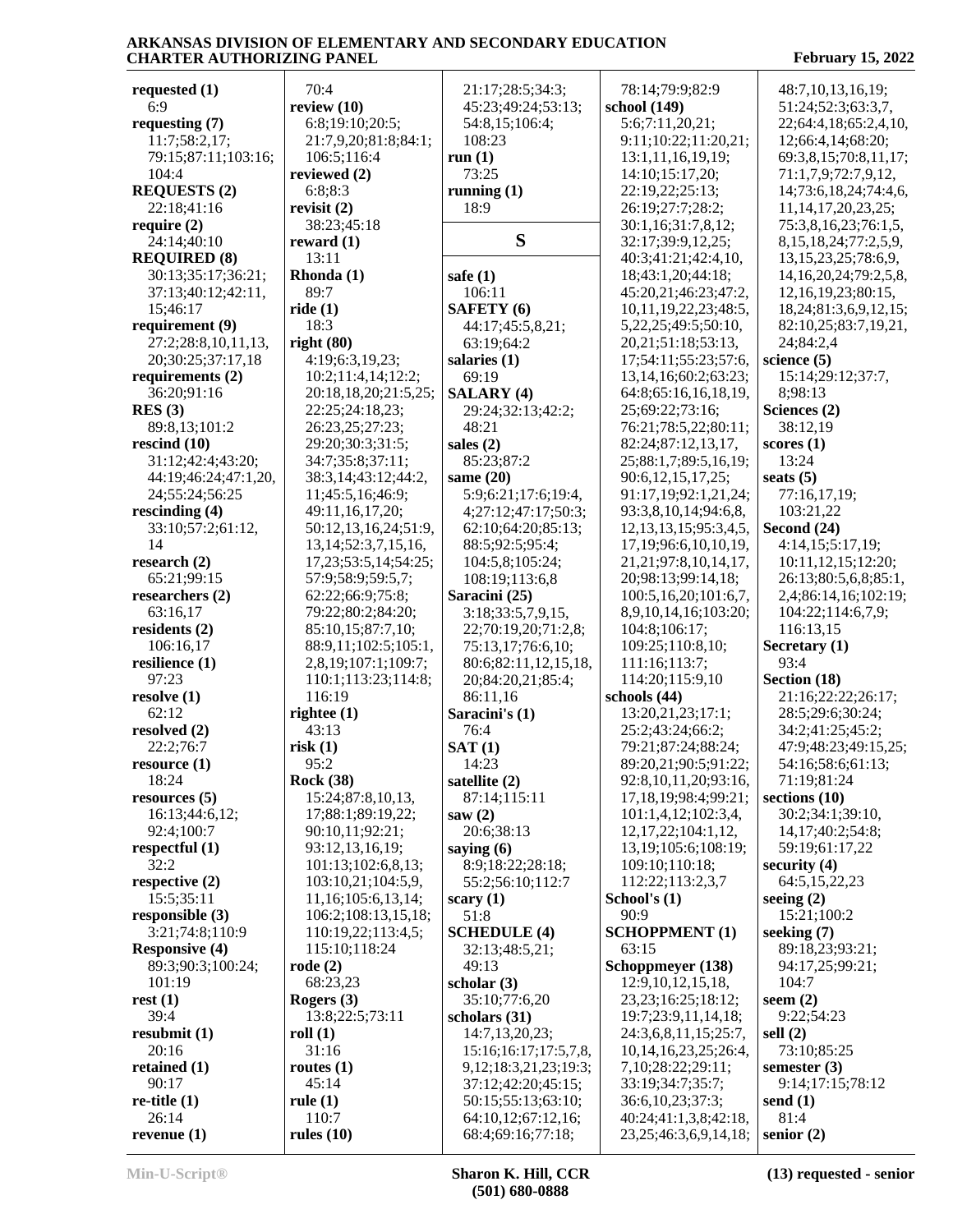68:23;69:17 **seniors (3)** 69:18;94:9;96:17 **sense (11)** 25:6;26:3,9;28:1; 54:3;56:10,13;57:4; 58:12;61:3;105:3 **sent (2)** 76:12;87:20 **separate (4)** 55:14;102:13,14;  $108.22$ **separately (1)** 108:22 **seq (4)** 26:20,24;45:2; 49:22 **sequenced (1)** 34:23 **seriously (1)** 64:24 **serve (7)** 15:20;88:23;90:7; 92:6;94:14,24;98:5 **served (2)** 15:13;40:7 **Services (18)** 18:13,17,25;19:5; 22:4,14;33:23,25; 43:15,24;44:17,23, 25;46:13;59:17;70:2; 92:3;107:11 **serving (2)** 90:12;91:25 **set (2)** 78:4;104:16 **setting (2)** 91:19;96:12 **seven (2)** 13:11;16:1 **several (2)** 37:20;98:23 **SFA (5)** 74:9,16,17;75:5,21 **Shack (1)** 89:10 **shall (5)** 12:5;50:22;52:15; 88:13;110:8 **share (3)** 12:21;71:18; 100:10 **sheet (7)** 20:5;73:23;81:25; 86:22;114:17,18,19 **sheets (1)** 81:17 **shifts (1)** 105:21 **showed (1)** 63:13 **showing (1)** 109:21

**side (4)** 76:16;89:16;94:15; 106:20 **silence (4)** 3:6;12:16;61:4; 115:2 **simultaneously (1)** 16:21 **site (4)** 11:11;40:15,19; 83:18 **situation (1)** 40:4 **six (5)** 3:15;14:11;37:14; 77:19;90:6 **six-hour (1)** 48:11 **size (5)** 43:1;44:6;47:10, 12;94:17 **slide (1)** 101:22 **slow (1)** 31:6 **small (3)** 96:14;98:3,6 **smaller (1)** 94:25 **Smith (44)** 11:11,13;17:24; 40:19,20;41:8;62:10, 15,20;63:8;64:21; 66:6;69:5;73:13,20; 78:19;79:15;80:10; 82:5,21,23;83:5,15; 84:10,19;86:17; 87:12;88:1;89:23; 93:13,19;101:13; 102:6,8;103:4,13,22; 104:5,24;108:14; 110:19;113:4,5; 115:9 **Smith's (2)** 84:24;86:12 **smoothly (1)** 81:8 **social (2)** 15:14;29:12 **society (1)** 94:22 **Solutions (3)** 89:3;90:4;100:25 **someday (1)** 102:16 **someone (2)** 75:6,20 **sometimes (3)** 67:3;76:10,13 **Sonja (1)** 3:16 **soon (1)** 105:18

**sorry (12)** 48:10,16;51:3; 54:5,9,17;56:5; 61:20;71:4;74:14; 81:10;114:4 **so-to-speak (1)** 111:17 **sound (3)** 6:16,20;82:17 **Sounds (1)** 116:7 **southeast (1)** 68:11 **southwest (1)** 68:11 **spaces (1)** 18:1 **speak (4)** 3:23;32:6;66:23; 88:7 **SPEAKERS (2)** 12:7;88:15 **speaking (5)** 3:22;11:20;12:1; 88:10,18 **Special (7)** 18:13,16,18;52:2; 54:16;62:19;89:13 **SPECIFIC (2)** 46:22;72:20 **specifically (1)** 112:17 **speech (1)** 18:24 **spend (1)** 88:25 **spent (2)** 68:21;100:10 **spoken (1)** 66:4 **spot (1)** 39:23 **Springdale (10)** 13:8;64:13;65:1; 73:11;90:11;93:13; 102:14;108:15,17; 110:22 **square (2)** 70:3;97:5 **squared (1)** 22:7 **Stacy (17)** 6:14,15,23,25;7:2, 5,8,11;8:14,19;9:7,8, 12,18,25;10:21,24 **STAFF (8)** 32:13;34:10;48:21; 68:2,3;95:18,24; 111:8 **staffing (1)** 70:21 **stakeholders (1)**  $97·4$ 

**stand (3)** 12:2;56:25;88:11 **standard (15)** 27:5,5;34:16,22; 43:17,18;45:17; 54:14;57:8;58:9; 59:6,25;60:16;110:7; 112:1 **Standards (16)** 5:2;21:14;34:4; 42:3;54:8;57:15; 59:19,21;60:10; 61:23;74:18;84:14; 106:3;109:17; 111:14,19 **standing (1)** 67:5 **start (15)** 21:10;23:20,24; 24:7,16,19,19;25:2; 48:7;66:7,10;84:6; 91:19,20;96:19 **started (2)** 20:2;21:6 **starting (4)** 21:21;23:8;24:14; 71:5 **starts (1)** 48:8 **state (25)** 3:22;13:25;14:1,2; 18:9;20:5;35:17; 40:12;45:22;60:8; 69:15;70:24;75:14; 81:4;83:25;88:23; 90:13;92:24;94:5,5; 95:25;100:24;101:3; 115:15;116:5 **stated (2)** 42:13;55:8 **Stateline (1)** 106:9 **statement (1)** 111:22 **state-of-the-art (1)** 18:7 **stating (1)** 88:19 **status (1)** 13:14 **statute (10)** 21:13;24:14,18; 27:10;31:9;50:20; 51:6;52:25;58:14; 85:22 **statutes (1)** 26:21 **staying (1)** 108:23 **STEAM (1)** 14:5 **step (2)** 32:7;85:19

**Stephens (2)** 89:9;112:9 **sticky (1)** 45:4 **still (4)** 9:21;16:21;18:23; 28:21 **Stop (1)** 58:1 **strain (1)** 99:4 **strategies (1)** 95:13 **streets (1)** 99:24 **strengthen (1)** 13:1 **strengths (1)** 91:14 **stress (1)** 17:4 **strides (1)** 15:21 **strike (13)** 30:1;32:11,17; 41:22;43:14;44:21; 47:4,15;49:2;50:1,3; 57:18;59:15 **striking (4)** 45:5;54:24;59:9; 60:16 **strong (1)** 83:16 **structure (1)** 93:15 **STUDENT (18)** 30:13,15;36:20; 43:15;50:20;54:15; 76:21,24;77:8;91:3, 11;95:1,1,2,13;96:10, 11;97:25 **students (92)** 8:12;9:9,16,18,23; 11:13;13:6;16:9; 34:11;35:4,22;36:3; 37:13;44:13;50:25; 51:21,21;63:25;64:3; 68:25;69:1;70:16; 72:1,3;80:12,13; 82:23;83:3,11;90:2,8, 13,16,17,18,20,22,25; 91:1,6,7,12;92:3,13, 15;93:1,1,2;94:1,7, 11,14,16,20,24;95:4, 7,8,8,9,10;96:11,13, 16;97:15,17,20,25; 98:1,7,10,14,24;99:7, 13,16,23;101:6,7,10, 17;106:11;107:7,12, 24,25;108:3;113:4,6; 115:6,14,19

**students' (1)**  $16.7$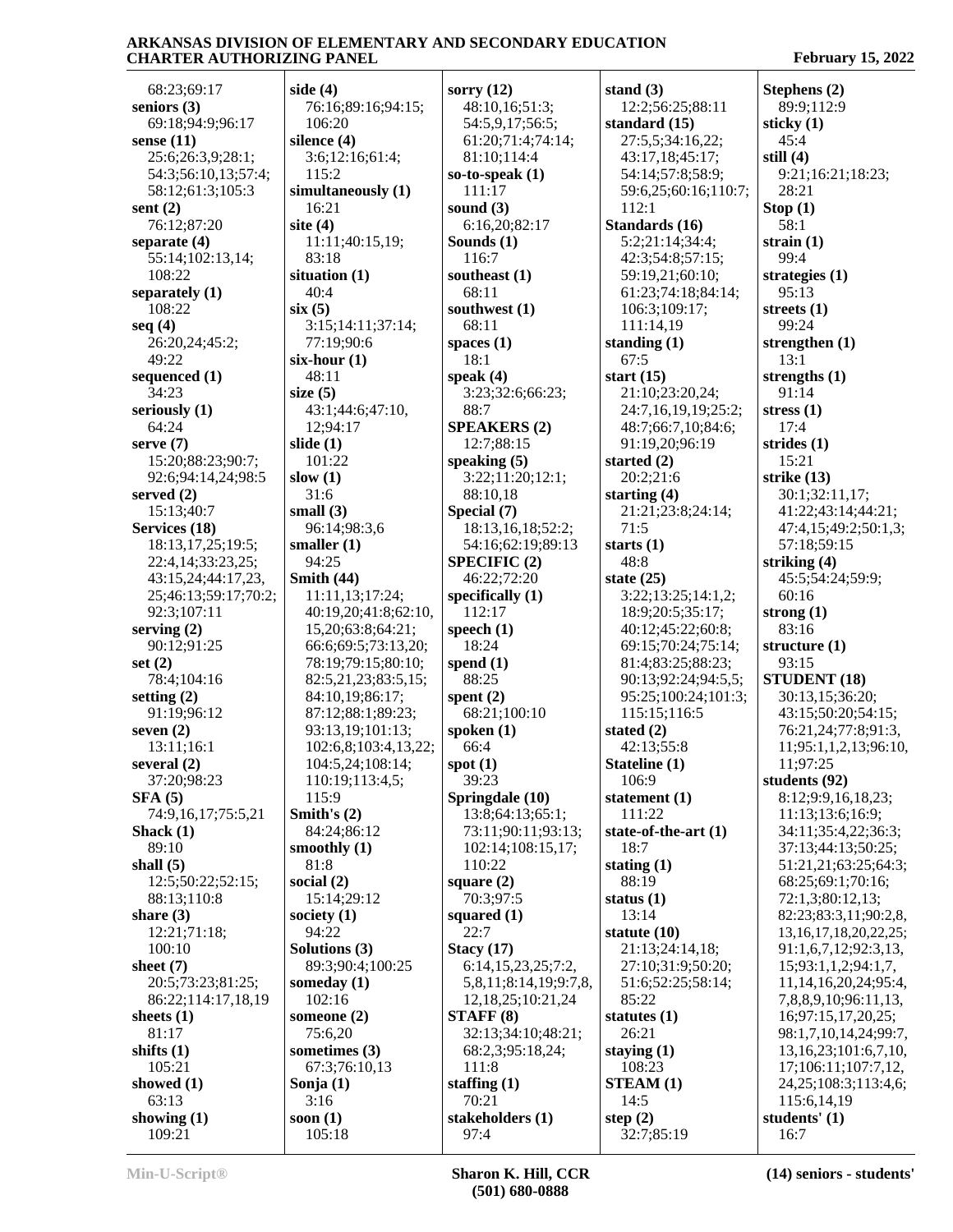| study $(1)$                | Susan $(1)$                          | 27:1;29:5,7;30:24,                   | 113:4,5;115:11                | topic $(2)$                    |
|----------------------------|--------------------------------------|--------------------------------------|-------------------------------|--------------------------------|
| 115:20                     | 74:11                                | 25;31:11;32:16,21;                   | Texas $(4)$                   | 57:21;59:2                     |
| stuff $(3)$                | suspect $(1)$                        | 41:17,19;49:13;                      | 89:16;94:15,17;               | topics $(1)$                   |
| 18:10;20:16;63:16          | 64:7                                 | 58:22                                | 106:16                        | 21:13                          |
| subchapter $(3)$           | Sutherlin (18)                       | <b>TEACHERS (9)</b>                  | textbooks (2)                 | tornado $(2)$                  |
| 26:15;27:9;28:4            | 4:23,24;5:1;6:4,14,                  | 26:12;28:9;38:12;                    | 69:25,25                      | 46:2,12                        |
| submitted (2)              | 18;7:22,25;8:4;11:2,                 | 47:16;67:16;68:25;                   | Thanks (1)                    | toss(1)                        |
| 5:16;10:10                 |                                      |                                      | 76:8                          | 31:10                          |
|                            | 4;81:24;84:12,13,13;                 | 95:18,21,22                          |                               |                                |
| subsection (4)             | 85:9;87:10;113:11                    | TEACHERS' (1)                        | theirs $(1)$                  | total $(1)$                    |
| 30:17;49:10;53:17,         | swear $(2)$                          | 29:23                                | 7:12                          | 104:1                          |
| 18                         | 12:4;88:12                           | TEACHER'S (2)                        | thereon $(1)$                 | Totally (1)                    |
| Success (7)                | swimming $(1)$                       | 28:8;42:2                            | 80:14                         | 40:21                          |
| 13:16;76:22,25;            | 64:14                                | teaches $(1)$                        | thinking $(2)$                | tour (1)                       |
| 77:8;83:17;98:8;           | sworn $(2)$                          | 29:11                                | 20:3;112:17                   | 68:20                          |
| 115:25                     | 11:21;88:8                           | teaching $(3)$                       | third $(2)$                   | toward $(2)$                   |
| successfully $(1)$         | synchronous $(5)$                    | 29:8;34:9,10                         | 18:1;65:13                    | 66:13,19                       |
| 50:22                      | 8:8;16:16;17:4;                      | team $(6)$                           | thorough $(1)$                | towards $(5)$                  |
| suggested (1)              | 18:22;19:1                           | 6:8:8:3;68:23;                       | 111:25                        | 91:15:96:6,7,8,20              |
| 59:1                       | system $(1)$                         | 88:25;96:1,2                         | though $(3)$                  | town(1)                        |
| sum(1)                     | 16:18                                | tech(1)                              | 73:20;74:1;102:24             | 73:13                          |
| 43:7                       | Systems $(3)$                        | 98:17                                | threads $(1)$                 | Toyce $(2)$                    |
| summarize (1)              | 5:2;84:14;89:11                      | technical (8)                        | 112:18                        | 3:7,18                         |
| 51:23                      |                                      | 6:16;8:15;34:21,                     | three $(12)$                  | traditional (4)                |
| summarized (1)             | T                                    | 22, 23; 35: 10; 42: 15;              | 7:12;14:22;34:24;             | 14:10;66:2;92:11;              |
| 114:11                     |                                      | 91:9                                 | 67:13;70:11,14;               | 95:5                           |
| <b>SUMMER (1)</b>          | table(3)                             | technically (1)                      | 73:12;93:18;102:7,            | transcript $(1)$               |
| 57:6                       | 84:23;85:5;112:3                     | 35:12                                | 11;109:10;113:3               | 4:2                            |
|                            |                                      | TECHNOLOGY (7)                       | throat] $(1)$                 |                                |
| Superintendent (6)         | tabeled(3)                           |                                      |                               | transitions $(1)$              |
| 57:21;58:3,5,7;            | 84:10,17;86:5                        | 6:1,11;10:16;                        | 83:16                         | 15:17                          |
| 66:5;89:8                  | tackle(1)                            | 57:13;69:20,21;                      | throw $(1)$                   | <b>TRANSPORTATION (4)</b>      |
| <b>SUPPLEMENTAL (1)</b>    | 66:25                                | 98:16                                | 52:8                          | 44:23,24;45:1,10               |
| 57:6                       | <b>TALENTED (4)</b>                  | telling $(1)$                        |                               | trends $(1)$                   |
|                            |                                      |                                      | tie-in $(1)$                  |                                |
| Supplies $(1)$             | 33:23,25;34:4;                       | 31:25                                | 83:5                          | 100:2                          |
| 69:24                      | 44:20                                | tells $(2)$                          | timeframe (2)                 | triangle $(1)$                 |
| Support (21)               | talents $(1)$                        | 14:15:75:22                          | 23:21;46:22                   | 6:20                           |
| 5:2;18:21,24,25;           | 91:1                                 | tenants $(1)$                        | timeline $(2)$                | tried $(1)$                    |
| 43:15;59:17;82:12,         | talk (15)                            | 63:14                                | 104:20;105:24                 | 92:7                           |
| 20;83:13;84:14;94:2,       | 7:9;48:4;62:22,24,                   | TERM(2)                              | timely $(1)$                  | Tripp $(3)$                    |
| 2;95:17;96:3,24;           | 25;63:5,19;64:1;                     | 39:6,8                               | 81:5                          | 105:8;109:22;                  |
| 100:11,17,24;115:4,        | 66:1,21;96:2;99:2,2,                 | terminology <sub>(1)</sub>           | times (1)                     | 111:8                          |
| 13,18                      | 3;100:1                              | 37:10                                | 100:20                        | truancy $(1)$                  |
| supported $(4)$            | talked $(4)$                         | terms <sub>(1)</sub>                 | title $(2)$                   | 95:5                           |
| 19:4;50:23;72:6;           | 42:16;53:24;98:20;                   | 72:23                                | 3:22;88:19                    | truly(1)                       |
| 99:15                      | 106:22                               |                                      |                               | 78:12                          |
|                            |                                      | TESS(3)                              | titles $(1)$                  |                                |
| supporting $(1)$           | talking $(5)$                        | 33:4,14;71:6                         | 114:19                        | truth(6)                       |
| 60:6                       | 3:13;8:8;90:9;                       | test $(2)$                           | today $(10)$                  | 12:5,5,6;88:13,13,             |
| sure $(49)$                | 96:9;107:17                          | 9:21;50:17                           | 62:12;69:9;89:17;             | 14                             |
| 3:10,23;6:20;              | talks $(1)$                          | testimony $(2)$                      | 100:11;101:11,24;             | try(8)                         |
| 10:21;14:25;16:5;          | 53:10                                | 12:4;88:12                           | 110:17,22,24;111:1            | 6:22,24;19:14,25;              |
| 17:7,12;18:23;19:2;        | tapping $(1)$                        | testing $(1)$                        | today's $(1)$                 | 65:16;90:25;99:21;             |
| 28:17;32:3;40:23;          | 92:4                                 | 107:19                               | 42:14                         | 107:21                         |
| 52:12;56:10,11;64:6,       | target(1)                            | tests $(1)$                          | together $(13)$               | trying $(14)$                  |
| 9;66:12;67:7,9;68:6,       | 106:14                               | 43:2                                 | 16:1,3;17:5;20:23;            | 24:16;25:8;27:3,4;             |
| 13,14;69:15;73:3;          | targeting $(1)$                      | Texarkana (34)                       | 43:7;55:21;65:14;             | 29:2;51:4;53:10;               |
| 88:17;91:6,11;92:2;        | 100:9                                | 87:15;88:2;89:16,                    | 78:23;83:22;100:3;            | 54:18;56:22;66:5;              |
| 95:20,22,23;97:11;         | tasked $(1)$                         | 24;93:14,20,21;94:8,                 | 105:22;112:22,24              | 73:20;75:17;102:5;             |
| 98:5,14;99:12;             | 15:23                                | 10,12,15,19,24;                      | took(2)                       | 108:1                          |
| 101:23;106:1,11,12,        | Taylor $(1)$                         | 96:10;98:12,23;                      | 9:10;97:23                    | tutorial (2)                   |
| 12;108:1,23;111:10,        | 89:2                                 | 99:24;100:3,5;                       | tool $(4)$                    | 96:15,15                       |
| 24;112:23;114:18;          | teach $(1)$                          | 101:14;102:6,9;                      | 74:9,19;75:5,21               | tutoring $(3)$                 |
| 116:6                      | 29:1                                 | 103:7,16,23;104:5;                   | top(5)                        | 14:18,21,21                    |
| surrounding $(1)$<br>45:13 | teacher $(15)$<br>18:18;21:18;26:14; | 105:4;106:7;107:6;<br>108:14;110:19; | 13:12, 12, 20; 21:24;<br>37:4 | two(10)<br>5:5;9:12,14;11:1,6; |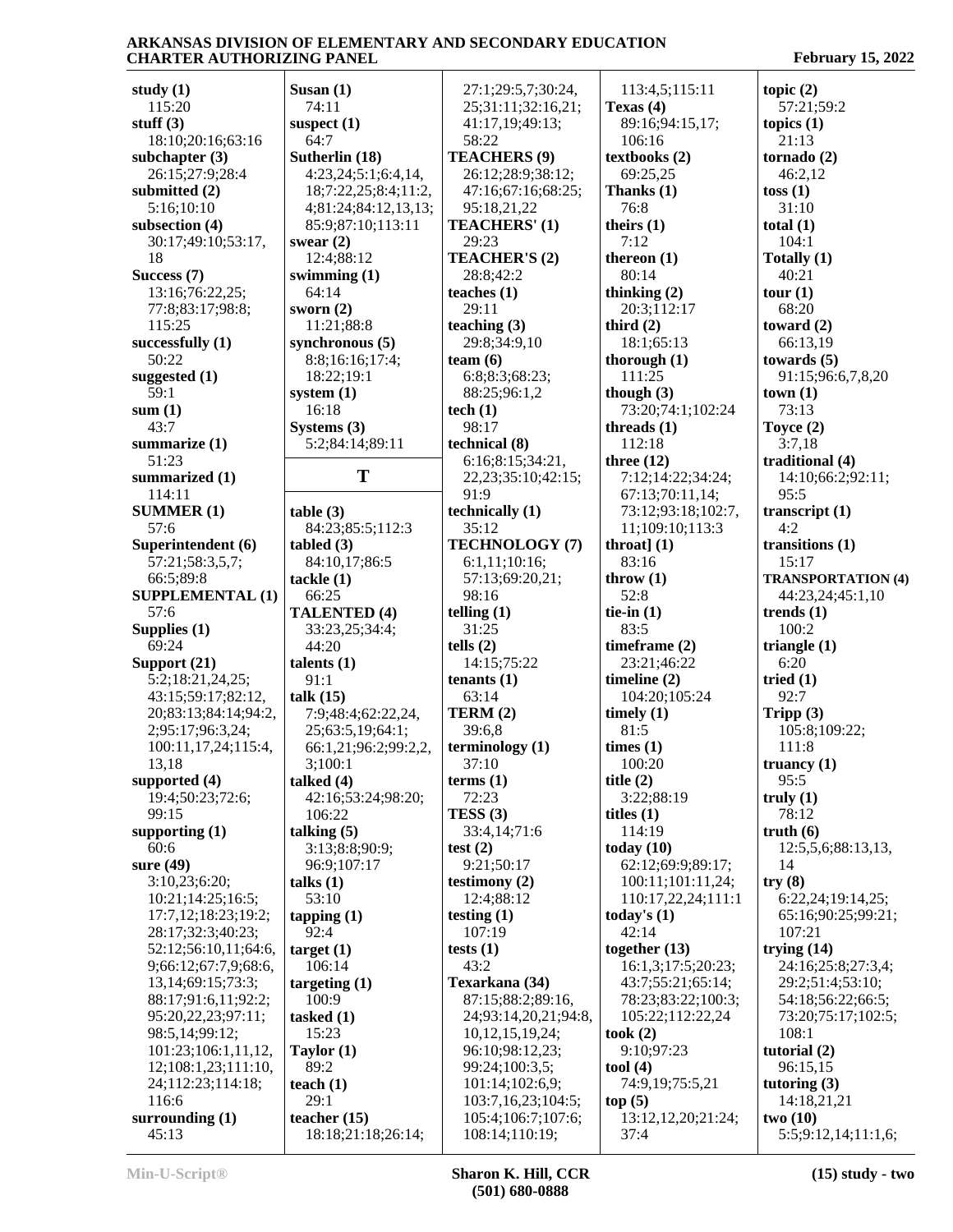| 14:9;61:22;87:13,18; | 5:4;40:8            |                        | 14:8,22;23:24        | worked (3)                  |
|----------------------|---------------------|------------------------|----------------------|-----------------------------|
| 111:3                | upholding $(1)$     | W                      | welcome $(2)$        | 17:5;21:11;31:22            |
| type(2)              | 108:24              |                        | 3:4,7                | workforce (4)               |
| 42:19;65:19          | upon (1)            | wait $(2)$             | welcomed (1)         | 96:23;98:19;99:8;           |
| types $(2)$          | 14:14               | 81:16;112:4            | 72:5                 | 107:11                      |
| 37:1;63:17           | use $(6)$           | waive $(5)$            | welding $(1)$        | working (8)                 |
| typically $(1)$      | 23:5;60:8;69:25;    | 26:22;29:2;50:9;       | 98:15                | 6:16;71:19;75:18;           |
| 63:21                | 70:23,25;97:5       | 51:8,9                 | well-prepared (1)    | 92:2;96:6,8,20;107:5        |
|                      | uses $(1)$          | waiver $(75)$          | 17:8                 | World $(2)$                 |
| $\mathbf U$          | 22:6                | 5:9;20:4;21:13;        | what's $(3)$         | 13:18,22                    |
|                      | using $(7)$         | 22:18,21;23:2,2,6;     | 35:17;78:7;85:19     | worth $(1)$                 |
| UACC(2)              | 22:10;33:5,13,14,   | 26:13,20;27:1,5,6;     | <b>WHEREUPON (2)</b> | 69:21                       |
| 107:5;115:20         | 14;71:5;97:4        | 28:7,20;29:6,20,22;    | 69:11;100:16         | wrap(1)                     |
| umbrella $(1)$       | Usually $(4)$       | 30:8,12,14,19;32:15,   | Whitney (3)          | 105:12                      |
| 113:7                | 52:10;67:6;75:18;   | 23, 24; 34: 1, 20, 25; | 11:17;19:11;61:20    | wraparound(1)               |
| <b>UNANIMOUS (7)</b> | 111:19              | 36:23;37:24;38:6,9;    | Whoa $(5)$           | 92:3                        |
| 4:18;5:23;10:19;     | utilizing $(2)$     | 39:1;40:4;41:14,18,    | 56:1,3;58:1,1,1      | Wright- $(1)$               |
| 80:21;86:19;114:13;  | 9:16;43:23          | 24;42:4,10,14,17;      | whole $(9)$          | 34:19                       |
| 116:18               |                     | 43:21;44:19,25;        | 12:5;32:19,20;       | <b>Wright-McMurray (49)</b> |
| under $(13)$         | $\mathbf{V}$        | 46:23;47:9,24;48:1;    | 52:9;53:4;54:4;      | 3:17;4:10,13;5:17,          |
| 8:9;51:6;87:25;      |                     | 49:6;50:2,7;51:16,     | 59:15;88:13;96:15    | 19;9:1,2;35:1,19;           |
| 89:21;93:17;101:13;  | <b>VACANIES (1)</b> | 17;52:10;53:19;        | who's $(11)$         | 36:7,25;37:22;38:1,4,       |
| 102:12,21;104:12,20; | 41:10               | 54:18;55:24;56:20;     | 89:2,4,6,7,9,10,12,  | 7,9,11,15,18,21;43:8;       |
| 105:5;112:22;113:7   | VALID $(2)$         | 57:8;58:4,7,17;59:2;   | 13, 15; 95: 2, 2     | 54:17,22:55:18:             |
| underneath (2)       | 29:19:38:24         | 60:6,7,20;71:20;       | wicket $(1)$         | 71:11,12;72:8,10,13,        |
| 79:21;113:3          | values $(1)$        | 81:2;83:23;110:6,13,   | 45:5                 | 17;83:12,13;85:2,4;         |
| understood (2)       | 97:15               | 25;111:15,24;114:18    | window $(2)$         | 86:14,16;106:24;            |
| 40:10;71:21          | various $(3)$       | waivers (18)           | 50:17;51:4           | 107:1,4;108:6;              |
| unheard $(1)$        | 35:25;67:24;        | 5:7;11:8;22:7,14;      | wiring $(1)$         | 113:19,20,25;114:4,         |
| 100:21               | 100:12              | 29:25;42:6;54:4;       | 69:24                | 9;115:16,17;116:12,         |
| <b>UNIFORM (4)</b>   | verified (1)        | 62:10,14,19;71:15;     | wish $(6)$           | 15                          |
| 22:19,21;47:2;       | 74:22               | 82:6;104:4,8,11,12;    | 33:25;34:2;39:14;    | write $(1)$                 |
| 57:16                | vetted $(2)$        | 106:1;113:6            | 47:1,25;54:13        | 110:7                       |
| unique $(4)$         | 64:7,8              | waiving $(3)$          | wishes $(14)$        | <b>WRITTEN (4)</b>          |
| 90:24;92:5;93:23;    | Vice $(2)$          | 27:16;45:6;51:3        | 30:1;31:12;32:17;    | 30:13,15;31:1;77:7          |
| 100:9                | 89:4,6              | walk $(2)$             | 42:4;43:20;44:18;    | wrote $(2)$                 |
| Unit $(4)$           | video $(1)$         | 69:13;71:14            | 46:24;47:19,23;      | 108:18,19                   |
| 22:4;23:4,4,20       | 64:22               | walked $(1)$           | 48:22;53:17;54:11;   |                             |
| units $(2)$          | viewing $(1)$       | 71:16                  | 55:23;57:14          | X                           |
| 34:23;42:15          | 3:25                | walking $(2)$          | withdrew $(1)$       |                             |
| university $(3)$     | virtual $(2)$       | 71:13;99:23            | 94:11                | $X$ -amount $(1)$           |
| 15:3;98:12,22        | 16:16;89:1          | WALTER (9)             | within $(8)$         | 107:23                      |
| unless $(1)$         | vision $(1)$        | 105:9;111:5,7,8;       | 16:7;67:10;68:9;     |                             |
| 25:2                 | 94:3                | 112:2,7,13,16,25       | 75:14,18;87:2;       | Y                           |
| unspoken(1)          | visit $(2)$         | wants $(1)$            | 106:13;108:23        |                             |
| 100:21               | 25:23;26:5          | 43:3                   | without $(2)$        | Y'all $(4)$                 |
| $un-table(1)$        | voice $(1)$         | <b>WARRANTS (1)</b>    | 19:15;29:19          | 84:4,5;114:22;              |
| 84:22                | 100:21              | 29:19                  | women $(3)$          | 116:2                       |
| up(27)               | voices $(1)$        | watch $(1)$            | 17:9;18:6;65:17      | year $(37)$                 |
| 9:13;10:23;11:15;    | 91:24               | 16:23                  | wonderful (1)        | 7:14;9:11;10:25;            |
| 18:9;23:19,23;38:4;  | VOID(1)             | watching $(1)$         | 21:1                 | 14:9,13,23,24;16:15,        |
| 40:10;43:7,8;46:13;  | 29:19               | 15:17                  | wondering $(1)$      | 23;17:1,8,14,18;            |
| 59:16;68:21;69:17;   | volunteer $(1)$     | Water/Sewer (1)        | 109:19               | 22:22;24:19;25:20;          |
| 74:22;75:6,15;76:10, | 91:23               | 70:2                   | word $(2)$           | 37:11;40:10;47:2;           |
| 13;85:8;90:20;       | volunteered (1)     | way $(9)$              | 36:15;77:4           | 48:18:57:16:69:16,          |
| 101:22;105:17;       | 67:17               | 19:4, 19:26:16;        | wording $(4)$        | 18;70:6;78:5,22,22;         |
| 108:21;109:21;       | vote $(3)$          | 46:25;72:15;97:10;     | 35:24;36:8;38:5,6    | 82:24;93:14;94:8,11;        |
| 113:11;116:4         | 82:3;115:5,8        | 109:15;112:14,14       | work (18)            | 101:5,6,14;105:1;           |
| upcoming $(2)$       | voted $(2)$         | weaknesses $(1)$       | 3:14;15:24;16:7;     | 111:12,13                   |
| 93:13;101:14         | 115:17,23           | 91:14                  | 17:3,20;21:1;36:14;  | year-long (1)               |
| update $(1)$         | voting $(4)$        | website $(2)$          | 63:18;64:7,12;65:24; | 78:13                       |
| 21:14                | 81:17,25;86:22;     | 4:3;40:9               | 81:1;93:8;100:3;     | year-one $(2)$              |
| updated $(2)$        | 114:17              | week $(3)$             | 107:9,13,16;109:25   | 70:7,8                      |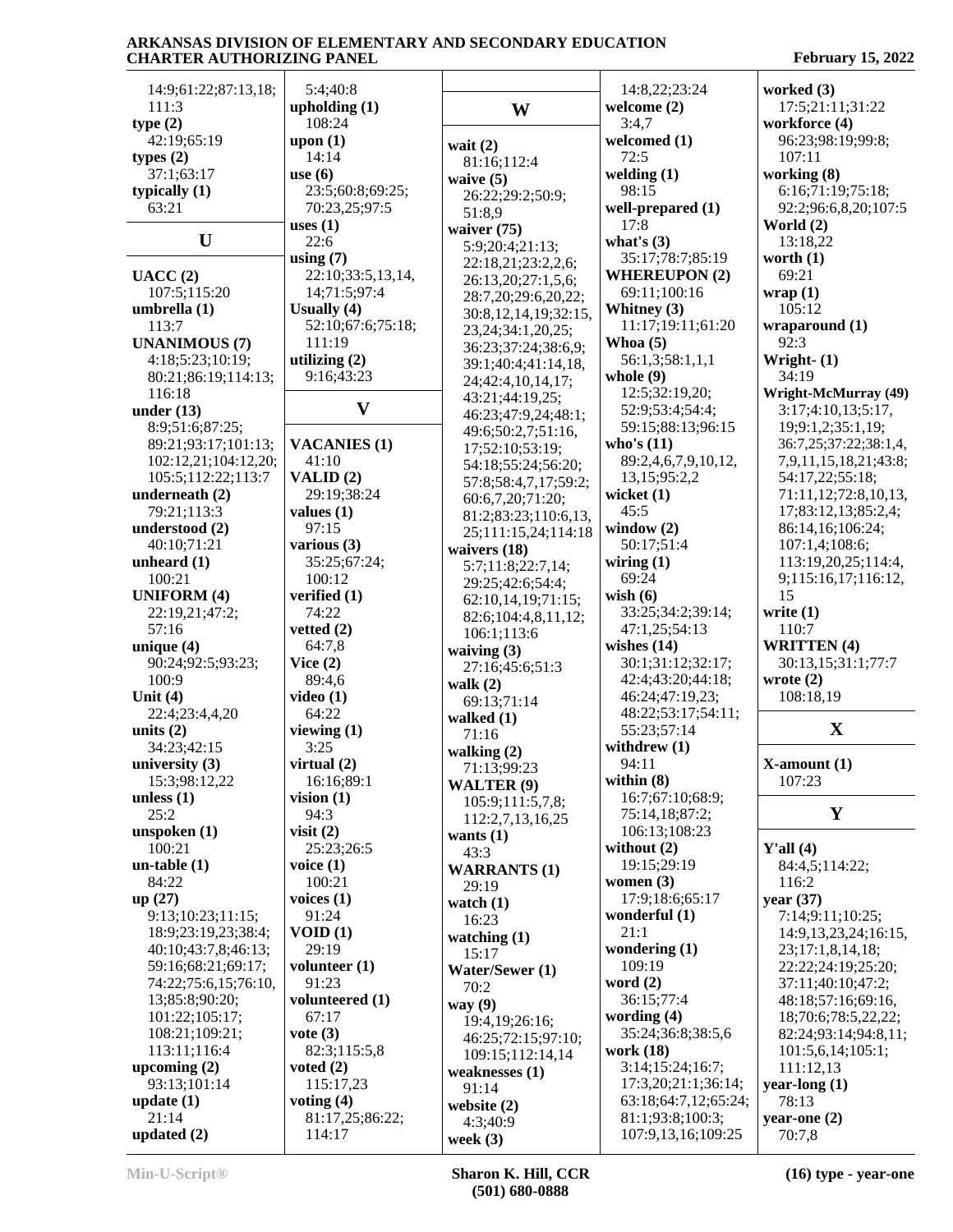| years $(14)$                   | 12(4)               | 2004(1)            | 29(2)                 | 43(3)               |
|--------------------------------|---------------------|--------------------|-----------------------|---------------------|
|                                |                     |                    |                       |                     |
| 7:12;13:12;14:9,               | 14:12;30:13,15;     | 13:5               | 42:8,9                | 48:21,22;90:20      |
| 11;15:12;40:9,11;              | 79:7                | 2013(2)            | 2c(6)                 | 44 $(2)$            |
| 70:12,13,14;73:11;             | 120(1)              | 90:10,14           | 59:25;60:1,17;        | 48:25;49:1          |
| 74:3;78:21;92:8                | 23:20               | 2018(1)            | 61:12,14,24           | 45(2)               |
|                                |                     |                    |                       |                     |
| you-all $(1)$                  | 12-month $(2)$      | 13:23              | 2c1(1)                | 49:4,5              |
| 67:14                          | 25:4,5              | 2019(1)            | 60:21                 | 46(3)               |
| young $(3)$                    | 12th(2)             | 90:11              | 2D1(3)                | 49:13,14,16         |
| 17:9;18:6;65:17                | 14:11;50:14         | $2020 - 2021(1)$   | 43:17,23;62:2         | 47(4)               |
| younger $(2)$                  | 13(2)               | 94:8               | $2-I1(1)$             |                     |
|                                |                     |                    |                       | 49:23,25;50:2,2     |
| 34:12;51:20                    | 31:7,8              | 2021(2)            | 54:15                 | 48(3)               |
| youth $(1)$                    | 1300(1)             | 66:19;90:12        |                       | 49:24;50:2;75:14    |
| 100:8                          | 15:18               | $20-21(1)$         | $\mathbf{3}$          | 49(2)               |
|                                | 14(3)               | 14:2               |                       | 50:4,5              |
|                                |                     |                    |                       |                     |
| Z                              | 31:11,13;32:12      | 2022(6)            | 3(9)                  | 4b1(2)              |
|                                | 140(2)              | 3:3;4:21,25;5:21;  | 10:25;11:2;13:25;     | 58:2,11             |
| ZONE(1)                        | 94:14;101:9         | 103:6,7            | 14:1,2;27:7,8,14;28:4 | 4b2(3)              |
| 41:11                          | 144(1)              | 2023(1)            | 30(3)                 | 58:4,10,13          |
|                                | 90:14               |                    |                       | 4c2(1)              |
| zones $(1)$                    |                     | 105:15             | 43:11,12,13           |                     |
| 101:2                          | 15(6)               | $2023 - (1)$       | 300(3)                | 58:15               |
| zoning $(1)$                   | 3:3;32:13,14;       | 70:13              | 103:14,21;113:5       | 4d1(1)              |
| 40:4                           | 75:19;90:18;93:1    | $2023 - 24(1)$     | 31(4)                 | 58:21               |
|                                |                     | 63:8               |                       | 4e1(5)              |
| $\mathrm{Zoom}\left( 2\right)$ | 16(4)               |                    | 15:17;43:15,16,23     |                     |
| 6:14;12:21                     | 13:6;15:12;32:16,   | $20-3194b(1)$      | 32(3)                 | 59:21;60:12,14;     |
|                                | 18                  | 48:24              | 43:20;44:17,18        | 61:17,23            |
| 1                              | 17(5)               | $20$ -minute $(1)$ | 3216(1)               | 4e2(4)              |
|                                | 33:2,23,24;66:22;   | 88:5               |                       | 59:21;60:15;61:18,  |
|                                |                     |                    | 106:9                 |                     |
| 1(12)                          | 90:17               | 21(4)              | 33(2)                 | 24                  |
| 4:21,22,24;13:25;              | $17-(1)$            | 13:23;41:11,14;    | 44:20,21              | 4f1(1)              |
| 14:1,1,2;22:19;                | 13:24               | 99:17              | 34(2)                 | 57:15               |
| 69:11;100:16;                  | 178(3)              | 22(4)              | 44:23,24              | 4f2(1)              |
|                                |                     |                    |                       |                     |
| 117:25;118:25                  | 23:13;24:10,25      | 36:20;41:12,14;    | $34\%$ (1)            | 57:15               |
| 1,000(1)                       | 18(4)               | 113:9              | 94:9                  |                     |
| 87:2                           | 13:25,25;34:16,17   | 22,000(2)          | 35(2)                 | 5                   |
| 1/18/22(2)                     | 183(2)              | 90:7,8             | 46:22,23              |                     |
| 84:10,17                       | 24:12;25:11         | $22-23(1)$         | 350(6)                | 5(6)                |
|                                |                     |                    |                       |                     |
|                                |                     |                    |                       |                     |
| 10(11)                         | 18th $(1)$          | 78:21              | 69:16;70:16;79:5,     | 10:25;28:8,9;       |
| 13:20;26:16;30:6,              | 4:8                 | 22nd(5)            | 6;80:12;90:12         | 34:21;87:8,9        |
|                                |                     |                    |                       |                     |
| 7;69:18;73:11;75:15,           | 19(4)               | 23:10;24:19;25:2;  | 36(2)                 | $5-(1)$             |
| 19, 19; 79: 2; 101: 5          | 13:23;14:1;39:6,7   | 103:4,7            | 47:2,3                | 84:5                |
|                                | 1999(1)             | 23(4)              | 37(2)                 | 5% (2)              |
| 10:34(1)<br>84:9               | 90:4                | 41:13,14;105:14;   | 47:5,6                | 13:12,12            |
|                                |                     | 113:10             |                       |                     |
| 10:42(1)                       | $1-A(2)$            |                    | 38(4)                 | 50(4)               |
| 84:9                           | 34:16;55:22         | $23-24(3)$         | 42:11,15;47:10,11     | 53:13,14,17;93:1    |
| $100\%$ (4)                    | $1-A127(1)$         | 78:25;80:12;82:24  | 39(2)                 | $50\%$ (1)          |
| 14:16,17;55:8,9                | 34:20               | 24(5)              | 47:13,14              | 93:2                |
| 1004(1)                        | $1-A139(1)$         | 41:17,18;70:14;    | $3-A5(1)$             | 500(6)              |
|                                |                     |                    |                       |                     |
| 26:21                          | 34:22               | 99:16;113:10       | 110:7                 | 11:12;63:9,10;      |
| 1005b5(1)                      | $1-on-1(1)$         | 2400(1)            |                       | 79:4,8;80:13        |
| 54:14                          | 96:14               | 90:8               | 4                     | 503a1ci (1)         |
| 109(1)                         |                     | $24-25(2)$         |                       | 54:12               |
| 34:3                           | $\boldsymbol{2}$    | 79:6;80:13         | 4(10)                 | 504(1)              |
|                                |                     |                    |                       |                     |
| 10th(1)                        |                     | 25(4)              | 13:25;14:2;27:12;     | 55:10               |
| 14:11                          | 2(7)                | 41:21,22;78:17;    | 28:2,3;54:16;59:6;    | 51(9)               |
| 11(6)                          | 6:1,3;13:25;14:1,2; | 113:10             | 84:10,12,23           | 30:19;53:20,22;     |
|                                |                     | 250(3)             |                       |                     |
| 30:10,12;69:18;                | 26:12;27:9          |                    | 4,000(1)              | 54:7,20,21,22,23;   |
| 79:2,3;80:12                   | 2:30(2)             | 103:11,21;113:4    | 18:1                  | 55:1                |
| 11:23(1)                       | 48:10,11            | 26(3)              | 40(3)                 | 52(3)               |
| 116:23                         | 20(5)               | 41:24,25;113:10    | 47:16,17;101:6        | 53:21;54:23,24      |
|                                |                     |                    |                       |                     |
| 115(1)                         | 11:21;12:13;41:10,  | 27(3)              | 41(2)                 | 53(8)               |
| 93:1                           | 14;88:20            | 42:2,5;113:10      | 47:18,19              | 55:22,23;56:6,7,12, |
| 11th $(2)$<br>14:11;15:2       | 20022a(1)<br>61:23  | 28(2)<br>42:3,5    | 42(2)<br>47:22,23     | 14, 14, 17<br>54(2) |